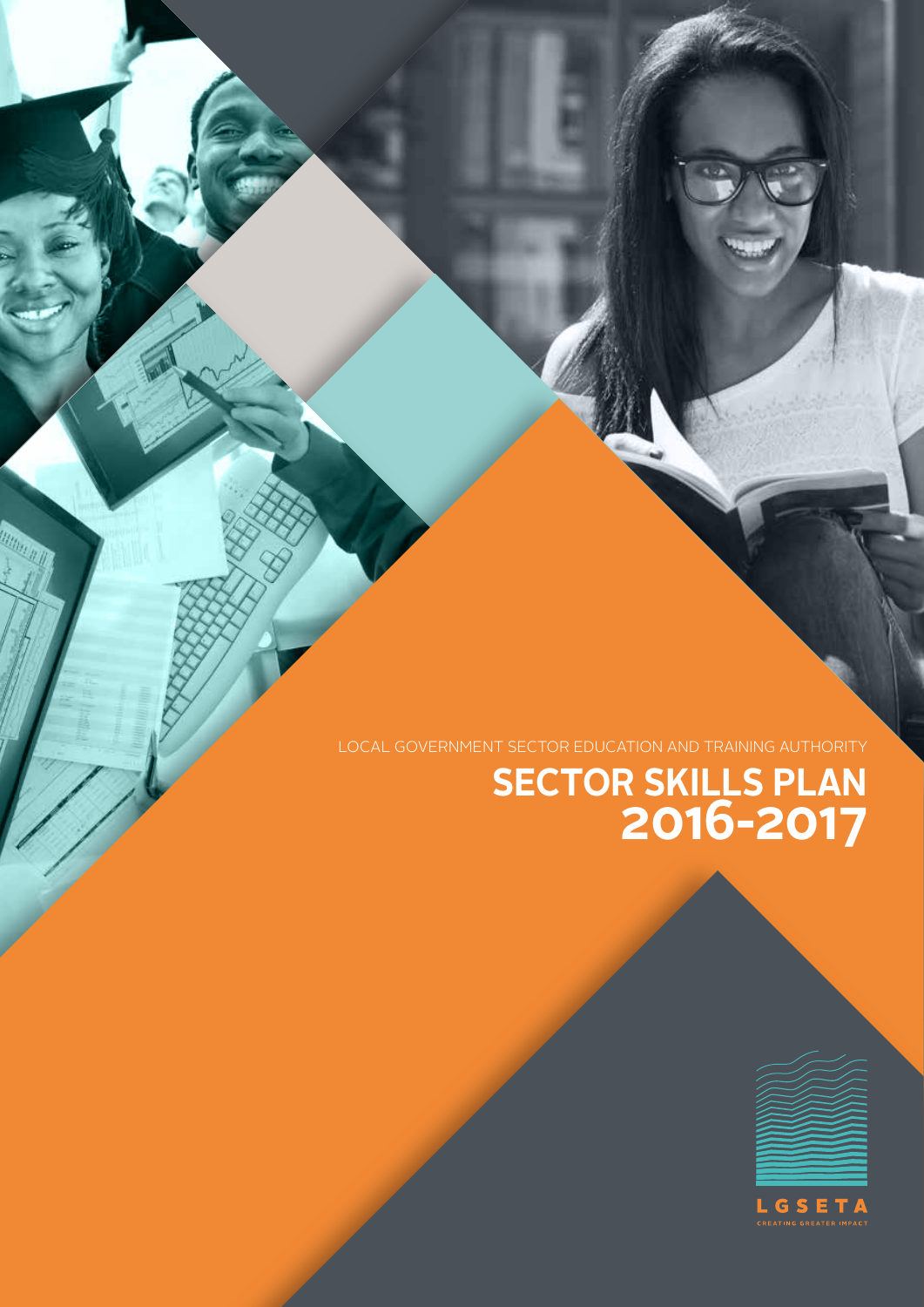# **SECTOR SKILLS PLAN: SYNOPSIS**

# **Introduction**

The significance and contribution of the local government sector's workforce in the development of South Africa, cannot be understated. It is this workforce that is tasked to deliver services, sustainably and equitably to people living in South Africa, on a daily basis.

# **Key policy drivers**

There are several policies that have been identified as key policy drivers for the LGSETA. The first policy is the 1998 White Paper on Local Government which was significant in that it articulated the shift towards a developmental local government. The LGSETA needs to ensure that the skills development programmes that it funds enable municipalities to deliver on their IDPs, as well as longer-term strategic documents.

The second important policy driver for the LGSETA is the Local Government Turnaround Strategy (LGTAS) that was adopted by Cabinet in 2009. The LGTAS was designed to strengthen the ability of municipalities to perform their functions, as enshrined in the Constitution. While the specific interventions did not specifically highlight strengthening skills development, it can be implied that the LGSETA will be expected to play a significant role to facilitate access to skills development and training in order to develop a skilled and capable local government workforce that effectively implements the intended LGTAS interventions.

The National Skills Development Strategy III (NSDS III) is the third key policy driver for the LGSETA and in this Update, reporting on the progress to date against the seven key developmental and transformative imperatives that include race, class, gender, geography, age, disability, and the HIV and AIDS pandemic, is presented.

The National Development Plan 2030 (NDP 2030) and, in particular, Areas 1, 2, 3, 4 and 7 presented in Chapter 13, are of importance for the LGSETA. It is in these areas that the LGSETA will have a direct impact on skills development through funding innovative skills development interventions.

Another important policy driver is the Government's adoption of the 18 Strategic Integrated Projects (SIPs). The LGSETA is contributing towards the SIPs intervention through funding artisan development in a number of areas that have been identified as important for the intervention, as well as funding skills development for various occupations in the professional category.

Another policy that has been identified as a key policy driver for the sector, is the Youth Empowerment Accord. The Accord has six Commitments that include education and training; access to work exposure; increase of the number of young people employed in the public service; youth target set-asides; youth entrepreneurship and youth co-operatives; and to develop private sector youth absorption programmes.

The LGSETA will support Government's drive to empower the youth by facilitating access to skills development opportunities and programmes that include learnerships, internships, workplace learning and bursaries.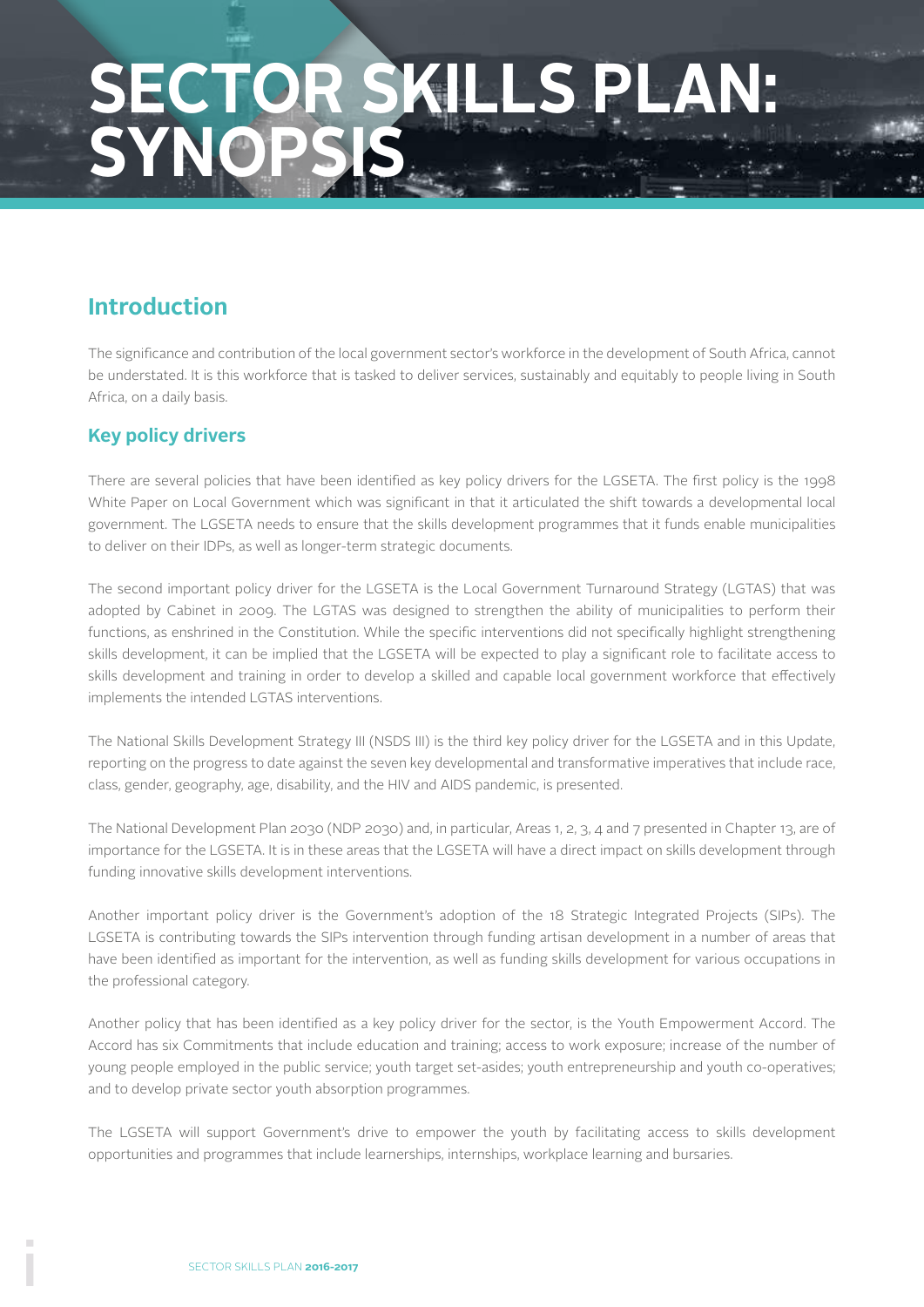

In addition, the new LGSETA SMME and Co-operative Strategy is expected to further provide guidance on how the LGSETA should better facilitate skills development for SMMEs and Co-operatives providing services for the sector.

The LGSETA will be expected to continue to play a significant role to facilitate access to skills development and training to develop a skilled and capable local government workforce as well as to develop potential new entrants through its various interventions that talk to the objectives outlined in The White Paper on Post-School Education and Training released in 2013.

In addition, the LGSETA will ensure that appropriate priority is placed on supporting the development of the required skills to support the spatial transformation as outlined in the Integrated Urban Development Framework, as well as the Back-to-Basics framework released in September 2014. The LGSETA will contribute to the achievement of the vision of the draft Revised Capacity Building Framework for Local Government: 2012 to 2016 that highlights the importance of continuing to build the capacity of municipalities to deliver on their mandate.

## **Sector profile**

The total number of Workplace Skills Plans and Annual Training Reports submitted in 2015 was 275 and this was done using the new LGSETA online WSP and ATR submission platform. Based on the WSP and ATR data for 2015 and trends from Statistics South Africa's annual non-financial census, it is estimated that the sector employed about 275 0001 people in 2014/15. The trend is that the majority of the employees are being employed in the elementary category across all municipality types, with local municipalities employing the highest number. The second highest category of employment was in the clerical and administrative workers category with metropolitan municipalities having almost double the number of such employees, compared to local municipalities.

The development of critical skills in the sector is supported by the LGSETA through a combined approach of bursaries and internships, with mentoring and administration provided by the relevant professional bodies active in the sector. In support of the strategy to professionalise local government, bursaries have been offered to municipal employees who wish to study part-time, allowing for professional registration in scarce skill programmes. In the local government sector, the recognition of prior learning (RPL) is focused on assisting current municipal employees who have the requisite skills and practical experience to meet the qualifications criteria introduced and required by regulations, which are aimed at improving the quality of service in municipalities. About 580 employees were assessed for RPL between 1 April 2015 and 31 March 2015.

### **Skills needs for the local government sector**

Significant progress has been made in the delivery of services and this is evident in the performance management information available that indicates the extent to which municipalities provide these services. In addition to dealing with the complexities of legislatively-driven changes, local authorities have to work on eradicating service delivery backlogs inherited partly from the apartheid era, and partly generated by increasingly higher rates of urbanisation. However, the variability in terms of access to services is a concern.

<sup>1</sup> This figure might be revised in the next SSP update if additional information from Annual Reports of municipalities and entities and/or Statistics SA or National Treasury is *available by the next submission.*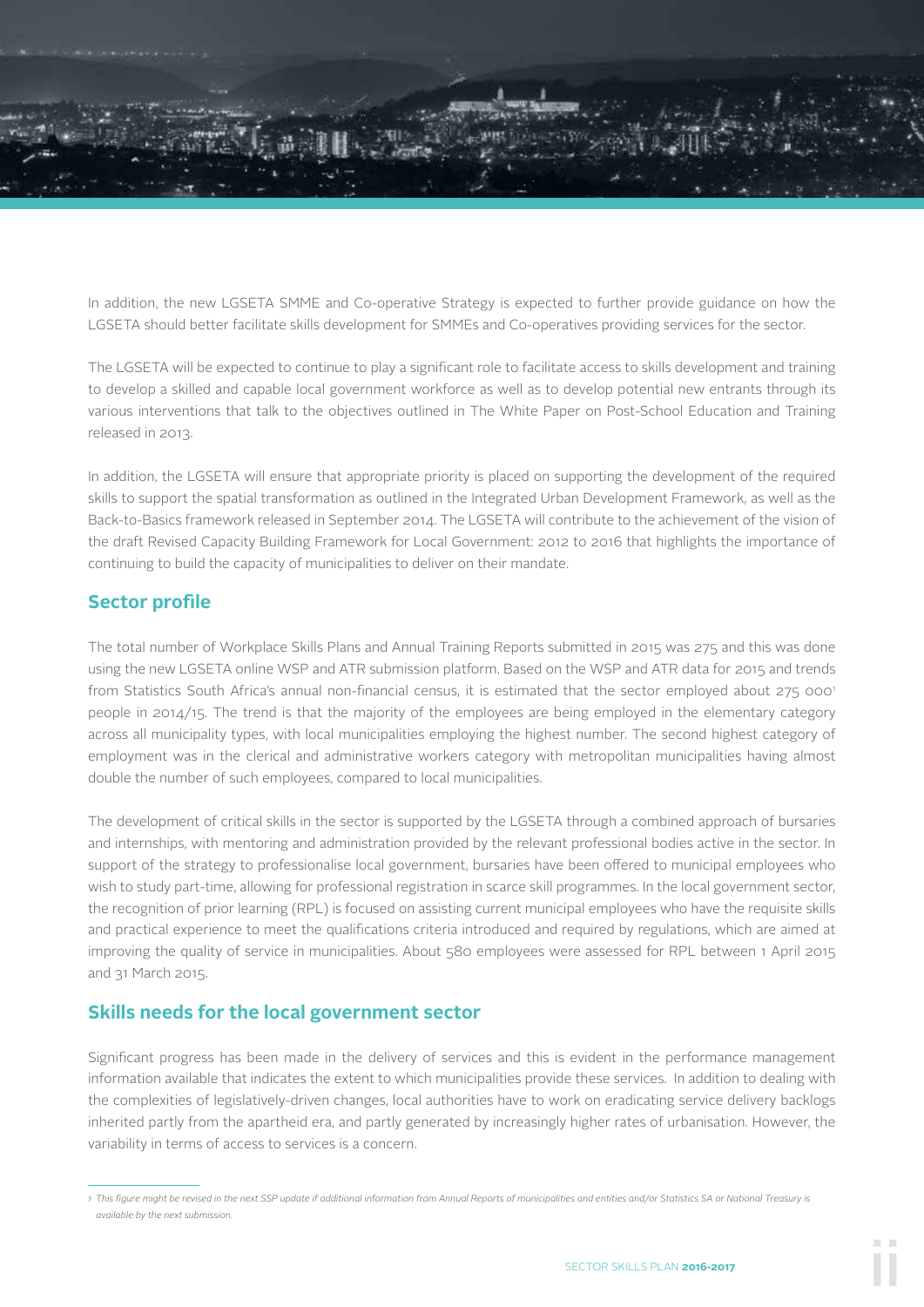In identifying the skills development needs for the future, this SSP update focuses on the NDP 2030 as the guiding framework. The NDP 2030 places significant emphasis on the importance of spatial transformation. It further calls for the development of a capable and developmental state through skills development. In addition, the call for all spheres of Government to encourage active citizenry is also important, given the importance of participatory governance for local government. All of these issues and others fall within the ambit of LGSETA's strategic focus areas in terms of skills development.

Technology will have an impact on the future structure and form of local government and this will also directly have an impact on the type of skills required to meet the service delivery expectations and needs of citizens.

A concept that is gaining momentum the world over, and has begun to appear in strategic plans of many municipalities in South Africa, is that of 'smart cities'. While the role of technology in this concept is important, the smart city concept is broader than just use of technology. The smart city concept has six pillars – smart economy, smart people, smart mobility, smart governance, smart environment and smart living. From a skills development perspective, it is evident that while a significant number of municipalities are providing computing skills programmes to enable officials to work, the smart city approach goes beyond that. The smart city approach requires that municipalities meaningfully integrate technology across its entire service delivery value chain with the view to create opportunities for providing sustainable services. Thus, the extent to which officials are utilising technology at the scale that is envisioned by the smart city concept, perhaps suggest that a different approach to technology-related training/skills development will be required in the future.

The commitment by the South African Government to move towards a green economy and respond to the issues of climate change over the next few decades, should not be taken lightly as this commitment has a significant impact on all sectors. It has been suggested that local government has the unique opportunity to lead the transition to a low carbon economy as it undertakes the mammoth task of spatial transformation. It is therefore important for the local government sector to begin/accelerate the upskilling or training of appropriate skills that it will need to support the expected transition. The interesting point that is made here is that it is not that there will be the replacement of existing jobs with green jobs, but that rather it is the content of jobs, the way work is done and worker skills that will change by incorporating elements of sustainability and green practices in job descriptions (Globe Foundation, 2010).

### **Scarce skills**

The SSP presents occupations that are considered to be scarce under one or more of the contexts that determine scarcity. Furthermore, the list has been developed based on the skills that have been identified by other stakeholders as scarce, given the lower new entrants or potential skills supply. In addition, the Auditor-General and National Treasury have indicated some of these occupations as key for service delivery as well as for ensuring proper financial and administrative governance. The scarce skills list has also taken into account future skills needed for local government such as green local government and the smart city concept, among others. The table below presents scarce skills identified for the sector, based on number of shortage.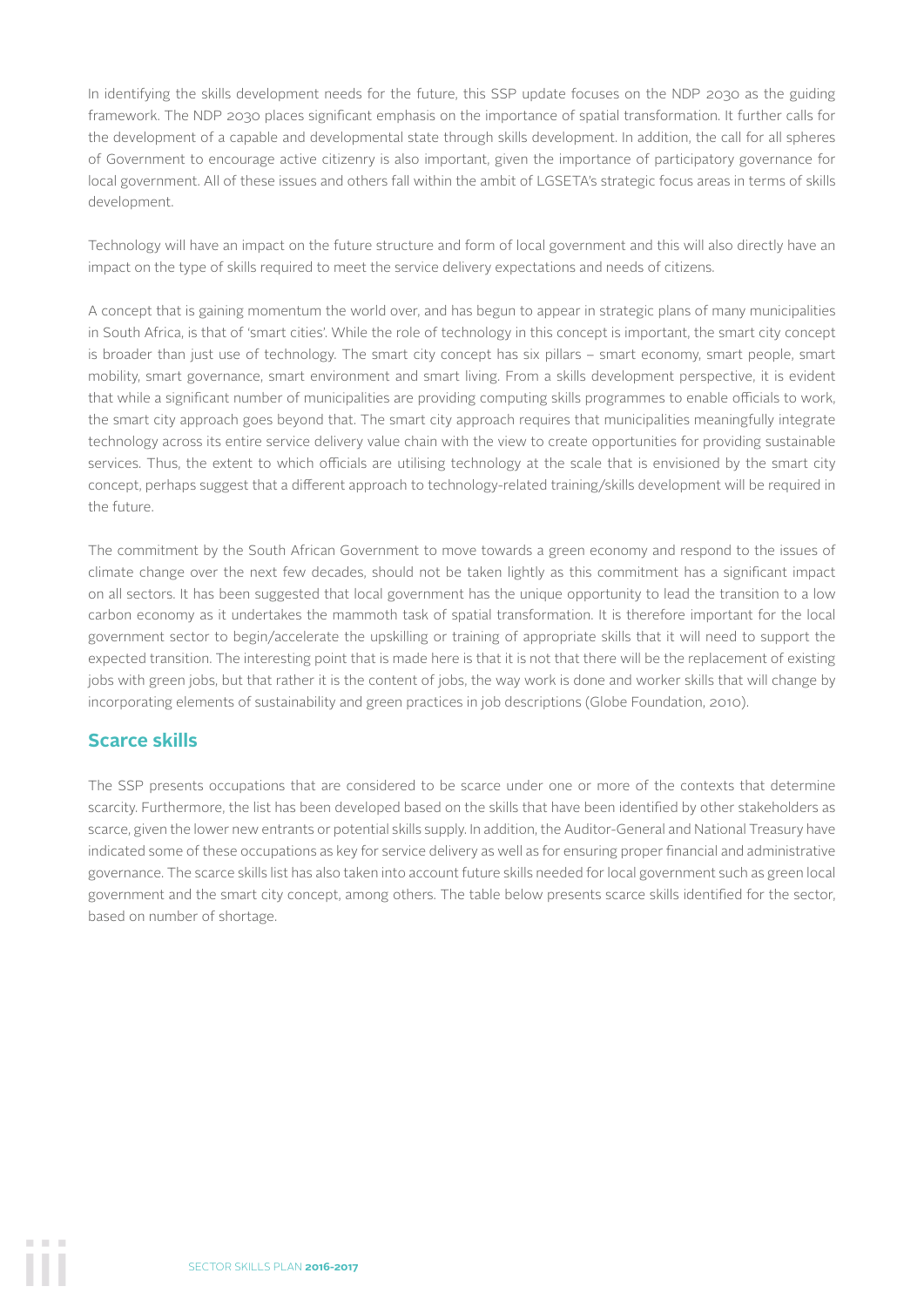| <b>OFO Code</b> | <b>Occupation</b>                   | Vacancies for 2014/15 |
|-----------------|-------------------------------------|-----------------------|
| 111203          | <b>Municipal Manager</b>            | 19                    |
| 121101          | Chief Financial Officer             | 31                    |
| 121104          | Internal Audit Manager              | 34                    |
| 121905          | Project Manager                     | 111                   |
| 132301          | <b>Construction Project Manager</b> | 56                    |
| 214201          | Civil Engineer                      | 150                   |
| 216401          | Urban and Regional Planner          | 58                    |
| 241101          | Accountant (General)                | 149                   |
| 313201          | Water Plant Operator                | 212                   |
| 331301          | Finance Clerk/Administrator         | 158                   |
| 642601          | Plumber (General)                   | 117                   |
| 671101          | Electrician (General)               | 221                   |

# **Sector skills development priorities**

The LGSETA will respond to the skills development needs arising from this SSP Update for 2015/16 through its strategic focus areas. The preliminary priorities identified include municipal leadership, finance, water and waste water management, environmental practice, community development and new venture creation.

Accounting Authority Sign-off

…………………………………….

DR MICHAEL SUTCLIFFE LGSETA ACCOUNTING AUTHORITY

10 November 2015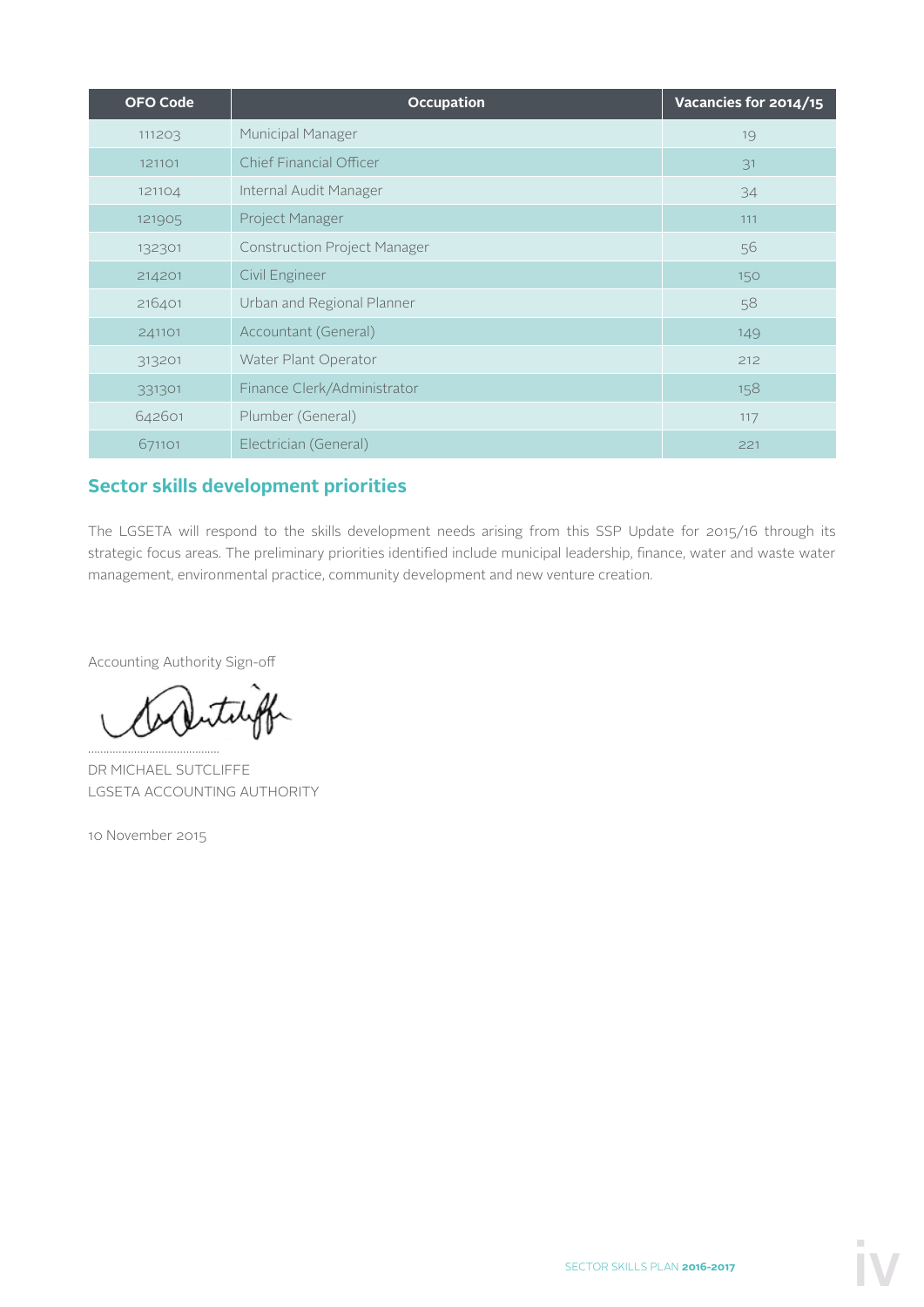# **FOREWOR**

A skilled and capable workforce is central to local government's ability to meet its constitutional mandate and live up to its developmental local government vision. The Local Government Sector Education and Training Authority (LGSETA) has a significant mandate to facilitate skills development within and for this important sector, in accordance with the National Skills Development Strategy (NSDS) III. To this end, the purpose of the Sector Skills Plan is to analyse the skills demand and supply within the sector and to determine skills development priorities for the sector over this period and beyond.

This Sector Skills Plan (SSP) Update for 2015/16 has been prepared in accordance with the new Skills Development Act that requires each SETA to develop and update the SSP within the framework of the NSDS. It was informed by several sources of data and information, as well as the new framework, effective 2015/16. Furthermore, as part of improving the quality of data collected on the WSPs and ATRs submitted, the LGSETA successfully launched its online WSP and ATR submission portal and this, in the long-term, will make a significant contribution towards the SETA's skills planning.

Through its extensive accredited training provider network, the LGSETA has facilitated access to training for municipal officials and the unemployed towards addressing the scarce skills identified in the previous SSP Update for 2014/15. In addition, the LGSETA continues to strengthen its capacity to be a centre of research excellence and thought leader for the local government sector. The LGSETA has formed important partnerships with higher education institutions and research institutions to conduct sector-related research that will not only inform skills planning, but qualification development as well.

The LGSETA is expected to continue to play a significant role in facilitating access to skills development and training to develop a skilled and capable local government workforce. In addition, it will develop potential new entrants through its various interventions that talk to the objectives outlined in several policy documents that are in place and in anticipation of the new National Skills Development Strategy.

ami ni

**GUGU DLAMINI LGSETA Chief Executive Officer**

**DR MICHAEL SUTCLIFFE LGSETA Accounting Authority**

**10 November 2015**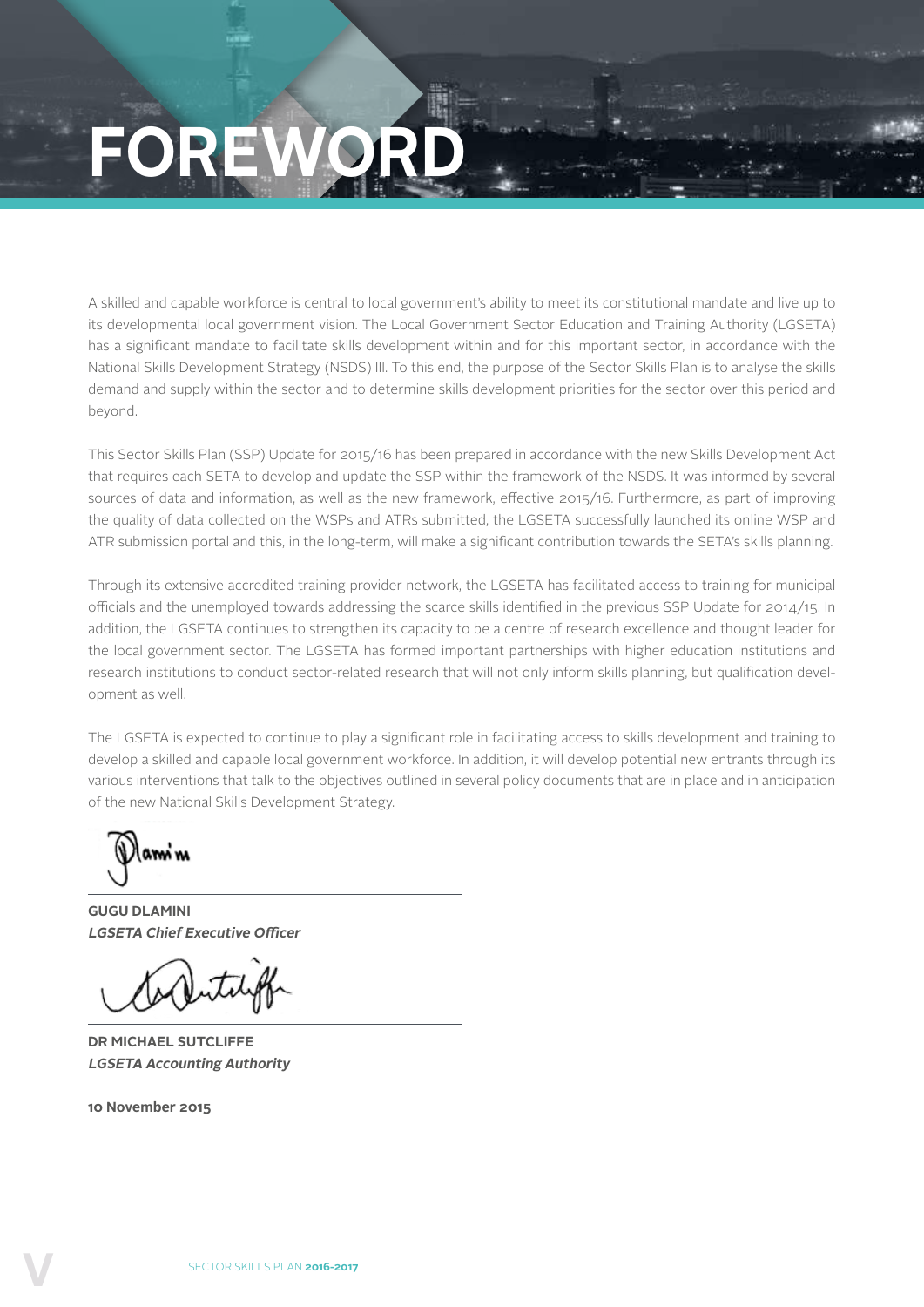# **ACRONYMS**

| <b>ATR</b>    | Annual Training Report                                        |
|---------------|---------------------------------------------------------------|
| <b>COGTA</b>  | Department of Co-operative Governance and Traditional Affairs |
| <b>DHET</b>   | Department of Higher Education and Training                   |
| <b>DoL</b>    | Department of Labour                                          |
| <b>DTI</b>    | Department of Trade and Industry                              |
| <b>IMATU</b>  | Independent Municipal and Allied Trade Union                  |
| <b>LGSETA</b> | Local Government Sector Education and Training Authority      |
| <b>NEET</b>   | Not in employment, education or training                      |
| <b>NGO</b>    | Non-governmental organisation                                 |
| <b>NQF</b>    | National Qualifications Framework                             |
| <b>NSDS</b>   | National Skills Development Strategy                          |
| <b>OFO</b>    | Organising Framework for Occupations                          |
| <b>PFMA</b>   | Public Finance Management Act, 1999                           |
| <b>PSET</b>   | Post-School Education and Training                            |
| <b>RPL</b>    | Recognition of prior learning                                 |
| <b>SALGA</b>  | South African Local Government Association                    |
| <b>SDA</b>    | Skills Development Act                                        |
| <b>SAMWU</b>  | South African Municipal Workers' Union                        |
| <b>SETA</b>   | Sector Education and Training Authority                       |
| <b>SIC</b>    | Standard Industrial Classification                            |
| <b>SLA</b>    | Service Level Agreement                                       |
| <b>SSP</b>    | Sector Skills Plan                                            |
| <b>TVET</b>   | Technical Vocational Education and Training                   |
| <b>WIL</b>    | Work-integrated Learning                                      |
| <b>WSP</b>    | Workplace Skills Plan                                         |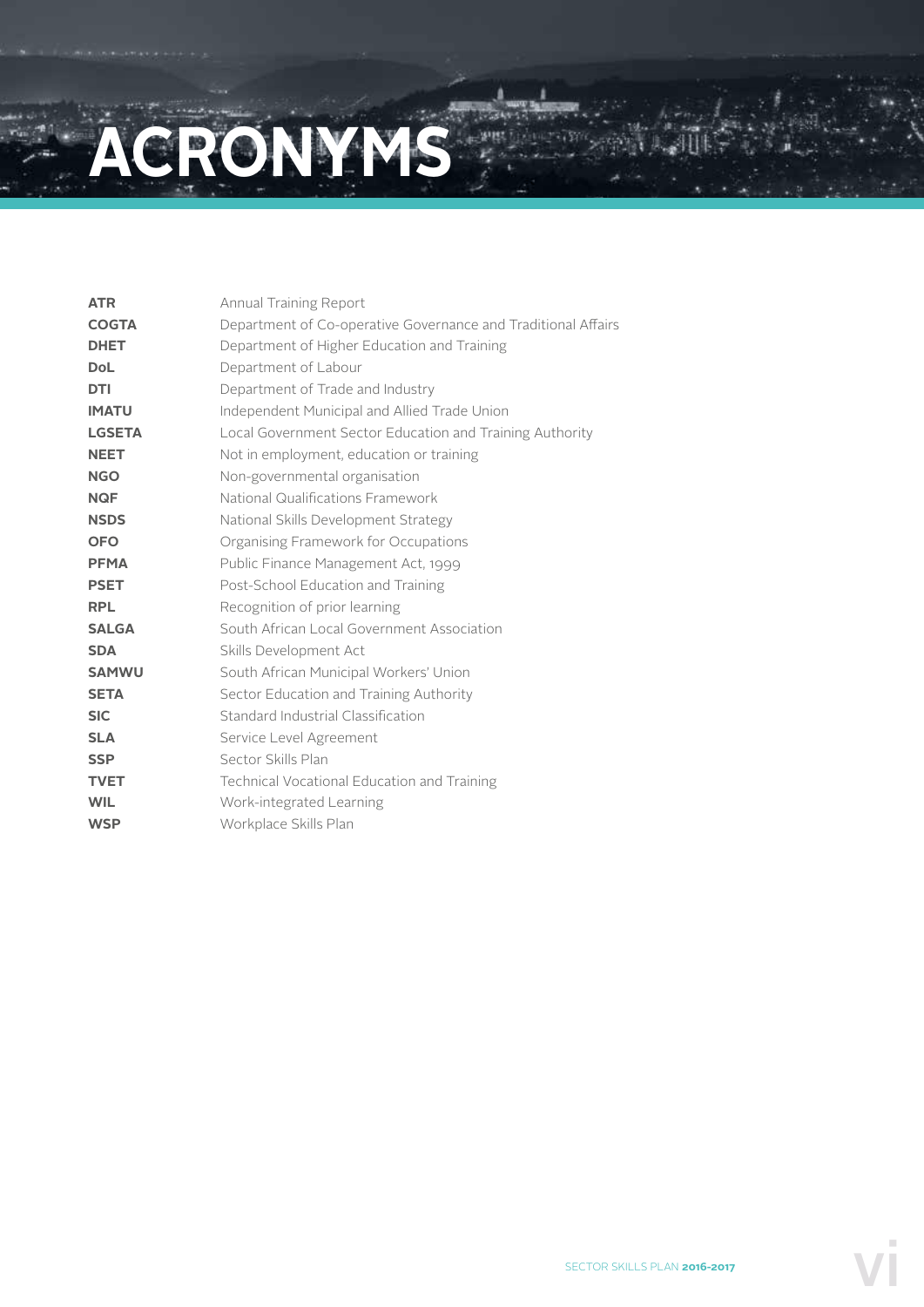# **EXECUTIVE SUMMARY**

The significance and contribution of the local government sector's workforce in the development of South Africa cannot be understated. It is this workforce that is tasked to deliver services, sustainably and equitably to people living in South Africa, on a daily basis.

Chapter One: "Sector Profile" includes an overview of the scope of coverage for the LGSETA. The sector's key roleplayers are identified and discussed while the chapter also presents an economic performance analysis focusing on the revenue and expenditure trends for municipalities, as well as assessing the extent of service delivery, considered to be key for enabling economic development within the country. The profile of employers in the sector is presented and the chapter concludes with a labour market profile analysis focusing on certain elements, including the number of employees, demographic profile of employees, geographic distribution of employees, and the qualification profile of employees in the sector.

Chapter Two: "Key Skills Issues" presents an analysis of key factors driving change in the local government sector and the corresponding implications for skills planning for the sector as identified through a process of reviewing key government policies. The identification of key factors driving change in the sector, is informed by literature review, engagement with some stakeholders, as well as, to some extent, data coming through from the WSP and ATR, such as vacancy data and training data. The chapter also addresses how the SETA is aligned to a number of national strategies and plans and the implications for skills planning.

Chapter Three: "Extent of Skills Mismatches" deals with understanding the extent of skills mismatches in the sector. At the simplistic level, mismatches or imbalances would arise where there are either too many qualified job seekers compared to the sector's needs, or vice-versa, which, in turn, would indicate whether there is a skills surplus or shortage. The chapter begins with a presentation and discussion of the extent and nature of demand, represented by vacancy data analysis, and employment trends, such as turnover among other elements. The chapter then proceeds to present and discuss the nature of supply within the sector, focusing on current occupational supply, the system for education and provision within the sector, with particular emphasis on what the SETA is doing to facilitate the development of a skills pipeline. The chapter concludes with a focus on the identification of scarce skills and skills gaps in the sector, as well as a brief discussion of the impact of these for municipalities.

Chapter Four: "Sector Partnerships" outlines the various partnerships that the SETA currently has and is segmented into different categories. The purpose, progress and intended outcomes of the various partnerships are discussed, as well as reflects on the strengths of the partnerships and areas for improvement. The chapter also presents an identification of new partnerships that are required for the sector with the role of the LGSETA articulated. This section further outlines some key actions that will be implemented to form the new identified partnerships.

Chapter Five: "Skills Priority Actions" consolidates the findings of the previous four chapters and outlines the skills priorities for the sector as well as their alignment to national strategies and plans.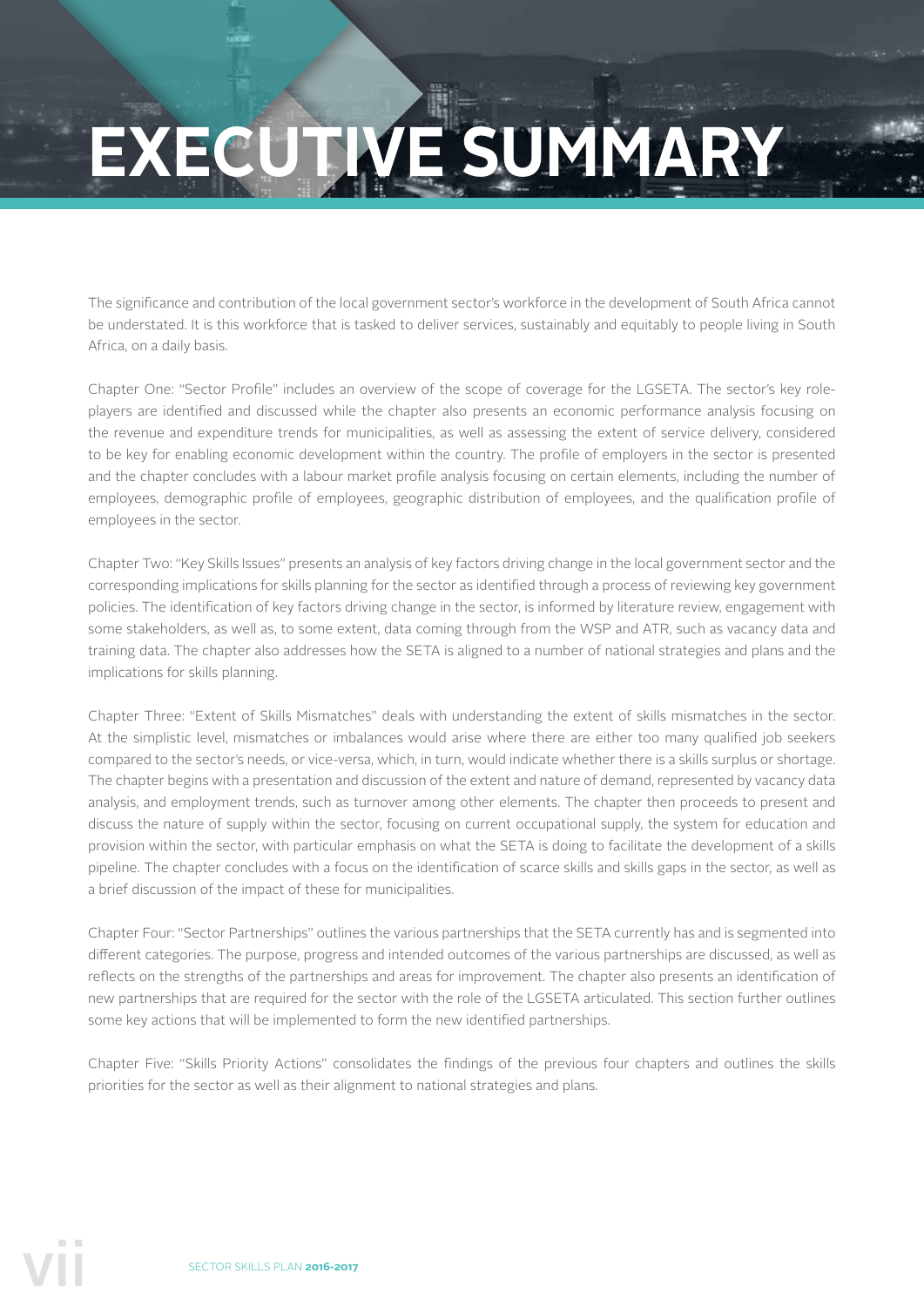# CONTENTS

| 1.1        | $\int_0^{\pi} \frac{1}{2} \int_0^{\pi} \frac{1}{2} \int_0^{\pi} \frac{1}{2} \int_0^{\pi} \frac{1}{2} \int_0^{\pi} \frac{1}{2} \int_0^{\pi} \frac{1}{2} \int_0^{\pi} \frac{1}{2} \int_0^{\pi} \frac{1}{2} \int_0^{\pi} \frac{1}{2} \int_0^{\pi} \frac{1}{2} \int_0^{\pi} \frac{1}{2} \int_0^{\pi} \frac{1}{2} \int_0^{\pi} \frac{1}{2} \int_0^{\pi} \frac{1}{2} \int_0^{\pi} \frac$ |  |
|------------|------------------------------------------------------------------------------------------------------------------------------------------------------------------------------------------------------------------------------------------------------------------------------------------------------------------------------------------------------------------------------------|--|
|            |                                                                                                                                                                                                                                                                                                                                                                                    |  |
| 1.2        |                                                                                                                                                                                                                                                                                                                                                                                    |  |
| 1.3        |                                                                                                                                                                                                                                                                                                                                                                                    |  |
| 1.4        |                                                                                                                                                                                                                                                                                                                                                                                    |  |
| 1.5        |                                                                                                                                                                                                                                                                                                                                                                                    |  |
| 1.6        |                                                                                                                                                                                                                                                                                                                                                                                    |  |
| 1.7        |                                                                                                                                                                                                                                                                                                                                                                                    |  |
|            |                                                                                                                                                                                                                                                                                                                                                                                    |  |
|            |                                                                                                                                                                                                                                                                                                                                                                                    |  |
| 2.1        |                                                                                                                                                                                                                                                                                                                                                                                    |  |
| 2.2        |                                                                                                                                                                                                                                                                                                                                                                                    |  |
| 2.3        |                                                                                                                                                                                                                                                                                                                                                                                    |  |
| 2.4        |                                                                                                                                                                                                                                                                                                                                                                                    |  |
|            |                                                                                                                                                                                                                                                                                                                                                                                    |  |
| 3.1        |                                                                                                                                                                                                                                                                                                                                                                                    |  |
| 3.2        |                                                                                                                                                                                                                                                                                                                                                                                    |  |
| 3.3        |                                                                                                                                                                                                                                                                                                                                                                                    |  |
|            |                                                                                                                                                                                                                                                                                                                                                                                    |  |
| 3.4<br>3.5 |                                                                                                                                                                                                                                                                                                                                                                                    |  |
|            |                                                                                                                                                                                                                                                                                                                                                                                    |  |
|            |                                                                                                                                                                                                                                                                                                                                                                                    |  |
| 4.1        |                                                                                                                                                                                                                                                                                                                                                                                    |  |
| 4.2        |                                                                                                                                                                                                                                                                                                                                                                                    |  |
| 4.3        |                                                                                                                                                                                                                                                                                                                                                                                    |  |
| 4.3        |                                                                                                                                                                                                                                                                                                                                                                                    |  |
|            |                                                                                                                                                                                                                                                                                                                                                                                    |  |
|            |                                                                                                                                                                                                                                                                                                                                                                                    |  |
| 5.1        |                                                                                                                                                                                                                                                                                                                                                                                    |  |
| 5.2        |                                                                                                                                                                                                                                                                                                                                                                                    |  |
| 5.3        |                                                                                                                                                                                                                                                                                                                                                                                    |  |
|            |                                                                                                                                                                                                                                                                                                                                                                                    |  |
|            |                                                                                                                                                                                                                                                                                                                                                                                    |  |
|            |                                                                                                                                                                                                                                                                                                                                                                                    |  |
|            |                                                                                                                                                                                                                                                                                                                                                                                    |  |
|            |                                                                                                                                                                                                                                                                                                                                                                                    |  |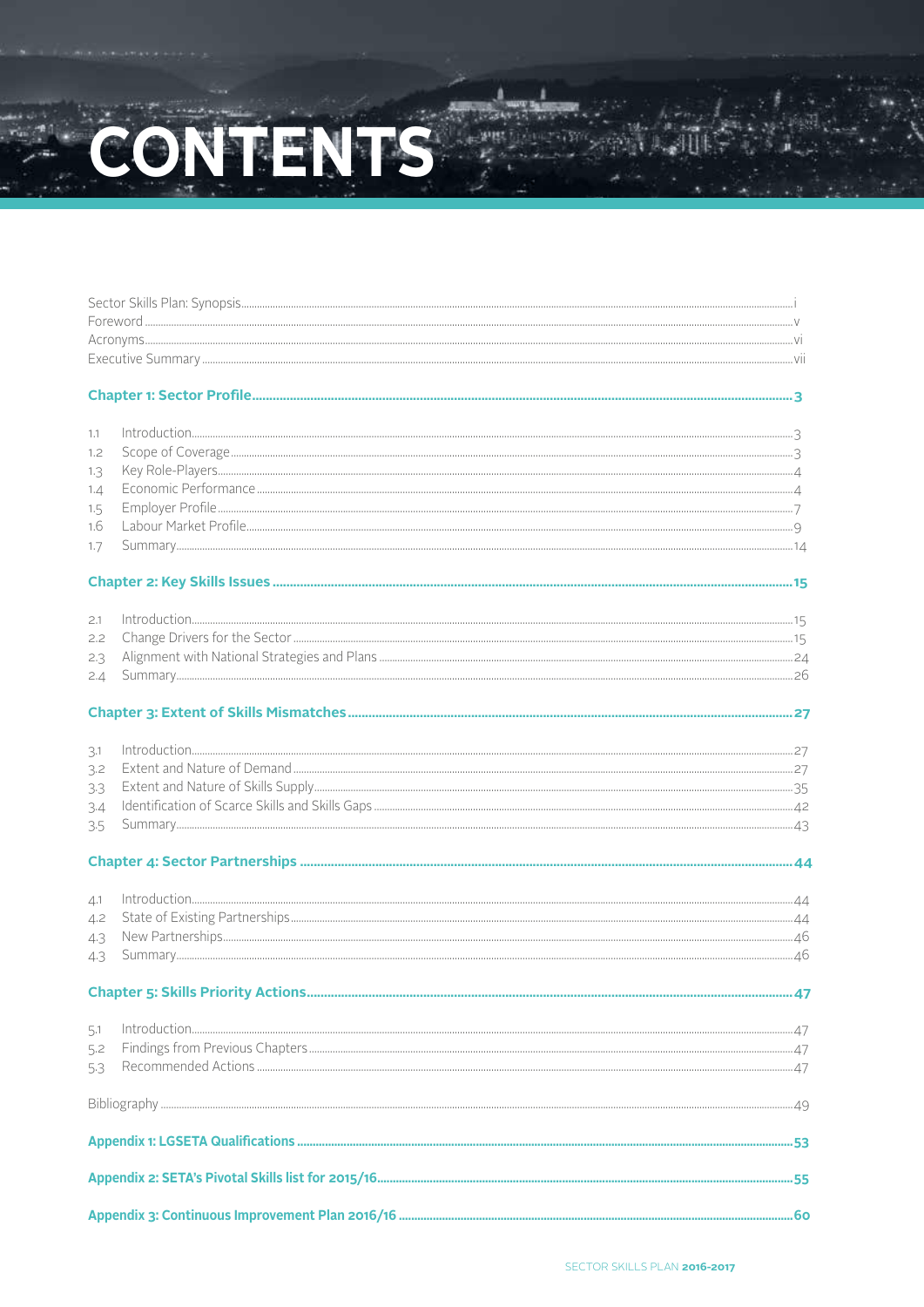# **LIST OF TABLES**

| Table 1:  |                                                                               |  |
|-----------|-------------------------------------------------------------------------------|--|
| Table 2:  |                                                                               |  |
| Table 3:  |                                                                               |  |
| Table 4:  |                                                                               |  |
| Table 5:  |                                                                               |  |
| Table 6:  |                                                                               |  |
| Table 7:  |                                                                               |  |
| Table 8:  |                                                                               |  |
| Table 9:  | Provincial distribution of employees employed in municipal entities and other |  |
| Table 10: |                                                                               |  |
| Table 11: |                                                                               |  |
| Table 12: |                                                                               |  |
| Table 13: |                                                                               |  |
| Table 14: |                                                                               |  |
| Table 15: |                                                                               |  |
| Table 16: |                                                                               |  |
| Table 17: |                                                                               |  |
| Table 18: |                                                                               |  |
| Table 19: |                                                                               |  |
| Table 20: |                                                                               |  |
| Table 21: |                                                                               |  |
| Table 22: |                                                                               |  |
| Table 23: |                                                                               |  |
| Table 24: |                                                                               |  |
| Table 25: |                                                                               |  |
| Table 26: |                                                                               |  |
| Table 27: |                                                                               |  |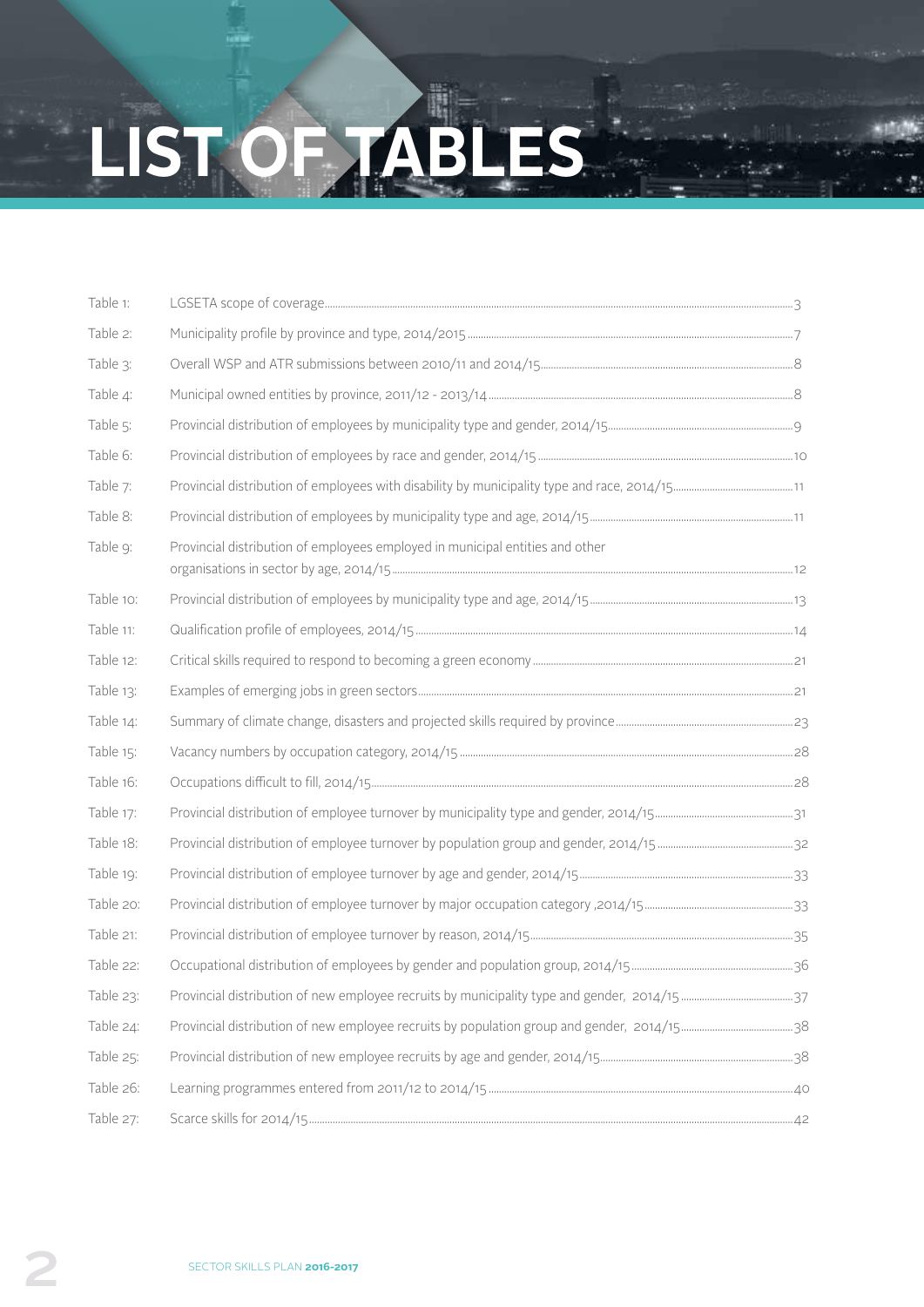# $\ulcorner$ HAPTFR **SECTOR**

# **1. Introduction**

Local government is at the forefront of creating a better life for all in South Africa. As such, local government should be a facilitator, driver and/or enabler of initiatives that support the growth of an equitable and inclusive economy. This requires that local government creates an enabling environment through effective planning and the provision and maintenance of socio-economic infrastructure.

In this chapter, a profile of the sector is presented that includes an overview of the scope of coverage for the LGSETA, followed by a presentation of the sector's key role-players and then the economic performance of the sector. The chapter then presents an analysis of the employer profile, focusing on types of municipalities and concludes with a labour market profile analysis.

## **1.2 Scope of Coverage**

The LGSETA was established in terms of the Skills Development Act. In 2005, the SETA was re-certified with a reduced scope of coverage. Table 1 provides an overview of the scope of coverage of the LGSETA based on levy income received for 2014/15 from its various levy payers.

#### **Table 1: LGSETA scope of coverage**

| <b>SIC CODE</b> | <b>MAIN ACTIVITY</b>                                                                                                                                                                                                |
|-----------------|---------------------------------------------------------------------------------------------------------------------------------------------------------------------------------------------------------------------|
| 50493           | Any utility or agency, wholly or partially owned by a municipality, providing local government services<br>under contractors or a municipality                                                                      |
| 91201           | Category A municipalities: Defined in the Constitution as a "municipality that has exclusive municipal<br>executive and legislative authority in its area."1                                                        |
| 91202           | Category B municipalities: Defined in the Constitution as a "municipality that shares municipal execu-<br>tive and legislative authority in its area with a Category (C) municipality within whose area it falls."2 |
| 91203           | Category C municipalities: Defined in the Constitution as a "municipality that has municipal executive<br>and legislative authority in an area that includes more than one municipality." 3                         |
| 91204           | Organised local government: A statutory or regulatory body assigned the function to deal with matters<br>at an executive level within local government, as per the constitution of the RSA.                         |
| 91300           | Local authority activities                                                                                                                                                                                          |
| 91304           | Municipal planning                                                                                                                                                                                                  |
| 91306           | Billboards and the display of advertisements in public places                                                                                                                                                       |
| 9130F           | Land use planning                                                                                                                                                                                                   |
| 93304           | Social work in local governments                                                                                                                                                                                    |
| 94001           | Refuse and sanitation                                                                                                                                                                                               |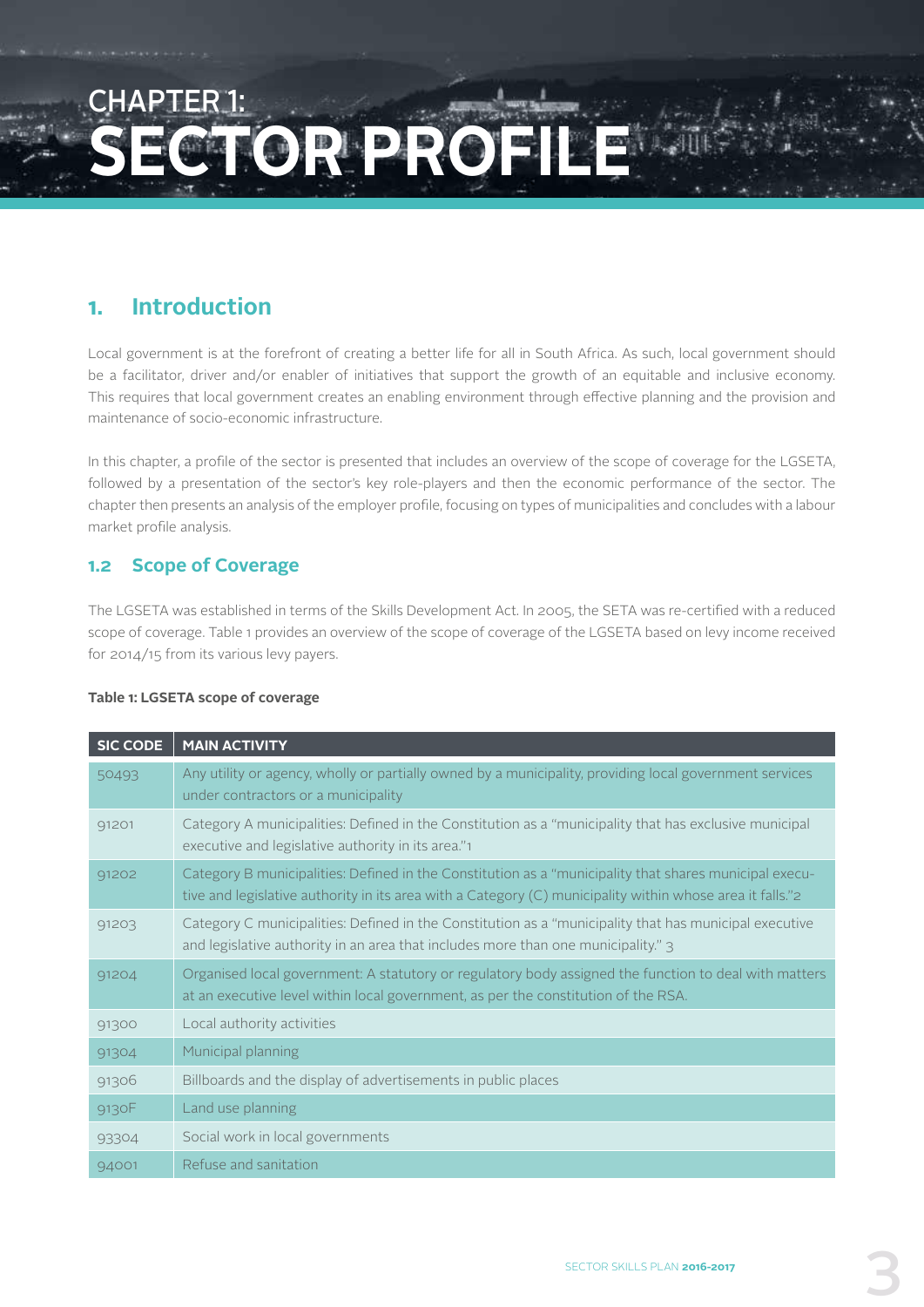| <b>SIC CODE</b> | <b>MAIN ACTIVITY</b>                                                |
|-----------------|---------------------------------------------------------------------|
| 94002           | Health and community services                                       |
| 94005           | Other community work in local governments                           |
| 96001           | Recreational, cultural and sporting activities by local governments |
| 96331           | Parks and gardens                                                   |
| 96414           | Local sports facilities                                             |

## **1.3 Key Role-Players**

It is the efficient provision of services at the local level that will attract investment and support economic growth. Furthermore, it is the efficient provision of services that will continue to have a direct and significant impact on poverty alleviation through the sustainable provision of quality free basic services to the poor. As such, there are a number of key role-players in the sector.

At the policy level, the Department of Co-operative Governance and Traditional Affairs (COGTA) is the sector's line department with its functions to "develop national policies and legislation with regard to provinces and local government, and to monitor the implementation" (COGTA, 2015) of such policies and legislation. In terms of implementation, *the Local Government Municipal Structures Act* recognises three types of municipalities classified as either a metropolitan or district or local municipality. Furthermore, legislation provides for three statutory bodies of traditional leadership – the National House of Traditional Leaders (NHTLs), Provincial Houses of Traditional Leaders (PHTLs) and Local Houses of Traditional Leaders (LHTLs) that are established at all district municipalities where traditional leadership institutions are in place.

In terms of employer-employee relations, the key role-players include the South African Local Government Association, which derives its mandate from the South African Constitution as the sole employer body of local government in South Africa. In addition, the South African Local Government Bargaining Council (SALGBC) has been established to conclude collective bargaining agreements between the employer (SALGA) and the sector's trade unions – South African Municipal Workers' Union (SAMWU) and Independent Municipal and Allied Trade Union (IMATU) who are key role-players in the sector. The SALGBC also provides a conflict resolution mechanism for the sector, when needed.

Key support or enabling roles are played by a number of support national departments such as National Treasury, entities and agencies. Key support entities include the Municipal Demarcation Board, which is an independent body responsible for the "determinations and re-determinations of municipal boundaries, [declaring] the district management areas; [delimiting] wards for local elections; and [assessing] the capacity of municipalities to perform their functions" (Municipal Demarcation Board, 2015). The Municipal Infrastructure Support Agency (MISA), which is a Schedule 3 entity, is tasked with enabling COGTA's programme towards "improving municipal infrastructure provisioning and maintenance for accelerated service delivery, in line with the objectives of the Local Government Turnaround Strategy" (COGTA, 2015).

# **1.4 Economic Performance**

The extent to which municipalities deliver on their mandate is import given, that for most South Africans, local government is how they experience Government on a daily basis. The sector plays a significant role to facilitate economic development of the country and thus, the extent to which a municipality has the capacity administratively, financially as well as the necessary infrastructure to sustainably deliver services, will have an impact on municipal viability (Municipal Demarcation Board, 2003). Key levers that municipalities can use to facilitate greater economic development, include the provision of sound socio-economic infrastructure such as roads, water and sanitation, and electricity, among others. However, service delivery backlogs still faced by many municipalities, will have a significant impact on the municipalities' ability to attract and retain business in its locale. It is for this reason, among others, that municipalities are directing significant resources in strengthening economic infrastructure. Local government in South Africa is responsible for delivering basic services to communities, investing in and maintaining physical and social infrastructure, and promoting economic growth and poverty alleviation.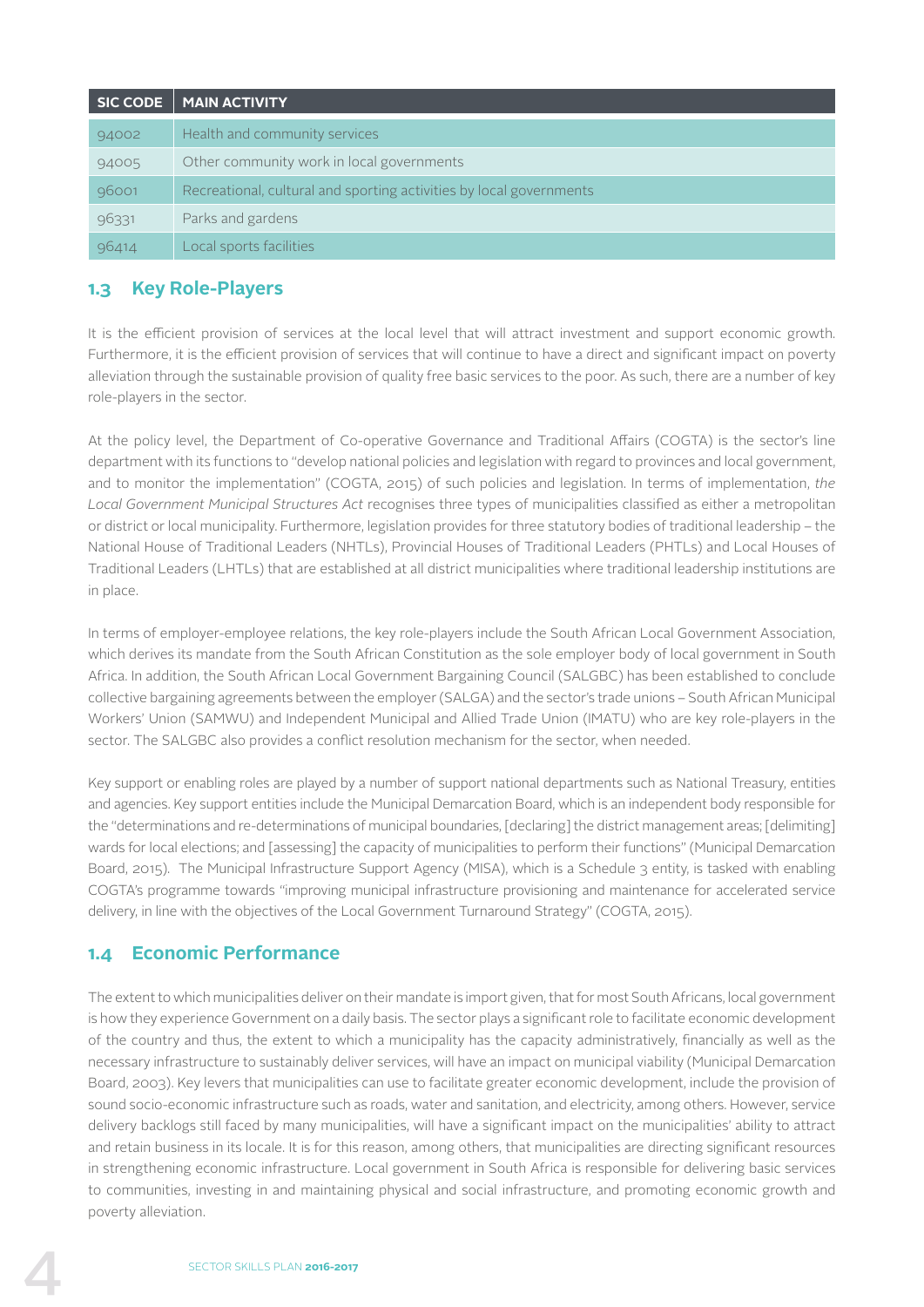According to the Municipal Demarcation Board (2003), a number of factors affect municipal performance or municipal capacity to fulfil their delivery and developmental mandate, aside from the skill level and qualifications of their staff. The performance of the economy has an important correlation to the financial viability of municipalities, given the major sources of revenue that municipalities rely upon to deliver on their mandate. Local government has considerable financial powers, including the right to raise income through property taxes and user charges for services.

Local authorities raise most of their operating budgets from their own income. Approximately 67, 5% of municipal revenue was generated from rates, taxes and service charges (sale of services, e.g. electricity to consumers) in 2014 (Statistics South Africa, 2015) with 32, 5% revenue coming from intergovernmental transfers and grants. However, the Fiscal and Finance Commission points to a steady decline amongst municipalities in revenue generated from own sources and an increasing reliance on transfers.

It is important to note furthermore that the Auditor-General's 2015 Report also revealed that the financial health of some municipalities was in need of an intervention as there was "material uncertainty with regard to their ability to continue operating in the foreseeable future" (Auditor-General, 2015: 10). Thus, the issue of becoming financially viable, is very important.

#### **1.4.1 Municipal revenue and expenditure analysis**

Local government receives a significant amount of grant funding in order to be able to meet its mandate and, as such, it is important that it delivers services that will support continued economic growth and development. Over the medium term, it is further anticipated that there will be significant investment in socio-economic infrastructure such as rail, ports, broadband, and important for local government, water and roads (National Treasury, 2013). It is further indicated that over the medium term, moving towards the spatial transformation objectives outlined in the NDP 2030, significant improvements will be made in urban planning as well as to provide efficient transport and local government is expected to receive R106,7 billion by 2016/17 (National Treasury, 2013).

The latest Statistics South Africa financial census of municipalities for the year ended 30 June 2014, indicates that the highest contributors to municipal revenue for the 2014 financial year were grants and subsidies received, accounting for 32,5% (2013: 32,3%), followed by sales of electricity at 28,9%, a marginal drop from 30,2% in 2013 (Statistics South Africa, 2015). The third highest contributor to municipal revenues in 2014, was property rates at 14, 5%, marginally up from 14% in 2013 followed by 'other revenue' at 9, 6% in 2014 (2013: 9, 1%). Other revenue includes "fines, licences and permits, public contributions and donations, etc." (Statistics South Africa, 2015:2). The other main contributors in 2014, according to Statistics South Africa (2015), included revenue from the sale of water at 8,5% (2013: 8,4%), sewerage and sanitation charges at 3,4% (2013: 3,3%) and, lastly, refuse removal charges at 2,7% (2013: 2,6%).

In terms of municipal expenditure for 2014, employee-related costs accounted for 26,1% of operating costs, marginally up from 25,8% in 2013, followed by the purchase of electricity at 22,1% in 2014, marginally down from 23,3% in 2013 (Statistics South Africa, 2015). Depreciation of assets accounted for 9,4% of expenditure in 2014, marginally down from 10% in 2013 while 'other expenditure' comprising of collection costs, loss on disposal of property, plant and equipment, etc., accounted for 9,3% of operating expenses in 2014 (2013: 8,3%) (Statistics South Africa, 2015). Bad debts accounted for 6, 4% of expenditure in 2014, marginally down from 6, 2% in 2013, followed by general expenditure at 5, 9% in 2014 (2013: 5, 7%) (Statistics South Africa, 2015). General expenditure comprises "accommodation, travel and subsistence, audit fees, bank charges, consultancy and professional fees, fuel and oil, hiring of equipment, insurance costs, subscriptions and membership fees and telecommunication costs", among others (Statistics South Africa, 2015: 4).

In 2014, water purchases accounted for 5, 3% of expenditure, marginally up from 5, 2% in 2013, while contracted services accounted for 4, 8% of municipal expenditure in 2014 (2013: 4, 6%), with repairs and maintenance accounting for 4, 7% (2013: 4, 7%). The lowest contributors to municipal expenditure in 2014 included interest paid at 2, 5% (2013: 2, 6%), grants and subsidies paid at 2, 3% (2013: 2, 5%) and the remuneration of Councillors that remained unchanged at 1, 2% in 2014 (Statistics South Africa, 2015). Importantly, consumer debt increased from about R28, 2 billion in 2013 to about R31, 8 billion in 2014 (Statistics South Africa, 2015).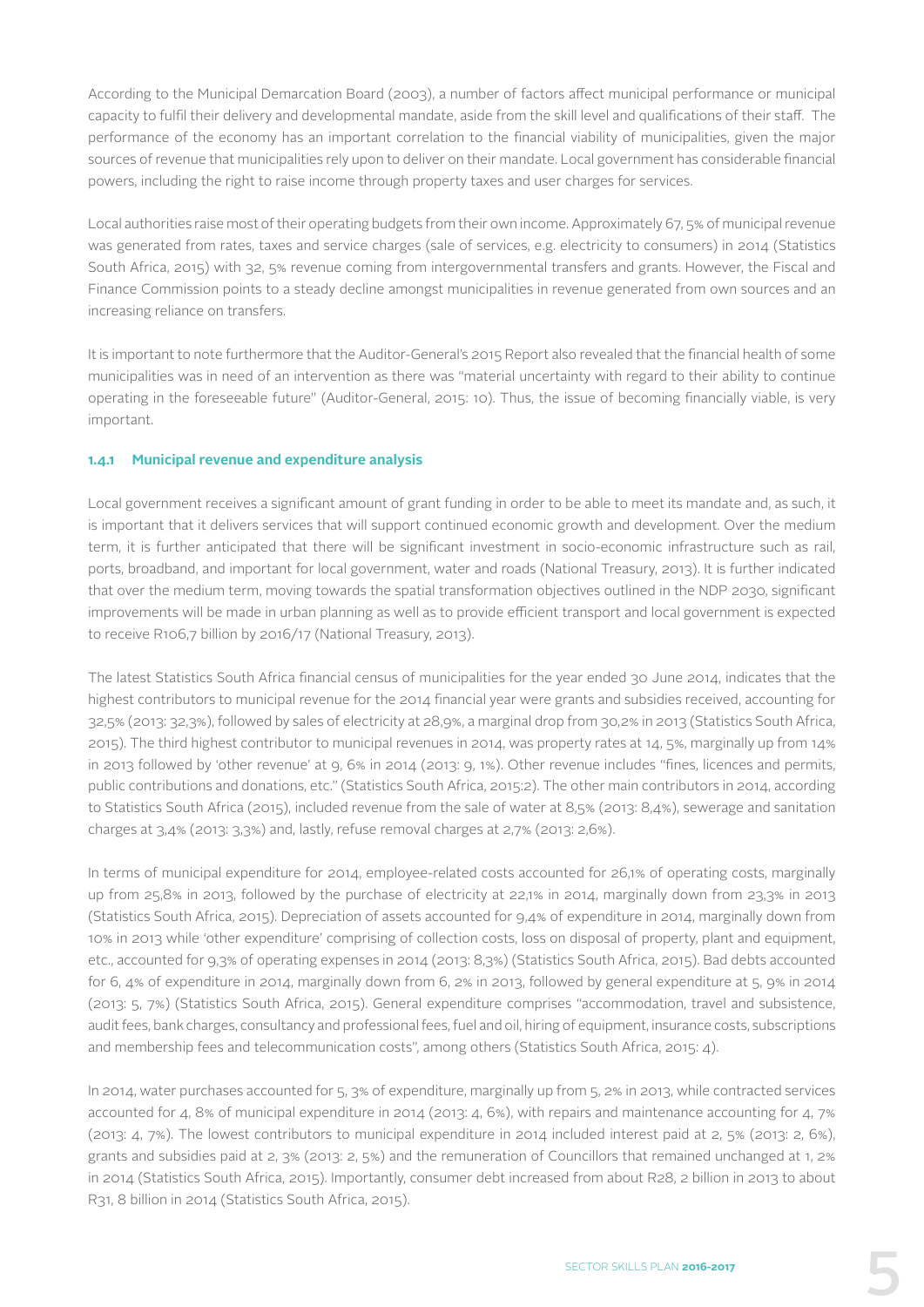It is significant that the allocation approach is set to change in local government where allocation will be made towards areas that have been identified as having the capacity to drive economic growth. Furthermore, the MTEF provides incentives to metropolitan municipalities, through the integrated city development grant, to improve spatial planning by adopting planning approaches that will lead to "more compact and efficient cities" (National Treasury, 2013). While about R935 million has been allocated to fund regional bulk water projects, this will see reductions in some grants that municipalities have traditionally accessed to finance infrastructure development. The grants affected, include the Municipal Infrastructure Grant, the Urban Settlements Development Grant, the Expanded Public Works Programme Integrated Grant for Municipalities, the Infrastructure Skills Development Grant and the Energy-Efficiency Demand-Side Management Grant.

#### **1.4.2 Service delivery analysis**

#### **1.4.2.1 Water and sanitation**

Of the 14 450 161 households in 2011, 73, 4% households had access to piped water, a significant improvement from 61, 3% in 2001. At the provincial level, Gauteng proportionately had the highest number of households with access to piped water, while the Free State together with the Eastern Cape had the lowest (Statistics South Africa, 2012). The Municipal Blue Drop Certification programme was introduced with the objective of ensuring the provision of clean water and to this end, the LGSETA continues to focus on facilitating access to skills development in this area. With respect to sanitation, the number of households with access to flush or chemical toilets, increased from 53,8% to 62,6%, however, much still needs to be done given the continued focus of this issue in the country (Statistics South Africa, 2012). Municipalities in the Western Cape province had the highest number of households with access to a flush or chemical toilet in 2011 at 90,5%, followed by Gauteng at 86,5%, while the lowest access was in Limpopo at 22,7% (despite having the highest number of households classified as formal dwellings in 2011) (Statistics South Africa, 2012).

#### **1.4.2.2Waste management**

A Local Government Turnaround Strategy priority of ensuring "clean cities, by managing waste in such a way that employment and wealth are created" (COGTA, 2009), aimed at dealing with waste management in local government. The proportion of South African households with access to refuse removal by their municipalities, marginally improved from 57% in 2001, to 63, 6% in 2011. The Western Cape had the highest number of households with access to municipal refuse removal at 91,1%, followed by Gauteng at 89,8%, the Free State at 72,7%, with Limpopo having the lowest at 21,8% (but this needs to be considered in the terms of the urban/rural context) (Statistics South Africa, 2012).

#### **1.4.2.3Access to electricity**

In terms of household services, there was a significant increase in the number of households with access to electricity for cooking, heating and lighting. About 2, 4 million households were receiving free basic electricity services in 2013 (Statistics South Africa, 2013). In terms of access to electricity for cooking, the percentage of households proportionately increased from 51, 4% in 2001, to 73, 9% in 2011, with the greatest improvements made in the provinces of Eastern Cape, Free State, and Mpumalanga (Statistics South Africa, 2012). The Western Cape proportionately had the highest number of households using electricity for cooking at 86, 9%, followed by Gauteng at 83, 9% in 2011 (Statistics South Africa, 2012). In terms of the number of households using electricity for lighting, the Western Cape recorded the highest number of households using electricity for lighting at 93,4% in 2011, followed by the Free State at 89,9% (Statistics South Africa, 2012).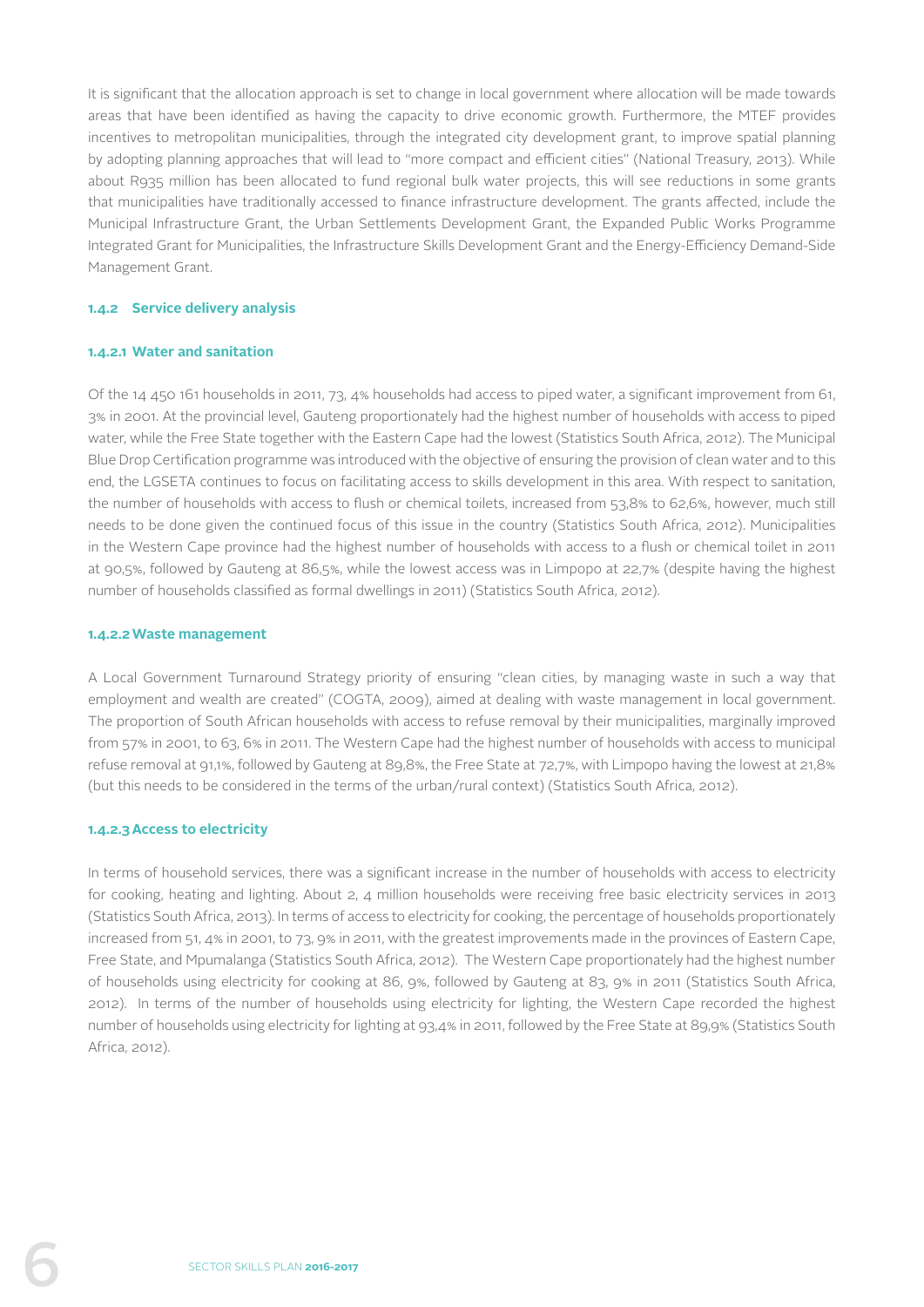Importantly, the current service delivery picture provides insights into areas of improvement that point to areas for skills development, where the LGSETA can facilitate access such as spatial planning, engineering, water and waste water management, financial management, environmental practice and local economic development as examples.

# **1.5 Employer Profile**

The data used in this SSP update is drawn from the WSPs and ATRs submissions, together with other sources to develop the sector profile. It is important to note that while the responsibility for the accuracy of the data cited remains with the providers of such data, the LGSETA is committed to assisting entities to improve the quality of WSP and ATR submissions. This is part of improving the quality and credibility of the SSP, through improving its systems for data collection, as well as building the capacity of officials mandated to oversee the identification and implementation of skills development interventions for the sector.

#### **1.5.1 Municipalities**

During the financial year of 2014/15, there were 278 municipalities of which eight were metropolitan municipalities, 226 were local municipalities and 44 were district municipalities (see Table 2).

#### **Table 2: Municipality profile by province and type, 2014/2015**

| <b>PROVINCE</b> | <b>METROPOLITAN</b><br><b>MUNICIPALITY</b> | <b>LOCAL</b><br><b>MUNICIPALITY</b> | <b>DISTRICT</b><br><b>MUNICIPALITY</b> | <b>TOTAL</b>    |
|-----------------|--------------------------------------------|-------------------------------------|----------------------------------------|-----------------|
| Eastern Cape    | $\overline{2}$                             | 37                                  | 6                                      | 45              |
| Free State      |                                            | 19                                  | $\overline{4}$                         | 24              |
| Gauteng         | 3                                          | $\overline{7}$                      | $\overline{c}$                         | 12 <sub>2</sub> |
| KwaZulu-Natal   | $\mathbf{1}$                               | 50                                  | 10                                     | 61              |
| Limpopo         | $\circ$                                    | 25                                  | 5                                      | 30              |
| Mpumalanga      | $\bigcirc$                                 | 18                                  | 3                                      | 21              |
| North West      | $\circ$                                    | 19                                  | $\overline{4}$                         | 23              |
| Northern Cape   | $\circ$                                    | 27                                  | 5                                      | 32              |
| Western Cape    | $\overline{1}$                             | 24                                  | 5                                      | 30              |
| <b>Total</b>    | 8                                          | 226                                 | 44                                     | 278             |

Source: Auditor-General South Africa, 2015

The majority of employers in the sector are local municipalities. However, metropolitan municipalities are the largest employers and contributors of skills development levies in the sector. KwaZulu-Natal has the highest number of municipalities with a total of 61, followed by the Eastern Cape with 45 municipalities. While Gauteng has the lowest number of municipalities overall, three of the eight metropolitans fall within the province, while KwaZulu-Natal and the Eastern Cape have 16 of the 44 district municipalities.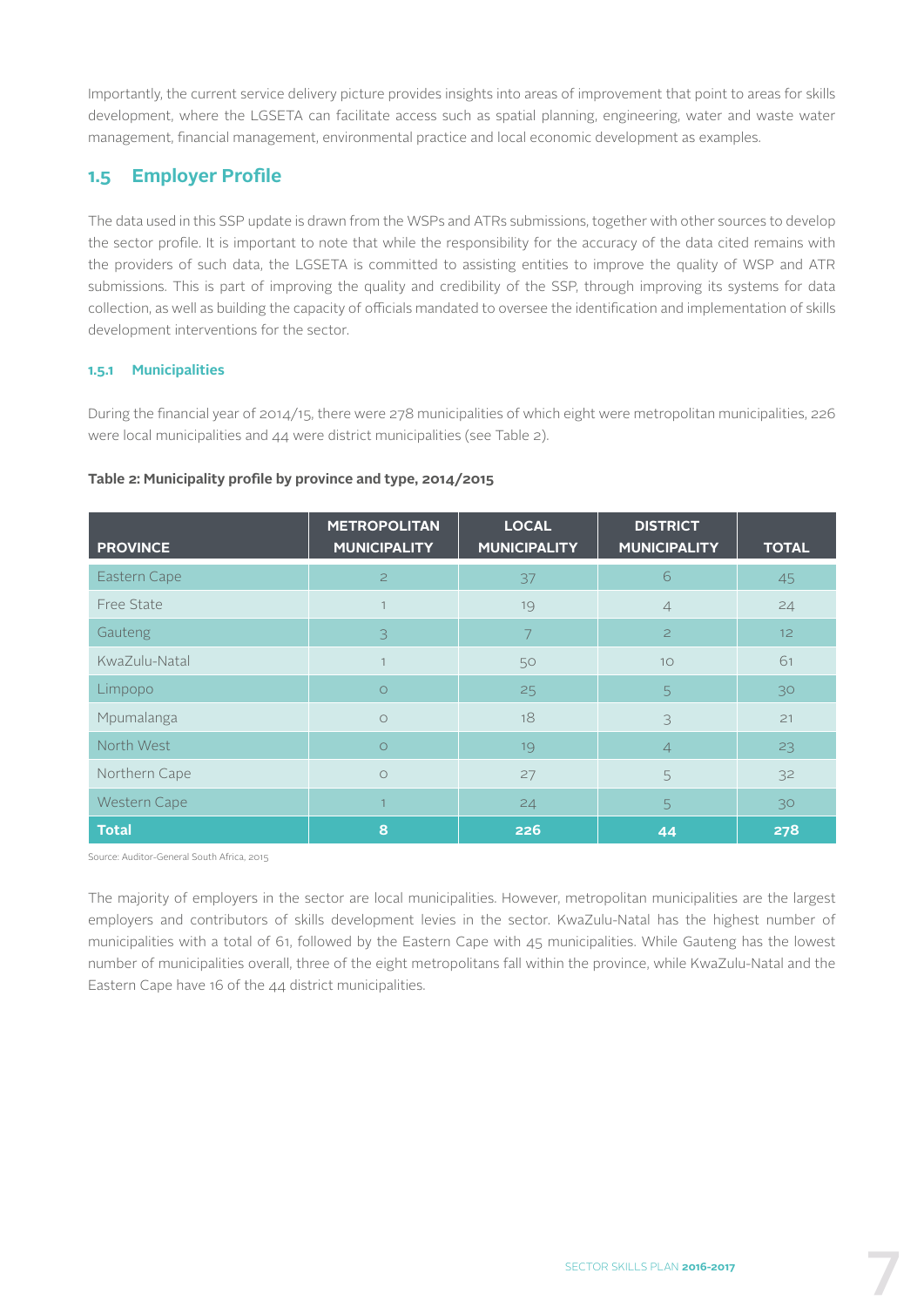Table 3 provides an overview of the overall WSP and ATR submissions between 2010/11 and 2014/15.

|                          | 2010/11      |                              |       | 2011/12              | 2012/13 |                         | 2013/14      |                             | 2014/15    |                  |
|--------------------------|--------------|------------------------------|-------|----------------------|---------|-------------------------|--------------|-----------------------------|------------|------------------|
| <b>MUNICIPALITY TYPE</b> | <b>TOTAL</b> | <b>FED</b><br><b>TIMBDTS</b> | TOTAL | TED<br><b>SUBMIT</b> | TOTAL   | 品<br>⊐<br><b>INBNIS</b> | <b>TOTAL</b> | <b>PED</b><br><b>SUBMIT</b> | TOTAL      | <b>SUBMITTED</b> |
| Metropolitan             | 8            |                              | 8     | 8                    | 8       | 8                       | 8            | 8                           | 8          | 8                |
| Local                    | 226          | 221                          | 226   | 216                  | 226     | 216                     | 226          | 226                         | 226        | 216              |
| <b>District</b>          | 44           | 44                           | 44    | 42                   | 44      | 43                      | 44           | 44                          | 44         | 44               |
| <b>Total</b>             | 278          | 272                          | 278   | 266                  | 278     | 267                     | 278          | 278                         | 278        | 268              |
| <b>Submission (%)</b>    |              | 97.8                         |       | 95.7                 |         | 96                      |              | <b>100</b>                  | <b>100</b> | 96               |

#### **Table 3: Overall WSP and ATR submissions between 2010/11 and 2014/15**

Source: WSP and ATR 2011 to 2015 submissions

Over the past five years, the submission rate has been above 95% with a 96% submission rate recorded for 2015. Municipalities in Limpopo, Mpumalanga and Western Cape provinces recorded a 100% submission rate. Proportionately, the Northern Cape Province had the lowest submission rate at 88%.

#### **1.5.2 Municipal entities and other employers in the sector**

Some municipalities establish municipal entities to support service delivery and such entities are accountable to the municipality that established them in terms of governance, financial accountability and performance. Table 4 presents the number of municipal entities for 2011/12 (Auditor-General South Africa, 2013), 2012/13 (Auditor-General South Africa, 2013) and 2013/14 (Auditor-General South Africa, 2015) by indicating types of employers in the sector.

#### **Table 4: Municipal-owned entities by province, 2011/12 to 2013/14**

| <b>PROVINCE</b> | 2011/12        | 2012/13        | 2013/14    |
|-----------------|----------------|----------------|------------|
| Eastern Cape    | 10             | 10             | 11         |
| Free State      | 6              | 3              | 3          |
| Gauteng         | 26             | 25             | 21         |
| KwaZulu-Natal   | 10             | 11             | 11         |
| Limpopo         | $\overline{c}$ | $\overline{c}$ | 3          |
| Mpumalanga      | $\circ$        | $\circ$        | $\geq$     |
| North West      | $\overline{4}$ | $\overline{4}$ | 3          |
| Northern Cape   | $\bigcirc$     | $\bigcirc$     | $\bigcirc$ |
| Western Cape    | $\overline{c}$ | $\overline{c}$ | 3          |
| <b>Total</b>    | 60             | 57             | 57         |

Source: Auditor-General South Africa, Consolidated general report on the local government audit outcomes MFMA, 2011/12 to 2013/14

Overall, Gauteng had the highest number of municipal-owned entities at 21 in 2013/14, followed by KwaZulu-Natal with 11, with the Eastern Cape also with 11. The development planning and urban renewal entities and the local economic development agencies are by far the majority of entities, although they do not employ significant numbers of people. Limpopo and Western Cape each recorded an increase of one municipal entity for the period 2013/14, while Mpumalanga recorded an increase of two, whereas previously there were no municipal entities in the province. In terms of 2015 WSP and ATR submissions, a total of six municipal entities and four other employer entities – SALGA, Municipal Demarcation Board, Institute of Municipal Finance Officers and Bakwena Ba Mogo submitted to the LGSETA.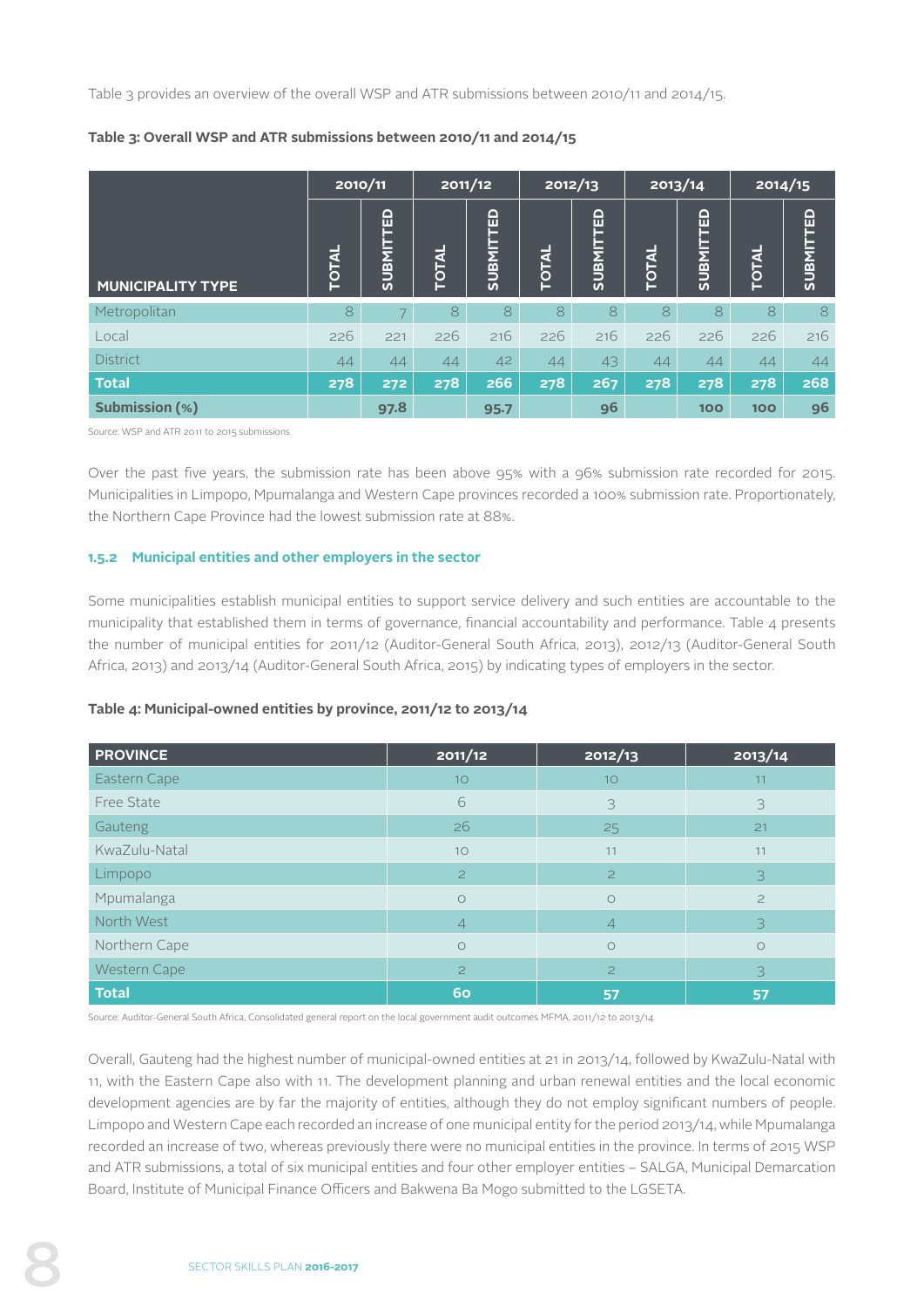## **1.6 Labour Market Profile**

#### **1.6.1 Number of employees in the sector**

The analysis of employees in the sector presented in this section, uses data from the WSPs and ATRs submitted in 2015 and additional sources that include the Statistics South Africa "Non-financial census of municipalities."1 However, the figures presented, exclude employees in some municipal entities who submit to other SETAs based on their SIC classification, but is still a useful indication of the labour market profile. To this end, the estimated total number of employees (excluding vacancies) in the local government sector, was approximately 275 000<sup>2</sup> employees for 2014/15, up from the 265 000 estimate for 2012/13 (2010/11: 240 580; 2011/12: 247 792).

Table 5 presents the overall geographic distribution of the number of employees in the sector based on the WSP and ATR data submitted to the LGSETA in 2015.

|                    | <b>METROPOLITAN</b> |       | <b>DISTRICT</b> |       |              | <b>LOCAL</b> | <b>OTHER</b> |            | <b>TOTAL</b> |        |             |  |
|--------------------|---------------------|-------|-----------------|-------|--------------|--------------|--------------|------------|--------------|--------|-------------|--|
| <b>PROVINCE</b>    | <b>WOMEN</b>        | NEN   | <b>WOMEN</b>    | MEN   | <b>WOMEN</b> | MEN          | <b>WOMEN</b> | <b>NEN</b> | <b>WOMEN</b> | MEN    | <b>BOTH</b> |  |
| Eastern Cape       | 3952                | 7244  | 2086            | 3394  | 4531         | 7288         | 18           | $15-15$    | 10587        | 17941  | 28528       |  |
| <b>Free State</b>  | 1352                | 2929  | 272             | 292   | 3730         | 7026         | Q1           | 162        | 5445         | 10409  | 15854       |  |
| Gauteng            | 23880               | 30377 | 557             | 587   | 3023         | 4721         | 2888         | 3970       | 30348        | 39655  | 70003       |  |
| KwaZulu-Na-<br>tal | 9473                | 17208 | 1608            | 4042  | 7789         | 11474        | 7            | 162        | 18877        | 32886  | 51763       |  |
| Limpopo            |                     |       | 1764            | 2849  | 3822         | 6545         | $\circ$      | $\circ$    | 5586         | 9394   | 14980       |  |
| Mpumalanga         |                     |       | 328             | 294   | 4847         | 8387         | $\circ$      | $\bigcirc$ | 5175         | 8681   | 13856       |  |
| North West         |                     |       | 548             | 913   | 3760         | 7632         | 20           | 32         | 4328         | 8577   | 12905       |  |
| Northern<br>Cape   |                     |       | 284             | 297   | 2304         | 4785         |              |            | 2588         | 5082   | 7670        |  |
| Western<br>Cape    | 8548                | 17149 | 820             | 1643  | 5291         | 11428        | $\circ$      | $\circ$    | 14659        | 30220  | 44879       |  |
| <b>Total</b>       | 47205               | 74907 | 8267            | 14321 | 39097        | 69286        | 3024         | 4341       | 94568        | 158514 | 260438      |  |

#### **Table 5: Provincial distribution of employees by municipality type and gender, 2014/15**

Source: WSP and ATR 2015 submissions

Based on the WSP and ATR submissions, Gauteng employed the highest number of employees at 70 003, followed by KwaZulu-Natal with 51 763 employees, with the Western Cape the third highest number of employees at 44 879 employees. Gauteng also recorded the highest number of employees in entities and other organisations within the sector. Similar to the previous SSP Update, the Northern Cape province recorded the lowest number of employees at 7 670. In the provinces with no metropolitan municipalities, more employees were recorded in local municipalities. Mpumalanga recorded the highest number of employees within local municipalities with 13 234 employees, followed by Limpopo with 10 637 employees, but recorded the highest number at the district municipality level with  $\Delta$  613.

Data obtained from Statistics South Africa, Non-financial census of municipalities for the year ended 30 June 2010, 2011, 2012 and 2013. The figures used are the total fulltime and part-time number of employees, but excludes total vacancies which is used by Statistics South Africa to determine the overall employment capa

<sup>2</sup> This figure might be revised in the next SSP update if additional information becomes available from annual reports of municipalities and entities and/or Statistics SA or National Treasury.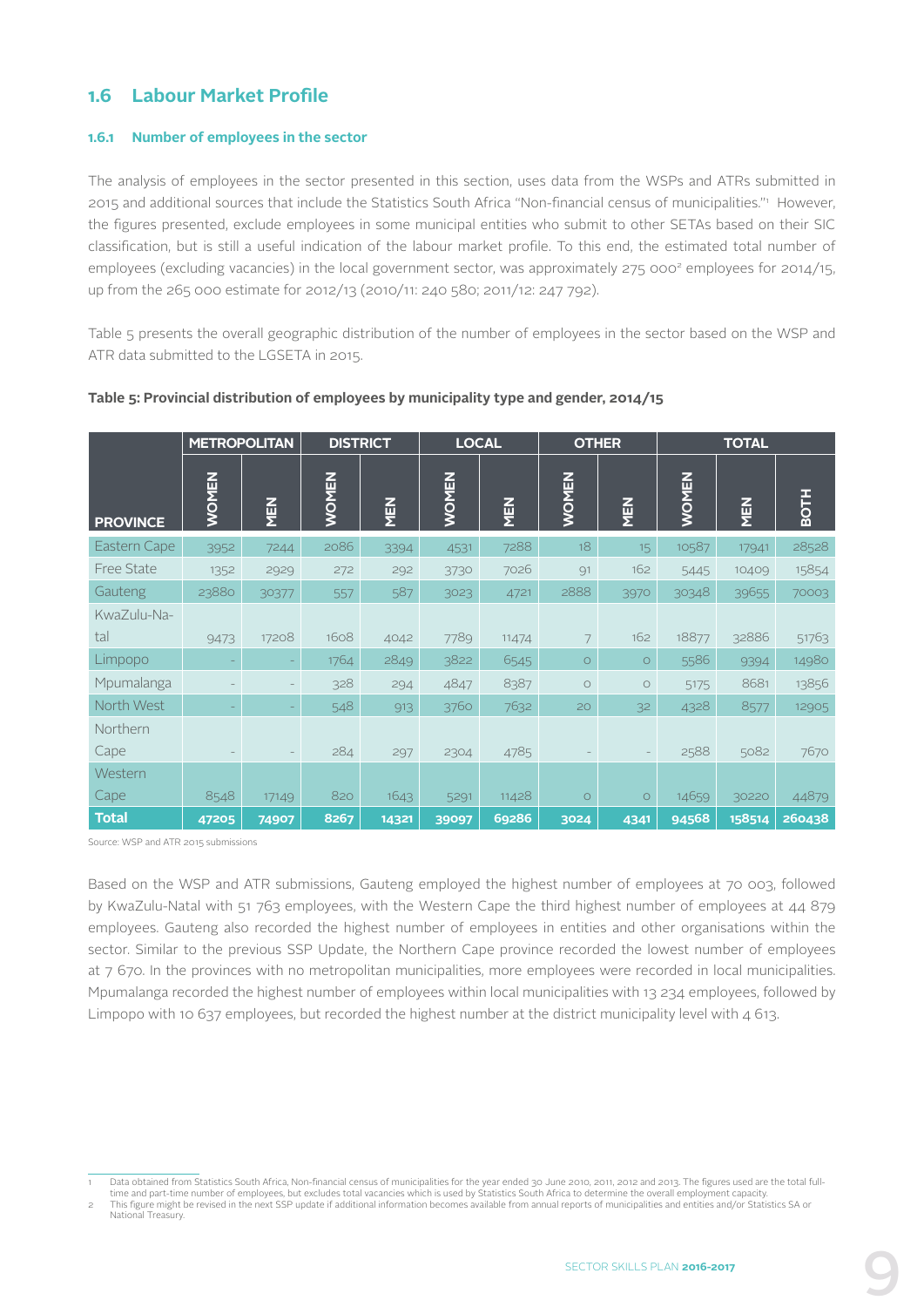#### **1.6.2 Employees by race and gender**

The majority of the employees in the sector were Black as illustrated in Table 6, based on the WSP submissions.

|                    | <b>BLACK</b> |        |              | <b>COLOURED</b> |              | <b>INDIAN/ASIAN</b> |              | <b>WHITE</b> | <b>TOTAL</b> |        |             |  |
|--------------------|--------------|--------|--------------|-----------------|--------------|---------------------|--------------|--------------|--------------|--------|-------------|--|
| <b>PROVINCE</b>    | <b>WOMEN</b> | MEN    | <b>WOMEN</b> | <b>NEN</b>      | <b>WOMEN</b> | MEN                 | <b>WOMEN</b> | <b>NEN</b>   | <b>WOMEN</b> | MEN    | <b>BOTH</b> |  |
| Eastern<br>Cape    | 8804         | 14413  | 1065         | 2390            | 64           | 113                 | 651          | 1027         | 10587        | 17941  | 28528       |  |
| Free State         | 4961         | 9483   | 178          | 376             | $\mathbf{Z}$ | 9                   | 304          | 541          | 5445         | 10409  | 15854       |  |
| Gauteng            | 26427        | 34171  | 1067         | 1337            | 335          | 404                 | 2519         | 3743         | 30348        | 39655  | 70003       |  |
| KwaZulu-Na-<br>tal | 15649        | 26197  | 547          | 760             | 2003         | 4681                | 678          | 1248         | 18877        | 32886  | 51763       |  |
| Limpopo            | 5432         | 9176   | 8            | 20              | 9            | 11                  | 137          | 187          | 5586         | 9394   | 14980       |  |
| Mpumalanga         | 4847         | 8283   | 77           | 54              | 34           | 20                  | 217          | 324          | 5175         | 8681   | 13856       |  |
| North West         | 3950         | 7919   | 136          | 283             | 17           | 11                  | 225          | 364          | 4328         | 8577   | 12905       |  |
| Northern<br>Cape   | 1330         | 2704   | 1091         | 2162            | 3            | 8                   | 164          | 208          | 2588         | 5082   | 7670        |  |
| Western<br>Cape    | 4061         | 7709   | 8613         | 19108           | 69           | 93                  | 1916         | 3310         | 14659        | 30220  | 44879       |  |
| <b>Total</b>       | 72609        | 115941 | 12718        | 26394           | 2506         | 5318                | 6735         | 10851        | 94568        | 158514 | 260438      |  |

#### **Table 6: Provincial distribution of employees by race and gender, 2014/15**

Source: WSP and ATR 2015 submissions

The local government sector employed more males (158 514) than females (94 568) in 2014/15. Gauteng employed the most females, just below 30 348, followed by KwaZulu-Natal with 18 877 and then the Western Cape with about 14 659. A similar trend was observed in relation to the geographical spread of males where Gauteng edged out KwaZulu-Natal as the highest employer of men. In terms of population groups, the Black population group had the highest number of employees for both genders, followed by the Coloured population group, with the Indian/Asian population group representing the lowest number of employees for both females and males at 7824.

#### **1.6.3 Employees with disability (PWD)**

From the WSPs and ATRs submitted in 2015, about 1794 (see Table 7) of those employed in the sector were People With Disability (PWD), with the majority (1113) being men.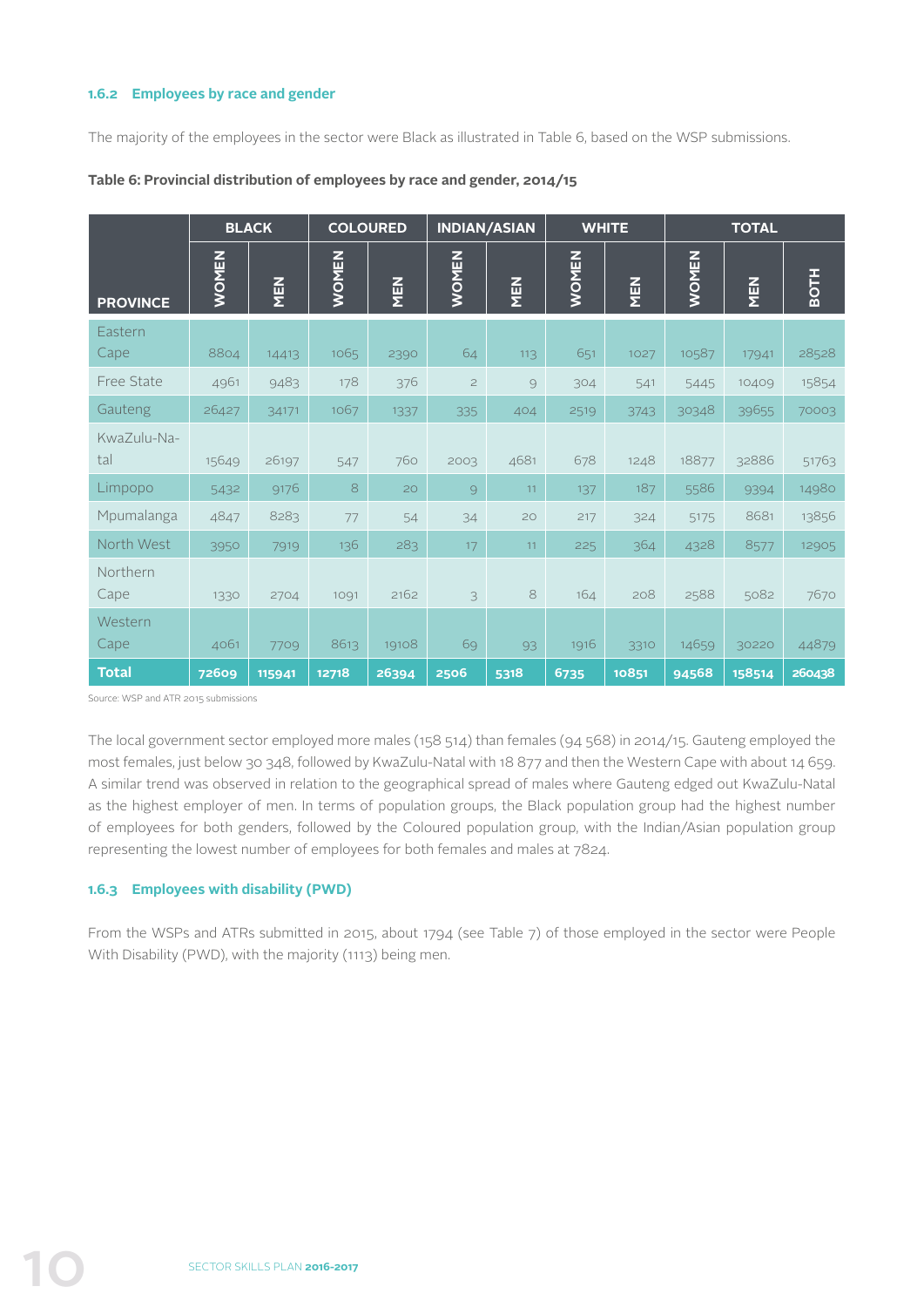**Table 7: Provincial distribution of employees with disability by municipality type and race, 2014/15**

| Metropolitan        |                   |          |                |                |                | <b>District</b> |                     |                 |              | Local          |              |                |              |  |
|---------------------|-------------------|----------|----------------|----------------|----------------|-----------------|---------------------|-----------------|--------------|----------------|--------------|----------------|--------------|--|
| <b>Province</b>     | <b>Black</b>      | Coloured | Indian/Asian   | White          | <b>Black</b>   | Coloured        | Indian /Asian       | White           | <b>Black</b> | Coloured       | Indian/Asian | White          | <b>Total</b> |  |
| Eastern Cape        | 28                | 3        | $\circ$        | $\overline{1}$ | 19             | $\overline{1}$  | $\circ$             | 3               | 299          | $\overline{7}$ | $\circ$      | $\circ$        | 361          |  |
| Free State          | 14                | $\circ$  | $\circ$        | $\overline{4}$ | 17             | $\mathbf{1}$    | $\circ$             | $\mathbf{1}$    | 95           | 5              | $\circ$      | 5              | 142          |  |
| Gauteng             | 134               | 6        | 9              | 121            | 13             | $\circ$         | $\circ$             | $\mathbf{1}$    | 75           | $\circ$        | $\circ$      | 9              | 368          |  |
| KwaZulu-Natal       | 66                | 12       | 36             | 23             | 35             | $\overline{1}$  | 3                   | 3               | 55           | $\mathbf{1}$   | 3            | 5              | 243          |  |
| Limpopo             | $\qquad \qquad -$ | -        |                |                | 10             | $\circ$         | $\circ$             | $\circ$         | 37           | $\circ$        | $\circ$      | 7              | 54           |  |
| Mpumalanga          |                   |          |                |                | $\overline{c}$ | $\circ$         | $\circ$             | $\circ$         | 58           | 3              | $\circ$      | $\overline{c}$ | 65           |  |
| North West          |                   | -        |                |                | $\overline{4}$ | $\circ$         | $\circ$             | $\mathbf{1}$    | 60           | $\overline{c}$ | $\circ$      | 7              | 74           |  |
| Northern Cape       |                   |          |                |                | $\mathbf{1}$   | $\mathbf{1}$    | $\circ$             | $\mathbf{1}$    | 13           | 12             | $\circ$      | 6              | 34           |  |
| <b>Western Cape</b> | 55                | 161      | $\overline{2}$ | 98             | 3              | 33              | $\circlearrowright$ | 10 <sup>°</sup> | 11           | 49             | $\circ$      | 31             | 453          |  |
| <b>Total</b>        | 297               | 182      | 47             | 247            | 104            | 37              | 3                   | 20              | 703          | 79             | 3            | 72             | 1794         |  |

Source: WSP and ATR 2015 submissions

Most of the sector's PWD were employed in the Western Cape (453) followed by Gauteng (368) and Eastern Cape (361) provinces respectively. Overall, local municipalities employed more PWD compared to metropolitan and district municipalities. Given that the sector predominantly employs Black people, there were more Black PWD at 1 104, compared to the other population groups.

#### **1.6.4 Employees by age**

The majority of employees across the different municipality types are between the ages of 35 and 55 with a figure of 148 449, followed by 74 636 employees 35 years of age and below, and 30 017 employees older than 55 years (see Table 8).

|                         |                          | <b>METROPOLITAN</b> |                          | <b>DISTRICT</b> |           |       | <b>LOCAL</b> |           |       |              |
|-------------------------|--------------------------|---------------------|--------------------------|-----------------|-----------|-------|--------------|-----------|-------|--------------|
| <b>PROVINCE</b>         | ≤35                      | $35 - 55$           | $>55$                    | ≤35             | $35 - 55$ | $>55$ | $\leq 35$    | $35 - 55$ | $>55$ | <b>TOTAL</b> |
| Eastern Cape            | 2508                     | 7108                | 1580                     | 1724            | 3256      | 500   | 3225         | 7245      | 1349  | 28495        |
| Free State              | 907                      | 2725                | 649                      | 189             | 325       | 50    | 2884         | 6686      | 1186  | 15601        |
| Gauteng                 | 20674                    | 27639               | 5944                     | 330             | 691       | 123   | 2010         | 4722      | 1012  | 63145        |
| KwaZulu-Na-<br>tal      | 8310                     | 15201               | 3170                     | 1447            | 3424      | 779   | 6291         | 10744     | 2228  | 51594        |
| Limpopo                 |                          |                     | $\overline{\phantom{0}}$ | 465             | 3341      | 807   | 2096         | 6800      | 1471  | 14980        |
| Mpumalanga              |                          |                     | $\overline{\phantom{a}}$ | 255             | 327       | 40    | 3056         | 8594      | 1584  | 13856        |
| North West              | $\overline{\phantom{0}}$ | -                   | -                        | 472             | 892       | 98    | 2828         | 6690      | 1873  | 12853        |
| <b>Northern</b><br>Cape |                          |                     |                          | 166             | 373       | 44    | 1814         | 4453      | 820   | 7670         |

#### **Table 8: Provincial distribution of employees by municipality type and age, 2014/15**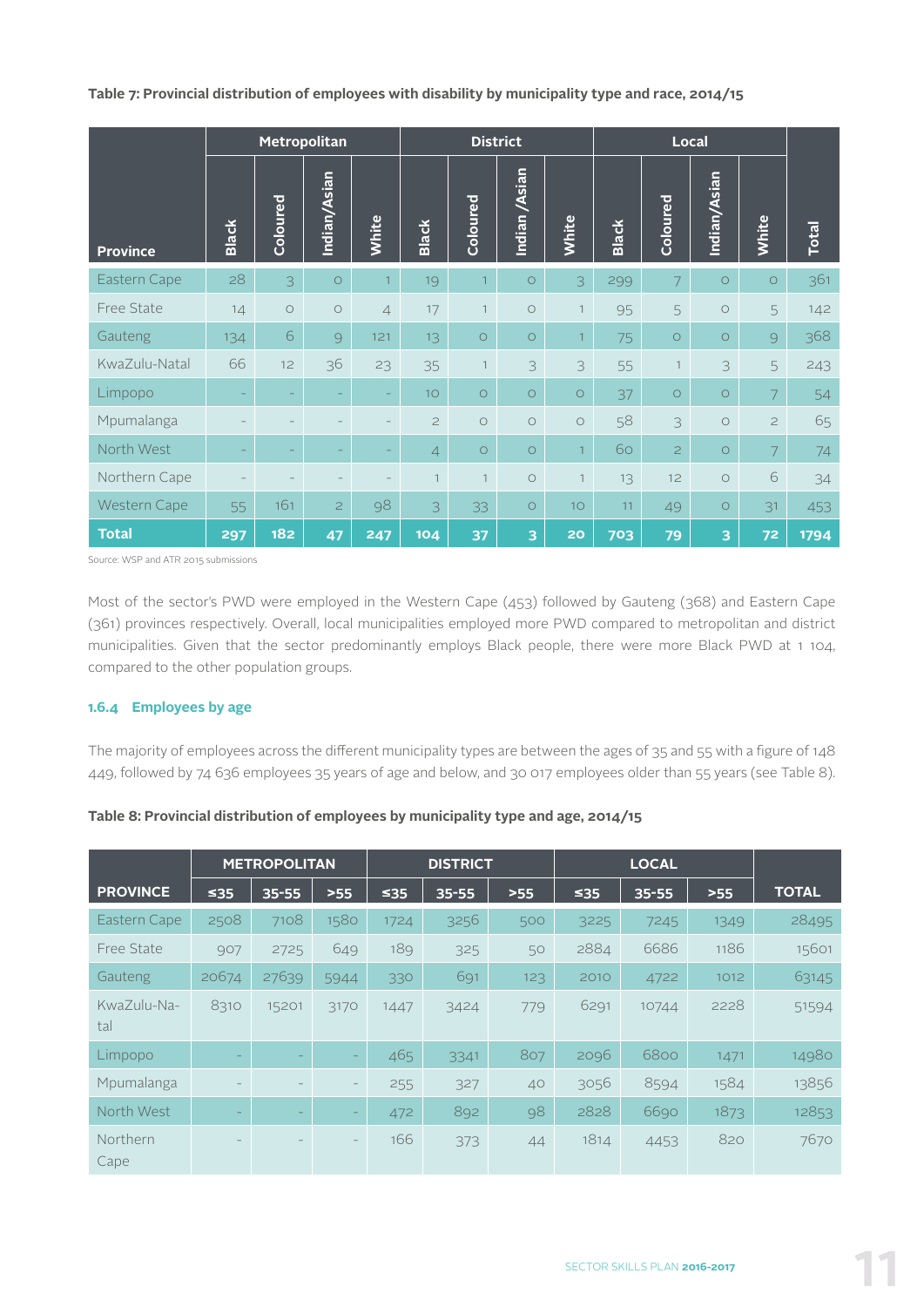|                 |           | <b>METROPOLITAN</b> |       | <b>DISTRICT</b> |           |       | <b>LOCAL</b> |           |       |              |
|-----------------|-----------|---------------------|-------|-----------------|-----------|-------|--------------|-----------|-------|--------------|
| <b>PROVINCE</b> | $\leq 35$ | $35 - 55$           | $>55$ | 535.            | $35 - 55$ | $>55$ | $\leq 35$    | $35 - 55$ | >55   | <b>TOTAL</b> |
| Western<br>Cape | 7528      | 15356               | 2813  | 1002            | 1178      | 283   | 4452         | 10658     | 1609  | 44879        |
| <b>Total</b>    | 39927     | 68029               | 14156 | 6050            | 13807     | 2724  | 28659        | 66613     | 13137 | 253073       |

Source: WSP and ATR 2015 submissions

Table 9 presents the age distribution of employees in municipal entities and other organisations in the sector. Overall, most of the employees were in the 35 to 55 age category and were also mostly working in Gauteng, followed by 1 788 employees in the 35 and over age categories.

#### **Table 9: Provincial distribution of employees employed in municipal entities and other organisations in sector by age, 2014/15**

| <b>PROVINCE</b> | $\leq 35$      | $35 - 55$ | $>55$   | <b>TOTAL</b>        |
|-----------------|----------------|-----------|---------|---------------------|
| Eastern Cape    | 12             | 16        | 5       | 33                  |
| Free State      | 80             | 173       | $\circ$ | 253                 |
| Gauteng         | 1666           | 4020      | 1172    | 6858                |
| KwaZulu-Natal   | 28             | 77        | 64      | 169                 |
| Limpopo         | $\circ$        | $\circ$   | $\circ$ | $\circlearrowright$ |
| Mpumalanga      | $\circ$        | $\circ$   | $\circ$ | $\circ$             |
| North West      | $\overline{c}$ | 35        | 15      | 52                  |
| Northern Cape   |                |           |         |                     |
| Western Cape    | $\circ$        | $\circ$   | $\circ$ | $\circ$             |
| <b>TOTAL</b>    | 1788           | 4321      | 1256    | 7365                |

Source: WSP and ATR 2015 submissions

#### **1.6.5 Number of non-South African employees**

Data from the 2015 WSP and ATR submissions indicates that there were 267 non-South Africans employed in the sector (see Table 10).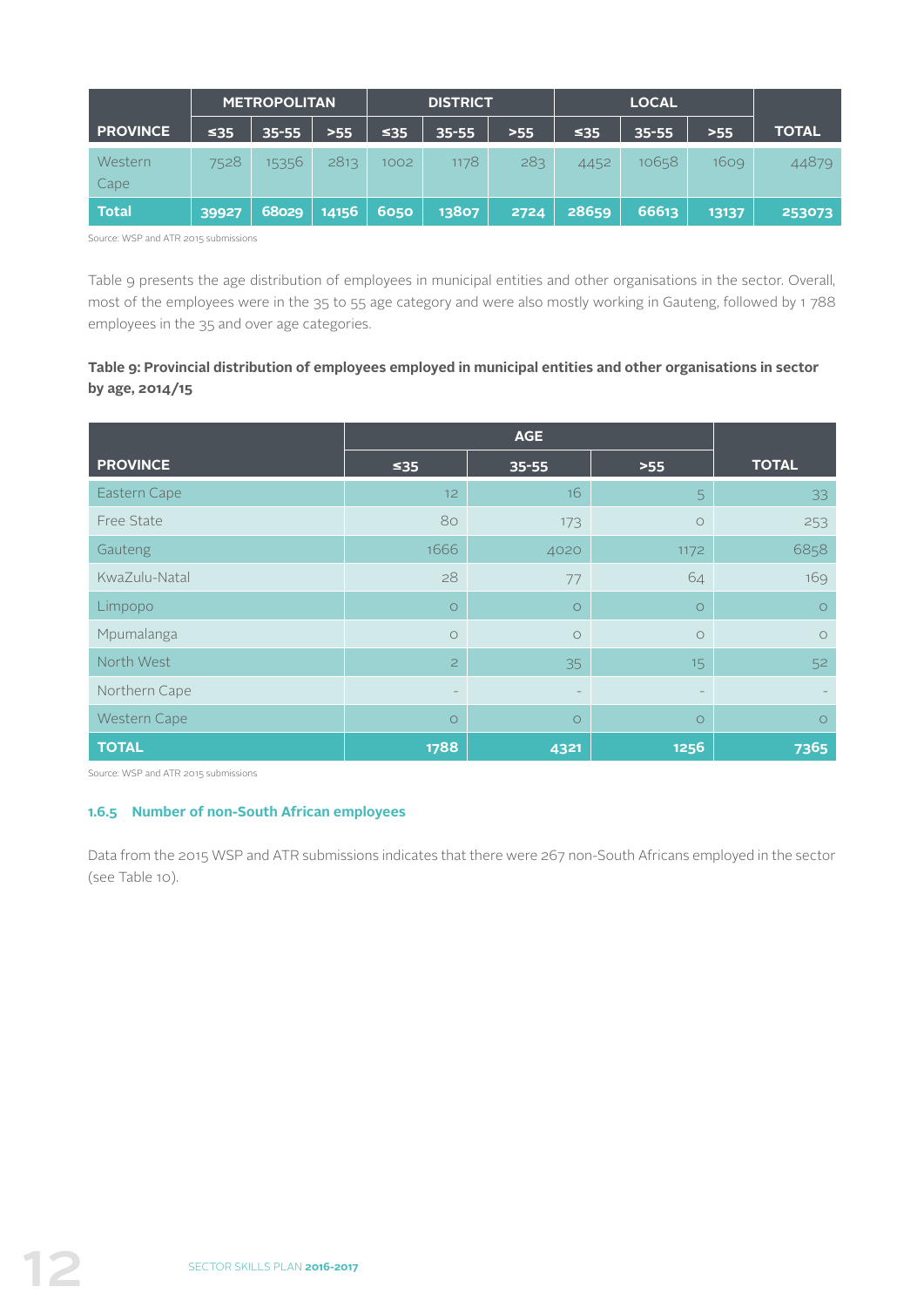**Table 10: Provincial distribution of employees by municipality type and age, 2014/15**

|                 |                                   | <b>METROPOLITAN</b> |              | <b>DISTRICT</b> |                | <b>LOCAL</b>   |                | <b>TOTAL</b>   |                |
|-----------------|-----------------------------------|---------------------|--------------|-----------------|----------------|----------------|----------------|----------------|----------------|
| <b>PROVINCE</b> | <b>WOMEN</b>                      | MEN                 | <b>WOMEN</b> | MEN             | <b>WOMEN</b>   | MEN            | <b>WOMEN</b>   | MEN            | <b>BOTH</b>    |
| Eastern Cape    | $\circ$                           | $\circ$             | $\circ$      | $\circ$         | 90             | 151            | 90             | 151            | 241            |
| Free State      | $\circ$                           | $\circ$             | $\circ$      | $\circ$         | $\circ$        | 3              | $\circ$        | 3              | 3              |
| Gauteng         | $\overline{1}$                    | $\overline{4}$      | $\bigcirc$   | $\overline{1}$  | $\circ$        | $\circ$        | $\overline{1}$ | $\overline{5}$ | 6              |
| KwaZulu-Natal   | $\circ$                           | $\bigcirc$          | $\circ$      | $\circ$         | $\mathbf{1}$   | 3              | $\mathbf{1}$   | 3              | $\overline{4}$ |
| Limpopo         | $\overline{\phantom{a}}$          |                     | $\circ$      | $\circ$         | $\circ$        | 3              | $\circ$        | 3              | 3              |
| Mpumalanga      |                                   |                     | $\circ$      | $\circ$         | $\overline{c}$ | $\overline{c}$ | $\overline{c}$ | $\overline{c}$ | $\overline{4}$ |
| North West      | $\hspace{0.1in} - \hspace{0.1in}$ | $\qquad \qquad -$   | $\circ$      | $\bigcirc$      | $\mathbf{1}$   | $\overline{c}$ | $\mathbf{1}$   | $\overline{c}$ | 3              |
| Northern Cape   | $\overline{\phantom{m}}$          | $\qquad \qquad -$   | 1            | $\mathbf{1}$    | $\circ$        | $\overline{1}$ | 1              | $\overline{c}$ | 3              |
| Western Cape    | $\circ$                           | $\circ$             | $\bigcirc$   | $\circ$         | $\circ$        | $\circ$        | $\circ$        | $\bigcirc$     | $\circ$        |
| <b>Total</b>    | $\mathbf{1}$                      | 4                   | 1            | $\overline{2}$  | 94             | 165            | 96             | 171            | 267            |

Source: WSP and ATR 2015 submissions

Eastern Cape recorded the highest number of non-South Africans employed with 241, followed by Gauteng with six, and KwaZulu-Natal and Mpumalanga with four non-South Africans each. Within municipal entities and other organisations in the sector, a total of four non-South Africans were employed in Gauteng.

#### **1.6.6 Education profile**

Table 11 provides an overview of the qualifications profile of employees for 2014/15. About 17 881 employees in the 2014/15 qualification status, was below NQF Level 1 with about 155 329 employees with qualifications between NQF Level 1 (Grade 9) and NQF Level 4 (National Senior Certificate and National Vocational Certificate). The observation is that the there are fewer employees with qualifications at the higher NQF Levels. An estimated 1 698 employees in the sector hold a Master's degree or equivalent qualification (NQF Level 9), while 4 452 employees hold at least an honours or post-graduate degree (NQF Level 8) and about 12 277 holding a bachelor's degree/advanced diploma. An analysis of the qualifications with respect to the occupation category, reveals the trend that occupation categories such as managers and professionals have higher numbers of people holding higher qualifications, compared to categories such as machinery operators, drivers and elementary workers, where the inverse is the case.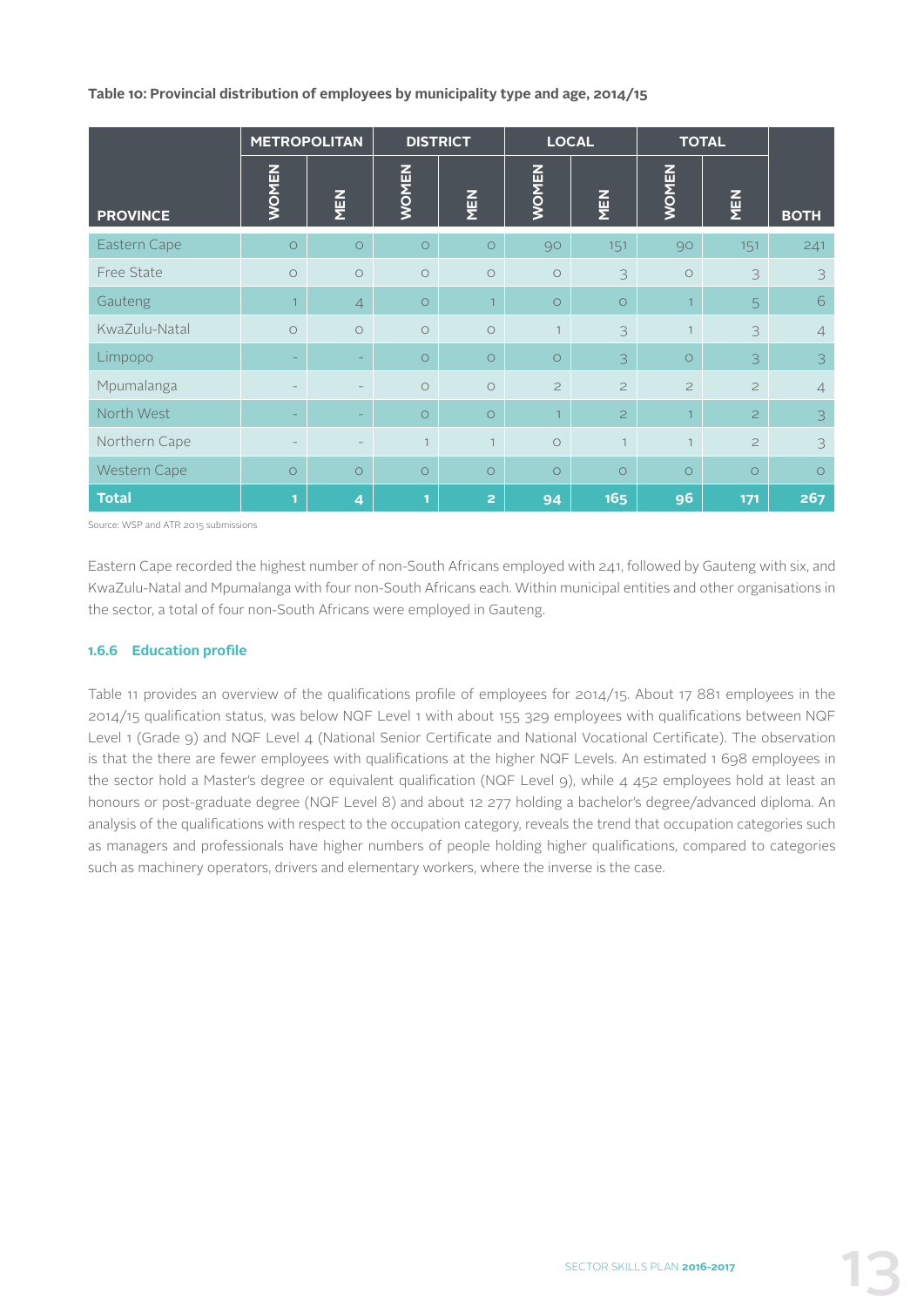#### **Table 11: Qualification profile of employees, 2014/15**

| <b>OCCUPATION</b> | <b>BELOW</b> | <b>NQF</b> | <b>NQF</b> | <b>NQF</b> | <b>NQF</b>              | <b>NQF</b> | <b>NQF</b> | <b>NQF</b> | <b>NQF</b> | <b>NQF</b> | <b>NQF</b>      |
|-------------------|--------------|------------|------------|------------|-------------------------|------------|------------|------------|------------|------------|-----------------|
| <b>CATEGORY</b>   | NQF1         | П          | 2          | 3          | $\overline{\mathbf{4}}$ | 5          | 6          | 7          | 8          | 9          | 10 <sub>o</sub> |
| Legislators       | 1292         | 959        | 923        | 1749       | 3784                    | 1543       | 1287       | 559        | 167        | 45         | 18              |
| Managers          | 36           | 28         | 69         | 151        | 1665                    | 1230       | 2751       | 2831       | 1663       | 327        | 34              |
| Professionals     | 188          | 42         | 146        | 826        | 6065                    | 2647       | 7380       | 4489       | 1683       | 147        | $\sqrt{6}$      |
| Technicians and   |              |            |            |            |                         |            |            |            |            |            |                 |
| trade             | 677          | 1019       | 1391       | 3622       | 8205                    | 3400       | 3990       | 1077       | 221        | 45         | $\overline{4}$  |
| Community and     |              |            |            |            |                         |            |            |            |            |            |                 |
| personal service  | 43           | 29         | 56         | 225        | 1697                    | 706        | 459        | 321        | 60         | 12         | $\circ$         |
| Clerical and      |              |            |            |            |                         |            |            |            |            |            |                 |
| administrative    | 1046         | 412        | 624        | 4240       | 17234                   | 8930       | 8089       | 1940       | 217        | 51         | 8               |
| Sales and ser-    |              |            |            |            |                         |            |            |            |            |            |                 |
| vice              | 409          | 584        | 871        | 3523       | 11416                   | 7772       | 6324       | 411        | 60         | 3          | $\circ$         |
| Machinery         |              |            |            |            |                         |            |            |            |            |            |                 |
| operators and     |              |            |            |            |                         |            |            |            |            |            |                 |
| drivers           | 688          | 3310       | 2039       | 3868       | 4260                    | 671        | 456        | 123        | 42         | 5          | $\bigcirc$      |
| Elementary        |              |            |            |            |                         |            |            |            |            |            |                 |
| workers           | 13502        | 21681      | 15202      | 19130      | 14284                   | 3166       | 380        | 526        | 339        | 1063       | $\bigcirc$      |
| <b>Total</b>      | 17881        | 28064      | 21321      | 37334      | <b>68610</b>            | 30065      | 31116      | 12277      | 4452       | 1698       | 70              |

Source: WSP and ATR 2015 submissions

It is important to have a picture of the qualification profile of workers in the sector as this will assist the LGSETA to better understand the skills development needs for the sector. However, the qualifications profile must be viewed with caution as there might be many instances where such information is not readily available and estimations are recorded. Importantly, the profile signals the continued importance for the LGSETA to facilitate access to adult education and training to improve the skills levels of those below NQF Level 1, as well as the potential role of the recognition of prior learning for potentially many employees who have been working the sector and jobs for some period of time.

# **1.7 Summary**

In this chapter, the sector has been presented and discussed and the scope of coverage, key role-players, economic performance, employer profiles and labour market profile presented. The labour market profile presented the current skills profile, using several variables that included occupation category, geography, population group, gender, age, disability as well as the qualification profile of the sector.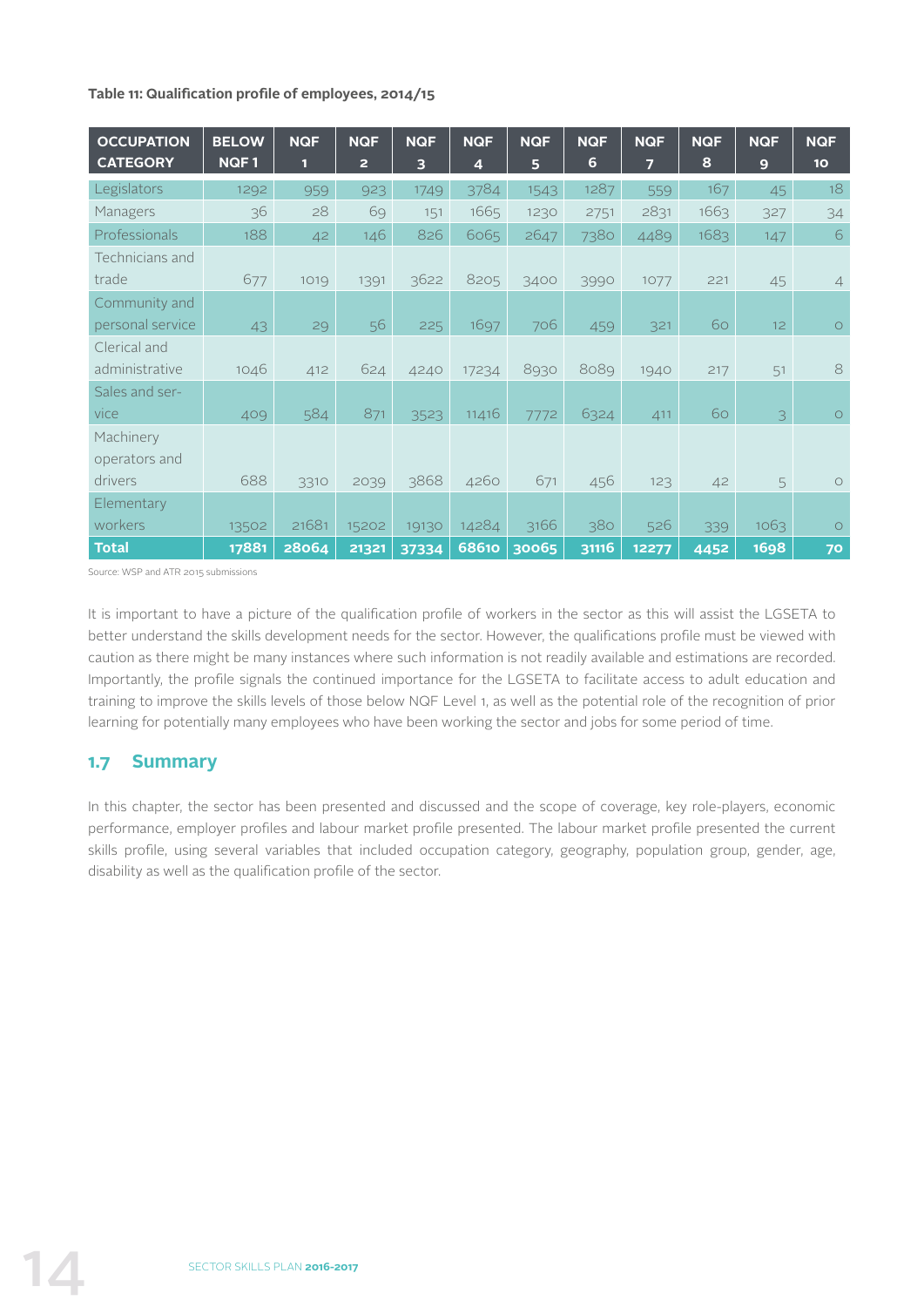# CHAPTER 2: **KEY ISSUES**

## **2.1 Introduction**

The description of the 'ideal municipality' articulated in Local Government Turn Around Strategy (LGTAS) remains a relevant guiding framework that reiterates the constitutional obligations as well as those that go beyond these (COGTA, 2009). The ideal municipality is described as one that is:

- Providing democratic and responsible government for local communities;
- being responsive to the needs of the local community;
- ensuring sustainable service delivery to communities;
- promoting social and economic development;
- promoting a safe and healthy environment;
- encouraging the involvement of communities and community organisations in matters of local government;
- facilitating a culture of public service and accountability among its staff; and
- assigning clear responsibilities for the management and co-ordination of these administrative units and mechanisms (COGTA, 2009).

This chapter presents an analysis of key factors driving change in the local government sector and the corresponding implications for skills planning for the sector, as identified through a process of reviewing key government policies. The identification of key factors driving change in the sector, as well as the implications for skills planning, are informed by a number of national strategies and plans that will also be discussed in this chapter.

### **2.2 Change Drivers for the Sector**

#### **2.2.1 Population and migration trends**

The capacity for municipalities to effectively and sustainably deliver basic services, is impacted by changes in the demographic profile within respective municipal boundaries. South Africa's population increased from 40, 5 million in 1996 to 44, 8 million in 2001 to 51, 7 million in 2011 and, importantly, South Africa is expected to continue to see positive population growth rates (Statistics South Africa, 2012). Linked to the expected population increases, COGTA estimates that 63% of South Africans currently dwell in urban areas whereby 40% of this segment can be found in metropolitan municipalities.

In terms of inter-provincial migration, Gauteng remains the province attracting the most people from other provinces. Statistics South Africa cites job opportunities as the main reason why people move from one province to another. The provincial migration estimates for 2011 to 2016 suggest that Gauteng, Mpumalanga, North West and Western Cape provinces will experience positive provincial net migration (in-migration > out-migration) (Statistics South Africa, 2012). Proportionately, it is anticipated that over this five-year period, Gauteng will have the highest net migration figure at about 482 000, followed by the Western Cape at about 150 000, North West at about 65 000 with Mpumalanga at about 38 000 people (Statistics South Africa, 2012). In terms of negative net migration (out-migration > in-migration) over the same period, the Eastern Cape is expected to record the highest at about 65 000, followed by Limpopo (62 000), KwaZulu-Natal (7 000), Free State (5 700) with the lowest being Northern Cape at about 3 900 people (Statistics South Africa, 2012).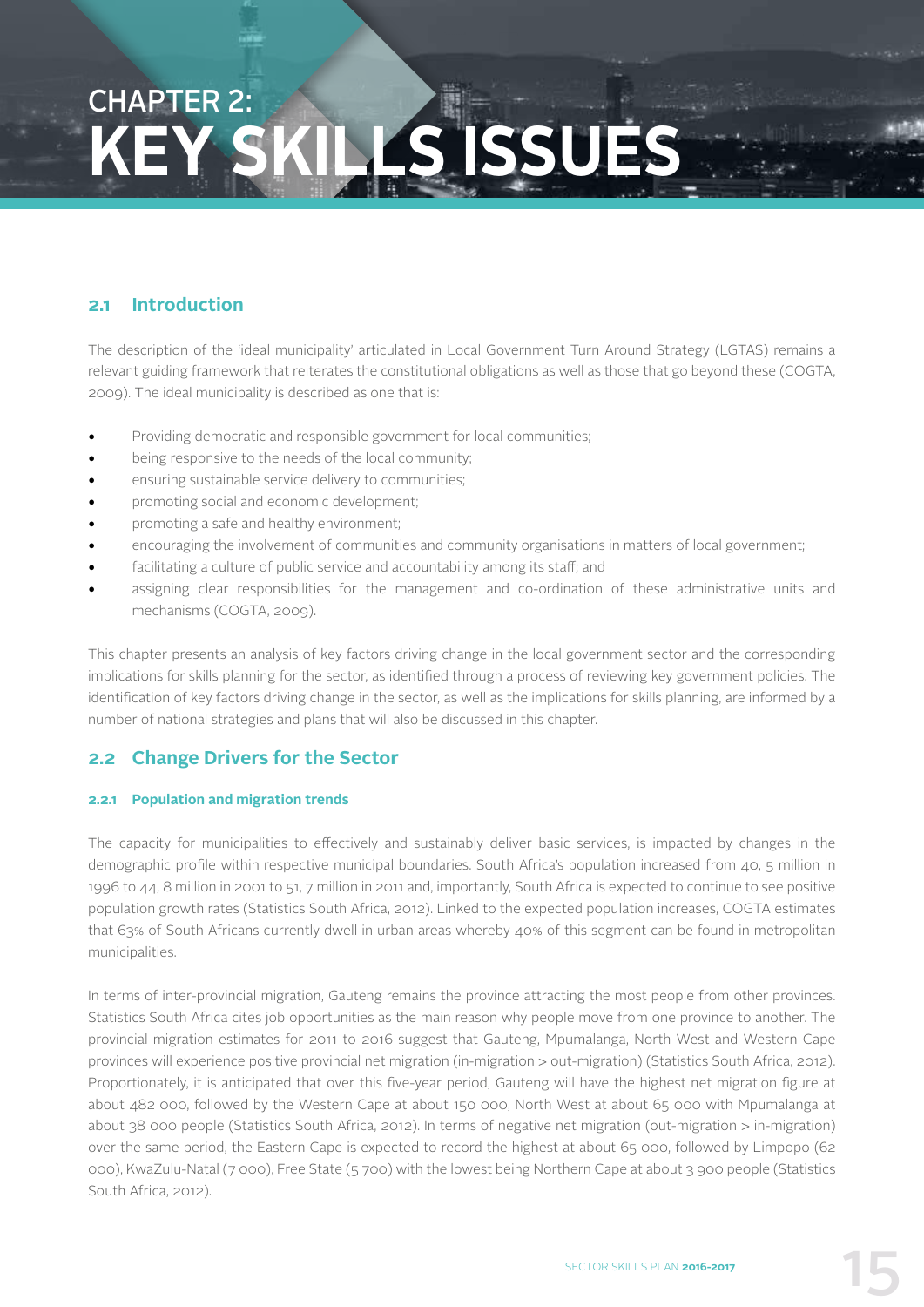As far as the cities are concerned, the National Development Plan (NDP) envisions cities driving economic growth and realising the goals of spatial efficiency and social inclusion. Thus, the population growth rate, combined with migration patterns, is important for determining the capacity at which municipalities can deliver services, particularly given the NDP Vision 2030's commitment to spatial transformation to reverse spatial inequalities for a more inclusive South Africa. In terms of spatial transformation, the NDP Vision 2030 has a vision that such transformation will result in spatial justice, sustainability, resilience, quality and efficiency. These concepts are explained as follows:

- **Spatial justice** is about reversing the historic policy of confining particular groups to limited space, as in ghettoisation and segregation, and the unfair allocation of public resources between areas, to ensure that the needs of the poor are addressed first, rather than last.
- **• Spatial sustainability** is about promoting living environments whose patterns of consumption and production do not damage the natural environment.
- **Spatial resilience** is about building the capacity to withstand vulnerability to environmental degradation, resource scarcity and climatic shocks.
- **• Spatial quality** is about improving the aesthetic and functional features of housing and the built environment to create liveable, vibrant and valued places that allow for access and inclusion of people with disabilities.
- **• Spatial efficiency** is about supporting productive activity and jobs and reducing burdens on business. Efficient commuting patterns and circulation of goods and services should be encouraged and ensure that regulatory procedures do not impose unnecessary costs on development (NDP Vision 2030: 277).

Importantly, the Spatial Planning and Land Use Management Act (Act No 16. of 2013) that came into effect on 1 July 2015 and is used as the main tool to support spatial transformation within South Africa, signals potential implications for the LGSETA in terms of supporting the development of qualifications in the areas of spatial planning, land use inspectors, technical advisers and members of municipal planning tribunals that are to be established, to name a few. In addition, the implementation of the Act will most likely require the development and implementation of skills programmes to build the capacity of current officials within, for example, the planning and land use, infrastructure and engineering sections of municipalities to ensure the effective implementation.

#### **2.2.2 Increased expectations to change prevailing social conditions**

South Africa continues to be one of the most unequal societies with levels of poverty and inequality remaining stubbornly high. Such inequalities require that municipalities continue to provide high levels of free basic services to ensure a better life for all.

In this section, some factors/indicators of poverty, namely unemployment, average household income and dependency ratios, are discussed. The high unemployment rate which was estimated at about 30% in the 2011 Census findings, saw more women being unemployed, compared to men (Statistics South Africa, 2012). Limpopo and Eastern Cape provinces had the highest unemployment rates at 38, 9% and 37, 4%, respectively (Statistics South Africa, 2012). Such high levels of unemployment place some additional financial burden on municipalities where there is no rates base from which to generate income to pay for the delivery of services. Furthermore, in 2012, about 3 473 179 households (2 630 197 in 2011) were identified as indigent by municipalities across South Africa (Statistics South Africa, 2012).

Closely aligned to unemployment, as an indicator of poverty and inequality, is the average household income indicator. Thus, while South Africa's average annual household income increased from about R48 385 in 2001 to R103 195 in 2011 (Statistics South Africa, 2012), much of this has been due to Government's important social protection programme which is set to continue growing over the next few years.

The Financial and Fiscal Commission projects that the number of social grants beneficiaries will increase from 15,6 million in 2011/12 to 16,1 million in 2012/13, to 16,5 million in 2013/14, to 16,8 million in 2014/15 – a general percentage growth increase of about 4,2% per annum (Financial and Fiscal Commission, 2013). This has an impact on municipalities' rates and revenue generation capacity as it suggests that while municipalities need to provide access to basic services, the funding of such will mainly be through government grants as a significant number of households are indigent.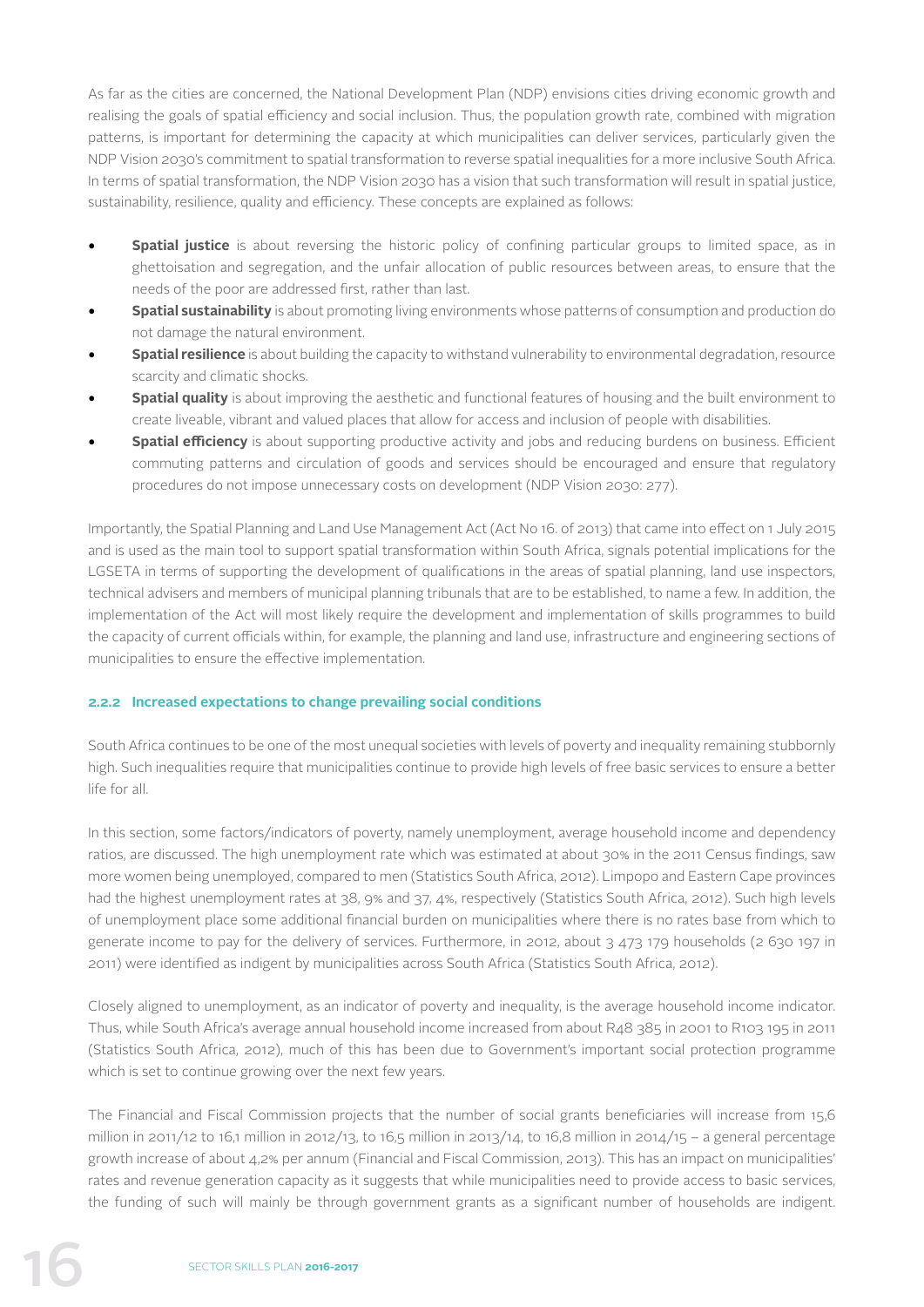In terms of average household income, Gauteng and Western Cape provinces had the highest average household incomes of R156 222 and R143 461 respectively (Statistics South Africa, 2012).

The final indicator that is related to poverty and inequality is the dependency ratio. In some municipalities where there are high levels of poverty as well as lower average annual household income levels, also tend to experience higher dependency ratios. It is important to note that some progress has been made, where for example, the total age dependency ratio (child dependency and adult dependency ratios) for Limpopo province proportionately decreased significantly from 81% in 2001 to 67,3% in 2011 (Statistics South Africa, 2012).

A similar improvement was noted for the Western Cape. The total age dependency ratio for the Western Cape Province proportionately improved from 48, 2% in 2001 to 45% in 2011 (Statistics South Africa, 2012). However, some municipalities in KwaZulu-Natal, North West and Mpumalanga continued to record dependency ratios greater than 70% in 2011. Gauteng province proportionately had the lowest dependency ratio in the country in 2011 (Statistics South Africa, 2012). It is therefore apparent that local government will continue to play a significant role in reducing the levels of poverty through the implementation of indigent policies, as well as by providing subsidised social infrastructure. This places additional fiscal pressure on local government given other challenges at present, such as ageing infrastructure and concomitant increases in population and number of dwellings.

With respect to the implications of this change driver for skills planning in the sector for the LGSETA, is that, firstly, the LGSETA will need to increase its contribution to skills development through building the capacity of training provision players as outlined in the Post-School Education and Training White Paper. This, at present, is through public TVET colleges of which the SETA has signed a number of partnership agreements to provide a number of training interventions such as learnerships, skills programmes, artisan development and workplace-integrated learning. This is in line with contributing to the attainment of Goal 4.3 of the NSDS III which is that of promoting the growth of a public TVET college system that is responsive to sector, local, regional and national skills needs and priorities (DHET, 2011).

Secondly, the LGSETA will continue to support co-operatives, small enterprises, worker-initiated, NGO and community training initiatives as expressed in Goal 4.6 of the NSDS III. The support of these two goals could potentially equip community members with skills that could be used to increase employability or establish enterprises that would enable them to participate in local economic development opportunities, thereby improving their social conditions.

#### **2.2.3 Becoming a skilled and capable local government**

The draft revised National Capacity Building Framework (NCBF) for Local Government 2012 to 2016, was released in March 2012. The purpose of the NCBF is "to provide an approach that will enable sustainable municipal capacity to improve the co-ordination and monitoring of the provision and resourcing of support, capacity building and training to municipalities; to determine where municipal capacity is at; and introduce relevant initiatives that achieve the pre-determined impact" (Department of Co-operative Governance, 2012: 2). The NCBF adopts the United Nations Development Programme's (UNDP) broader definition of capacity, where capacity is articulated in terms of individual, institutional and environmental capacity.

Individual capacity is explained as the "potential of staff to occupy a job or the relevance of their qualifications, experience and competence (knowledge, skills and attitude) in relation to the job they occupy" (Department of Co-operative Governance, 2012, p. 4) in relation to the skills audit that was done for the sector from 2007 to 2010.

Institutional capacity is the municipality's operational capacity to deliver its services where this capacity is represented by its human resources and organisational structure, physical resources; budget; strategic resources such as long-term plans, performance management systems, technology, etc.; and policy instruments to support service delivery (Department of Co-operative Governance, 2012).

Environmental capacity is described as the municipality's potential or competence to respond to elements (where necessary) such as demographics, socio-economic, technology, environmental, among others, if found in the broader external environment that it has no control or influence over (Department of Co-operative Governance, 2012).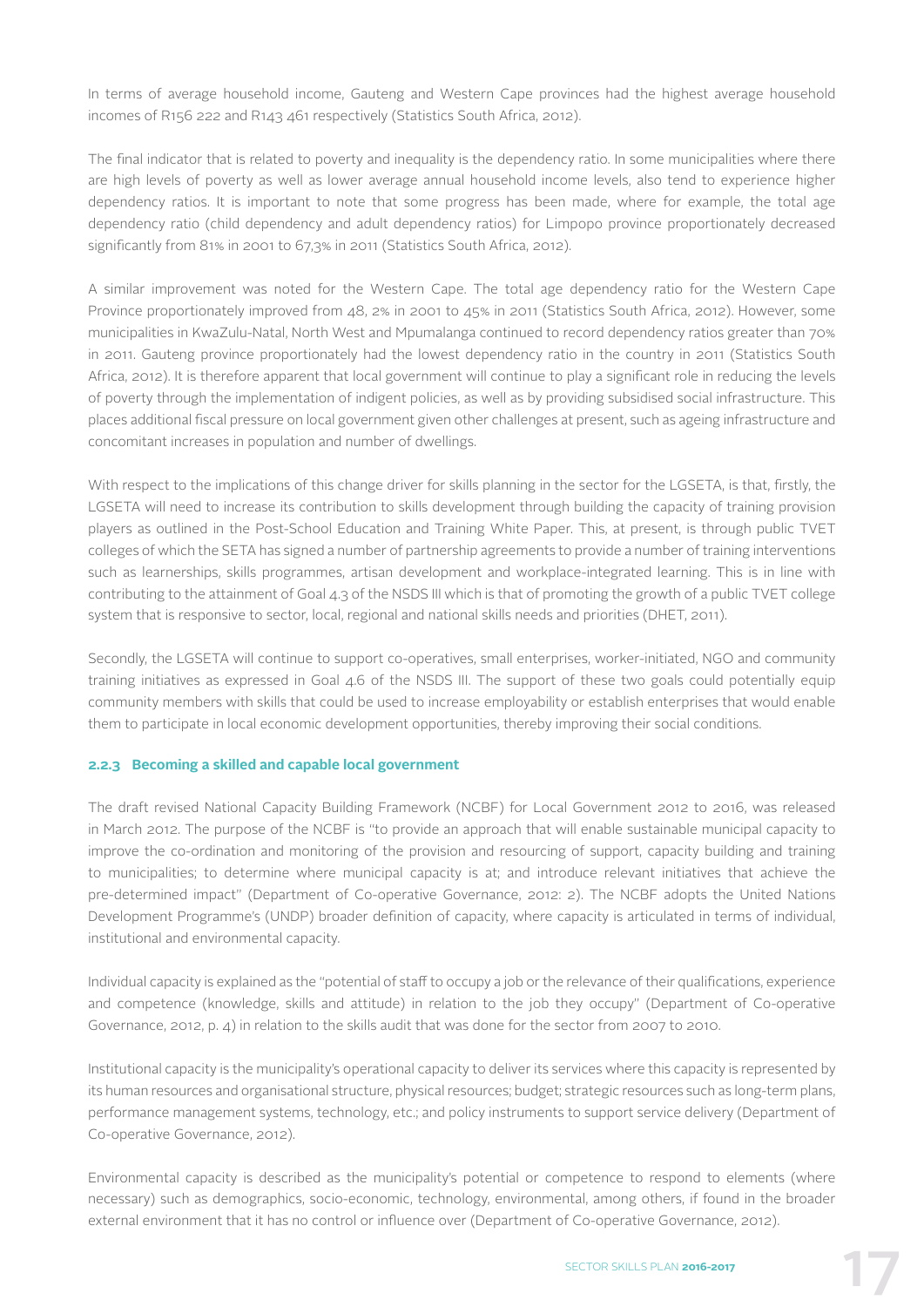It is in these three areas of capacity that skills development interventions should be designed and implemented to support the objectives of capacity development of municipalities that have been identified in the draft NCBF. While all the capacity building objectives that are listed in the NCBF are important, the objectives that the LGSETA can directly influence through skills development interventions it can support, include:

- "Enabling local government-elected representatives to upgrade their knowledge and skills to better perform their responsibilities, such as implementing programmes equitably, enabling them to think in terms of concrete actions which they can take or facilitate and equipping them with the skills required for day-to-day performance of executive duties;
- Developing the capacity of local government and instituting effective mechanisms to engage civil society and the private sector in the delivery of services; and
- To create effective policies, processes and systems to facilitate new entrants and post-schooling learners into local government through mentorships, internships, holiday worker programmes, career pathing, and exposing learners to careers in the local government" (Department of Co-operative Governance, 2012: 10).

In terms of the roles and responsibilities of LGSETA as a stakeholder in supporting skills development for the sector, the NCBF indicates that the LGSETA will, together with SALGA, co-chair the National Municipal Capacity Co-ordination and Monitoring Committee (NMCCMC).

The draft Capacity Building Strategy for the Institution of Traditional Leadership identifies the challenge of the "lack of skills for some traditional leaders and practitioners" (COGTA) among other challenges. The objectives of the draft strategy are of importance to the LGSETA and, in particular, the objective of developing "human resource competency literacy within the institution" (COGTA) as it requires that the LGSETA facilitates skills development.

The draft strategy further identifies possible capacity building interventions that the LGSETA will explore when developing an appropriate skills development approach. Of relevance for immediate focus for the LGSETA, is the possibility to fund access to formal skills programmes that include project management, financial management, public participation, public presentation, legislation, international and inter-governmental relations (IGR) and media handling, among others (COGTA).

The Department of Co-operative Governance and Traditional Affairs' (COGTA) draft discussion paper on the professionalisation and development of senior management in local government aims to "raise the standards of service delivery, produce guiding principles to managers/leaders and a code of ethics" (COGTA). The draft framework further identifies four types of professionalism – technical, managerial, administrative and public service. The LGSETA will play a supporting role by facilitating access to skills development, as required by COGTA, in areas that include, for example, leadership development, public administration, financial management, etc.

Furthermore, the importance of professionalisation is amplified in the Local Government Municipal Systems Amendment Act where section 54 indicates that the person appointed to the position of municipal manager, must have the necessary skills, expertise, competence and qualifications to occupy the position. The minimum competency levels requirements, directly impacts on municipal accounting officers, chief financial officers, heads of departments, municipal entities and senior finance staff that commenced work on or after 1 January 2013 (National Treasury, 2012). The National Treasury Minimum Competency Levels Regulations (National Treasury, 2012) advises of the possibility of applying for the recognition of prior learning (RPL) in line with the South African Qualification Authority (SAQA) framework. As such, the LGSETA will ensure that it has the necessary framework and processes to support possible requests for RPL or to support accredited training providers in such instances.

A related aspect to the need to build a skilled and capable local government workforce, is that of increased resources (namely, financial and human). The citizens are calling for higher levels of accountability and transparency with respect to public funds. Governance is key to ensuring sustainable service delivery and with the upcoming local government elections in 2016, it is imperative that the sector increases its capacity to deliver, not only in the near future, but beyond the elections. The LGTAS had set a target that by 2014, all municipalities should have a clean audit. The Auditor-General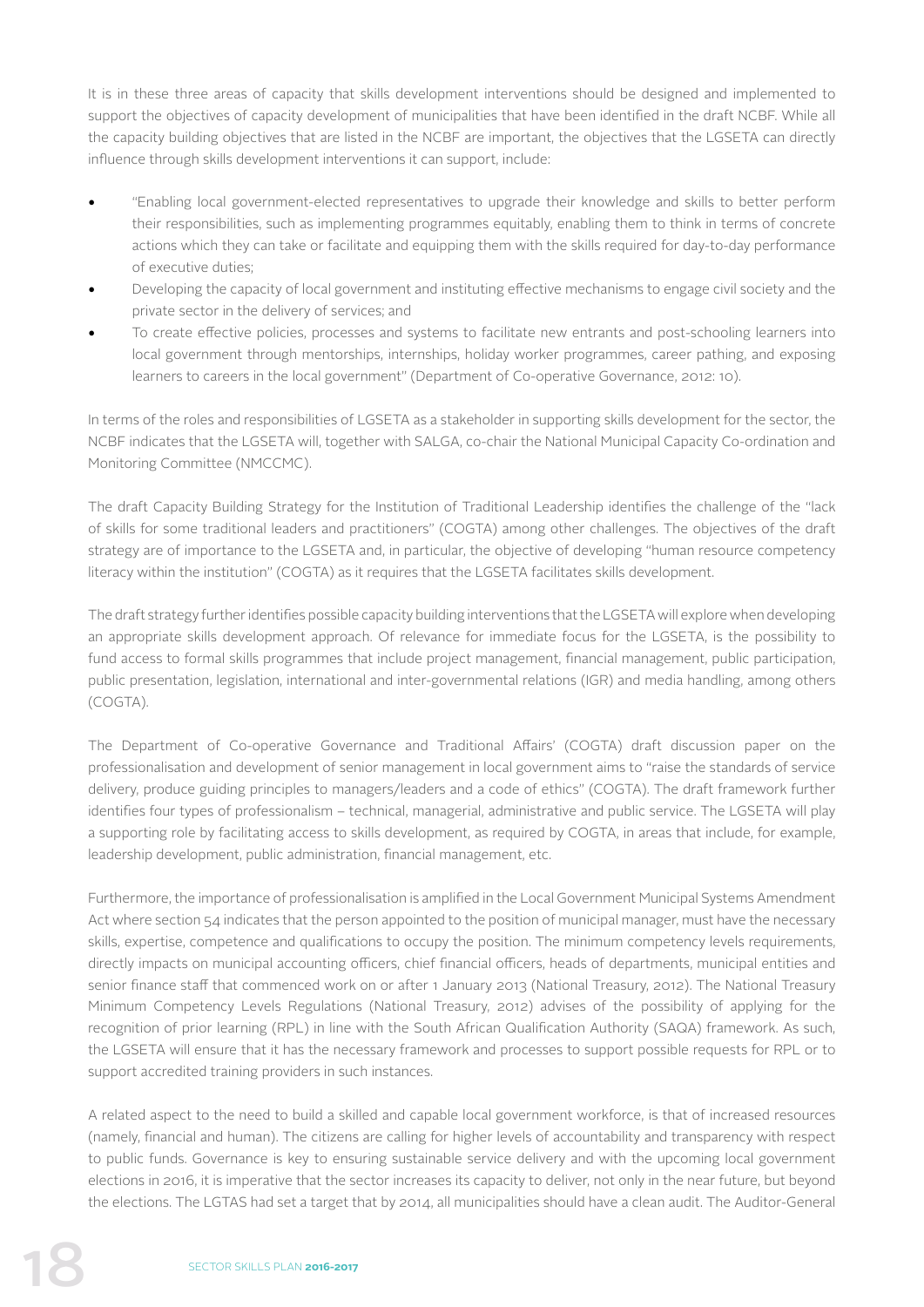(2015) reported that 40 municipalities received a clean audit for 2013/14, up from 22 for 2012/13, while 18 municipal entities also received a clean audit for 2013/14, up from eight for 2012/13. Thus, while progress is being made, it is significantly far from achieving the target that had been set by the LGTAS.

The Auditor-General's Report (2015) revealed some challenges in the pursuit of municipalities and entities to receive a clean audit that included, among others, that although non-compliance with key legislation remained a challenge, some improvements were being made; the number of findings with respect to supply chain management remained high; there was an increase in unauthorised spending; and inadequate management of transgressions by the leadership. While the Auditor-General's 2014 Report identified one of the root reasons to poor audit outcomes as municipalities or entities having vacancies in key positions or key officials lacking the relevant skills and competence (2014), a positive outcome of the 2015 Auditor-General's Report was the "notable improvements related to vacancies and stability in key positions", but a concern was raised that a high number of senior managers "had not yet met the minimum competency requirements as prescribed by the Municipal regulations on minimum competencies by June 30, 2014" (2015: 11-12).

The LGSETA, as a facilitator to access skills development, will continue to respond to current and future policy and legislative mandates. This requires that the LGSETA focuses on developing and/or strengthening partnerships to remain relevant and responsive to the skills development needs of the sector. Importantly, the LGSETA, will need to continue contributing to facilitating access to finance, governance, management and related programmes.

#### **2.2.4 Continued transformation of local government through technology**

The rate of technological change impacts every sector, with some experiencing a higher impact than others. The world over, there are trends of greater connectivity, greater access to and between people with about 89% of South Africans in 2011 with access to a cell phone, a significant increase from 32,3% in 2001 (Statistics South Africa, 2012).

Furthermore, with more South Africans (Statistics South Africa, 2012) getting access to computers (up from 8, 6% in 2001 to 21, 4% in 2011) and access to the internet (35, 2% in 2011), this is bound to significantly change the work environment in this sector and how people interface with their municipalities. A number of municipalities have already begun to embrace technology with, for example, citizens now being able to pay their rates and taxes and submit paperwork electronically.

Furthermore, the issue of increasing broadband to support e-governance has seen several municipalities invest significant money into the development of such infrastructure. Technology will have an impact on the future structure and form of local government and this directly has an impact on the type of skills required to meet the service delivery expectations of citizens. Already there has been a significant amount of investment into ICT-related training, including ICT literacy and GIS training in the sector over the last few years, which interestingly, the LGSETA has not supported much.

A concept that is gaining momentum the world over and has begun to appear in strategic plans of many municipalities in South Africa, is that of 'smart cities'. While the role of technology in this concept is important, the smart city concept is broader than just technology. The smart city concept has six pillars – smart economy, smart people, smart mobility, smart governance, smart environment and smart living. Moving forward, local government might take the smart city concept to greater heights as municipalities look for ways to become more resource-efficient as well as become more competitive/ collaborative in delivering services. It is evident that local government functions have a direct impact on the attainment of the smart city. Perhaps, local government has more direct influence over smart governance, smart mobility, smart environment and smart living, while smart economy and smart people will be as a result of the other four.

From a skills development perspective, it is evident that while a significant number of municipalities are providing computing skills programmes to enable officials to work, the smart city approach goes beyond that. The smart city approach requires that municipalities meaningfully integrate technology across its entire service delivery value chain with a view of creating opportunities for sustainable, quality services. Thus, the extent to which officials are utilising technology at the scale that is envisioned by the smart city concept, perhaps suggest that a different approach to technology-related training/skills development will be required in the future. Some of the skills that have been identified, include digital leadership, big data skills such as big data engineers, cloud computing, etc.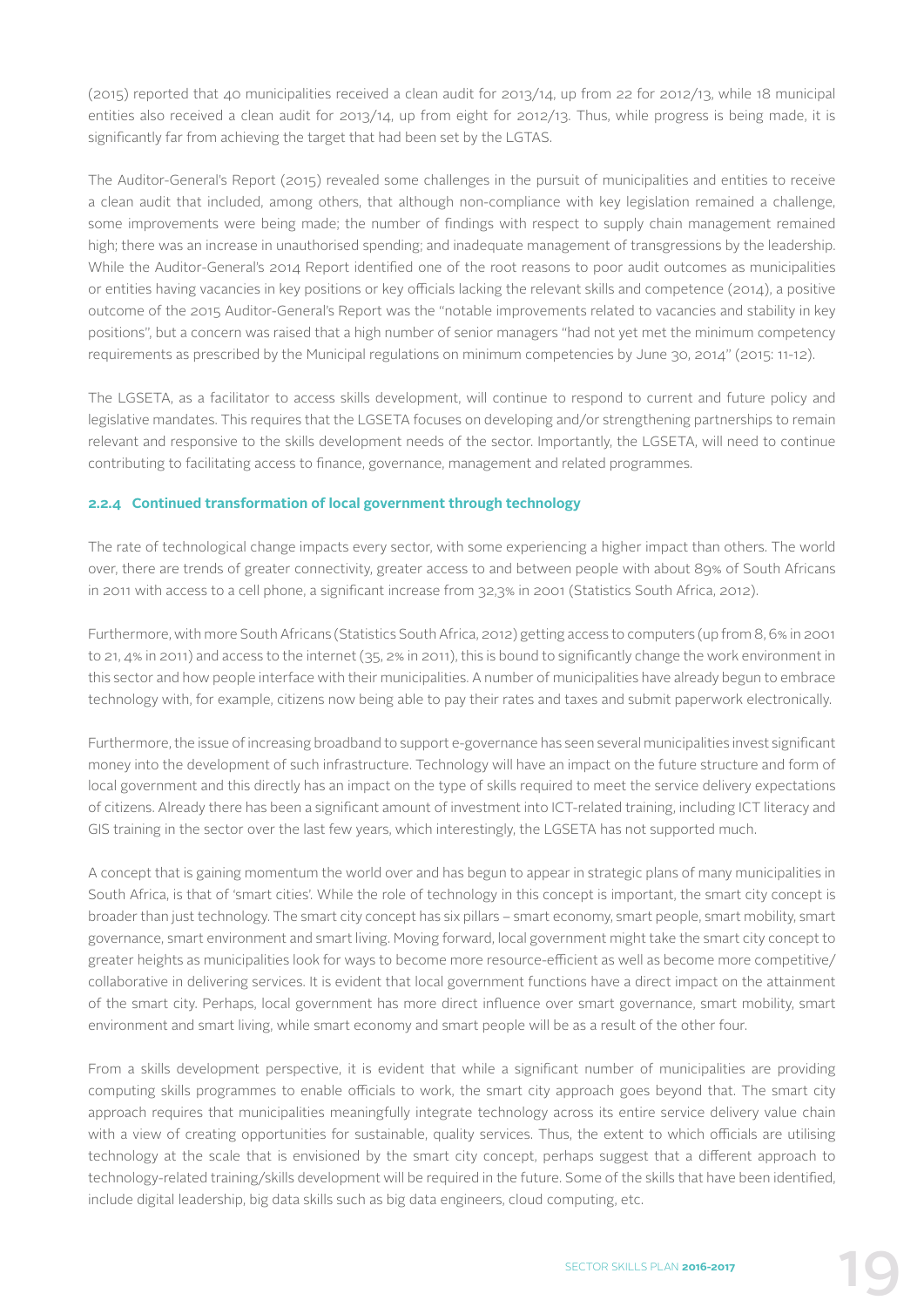#### **2.2.5 Transitioning to a green economy**

The commitment by the South African Government to move towards a green economy and respond to the issues of climate change over the next few decades should not be taken lightly as it does have significant impact on all sectors. The United Nations Environment Programme (UNEP) defines the 'green economy' as an economy that results in "improved human well-being and social equity, while significantly reducing environmental risks and ecological scarcities" (UNEP, 2011). Green economy is thus a move in the economy altogether in the direction of "cleaner industries and sectors with low environmental impacts" (National Skills Authority, 2013). South Africa's Green Economy Accord was signed in 2011 as part of achieving the country's target of creating five million jobs by 2020.

The rapid pace of urbanisation that has been experienced and is expected to continue to be experienced the world over, suggests that if municipalities are not adequately prepared, the impact might lead to the unsustainable burden on the municipality's ecology, infrastructure and related services as in most instances, urbanisation is accompanied by greater resource consumption (UNEP, 2011). South Africa is susceptible to climate change scenarios, environmental issues associated with human vulnerability, such as air and water pollution, as well as the degradation of land and rivers (Mathiba, 2013).

Government's vision going forward, attends closely to the transition from a country with a carbon-intensive economy, to one that is climate resilient and a low-carbon economy. A key driver of this transition is developing a comprehensive, co-ordinated and systems-oriented green skills development plan and implementation thereof.

Research suggests that local government has the unique opportunity to lead the transition to a low-carbon economy as it undertakes the mammoth task of spatial transformation. It has been suggested that the creation of "compact, relatively densely populated cities, with mixed-use urban form, are more resource-efficient than any other settlement pattern…"

Furthermore, 'green' cities have the potential to enhance social inclusiveness and quality of life. Spatial transformation necessitates a robust expansion of organisations that provide products and services that aspire towards utilising resources more efficiently, providing renewable sources of energy and lowering greenhouses or environmental impacts. To this end, the concept of liveability is gaining momentum in city planning the world over where citizens' expectations are shifting towards living in an environment that supports a better quality of life. Attributes and constructs of liveability include, among others, social and cultural, economic, environment and governance matters. This requires that municipalities ensure that future infrastructure investment is able to meet green standards.

The Department of Environmental Affairs (DEA) prepared the country's first environmental sector skills plan in 2010 where scarce and critical skills related to environmental issues were identified (Department of Environmental Affairs, 2010). The DEA suggests that the country's "macro-ecological environment continues to be characterised by environmental degradation, with consequences for human well-being, effective service delivery and future development and growth options" (Department of Environmental Affairs, 2010).

The DEA further highlights that in order to overcome challenges arising from environmental degradation, new skills to enable more responsive environmental planning, management, risk management, compliance and monitoring, are required. The DEA indicates the key areas of skills demand pertaining to the environmental sector by identifying critical skills gaps for the sector, presented in Table 12 (Department of Environmental Affairs, 2010).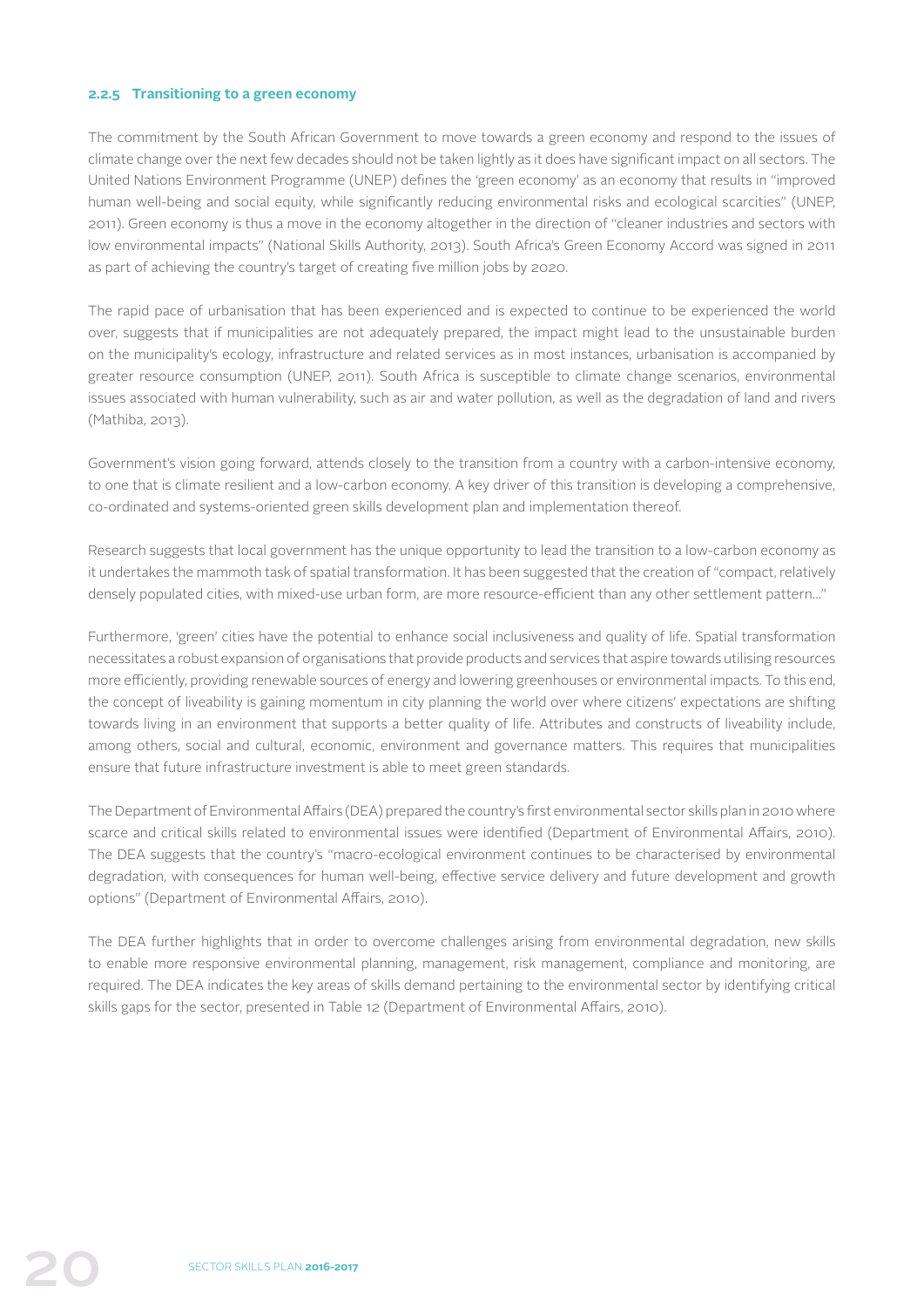#### **Table 12: Critical skills required to respond to becoming a green economy**

| <b>LEVEL</b>                                   | <b>IDENTIFIED COMMON CRITICAL SKILLS GAPS</b><br>(ACROSS ENVIRONMENTAL SUBSECTORS)                                                                                                                                                                                                                                             |
|------------------------------------------------|--------------------------------------------------------------------------------------------------------------------------------------------------------------------------------------------------------------------------------------------------------------------------------------------------------------------------------|
| <b>High skills (senior management)</b>         | Leadership skills<br>$\bullet$<br>Risk assessment and risk management<br>$\bullet$<br>Environmental law and policy skills<br>$\bullet$<br>Organisational development<br>Integrative skills (e.g. policy and science)                                                                                                           |
| <b>High skills (middle</b><br>management)      | Human resources management skills (including mentoring and coaching<br>$\bullet$<br>skills)<br>Environmental law and policy<br>$\bullet$<br>ICT skills, including use and interpretation of GIS and modelling technologies<br>$\bullet$<br>Project management skills<br>$\bullet$<br>Research skills and report writing skills |
| <b>High skills (technical</b><br>professional) | Environmental law and policy<br>$\bullet$<br>ICT skills, including use and interpretation of GIS and modelling technologies<br>$\bullet$<br>Integrative skills (e.g. ICT and science; science and policy, etc.)<br>$\bullet$<br>Monitoring, modelling and evaluation skills                                                    |

Source: Department of Environmental Affairs, 2010

However, there is evidence that skills shortages in certain green economy sectors are in short supply (Globe Foundation, 2010). It is therefore important for the local government sector to begin/accelerate the upskilling or training of appropriate skills that it will need to support the expected transition. The interesting point made here, is that it is not that there will be the replacement of existing jobs with green jobs, but that rather it is the content of jobs, the way work is done and worker skills that will change by incorporating elements of sustainability and green practices in job descriptions (Globe Foundation, 2010). In terms of the areas that are within local government's domain, research (Hammer et al., 2011) has identified green jobs for certain areas (see Table 13).

#### **Table 13: Examples of emerging jobs in green sectors**

| <b>SECTORS</b>                                   | <b>EXAMPLES OF JOBS</b>                                                                                                                                                                                                                                                                 | <b>POSSIBLE SKILLS</b><br><b>DEVELOPMENT NEEDS</b>                                   |
|--------------------------------------------------|-----------------------------------------------------------------------------------------------------------------------------------------------------------------------------------------------------------------------------------------------------------------------------------------|--------------------------------------------------------------------------------------|
| <b>Energy</b>                                    | Energy engineers<br>Electricians and plumbers installing the systems<br>Mechanics building the infrastructure<br>Renewable energy plant operators<br>Engineers and scientists working on energy efficiency<br>improvements (efficient lighting, smart metering, low energy<br>monitors) | Retraining of traditional<br>economy workers for<br>renewable energy production      |
| <b>Mobility</b>                                  | Public transport drivers and employees<br>$\bullet$<br>Bus retrofitters<br>Builders of rail networks                                                                                                                                                                                    | Retraining of workers for low-<br>carbon car, battery and public<br>transport sector |
| <b>Natural</b><br><b>resources</b><br>management | Park and open space planners<br>$\bullet$<br>Civil engineers<br>Landscape architects and gardeners                                                                                                                                                                                      | Retraining for jobs in<br>natural resource and water<br>management                   |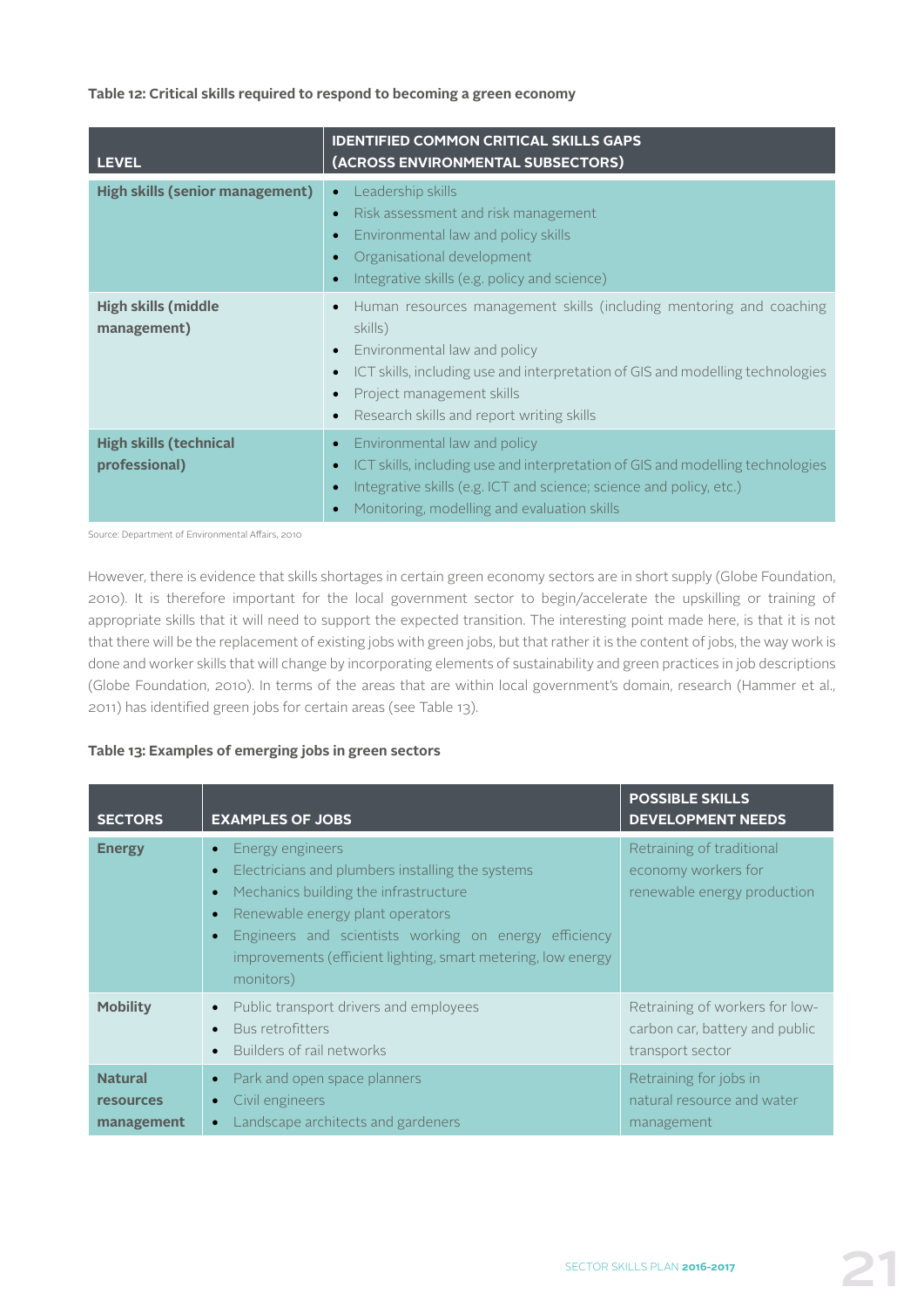| <b>SECTORS</b>                                                | <b>EXAMPLES OF JOBS</b>                                                                                                                                                                                                    | <b>POSSIBLE SKILLS</b><br><b>DEVELOPMENT NEEDS</b>                                                                                                              |
|---------------------------------------------------------------|----------------------------------------------------------------------------------------------------------------------------------------------------------------------------------------------------------------------------|-----------------------------------------------------------------------------------------------------------------------------------------------------------------|
| <b>Buildings</b>                                              | Employees of firms producing green building materials<br>$\bullet$<br>(alternative cement, recycled wood)<br>Building contractors and construction workers specialised in<br>$\bullet$<br>green buildings                  | Retraining of traditional<br>economy workers for energy<br>efficiency retrofitting and<br>installation of distributed<br>renewable energy generation<br>systems |
| <b>Pollution</b><br>prevention,<br>treatment and<br>abatement | Workers employed for renewing water infrastructure<br>$\bullet$<br>Hazardous material removal workers<br>$\bullet$<br>Chemists developing environmentally-friendly packaging,<br>$\bullet$<br>cleaning products and sprays | Retraining of workers for<br>waste-to-energy generation<br>and recycling/composting<br>activities                                                               |
| Green<br>services<br>(retail and<br>service<br>sectors)       | Energy contractors<br>Specialised consultants<br><b>Trainers</b><br>$\bullet$<br>Green civil engineers                                                                                                                     |                                                                                                                                                                 |

Source: Hammer, S. et al. (2011), "Cities and Green Growth: A Conceptual Framework", OECD Regional Development Working Papers 2011/08, OECD Publishing. http://dx.doi. org/10.1787/5kg0tflmzx34-en

Green skills learning pathways are notably biased toward high skills, typically of level 7 and higher on the NQF. Intermediate level qualifications and pathways are still lagging and this creates barriers for entry for youth development. Students who exit higher education before graduating, experience a dearth of "second chance" opportunities. Bridging initiatives are thus necessary for addressing system-based areas of neglect, and build capacity in order to mitigate the effects of green skills planning occurring outside of the core system of skills planning, exemplified by the SSP.

Research suggests that human capital is key in influencing the rate of economic growth and is linked to the level of tertiary education of a country's workforce (Hammer, et al., 2011). Importantly, Hammer et al., (2011: 38) suggest that any improvements made in relation to human capital "take about three years to have an impact." Thus, the extent to, and pace at which the transition to a low carbon economy occurs, will mainly be determined by "the availability of skilled and trained people to fill the emerging green jobs."

In terms of identifying scarce skill areas, demand is relatively high for environmental technical skills such as environmental engineering, environmental sciences and environmental economists, as well as water quality management, biodiversity technicians, general environment technicians and energy technicians (National Skills Authority, 2013). The implications for public sector skills development initiatives and planning, are broad and encompasses re-skilling or up-skilling of existing staff, creating new demand pipelines for green skills and increasing research into demand creation.

Another important aspect of transitioning to a green economy, is that of climate change and in particular its implication for the local government sector. While the impact of climate change has not yet been fully assessed, it is broadly accepted that as part of a municipality's future outlook, it will need to ensure that it is climate resilient.

The LGSETA commissioned the CSIR to conduct a study on climate change and disaster management within the sector, given the evidence of rapid climate change such as frequent and intense storms and heavy rainfall, increases in average global temperatures, sea level rise, changes in average rainfall patterns, more intense and longer drought spells (DEA, 2013). These trends make disaster risk reduction and management a strategic priority for the country and for the sector in particular. Responding to the effects of climate change, also presents some opportunities for local government through mitigation and adaptation. This process requires changes in local governments' institutional practice, individual behaviour, resources and technologies so they can increase their adaptive capacity.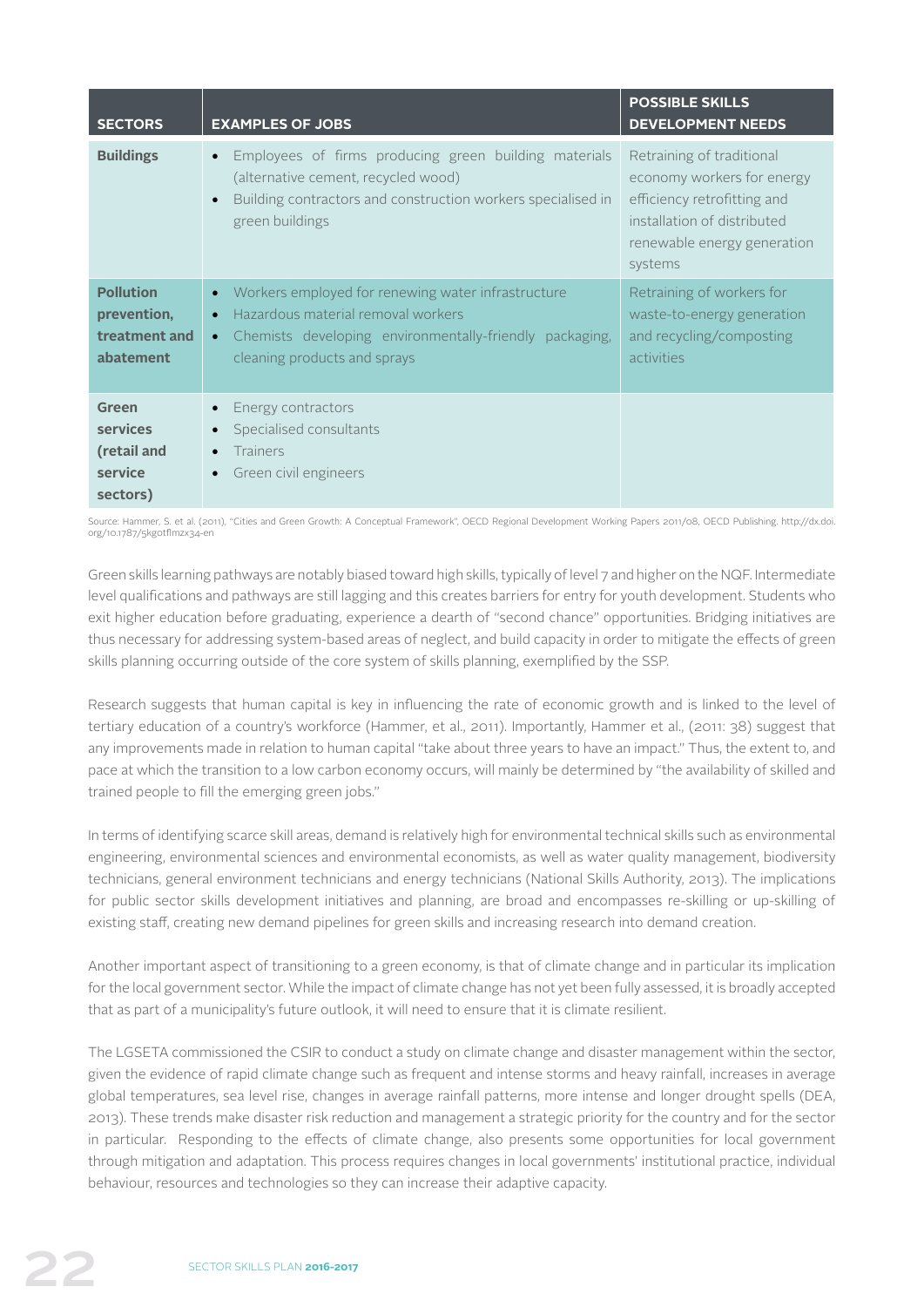Capacity challenges exist within local governments which may limit their ability to deal with climate change. In many instances local governments fail to anticipate risks and disaster response is mainly reactive, rather than proactive. The adaptive capacity of local governments to respond successfully to climate variability and change, requires transformations in local governments as well as clearly defined roles for individuals.

The importance of skilled or trained capacity to respond to disasters has been emphasised in legislation and in various studies (SALGA, 2013; SALGA, 2011; van Niekerk et al, 2009), including the lack of this capacity at provincial and local government level. A study conducted on behalf of SALGA (2011) highlights not only the lack of required skills, but the number of personnel available at local government for disaster risk reduction and management as well, with some municipalities having as little as ten or less people dedicated for disaster management.

The impacts of extreme weather events are far reaching, affecting from the natural to the built environment. The impacts are multi-sectorial and thus require a multi-sectorial response. While many of the professions are very technical and specific, disaster risk reduction requires more than just sector–specific expertise, but more operational expertise, with the appropriate skills, expertise and training (RICS, 2009). While these professions are available, they may not have been employed or related to disaster risk reduction in South Africa.

There is an urgent need for suitably qualified and skilled councillors and officials involved in all aspects of disaster risk management. Disaster risk management requires a diverse range of skills and competencies (see Table 14) across municipalities in different provinces.

| <b>PROVINCE</b>          | <b>KEY HAZARDS</b>                                                                                                                                                                                                                        | <b>SKILLS REQUIRED</b>                                                                                                                                                                                                                             |
|--------------------------|-------------------------------------------------------------------------------------------------------------------------------------------------------------------------------------------------------------------------------------------|----------------------------------------------------------------------------------------------------------------------------------------------------------------------------------------------------------------------------------------------------|
| <b>Eastern Cape</b>      | <b>Droughts</b><br>$\bullet$<br><b>Excessive rainfall and floods</b><br>$\bullet$<br><b>Tornadoes</b><br>c<br><b>Fires</b><br>c<br>Sea level rise and storm surges                                                                        | Hydrologist<br>$\bullet$<br>Coastal engineering<br>Environmental economists<br>Civil and structural engineering<br>$\bullet$<br>Environmental engineering<br>$\bullet$<br>Fire fighting<br>$\bullet$<br>Drought management<br>$\bullet$            |
| <b>Free State</b>        | Excessive rainfall and floods<br>Fires                                                                                                                                                                                                    | Environmental engineering<br>$\bullet$<br>Environmental economists<br>Fire fighting<br>$\bullet$                                                                                                                                                   |
| <b>Gauteng</b>           | Excessive rainfall and floods (which<br>$\bullet$<br>exacerbate the sinkholes in dolomite<br>areas)<br>Hailstorms<br>$\bullet$<br>Heat waves<br>$\bullet$<br><b>Fires</b><br>G<br>Windstorms<br>$\bullet$<br><b>Droughts</b><br>$\bullet$ | Geophysicist<br>$\bullet$<br>Civil and structural engineering<br>$\bullet$<br>Hydrologist<br>$\bullet$<br>Fire fighting<br>$\bullet$<br>Environmental engineering<br>$\bullet$<br>Drought management<br>$\bullet$<br>Water management<br>$\bullet$ |
| KwaZulu-<br><b>Natal</b> | Tornadoes<br>$\bullet$<br>Strong winds<br>$\bullet$<br>Droughts<br>$\bullet$<br>Thunder storms<br>$\bullet$<br>Excessive rainfall and flooding<br>Sea level rise and storm surges                                                         | Coastal engineering<br>Fire fighting<br>$\bullet$<br>Hydrologists<br>Environmental engineering<br>$\bullet$<br>Drought management<br>Water management                                                                                              |

#### **Table 14: Summary of climate change, disasters and projected skills required by Province**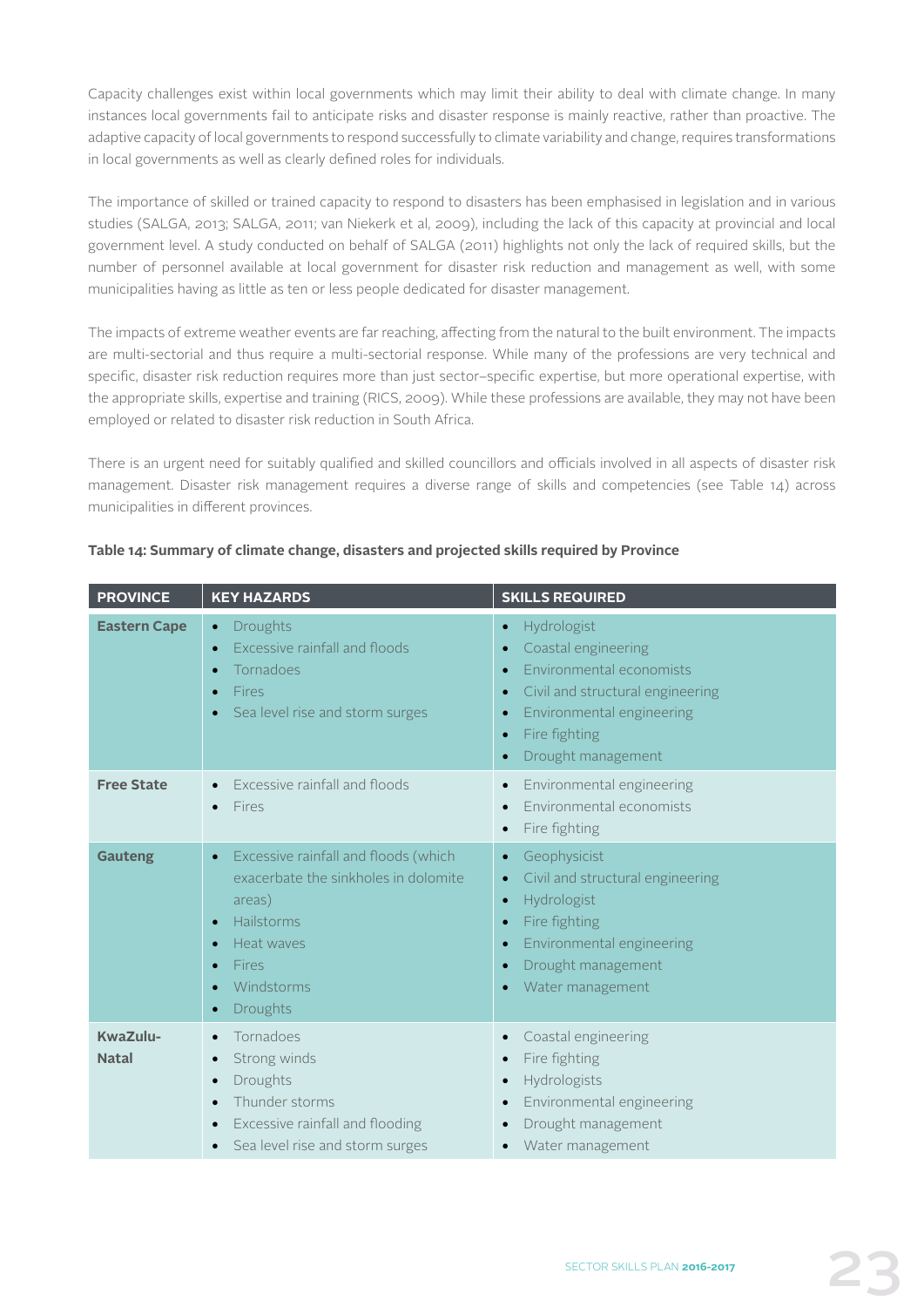| <b>PROVINCE</b>         | <b>KEY HAZARDS</b>                                                                                                                                                              | <b>SKILLS REQUIRED</b>                                                                                                                                                                                                           |
|-------------------------|---------------------------------------------------------------------------------------------------------------------------------------------------------------------------------|----------------------------------------------------------------------------------------------------------------------------------------------------------------------------------------------------------------------------------|
| <b>Limpopo</b>          | Thunderstorms<br>$\bullet$<br>Hailstorms<br>$\bullet$<br>Excessive rainfall and flooding<br>$\bullet$<br>Droughts<br>$\bullet$<br>Fires<br>Outbreak of diseases                 | Health impact assessment and containing of<br>$\bullet$<br>outbreaks<br>Fire fighting<br>$\bullet$<br>Environmental engineering<br>$\bullet$<br>Hydrologists<br>$\bullet$<br>Drought management<br>$\bullet$<br>Water management |
| <b>Mpumalanga</b>       | Excessive rainfall and flooding<br>$\bullet$<br>Hailstorms<br>$\bullet$<br>Windstorms<br>Fires<br>Outbreak of diseases                                                          | Health impact assessment and containing of<br>$\bullet$<br>outbreaks<br>Fire fighting<br>$\bullet$<br>Environmental engineering<br>$\bullet$<br>Flood management                                                                 |
| <b>North West</b>       | Excessive rain and flooding<br>$\bullet$<br>Thunderstorms<br>$\bullet$<br>Windstorms<br>$\bullet$                                                                               | Civil and structural engineering<br>$\bullet$<br>Environmental engineering<br>$\bullet$<br>Flood management<br>$\bullet$                                                                                                         |
| <b>Northern</b><br>Cape | Strong winds<br>$\bullet$<br>Rainstorms<br>Drought<br>$\bullet$<br>Decreased rainfall (drying)<br>$\bullet$                                                                     | Water management<br>$\bullet$<br>Drought management<br>$\bullet$<br>Environmental engineering<br>Civil and structural engineering<br>$\bullet$                                                                                   |
| <b>Western Cape</b>     | Sea level rise and storm surges<br>$\bullet$<br>Droughts<br>$\bullet$<br>Heatwaves<br>$\epsilon$<br>Reduced rainfall<br>$\bullet$<br>Fires<br>Intense storms<br><b>Diseases</b> | Water management<br>$\bullet$<br>Coastal engineering<br>$\bullet$<br>Health impact assessment and containing of<br>$\bullet$<br>diseases<br>Fire fighting<br>$\bullet$<br>Civil and structural engineering<br>Flood management   |

Source: LGSETA-CSIR Research, 2014

Disaster risk management is not merely the responsibility of the fireman or emergency worker for example, but requires a wide range of skills, such as those of town planning, engineering, public health and community development. As such, the LGSETA will continue to fund the implementation of programmes in disaster management, environmental practice, firefighting, water management, but look to explore the possibility of working with other SETAs to develop qualifications such as environmental financial management, or public institutions to develop skills programmes such as sustainability and resource management, climate change responses for local government, that build the capacity of current officials working with disaster risk management and infrastructure development for example.

# **2.3 Alignment with National Strategies and Plans**

There are several policies that the LGSETA needs to consider in its implementation of the NSDS III for the period 2011 to 2016 that has identified seven key developmental and transformative imperatives of race, class, gender, geography, age, disability, and the HIV and AIDS pandemic.

The 1998 White Paper on Local Government is a significant policy document in that it articulates the shift towards a developmental local government that is people-centred. The Paper describes developmental local government as "local government committed to working with citizens and groups within the community to find sustainable ways to meet their social, economic and material needs and improve the quality of their lives" (White Paper on Local Government, 1998).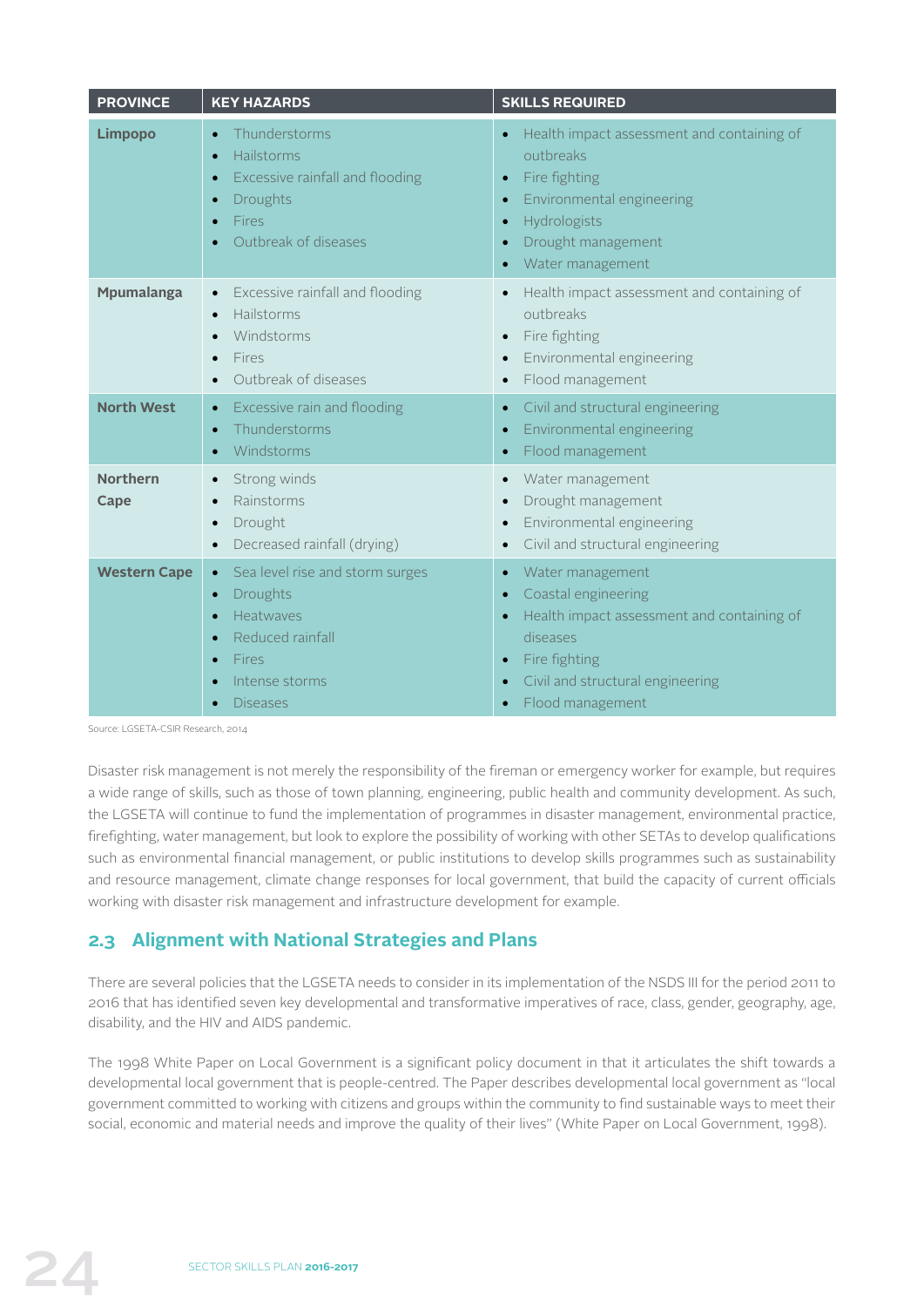It is thus important that municipalities become competent development facilitators, building partnerships and networks with local communities and the private and non-governmental sector. This is in addition to assisting both national and provincial spheres of government to achieve their developmental goals and to "democratise" the development processes.

In terms of LGSETA's role, the SETA needs to ensure that the skills development programmes that it funds enable municipalities to deliver on their IDPs as well as longer-term strategic documents. It is anticipated that the SSP should be informed by the IDP. That, in turn, should play a significant role for skills development funding decisions by the LGSETA and the sector.

Furthermore, the LGSETA will need to appropriately respond to the Public Administration Management Bill tabled in Parliament that seeks to set national standards and norms for all three spheres of government, should the need arise.

Furthermore, the LGSETA will work closely with other stakeholders such as the Department of Co-operative Governance and Public Service Administration who are either exploring, or in the process of establishing centres of learning/skills development.

The National Skills Accord is a multi-constituency agreement between business, organised labour, community constituents at the National Economic and Development Labour Council (NEDLAC), and Government. It was signed to support the New Growth Path target of creating five million jobs by 2020 (Economic Development Department, 2011). The Accord identifies eight commitments in relation to training and skills development that need to be implemented by the constituencies to achieve the New Growth Path.

The LGSETA will need to ensure that the programmes it funds contribute to the achievement of these eight commitments. The National HRD Strategy has the following commitments designed to address the priorities of the South African Government. The LGSETA's programmes have progressively contributed to the HRD Strategy for the local government sector since the establishment of the SETA. The LGSETA has facilitated access to skills development programmes and interventions in the areas that are of strategic importance for local government. Examples of such programmes include facilitating access to municipal finance programmes, community/participatory governance-related programmes, and Adult Training and Education (AET) programmes, among others.

The adoption of the New Growth Path has had a broader impact on how the LGSETA responds in its facilitation of skills development in the local government sector. Furthermore, the Government's adoption of 18 Strategic Integrated Projects (SIPs) where infrastructure development has been seen as a catalyst to creating five million jobs by 2020, will also impact LGSETA's skills development strategy over the next few years. In this regard, the LGSETA has facilitated access to skills development in various artisanal trades, as well as professional qualifications.

The NDP 2030 paints a view of how South Africa might look, should the identified strategic actions be implemented by the end of 2020 and 2030 for each key pillar. It is against this backdrop that this overview seeks to address the question of what type of local government is needed to implement the NDP 2030. The NDP 2030 places significant emphasis on the importance of spatial transformation and building a capable and developmental state through appropriate skills development.

In addition, the call for all spheres of government to encourage active citizenry is also important, given the importance of participatory governance for local government. Chapter 13 of the National Development Plan 2030 – 'Building a capable state' provides the interventions that have been identified "to build a professional public service and a state capable of playing a transformative and development role in realising the NDP 2030 vision" (NDP 2030, 2012: 410).

Eight areas have been identified as central to developing a capable and developmental state and, important for the LGSETA. is to contribute to the development of technical and specialist professional skills as well as that of making local government administration a career of choice and adopting a long-term approach to developing skills required for the sector, together with professionalising the sector (NDP 2030).

The White Paper on Post-School Education and Training aims to establish a vision for the type of post-school education and training system that the Department of Higher Education and Training (DHET) desires by 2030 (DHET, 2013). The White Paper prescribes strategies to raise the capacity of the post-school education and training system to fit South Africa's needs. It provides a policy framework to direct the skills development interventions of the DHET and other institutions in support of building a developmental state.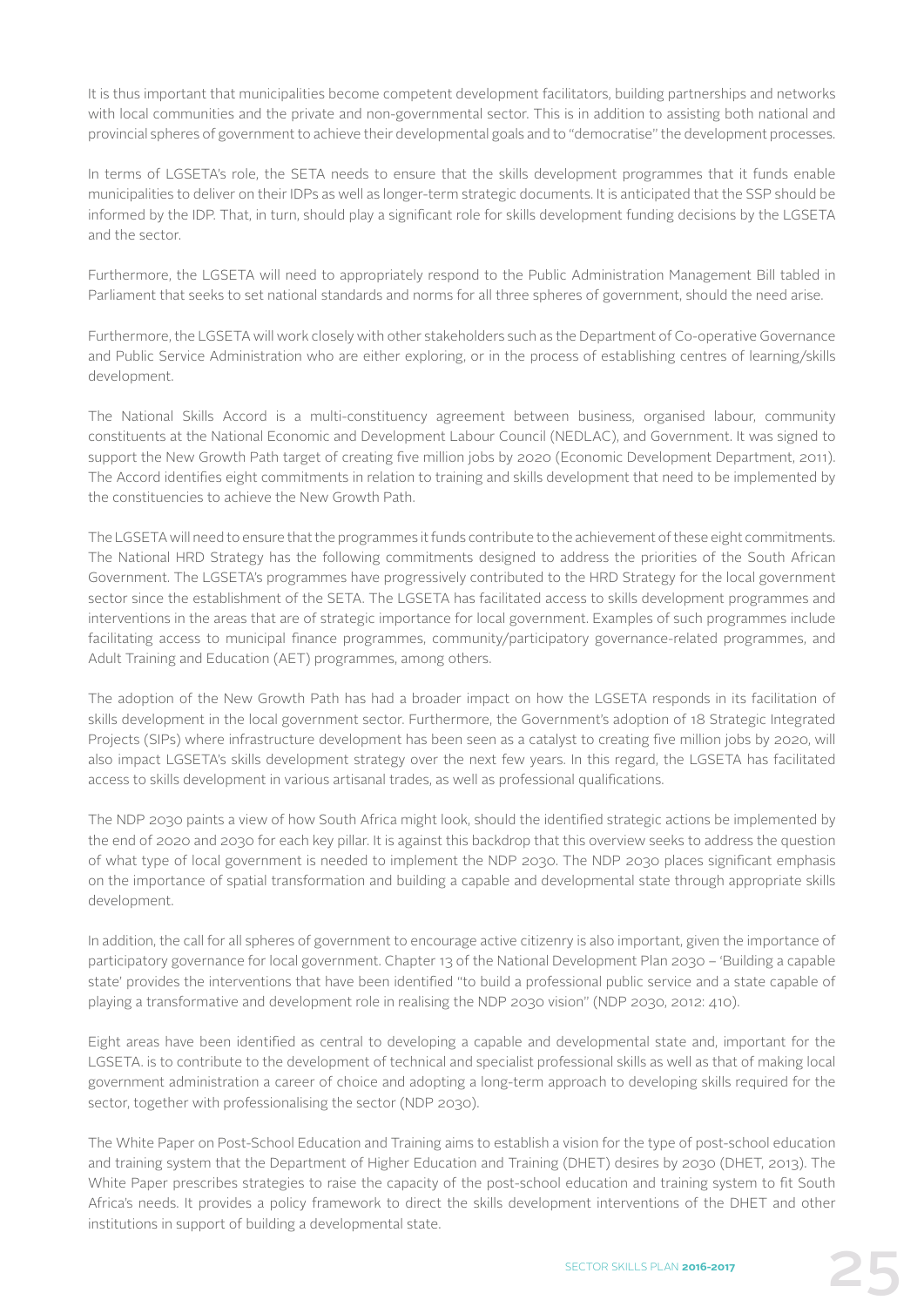The third objective of the P-SET framework seeks to confront the need to urgently address the issue of how to expand access to, improve the quality of and increase the diversity of post-school education and training institutions. In this regard, the LGSETA has established a number of partnerships with TVET colleges whereby it is funding a number of skills development interventions in qualifications deemed to be of importance for the sector's future skills supply. It is anticipated that these interventions will assist the country to respond to a challenge where data shows a significant number of youth between the ages of 15 to 24 neither employed, nor pursuing education or training (NEET).

In the same light, the policy objective seeks to facilitate greater access for older people, including those who have never attended school, but who have a need for education and training opportunities to enjoy a fuller and more productive life personally and in the workplace.

These actions will contribute towards the achievement of the six Youth Empowerment Accord commitments that include education and training; access to work exposure; increase the number of young people employed in the public service; youth target set-asides; youth entrepreneurship and youth co-operatives; and to develop private sector youth absorption programmes.

The LGSETA has and continues to support Government's drive to empower the youth by facilitating access to its skills development opportunities and programmes that include learnerships, internships, workplace learning and bursaries. The LGSETA has also facilitated access for unemployed youth to such skills development opportunities which is aligned to the fourth objective of the P-SET framework that focuses on the linkages between education and work as the primary target of education. It is preparing people for the labour market, or enabling them to secure sustainable livelihoods through entrepreneurial pursuits which the LGSETA has been supporting through partnerships, such as the Free State Office of the Premier where about 250 graduates have been provided access to internships among other interventions.

As discussed earlier, implementation of the Spatial Planning and Land Use Management Act (Act No. 16 of 2013) will bring along prioritisations with respect to skills development and in this regard, the LGSETA will continue to support skills development interventions aligned to the implementation of the Act.

Finally, the LGSETA is aligned to the implementation of COGTA's Local Government Back-to-Basics Strategy (COGTA, 2014) on a number of fronts. The LGSETA invests a significant amount of resources building current and future capacity in the municipal finance management and administration learnership, as well as the public administration learnership, thereby supporting the Strategy's focus on sound financial management.

Furthermore, the LGSETA has an on-going project with SALGA to build the capacity of councillors where about 5 200 councillors will be trained in the Councillor Development Programme by March 2016 and this will contribute to the aspect of good governance outlined in the Strategy.

Furthermore, through its partnerships with some public higher education institutions and TVET colleges, the SETA is funding ward committee training which contribute towards the Back-to-Basics focus of empowering citizens to hold Government accountable and strengthen public participation.

# **2.4 Summary**

The LGSETA operates in support of the local government sector and its efforts to achieve the output of Outcome 9 which is to be "a responsive accountable effective and efficient local government system" and the NSDS III. A crucial issue for the sector (and indeed for the country as a whole) is not only how individuals perform within municipalities, but how the municipality itself performs against its key performance areas.

The change driver's analysis points to the reality that, while municipalities have made great strides in service delivery, challenges remain. Such challenges require that the LGSETA continues to facilitate access to skills development, as well as partnering with others to ensure the development of a capable, developmental and professional local government sector. In particular, the LGSETA needs to be able to advice and direct funding into emerging skills needs for the sector and, as such, continuous research will support this task.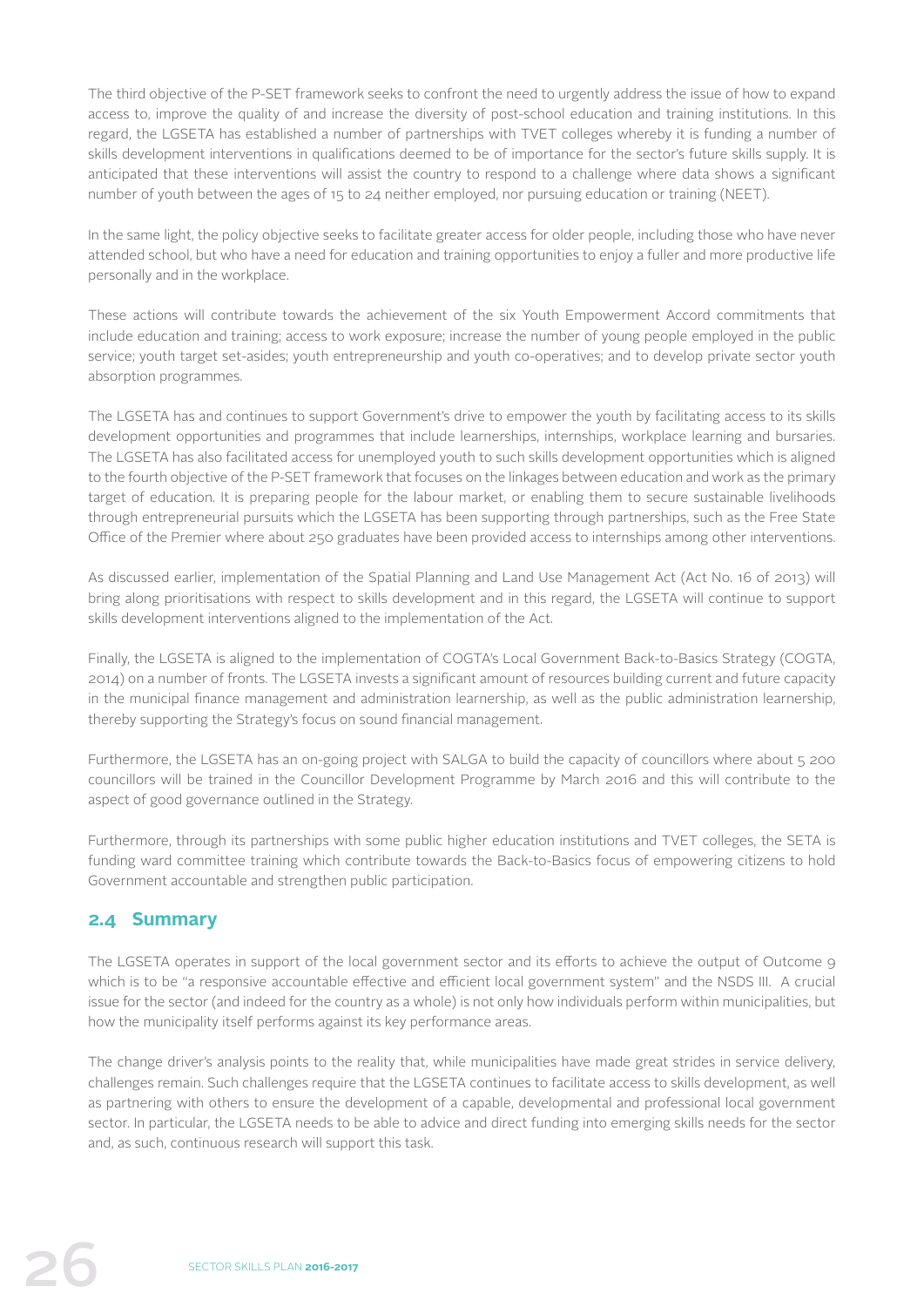# CHAPTER 3: **YATEN MISMATC**

# **3.1 Introduction**

In this chapter, the focus is on understanding the extent of skills mismatches in the sector. At the simplistic level, mismatches or imbalances would arise where there are either too many qualified job seekers compared to the sector's needs, or vice-versa, which in turn would indicate whether there is a skills surplus or shortage. The matching of skills supply to labour market needs is important as it has the potential to address skills shortages and shortages for sectors, as well as ensure optimum return on investment of higher education funding (CEDEFOP, 2010) and LGSETA funding support in the long term. However, in reality, matching skills supply to skills demand for the local government sector, is quite complex for a number of reasons.

Firstly, it has been suggested that the matching of skills supply to demand is mainly useful in contexts where there is the central control of skills supply (Froeschle, 2010). Thus, while this chapter indicated the potential supply pipeline of qualified people, in reality, not all can be said will enter the local government sector. This might be amplified in the local government sector given the demand for qualified people who have qualifications that are multi-disciplinary, such as engineering that can be used in other employment sectors (Froeschle, 2010).

Secondly, the challenge of matching skills supply to demand for the local government sector, is the lack of data on the qualifications profile for the sector. Thus, while some research suggests that one's qualification is a more accurate representation or measure of skill (Cappelen et al., 2013), the qualification profile of employees' data is incomplete and this further limits the capability to match skills demand to supply, using level of qualification.

Thirdly, there is a possibility of job seekers lacking perfect labour market information and/or the lack of interest to work in some occupations (Boswell, Stiller and Straubhaar, 2004) or geographic (CEDEFOP, 2010) within the sector might contribute to some natural imbalances as well as make it difficult to estimate labour supply.

Another factor that contributes to the complexity is that it is not always known how many qualified people are available, but who opt not to enter the job market, as well as the number of people who have attained skills through informal mechanisms who could enter the sector (Froeschle, 2010). The extent to which there are skills shortage in the local government sector and how it impacts on the capacity of the sector to deliver services, is well documented.

# **3.2 Extent and Nature of Demand**

#### **3.2.1 Vacancy analysis**

Statistics South Africa estimated the number of vacancies for the sector in 2012/13 was 49 185 up from the estimated 35 443 in 2011/12 (including part-time positions). The 2014/15 WSP and ATR data indicated that the sector had about 10 400 vacancies (see Table 15), a large decrease from 39 400 vacancies in 2013/14, which might be attributed to the introduction of the new WSP and ATR online system, as well as higher numbers of new entrants which enabled better capturing of data using the categories of scarcity available. Furthermore, municipalities indicated that in addition to these vacancies, the number of staff actually needed, was about 13 526.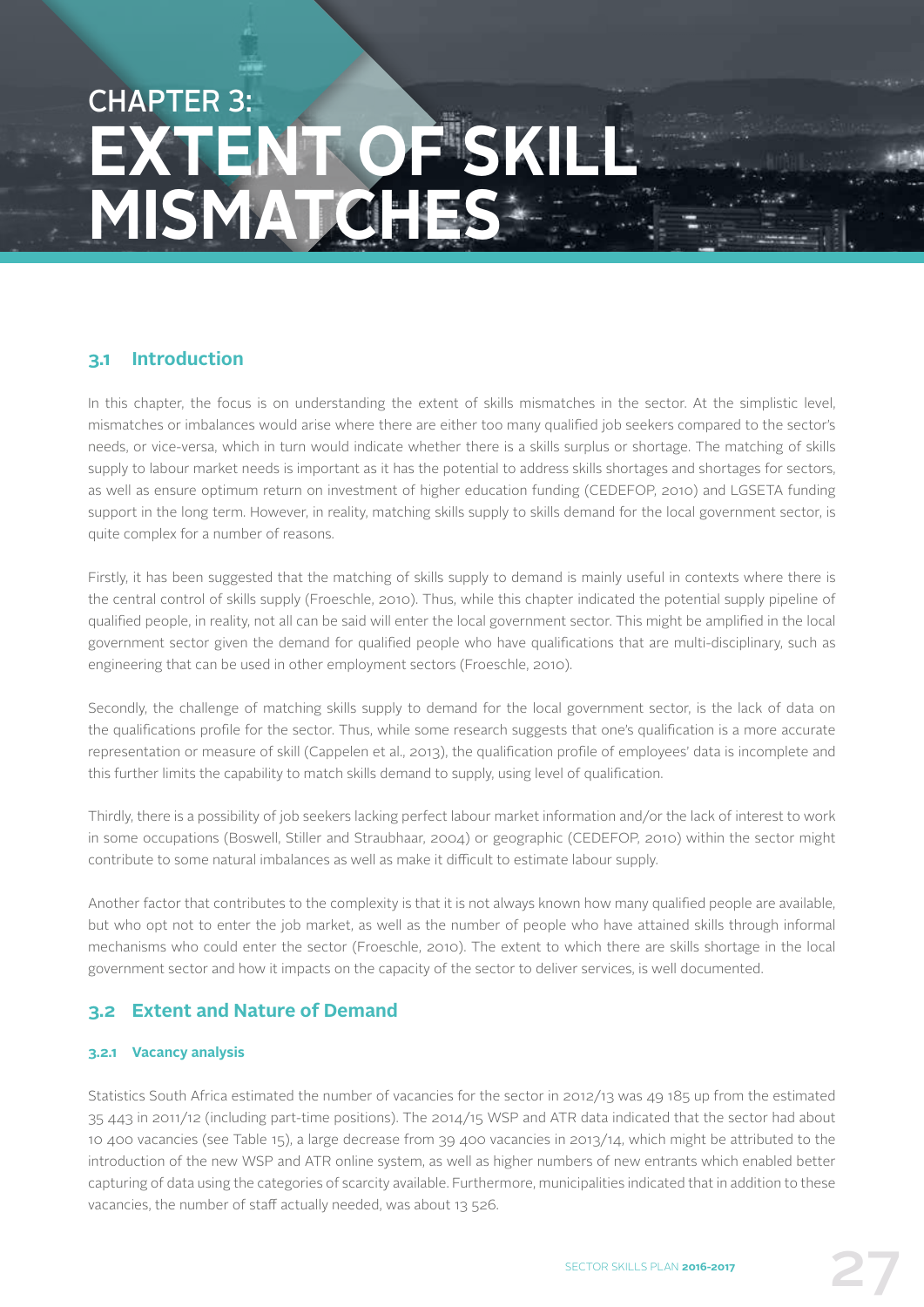#### **Table 15: Vacancy numbers by occupation category, 2014/15**

| <b>MAJOR GROUP</b><br><b>CODE</b> | <b>MAJOR OCCUPATION GROUP</b>          | <b>TOTAL NUMBER</b><br><b>OF VACANCIES</b> | <b>NUMBER OF</b><br><b>STAFF NEEDED</b> |
|-----------------------------------|----------------------------------------|--------------------------------------------|-----------------------------------------|
|                                   | Managers                               | 800                                        | 880                                     |
| $\geq$                            | Professionals                          | 1648                                       | 2553                                    |
| 3                                 | <b>Technicians and Trade</b>           | 1567                                       | 1800                                    |
| $\overline{4}$                    | Community and Personal Service Workers | 145                                        | 154                                     |
| 5                                 | Clerical and Administrative Workers    | 1586                                       | 1790                                    |
| 6                                 | Sales and Service Workers              | 1309                                       | 1236                                    |
| 7                                 | Machinery Operators and Drivers        | 495                                        | 748                                     |
| 8                                 | <b>Elementary Occupation Workers</b>   | 2852                                       | 4365                                    |
| <b>Total</b>                      |                                        | 10402                                      | 13526                                   |

Source: WSP and ATR 2014/15 submissions

Proportionately, the highest number of vacancies were recorded for Elementary Occupation Workers positions, followed by Technicians and Associated Professionals and Services and Sales Workers, respectively. Table 16 provides insight into the occupations that are difficult to fill with the main reasons provided (using the absolute and relative scarcity definitions).

#### **Table 16: Occupations difficult to fill, 2014/15**

| <b>OFO</b><br><b>CODE</b> | <b>OCCUPATION</b>                    | <b>TOTAL</b><br><b>NUMBER OF</b><br><b>VACANCIES</b> | <b>REASONS FOR DIFFICULTY IN FILLING VACANCY</b>                                                                                                                                                                                 |
|---------------------------|--------------------------------------|------------------------------------------------------|----------------------------------------------------------------------------------------------------------------------------------------------------------------------------------------------------------------------------------|
| 121104                    | Internal Audit Manager               | 34                                                   | Cannot attract suitably qualified candidate to area; few,<br>if any, candidates with the requisite skills from specific<br>groups (employment equity); recruitment process<br>slow; training lead time                           |
| 121201                    | Personnel/Human Resources<br>Manager | 86                                                   | Recruitment process slow; lack of funding for post;<br>training lead time                                                                                                                                                        |
| 121202                    | Training and Development<br>Manager  | 20                                                   | Recruitment process slow; lack of funding for post                                                                                                                                                                               |
| 121301                    | Policy and Planning Manager          | 40                                                   | Cannot attract suitably qualified candidate to area; few,<br>if any, candidates with the requisite skills from specific<br>groups (employment equity); recruitment process<br>slow; lack of funding for post; training lead time |
| 121902                    | Corporate Services Manager           | 61                                                   | Recruitment process slow                                                                                                                                                                                                         |
| 121905                    | Project Manager                      | 111                                                  | Cannot attract suitably qualified candidate to area;<br>recruitment process slow; lack of funding for post;<br>training lead time                                                                                                |
| 132301                    | <b>Construction Project Manager</b>  | 56                                                   | Cannot attract suitably qualified candidate to area;<br>recruitment process slow; lack of funding for post;<br>training lead time                                                                                                |
| 134901                    | <b>Environmental Manager</b>         | 25                                                   | Recruitment process slow; lack of funding for post                                                                                                                                                                               |
| 213302                    | Environmental Officer                | 26                                                   | Recruitment process slow; lack of funding for post                                                                                                                                                                               |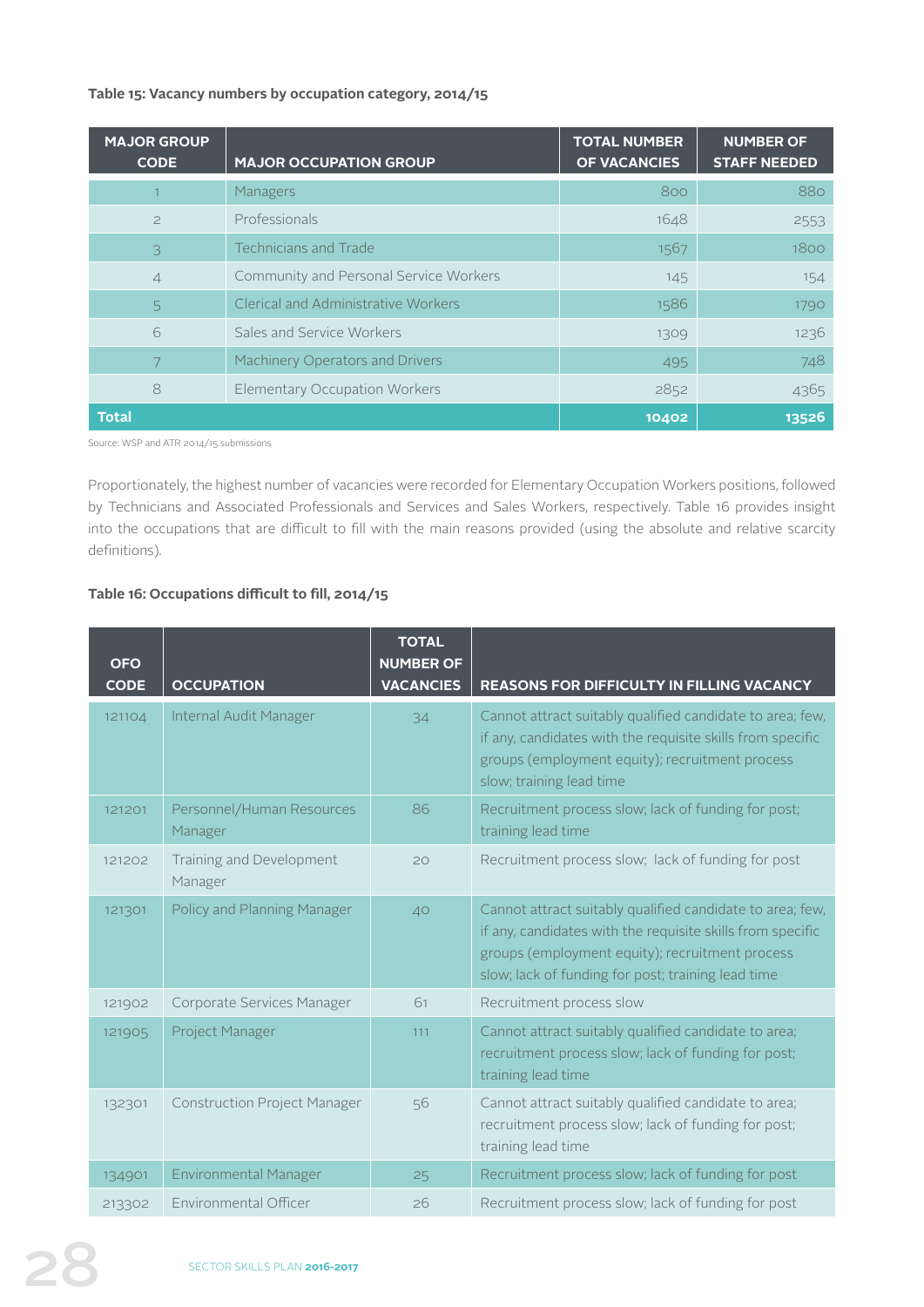| <b>OFO</b><br><b>CODE</b> | <b>OCCUPATION</b>                                      | <b>TOTAL</b><br><b>NUMBER OF</b><br><b>VACANCIES</b> | <b>REASONS FOR DIFFICULTY IN FILLING VACANCY</b>                                                                                                                                                                                    |
|---------------------------|--------------------------------------------------------|------------------------------------------------------|-------------------------------------------------------------------------------------------------------------------------------------------------------------------------------------------------------------------------------------|
| 213306                    | <b>Water Quality Technician</b>                        | 31                                                   | Cannot attract suitably qualified candidate to area;<br>recruitment process slow; lack of funding for post;<br>training lead time                                                                                                   |
| 214201                    | Civil Engineer                                         | 150                                                  | Sector attractiveness; recruitment process slow;<br>lack of funding for post; training lead time; few, if<br>any, candidates with the requisite skills from specific<br>groups (employment equity)                                  |
| 214202                    | Civil Engineering Technologist                         | 53                                                   | Sector attractiveness; recruitment process slow;<br>lack of funding for post; training lead time; few, if<br>any, candidates with the requisite skills from specific<br>groups (employment equity)                                  |
| 216401                    | Urban and Regional Planner                             | 58                                                   | Cannot attract suitably qualified candidate to area;<br>recruitment process slow; lack of funding for post;<br>training lead time; few, if any, candidates with the<br>requisite skills from specific groups (employment<br>equity) |
| 222104                    | <b>Registered Nurse</b><br>(Community Health)          | 112                                                  | Recruitment process slow; lack of funding for post                                                                                                                                                                                  |
| 222116                    | Nurse Manager                                          | 60                                                   | Lack of funding for post                                                                                                                                                                                                            |
| 224902                    | Liaison Officer                                        | 37                                                   | Recruitment process slow; lack of funding for post                                                                                                                                                                                  |
| 224901                    | Local Economic Development<br>Officer/<br>Co-ordinator | 50                                                   | Recruitment process slow; lack of funding for post                                                                                                                                                                                  |
| 226301                    | Environmental Health Officer                           | 65                                                   | Recruitment process slow; lack of funding for post                                                                                                                                                                                  |
| 241101                    | Accountant (General)                                   | 149                                                  | Sector attractiveness; recruitment process slow; lack<br>of funding for post; training lead time; cannot attract<br>suitably qualified candidate to area                                                                            |
| 241107                    | <b>Financial Accountant</b>                            | 43                                                   | Recruitment process slow; lack of funding for post                                                                                                                                                                                  |
| 242207                    | Compliance Officer (Risk<br>Officer)                   | 43                                                   | Sector attractiveness; recruitment process slow; lack<br>of funding for post; training lead time; cannot attract<br>suitably qualified candidate to area                                                                            |
| 242211                    | Internal Auditor                                       | 82                                                   | Sector attractiveness; recruitment process slow; lack<br>of funding for post; training lead time; cannot attract<br>suitably qualified candidate to area                                                                            |
| 242401                    | Training Officer                                       | 12                                                   | Relative scarce skill - cannot attract suitably qualified<br>candidate to area                                                                                                                                                      |
| 251101                    | <b>ICT Specialist</b>                                  | 46                                                   | Training lead time; recruitment process slow; lack of<br>funding for post                                                                                                                                                           |
| 262201                    | Librarian                                              | 55                                                   | Recruitment process slow; lack of funding for post                                                                                                                                                                                  |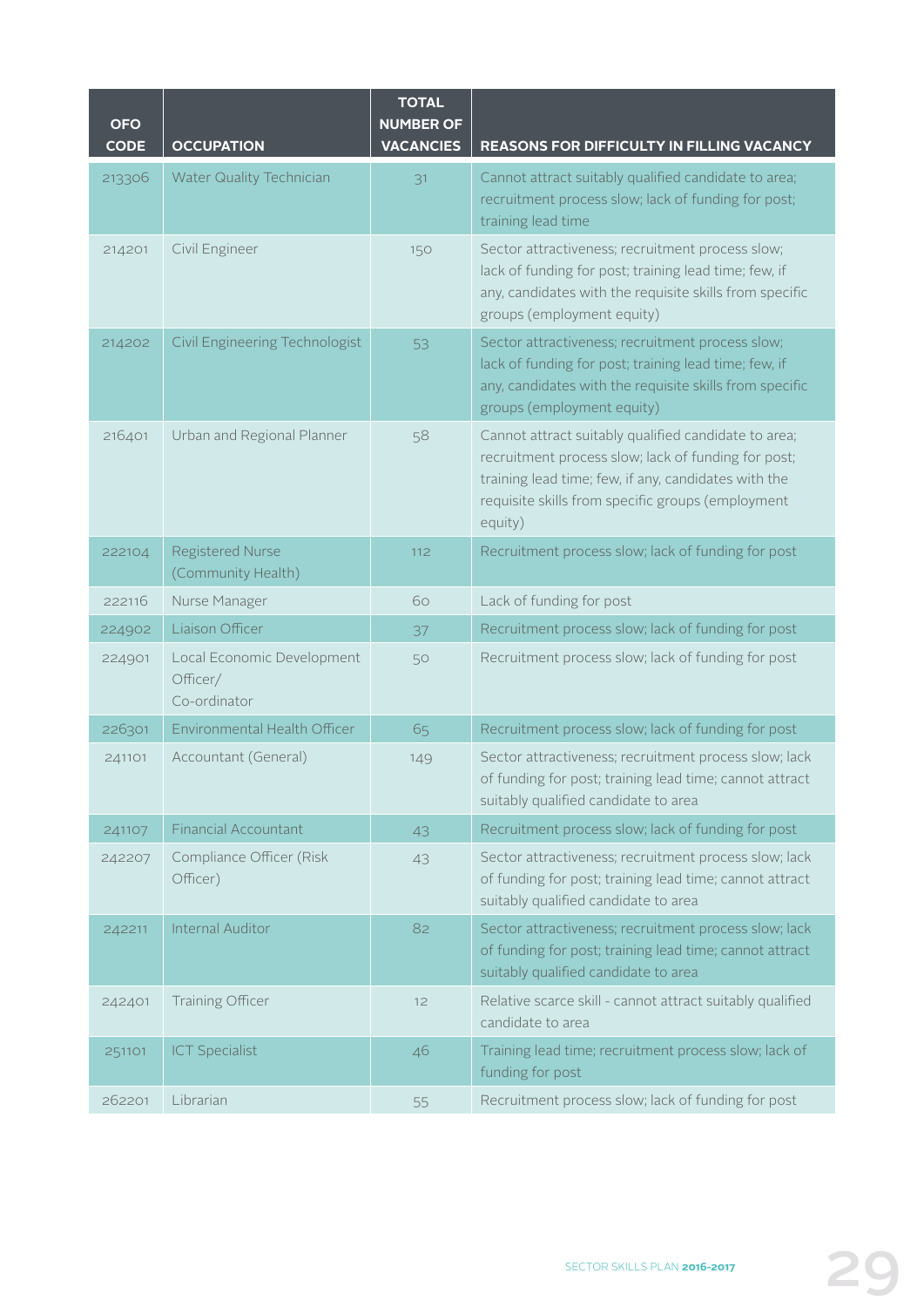| <b>OFO</b><br><b>CODE</b> | <b>OCCUPATION</b>                          | <b>TOTAL</b><br><b>NUMBER OF</b><br><b>VACANCIES</b> | <b>REASONS FOR DIFFICULTY IN FILLING VACANCY</b>                                                                                                                                                                                             |
|---------------------------|--------------------------------------------|------------------------------------------------------|----------------------------------------------------------------------------------------------------------------------------------------------------------------------------------------------------------------------------------------------|
| 311201                    | Civil Engineering Technician               | 261                                                  | Cannot attract suitably qualified candidate to area;<br>recruitment process slow; lack of funding for post;<br>training lead time; there are no people enrolled or<br>engaged in the process of acquiring skills that need to<br>be replaced |
| 311203                    | Town Planning Technician                   | 47                                                   | Cannot attract suitably qualified candidate to area;<br>recruitment process slow; lack of funding for post;<br>training lead time                                                                                                            |
| 312301                    | <b>Building Construction</b><br>Supervisor | 133                                                  | Recruitment process slow; lack of funding for post;<br>training lead time                                                                                                                                                                    |
| 313201                    | Water Plant Operator                       | 212                                                  | Recruitment process slow; lack of funding for post;<br>training lead time                                                                                                                                                                    |
| 313202                    | <b>Waste Materials Plant</b><br>Operator   | 42                                                   | Recruitment process slow; lack of funding for post;<br>training lead time; few, if any, candidates with the<br>requisite skills from specific groups (employment<br>equity)                                                                  |
| 325802                    | Paramedic                                  | 60                                                   | There are no people enrolled or engaged in the<br>process of acquiring skills that need to be replaced;<br>cannot attract suitably qualified candidate to area                                                                               |
| 331301                    | Finance Clerk/Administrator                | 160                                                  | Recruitment process slow; lack of funding for post                                                                                                                                                                                           |
| 331501                    | Property Valuer                            | 42                                                   | Recruitment process slow                                                                                                                                                                                                                     |
| 335913                    | <b>Building Inspector</b>                  | 55                                                   | Recruitment process slow; lack of funding for post;<br>cannot attract suitably qualified candidate to area                                                                                                                                   |
| 341110                    | Legal Advisor/Officer                      | 42                                                   | Sector attractiveness; recruitment process slow                                                                                                                                                                                              |
| 341201                    | <b>Community Development</b><br>Worker     | 56                                                   | Sector attractiveness; recruitment process slow; lack<br>of funding for post                                                                                                                                                                 |
| 351302                    | <b>GIS Specialist</b>                      | 40                                                   | Sector attractiveness; recruitment process slow; lack<br>of funding for post                                                                                                                                                                 |
| 541101                    | Fire Fighter                               | 569                                                  | Recruitment process slow; lack of funding for post                                                                                                                                                                                           |
| 642601                    | Plumber                                    | 117                                                  | Recruitment process slow; lack of funding for post;<br>training lead time                                                                                                                                                                    |
| 671101                    | Electrician (General)                      | 221                                                  | Cannot attract suitably qualified candidate to area;<br>recruitment process slow; lack of funding for post;<br>training lead time; few, if any, candidates with the<br>requisite skills from specific groups (employment<br>equity)          |

Source: WSP and ATR 2014/15 submissions

The list of occupations that have been put forward are further informed by the key drivers of change and alignment to national strategies and plans discussed in the previous chapters.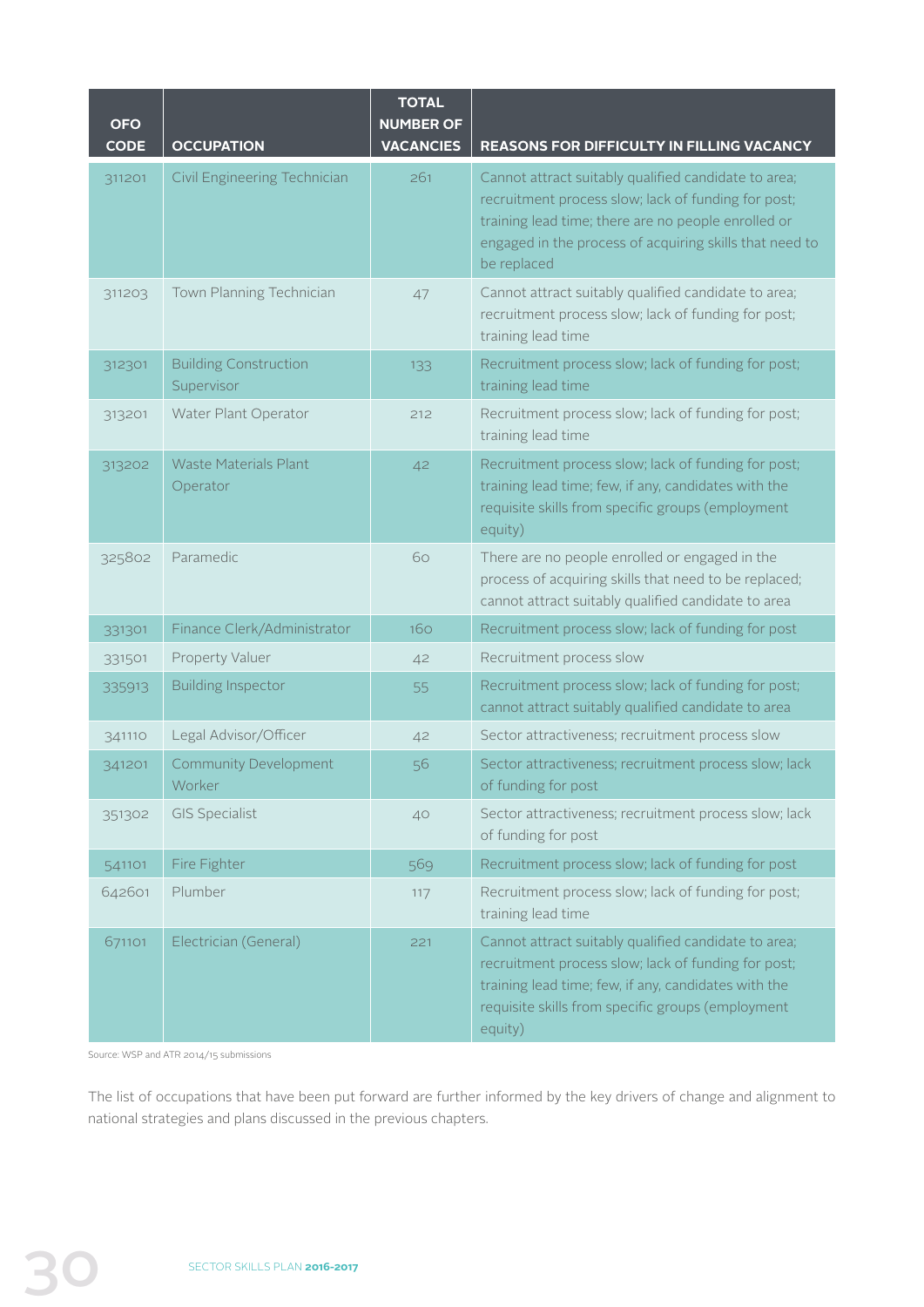These occupations can be clustered around a number of focus areas:

- **• Governance and Administration:** Human Resources Manager, Training and Development Manager, Corporate Services Manager, Compliance Officer, Training Officer, ICT Specialist, Legal Advisor;
- **• Delivery of Services:** Environmental Manager, Environmental Officer, Water Quality Technician, Civil Engineer, Civil Engineering Technologist, LED Officer, Environmental Health Officer, Librarian, Civil Engineering Technician, Water Plant Operator, Waste Materials Plant operator, Paramedic, Fire Fighter, Plumber, Electrician;
- **• Planning and Infrastructure Development:** Policy and Planning Manager, Construction Project Manager, Urban and Regional Planner, Town Planning Technical, Building Construction Supervisor, Building Inspector, GIS Specialist;
- **• Financial Management:** Internal Audit Management, Accountant (general), Internal Auditor, Finance Clerk); and
- **• Social Development:** Registered Nurse, Nurse Manager, Community Development Worker.

## **3.2.2 Conditions of employment for the sector**

The wage bill for the local government sector is governed by a sector Salary and Wage Collective Agreement for the period 1 July 2012 to 30 June 2015.1 Using the projected levy income for the next three years and using data from the 2013/14 WSP/ATR submissions, the wage bill is set to continue to increase during 2014/15. However, this increase is not largely driven by an increase in the numbers of people employed, but rather by the annual salary increase. Statistics South Africa (2015) reports that about R37,7 billion was spent on employee-related costs in 2014, up from about R32,8 billion in 2013, with a further R3,1 billion spent on the remuneration of the board of directors and councillors in 2014, up from R2,8 billion in 2013.

## **3.2.3 Occupational employment trends**

## **3.2.3.1 Employee turnover**

Using data from the 2014/15 WSP and ATR submissions, the total number of employees who left the sector was 11 960. Table 17 shows the provincial employee turnover profile by municipality type and gender.

|                      | <b>METROPOLITAN</b><br><b>MUNICIPALITY</b> |            |              | <b>DISTRICT</b><br><b>MUNICIPALITY</b> | <b>LOCAL</b> | <b>MUNICIPALITY</b> |                  | <b>TOTAL</b> |              |
|----------------------|--------------------------------------------|------------|--------------|----------------------------------------|--------------|---------------------|------------------|--------------|--------------|
| <b>PROVINCE</b>      | <b>WOMEN</b>                               | <b>NEN</b> | <b>WOMEN</b> | <b>NEN</b>                             | <b>WOMEN</b> | <b>NEN</b>          | <b>WOMEN</b>     | MEN          | <b>BOTH</b>  |
| <b>Eastern Cape</b>  | 50                                         | 139        | 55           | 111                                    | 167          | 279                 | 272              | 529          | 801          |
| <b>Free State</b>    | 245                                        | 187        | 17           | 28                                     | 193          | 630                 | 455              | 845          | 1300         |
| <b>Gauteng</b>       | 663                                        | 1109       | 24           | 41                                     | 103          | 247                 | 790              | 1397         | 2187         |
| <b>KwaZulu-Natal</b> | 726                                        | 1205       | 85           | 209                                    | 256          | 452                 | 1067             | 1866         | 2933         |
| <b>Limpopo</b>       |                                            | ٠          | 84           | 104                                    | 86           | 277                 | 170              | 381          | 551          |
| <b>Mpumalanga</b>    |                                            |            | 15           | 15                                     | 197          | 409                 | 212              | 424          | 636          |
| <b>North West</b>    |                                            |            | 19           | 33                                     | 83           | 282                 | 102 <sub>2</sub> | 315          | 417          |
| <b>Northern Cape</b> |                                            |            | 16           | 25                                     | 81           | 282                 | 97               | 307          | 404          |
| <b>Western Cape</b>  | 570                                        | 1141       | 18           | 77                                     | 229          | 696                 | 817              | 1914         | 2731         |
| <b>Total</b>         | 2254                                       | 3781       | 333          | 587                                    | 1395         | 3554                | 3982             | 7978         | <b>11960</b> |

## **Table 17: Provincial distribution of employee turnover by municipality type and gender, 2014/15**

Source: WSP and ATR 2014/15 submissions

\* National Treasury, 2013. Municipal Budget Circular for the 2013/14 MTREF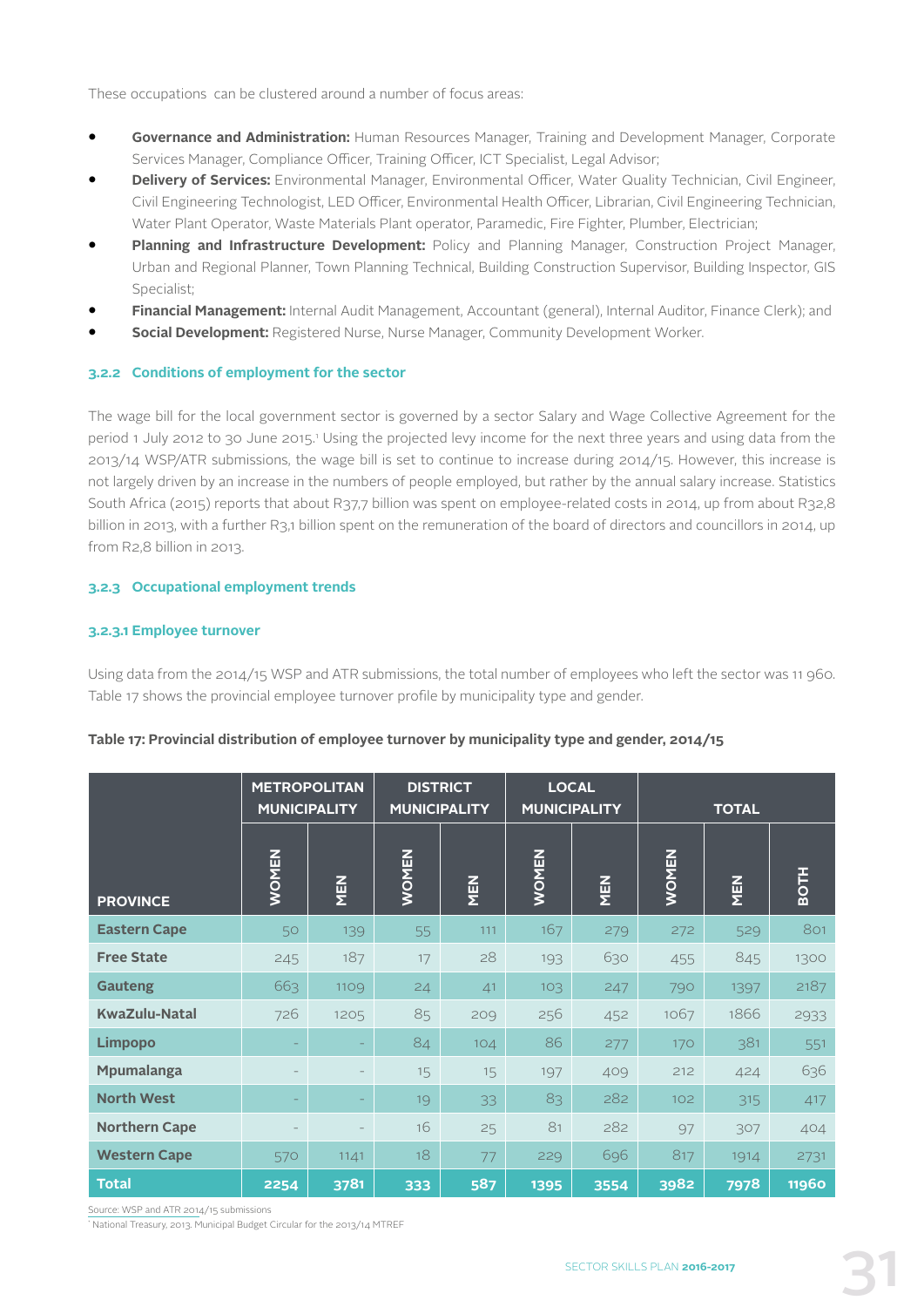Overall, more employees working in metropolitans left the sector in 2014/15, with more men (3 781) than women (2 254) leaving. KwaZulu-Natal recorded the highest number of employees leaving the sector at 2 933, followed by the Western Cape at 2 731, while the North West and Northern Cape recorded the lowest numbers for 2014/15. In terms of PWD, a total of 56 men left the sector in 2014/15 of which 45 were Black, six where White, four were Coloured and one Indian. In terms of women with disability who left the sector, 33 were Black, three were White with Coloured and Indian women each seeing two leaving the sector in 2014/15.

Table 18 shows the provincial employee turnover profile by population group and gender for 2014/15.

|                      |              | <b>BLACK</b> |                | <b>COLOURED</b> |                | INDIAN /<br><b>ASIAN</b> |                | <b>WHITE</b> |              | <b>TOTAL</b> |              |
|----------------------|--------------|--------------|----------------|-----------------|----------------|--------------------------|----------------|--------------|--------------|--------------|--------------|
| <b>PROVINCE</b>      | <b>WOMEN</b> | MEN          | <b>WOMEN</b>   | MEN             | <b>WOMEN</b>   | MEN                      | <b>WOMEN</b>   | <b>NEN</b>   | <b>WOMEN</b> | <b>NEN</b>   | <b>BOTH</b>  |
| <b>Eastern Cape</b>  | 231          | 457          | 17             | 39              | $\overline{c}$ | $\circ$                  | 22             | 33           | 272          | 529          | 801          |
| <b>Free State</b>    | 422          | 802          | 14             | 11              | $\circ$        | $\mathbf{1}$             | 19             | 31           | 455          | 845          | 1300         |
| <b>Gauteng</b>       | 664          | 1201         | 25             | 49              | 8              | 12                       | 93             | 135          | 790          | 1397         | 2187         |
| <b>KwaZulu-Natal</b> | 870          | 1381         | 33             | 35              | 86             | 309                      | 78             | 141          | 1067         | 1866         | 2933         |
| <b>Limpopo</b>       | 168          | 365          | $\circ$        |                 | $\circ$        | $\overline{1}$           | $\overline{c}$ | 14           | 170          | 381          | 551          |
| Mpumalanga           | 194          | 391          | 3              | $\overline{4}$  | $\mathbf{1}$   | $\overline{c}$           | 14             | 27           | 212          | 424          | 636          |
| <b>North West</b>    | 90           | 288          | $\overline{2}$ | 7               | $\circ$        | $\mathbf{1}$             | 10             | 19           | 102          | 315          | 417          |
| <b>Northern Cape</b> | 37           | 154          | 50             | 133             | $\circ$        | $\mathbf{1}$             | 10             | 19           | 97           | 307          | 404          |
| <b>Western Cape</b>  | 256          | 462          | 424            | 1221            | 3              | 7                        | 134            | 224          | 817          | 1914         | 2731         |
| <b>Total</b>         | 2932         | 5501         | 568            | 1500            | <b>100</b>     | 334                      | 382            | 643          | 3982         | 7978         | <b>11960</b> |

**Table 18: Provincial distribution of employee turnover by population group and gender, 2014/15**

Source: WSP and ATR 2014/15 submissions

Overall, almost two times more men left the sector in 2014/15 where 8 433 employees who left were Black and of which 5 501 were men. The Western Cape recorded the highest number of men who left the sector at 1 914, while KwaZulu-Natal recorded the highest number of women leaving employment in the sector during 2014/15.

Table 19 presents the employee turnover by age and gender for 2014/15.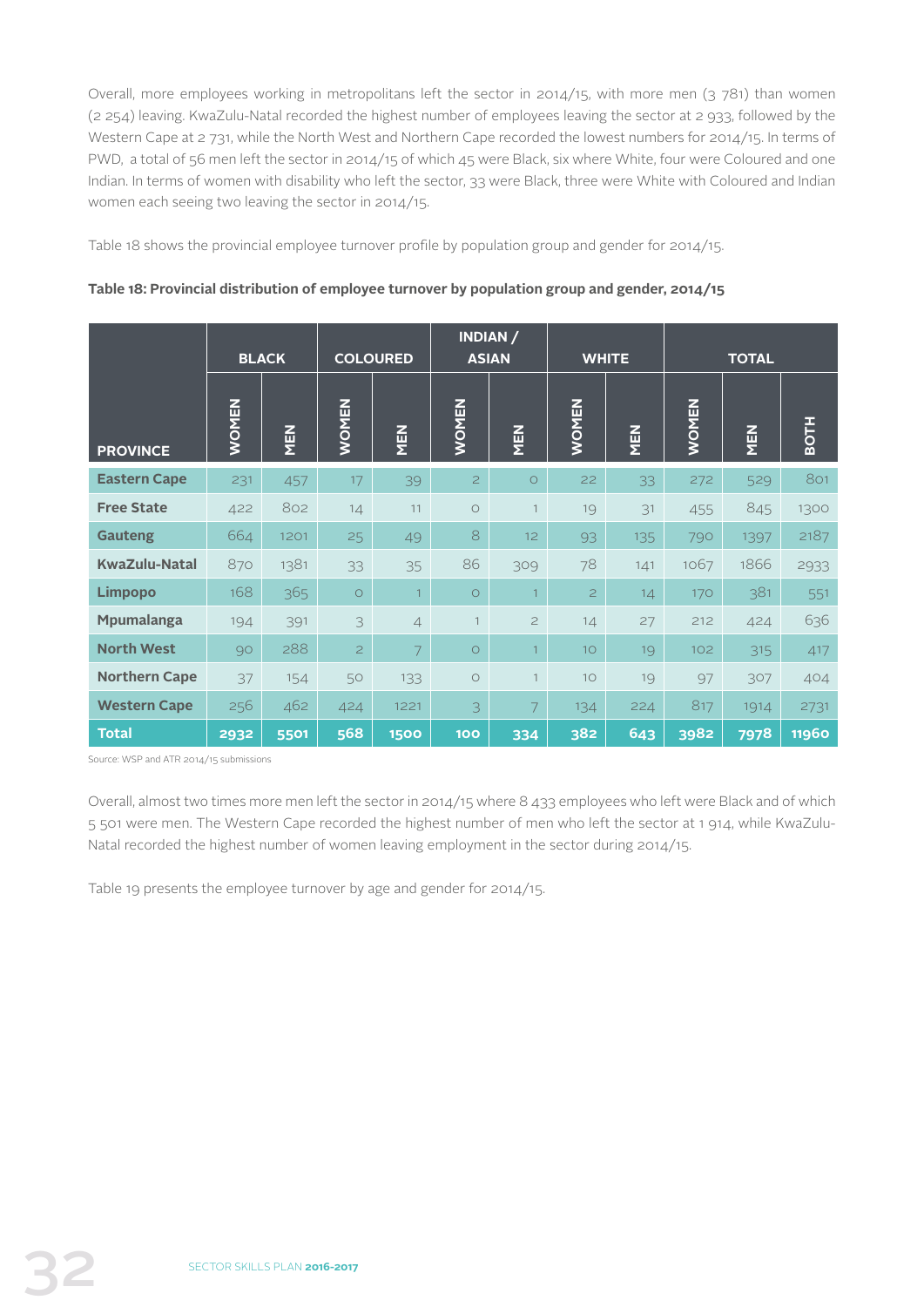**Table 19: Provincial distribution of employee turnover by age and gender, 2014/15**

|                      |              |             |                 | Age  |       |      |       |              |              |
|----------------------|--------------|-------------|-----------------|------|-------|------|-------|--------------|--------------|
|                      | ≤35          |             | $35 - 55$       |      | $>55$ |      |       | <b>Total</b> |              |
| <b>Province</b>      | <b>Women</b> | Men         | Women           | Men  | Women | Men  | Women | Men          | <b>Both</b>  |
| <b>Eastern Cape</b>  | 98           | 82          | 92              | 225  | 82    | 222  | 272   | 529          | 801          |
| <b>Free State</b>    | 167          | 144         | 220             | 419  | 68    | 282  | 455   | 845          | 1300         |
| <b>Gauteng</b>       | 296          | 362         | 327             | 434  | 167   | 601  | 790   | 1397         | 2187         |
| <b>KwaZulu-Natal</b> | 504          | 531         | 361             | 724  | 202   | 611  | 1067  | 1866         | 2933         |
| <b>Limpopo</b>       | 35           | 45          | 70              | 182  | 65    | 154  | 170   | 381          | 551          |
| <b>Mpumalanga</b>    | 48           | 53          | 108             | 229  | 56    | 142  | 212   | 424          | 636          |
| <b>North West</b>    | 30           | 40          | 40 <sup>°</sup> | 144  | 32    | 131  | 102   | 315          | 417          |
| <b>Northern Cape</b> | 29           | 61          | 36              | 129  | 32    | 117  | 97    | 307          | 404          |
| <b>Western Cape</b>  | 174          | 202         | 438             | 941  | 205   | 771  | 817   | 1914         | 2731         |
| <b>Total</b>         | 1381         | <b>1520</b> | 1692            | 3427 | 909   | 3031 | 3982  | 7978         | <b>11960</b> |

Source: WSP and ATR 2014/15 submissions

Overall, of the 11 960 employees who left the sector in 2014/15, the majority were men in the 35 to 55 age category at 3 427, followed by 3 031 men who were older than 55 years. At the provincial level, KwaZulu-Natal recorded the highest number of employees 35 years or younger leaving the sector at 1 035, followed by Gauteng at 658 employees.

Table 20 shows the distribution of those leaving the sector by the major occupation category.

## **Table 20: Provincial distribution of employee turnover by major occupation category, 2014/15**

|                                                    |              | <b>BLACK</b> |                | <b>COLOURED</b> |                | INDIAN /<br><b>ASIAN</b> |              | <b>WHITE</b> |              | <b>TOTAL</b> |             |
|----------------------------------------------------|--------------|--------------|----------------|-----------------|----------------|--------------------------|--------------|--------------|--------------|--------------|-------------|
| <b>MAJOR</b><br><b>OCCUPATION</b><br><b>GROUP</b>  | <b>WOMEN</b> | MEN          | <b>WOMEN</b>   | MEN             | <b>WOMEN</b>   | MEN                      | <b>WOMEN</b> | MEN          | <b>WOMEN</b> | MEN          | <b>BOTH</b> |
| <b>Legislators</b>                                 | 37           | 77           | $\overline{4}$ | 12              | $\overline{1}$ | 6                        | 11           | 21           | 53           | 116          | 169         |
| <b>Managers</b>                                    | 122          | 279          | 13             | 38              | $\mathbf{1}$   | 16                       | 21           | 97           | 157          | 430          | 587         |
| <b>Professionals</b>                               | 525          | 344          | 112            | 65              | 28             | 31                       | 93           | 130          | 758          | 570          | 1328        |
| <b>Technicians</b><br>and Trade                    | 112          | 546          | $\,8\,$        | 133             | 15             | 62                       | 19           | 150          | 154          | 891          | 1045        |
| <b>Community</b><br>and Personal<br><b>Service</b> | 392          | 192          | 30             | 20              | 5              | 3                        | 11           | 8            | 438          | 223          | 661         |
| <b>Clerical and</b><br><b>Administrative</b>       | 779          | 574          | 233            | 227             | 37             | 42                       | 177          | 85           | 1226         | 928          | 2154        |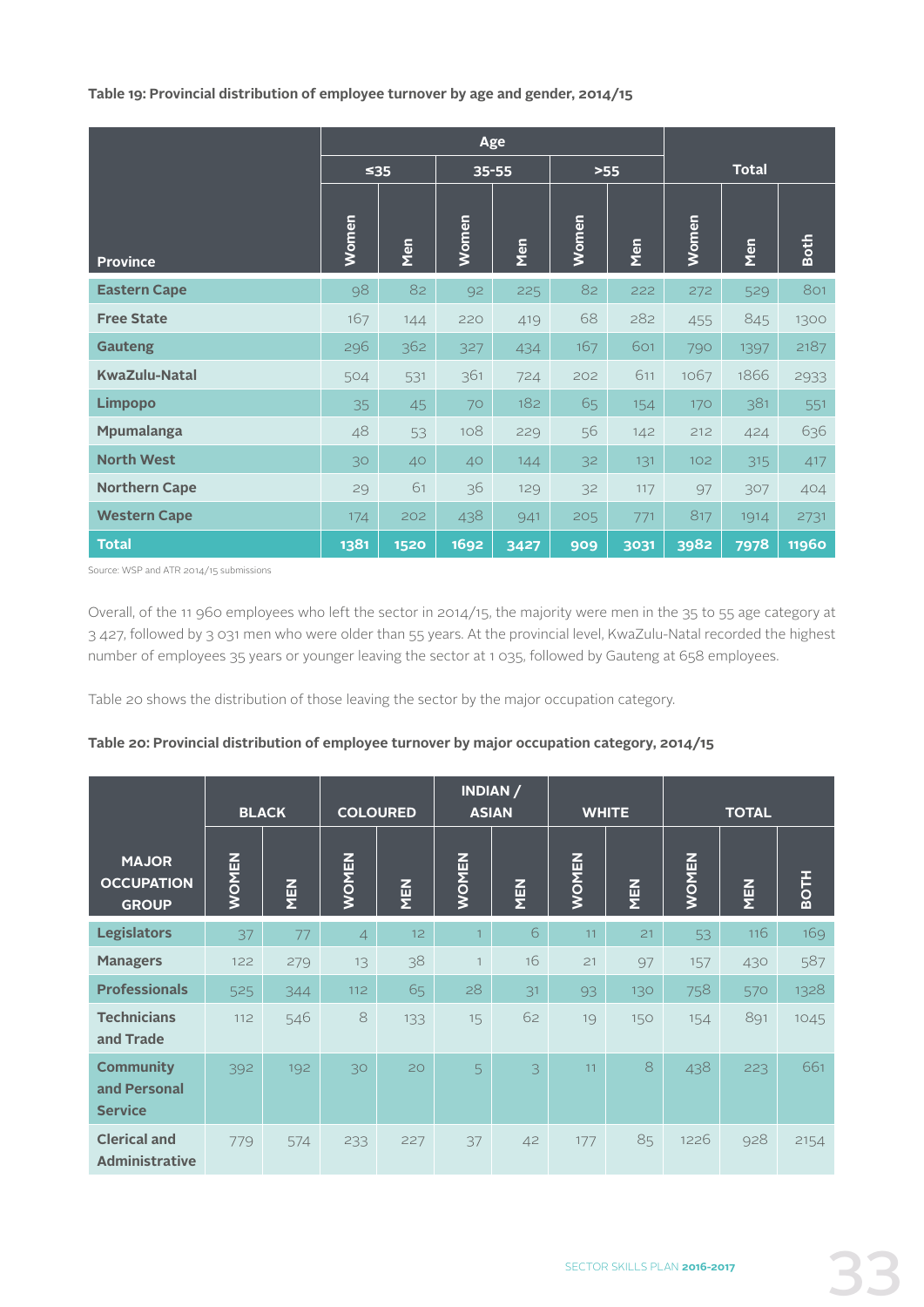|                                                            | <b>BLACK</b> |      | <b>COLOURED</b> |            |                 | INDIAN /<br><b>ASIAN</b> | <b>WHITE</b> |     |              | <b>TOTAL</b> |              |
|------------------------------------------------------------|--------------|------|-----------------|------------|-----------------|--------------------------|--------------|-----|--------------|--------------|--------------|
| <b>MAJOR</b><br><b>OCCUPATION</b><br><b>GROUP</b>          | <b>WOMEN</b> | MEN  | <b>WOMEN</b>    | <b>NEN</b> | <b>WOMEN</b>    | MEN                      | <b>WOMEN</b> | MEN | <b>WOMEN</b> | <b>NEN</b>   | <b>BOTH</b>  |
| Sales and<br><b>Service</b>                                | 238          | 564  | 57              | 171        | $\circ$         | 19                       | 38           | 92  | 333          | 846          | 1179         |
| <b>Machinery</b><br><b>Operators and</b><br><b>Drivers</b> | 26           | 622  | $\overline{c}$  | 152        | $\overline{1}$  | 64                       | $\circ$      | 19  | 29           | 857          | 886          |
| <b>Elementary</b><br><b>Occupation</b><br><b>Workers</b>   | 701          | 2303 | 109             | 682        | 12 <sup>°</sup> | 91                       | 12           | 41  | 834          | 3117         | 3951         |
| <b>Total</b>                                               | 2932         | 5501 | 568             | 1500       | <b>100</b>      | 334                      | 382          | 643 | 3982         | 7978         | <b>11960</b> |

Source: WSP and ATR 2014/15 submissions

Of the 11 960 employees who left the sector in 2014/15, Elementary Occupation Workers recorded the highest number at 3 951, followed by Clerical and Administrative Employees at 2 154, and then Professionals at 1 328. Table 21 provides a provincial breakdown of the reasons for leaving the sector in 2014/5.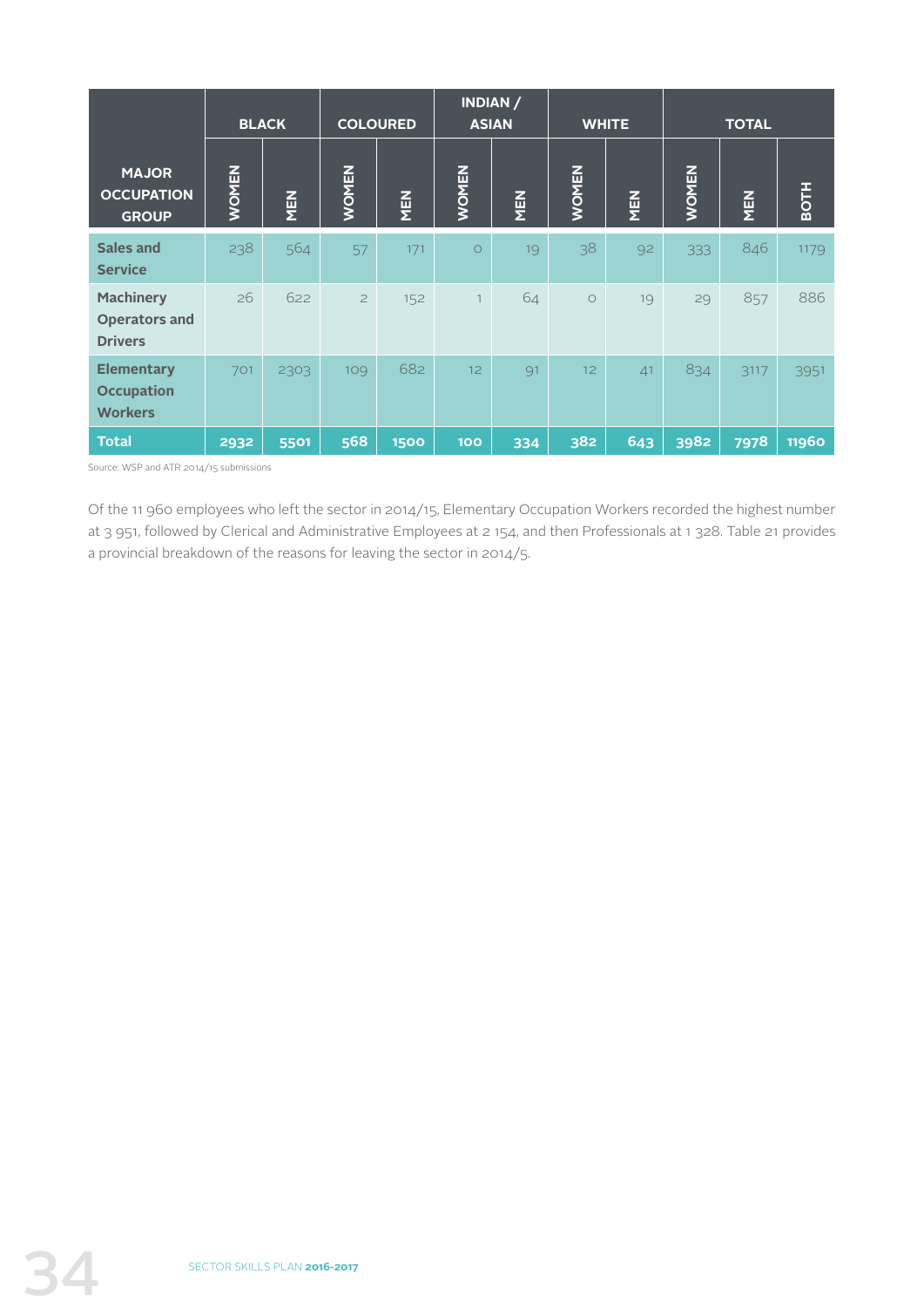Table 21: Provincial distribution of employee turnover by reason, 2014/15 **Table 21: Provincial distribution of employee turnover by reason, 2014/15**

|                                         | <b>DEATH</b>             |                | <b>DISMISSAL</b> |                | <b>MEDICAL</b>           |                    | RESIGNATION     |            | RETIREMENT    |            | <b>RETRENCH-</b><br>NENT |                          | <b>CONTRACT</b><br>END OF |                |                       | TOTAL      |                        |
|-----------------------------------------|--------------------------|----------------|------------------|----------------|--------------------------|--------------------|-----------------|------------|---------------|------------|--------------------------|--------------------------|---------------------------|----------------|-----------------------|------------|------------------------|
| PROVINCE                                | <b>MOMEN</b>             | <b>NEN</b>     | <b>MOMEN</b>     | <b>NEN</b>     | <b>MOMEN</b>             | <b>NEN</b>         | <b>MOMEN</b>    | <b>NEN</b> | <b>MOMEN</b>  | <b>NEN</b> | <b>MOMEN</b>             | <b>NEN</b>               | <b>MOMEN</b>              | <b>NEN</b>     | <b>MOMEN</b>          | <b>NEW</b> | <b>HTO<sub>8</sub></b> |
| Eastern Cape                            | $\frac{8}{2}$            | 93             | Ξ                | $\overline{4}$ | $\overline{C}$           | $\overline{5}$     | 146             | 146        | $\mathcal{Q}$ | 196        |                          |                          | $\overline{0}$            | 57             | 272                   | 529        | <b>BO1</b>             |
| <b>Free State</b>                       | 35                       | 138            | 67               | 279            | $\overline{\mathcal{C}}$ | $\overline{4}$     | $\frac{0}{80}$  | 102        | 34            | 183        |                          |                          | 236                       | 128            | 455                   | 845        | 1300                   |
| Gauteng                                 | 34                       | 136            | $\overline{5}$   | 57             |                          | $\overline{\odot}$ | 426             | 446        | 176           | 554        | $\circ$                  | $\Box$                   | 132                       | 168            | 790                   | 1397       | 2187                   |
| KwaZulu-Natal                           | 69                       | <b>240</b>     | $\overline{4}$   | 126            | $\circ$                  | 45                 | 453             | 566        | 155           | 485        | $\circ$                  | $\sqrt{ }$               | <b>340</b>                | 399            | 1067                  | 1866       | 2933                   |
| Limpopo                                 | $\tilde{\Xi}$            | 67             |                  | $\tilde{\Xi}$  | $\circ$                  | $\circ$            | $\overline{11}$ | 147        | 33            | 132        | $\circ$                  | $\circ$                  | $\frac{1}{2}$             | $\overline{C}$ | 170                   | 381        | 551                    |
| Mpumalanga                              | SO                       | $\frac{13}{1}$ | $\circ$          | 52             | $\infty$                 | $\circ$            | $\overline{6}$  | 149        | 49            | 120        | $\circ$                  | $\circ$                  | 60                        | $\infty$       | 212                   | 424        | 636                    |
| North West                              | $\overline{5}$           | 72             | $\sqrt{2}$       | $\Box$         | $\overline{C}$           | 4                  | 44              | 95         | 32            | 117        | $\circ$                  | $\overline{\mathcal{N}}$ | $\infty$                  | $\infty$       | <b>201</b>            | 315        | 417                    |
| Northern Cape                           | $\overline{\phantom{0}}$ | $\frac{2}{4}$  | $\cup$           | 43             | 4                        | $\circ$            | 46              | 78         | $\frac{8}{2}$ | 109        | $\circ$                  | $\circ$                  | $\frac{1}{2}$             | 80             | 97                    | 307        | 404                    |
| <b>Western Cape</b>                     | $\frac{8}{2}$            | 129            | $\frac{1}{4}$    | 292            | $\overline{4}$           | 20                 | 410             | 623        | 186           | 676        | $\circ$                  | $\circ$                  | 38                        | 115            | <b>S<sub>17</sub></b> | 1914       | 2731                   |
| <b>Total</b>                            | 259                      | 1030           | 192              | 893            | $\overline{4}$           | 215                | <b>1777</b>     | 2352       | 755           | 2572       | $\mathbf{N}$             | $\overline{4}$           | 953                       | 902            | 3982                  | 7978       | 11960                  |
| Source: WSP and ATR 2014/15 submissions |                          |                |                  |                |                          |                    |                 |            |               |            |                          |                          |                           |                |                       |            |                        |

The main reason for employees leaving the sector was resignation with figures of 4 129, followed by retirement at 3 327. KwaZulu-Natal recorded the highest number of resignations The main reason for employees leaving the sector was resignation with figures of 4 129, followed by retirement at 3 327. KwaZulu-Natal recorded the highest number of resignations at 1 019, end of contracts at 739 and deaths at 309, while the Western Cape recorded the highest number of employees retiring with 862. The Free State recorded the highest at 1 019, end of contracts at 739 and deaths at 309, while the Western Cape recorded the highest number of employees retiring with 862. The Free State recorded the highest number for dismissals with 346 employees in 2014/15. number for dismissals with 346 employees in 2014/15.

## Extent And Nature of Skills Supply **3.3 Extent And Nature of Skills Supply** ო<br>ო

## 3.3.1 Current employed officials **3.3.1 Current employed officials**

It is estimated that the sector employed about 275 000 local government employees in 2014/15. Table 22 provides an overview of the distribution of employees by the broad It is estimated that the sector employed about 275 000 local government employees in 2014/15. Table 22 provides an overview of the distribution of employees by the broad occupational groups within the sector by gender and population group for 2014/15. occupational groups within the sector by gender and population group for 2014/15.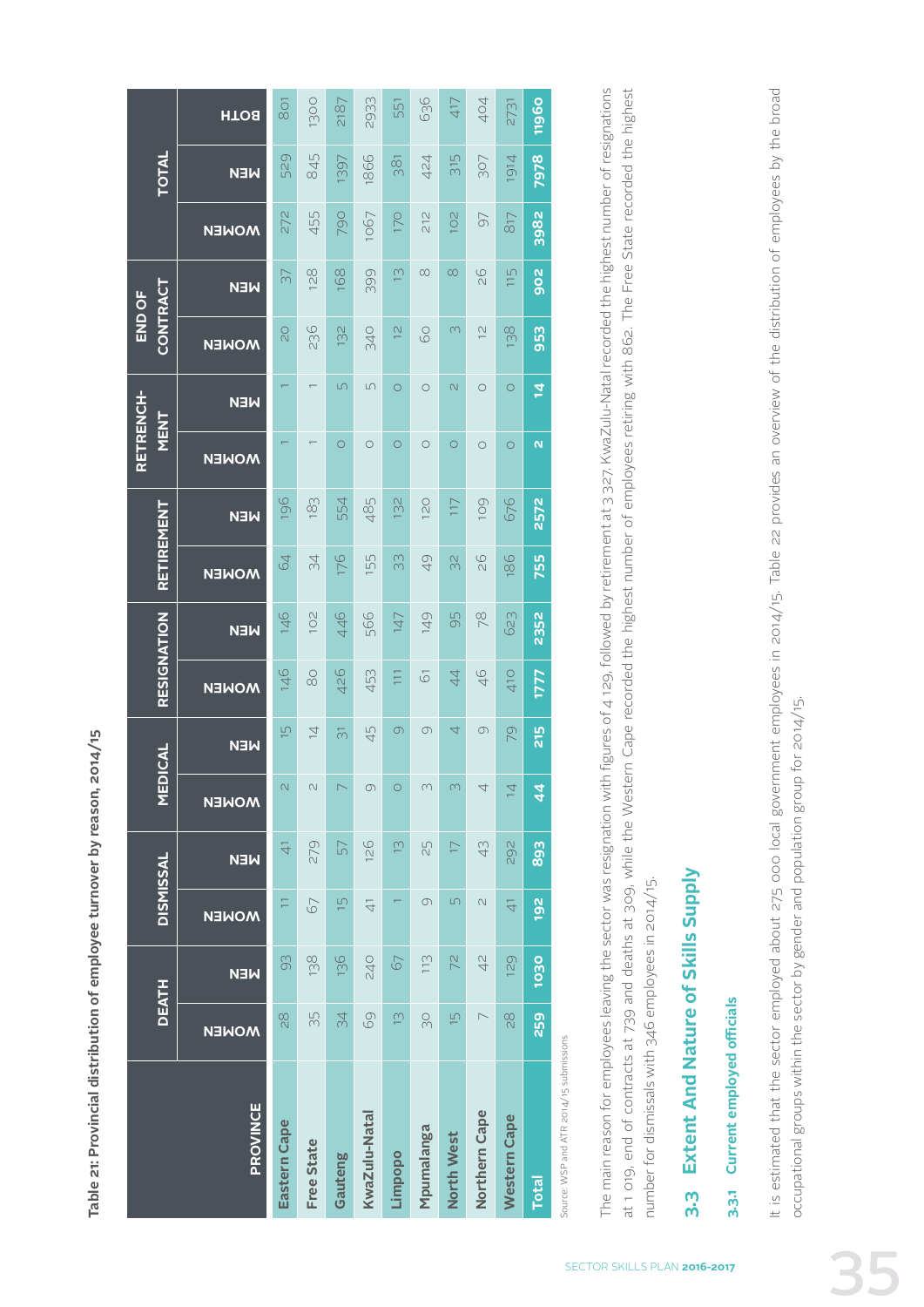| <b>HTO<sub>8</sub></b><br>11206<br>149335<br>19006<br>2226<br>7454<br>15258<br>7427<br>63559<br>21801<br>14761<br><b>NEN</b><br>5048<br>3802<br>1502<br>111102<br>12861<br>1398<br>4773<br>28254<br>9694<br>30407<br><b>MOMEN</b><br>689<br>1489<br>1215<br>203<br>2111<br>2284<br>$68$<br>2003<br>$\overline{0}$<br><b>10417</b><br><b>NEN</b><br>310<br>618<br>7346<br>1502<br>736<br>$281$<br>3360<br>449<br>355<br>$\overline{\wedge}$<br><b>MOMEN</b><br>175<br>264<br>689<br>915<br>627<br>1428<br>$\frac{1}{2}$<br>569<br>4740<br>643<br><b>NEN</b><br>3146<br>128<br>$\overline{6}$<br>332<br>517<br>34<br>163<br>33<br>174<br>1061<br><b>MOMEN</b><br>24126<br>509<br>908<br>1372<br>2879<br>150<br>3378<br>3124<br>2418<br><b>11750</b><br><b>NEN</b><br>15146<br>249<br>56<br>343<br>411<br>1580<br>5538<br>3163<br>$\overline{3}11$<br>1133<br><b>MOMEN</b><br>4766<br>7096<br>109328<br>12415<br>$\overline{4}$<br>10230<br>6081<br>$\overline{5}$<br>11681<br>50691<br>124<br>158<br><b>NEN</b><br>2645<br>9262<br>4301<br>3849<br>1872<br>18295<br>954<br>7949<br>86188<br>26334<br><b>MOMEN</b><br>Community and Personal Service<br>Machinery Operators and Drivers<br><b>OCCUPATIONAL CATEGORY</b><br>Clerical and Administrative<br>Technicians and Trade<br>Elementary Workers<br>Sales and Service<br>Professionals<br>Legislators<br>Managers<br><b>Total</b><br>SECTOR SKILLS PLAN 2016-2017 |  | <b>BLACK</b> | COLOURED | <b>NAIONI</b> | <b>WHITE</b> |  | <b>TOTAL</b> |        |
|---------------------------------------------------------------------------------------------------------------------------------------------------------------------------------------------------------------------------------------------------------------------------------------------------------------------------------------------------------------------------------------------------------------------------------------------------------------------------------------------------------------------------------------------------------------------------------------------------------------------------------------------------------------------------------------------------------------------------------------------------------------------------------------------------------------------------------------------------------------------------------------------------------------------------------------------------------------------------------------------------------------------------------------------------------------------------------------------------------------------------------------------------------------------------------------------------------------------------------------------------------------------------------------------------------------------------------------------------------------------------------------------------------------------|--|--------------|----------|---------------|--------------|--|--------------|--------|
|                                                                                                                                                                                                                                                                                                                                                                                                                                                                                                                                                                                                                                                                                                                                                                                                                                                                                                                                                                                                                                                                                                                                                                                                                                                                                                                                                                                                                     |  |              |          |               |              |  |              |        |
|                                                                                                                                                                                                                                                                                                                                                                                                                                                                                                                                                                                                                                                                                                                                                                                                                                                                                                                                                                                                                                                                                                                                                                                                                                                                                                                                                                                                                     |  |              |          |               |              |  |              | 12502  |
|                                                                                                                                                                                                                                                                                                                                                                                                                                                                                                                                                                                                                                                                                                                                                                                                                                                                                                                                                                                                                                                                                                                                                                                                                                                                                                                                                                                                                     |  |              |          |               |              |  |              | 11229  |
|                                                                                                                                                                                                                                                                                                                                                                                                                                                                                                                                                                                                                                                                                                                                                                                                                                                                                                                                                                                                                                                                                                                                                                                                                                                                                                                                                                                                                     |  |              |          |               |              |  |              | 24067  |
|                                                                                                                                                                                                                                                                                                                                                                                                                                                                                                                                                                                                                                                                                                                                                                                                                                                                                                                                                                                                                                                                                                                                                                                                                                                                                                                                                                                                                     |  |              |          |               |              |  |              | 23779  |
|                                                                                                                                                                                                                                                                                                                                                                                                                                                                                                                                                                                                                                                                                                                                                                                                                                                                                                                                                                                                                                                                                                                                                                                                                                                                                                                                                                                                                     |  |              |          |               |              |  |              | 3728   |
|                                                                                                                                                                                                                                                                                                                                                                                                                                                                                                                                                                                                                                                                                                                                                                                                                                                                                                                                                                                                                                                                                                                                                                                                                                                                                                                                                                                                                     |  |              |          |               |              |  |              | 43512  |
|                                                                                                                                                                                                                                                                                                                                                                                                                                                                                                                                                                                                                                                                                                                                                                                                                                                                                                                                                                                                                                                                                                                                                                                                                                                                                                                                                                                                                     |  |              |          |               |              |  |              | 31495  |
|                                                                                                                                                                                                                                                                                                                                                                                                                                                                                                                                                                                                                                                                                                                                                                                                                                                                                                                                                                                                                                                                                                                                                                                                                                                                                                                                                                                                                     |  |              |          |               |              |  |              | 16159  |
|                                                                                                                                                                                                                                                                                                                                                                                                                                                                                                                                                                                                                                                                                                                                                                                                                                                                                                                                                                                                                                                                                                                                                                                                                                                                                                                                                                                                                     |  |              |          |               |              |  |              | 93966  |
|                                                                                                                                                                                                                                                                                                                                                                                                                                                                                                                                                                                                                                                                                                                                                                                                                                                                                                                                                                                                                                                                                                                                                                                                                                                                                                                                                                                                                     |  |              |          |               |              |  |              | 260437 |

Source: WSP and ATR 2015 submissions  $\geq$ 

While Legislators form a part of Managers, the two have been separated for analysis purposes where overall, there were more male Legislators compared to female Legislators in 2015. With regards to Managers, there were almost double the number of Black male Managers compared to Black women, while proportionately, there was a high number of White While Legislators form a part of Managers, the two have been separated for analysis purposes where overall, there were more male Legislators compared to female Legislators in 2015. With regards to Managers, there were almost double the number of Black male Managers compared to Black women, while proportionately, there was a high number of White male Managers. male Managers. With respect to Professionals, there were marginally more women compared to men while in terms of Technicians and Trade Workers, there were almost four times more men With respect to Professionals, there were marginally more women compared to men while in terms of Technicians and Trade Workers, there were almost four times more men compared to women. compared to women. Overall, there were more women employed in clerical and administrative occupations compared to men, with 18 295 being Black women. The Machinery Operators and Drivers Overall, there were more women employed in clerical and administrative occupations compared to men, with 18 295 being Black women. The Machinery Operators and Drivers occupation category saw almost seven times more men than women in 2015, with a significant majority being Black men with a number of 11 681. In terms of distribution of employees occupation category saw almost seven times more men than women in 2015, with a significant majority being Black men with a number of 11 681. In terms of distribution of employees by occupational category, the majority of the workers were Elementary Workers at 93 966 with over half of that figure being Black men (50 691) in 2015. by occupational category, the majority of the workers were Elementary Workers at 93 966 with over half of that figure being Black men (50 691) in 2015.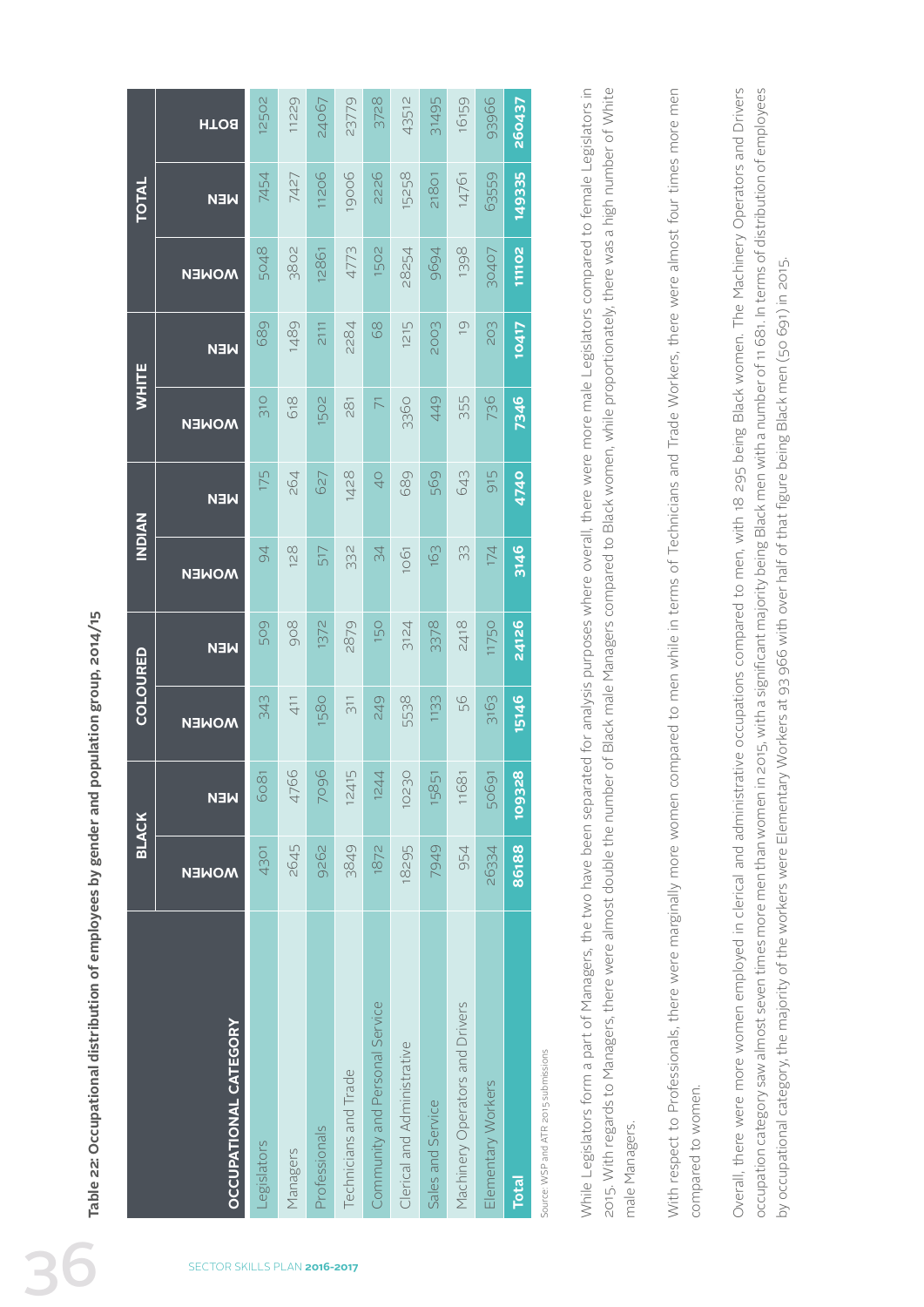## **3.3.2 Unemployed skilled people**

It is also important to indicate that people that are currently unemployed, but have the necessary skills applicable for the sector, are also considered as potential employees for the sector. Given the nature of work in the local government sector, it is quite difficult to indicate the number of the people currently unemployed.

## **3.3.3 New recruits**

The recruitment approach by municipalities suggests that attention is being paid to recruiting females, although it is lower than that of males. Table 23 provides an analysis of new recruits by gender, using 2014/15 WSP and ATR data.

|                      | <b>MUNICIPALITY</b> | <b>METROPOLITAN</b> | <b>DISTRICT</b><br><b>MUNICIPALITY</b> |            | <b>LOCAL</b> | <b>MUNICIPALITY</b> |              | <b>TOTAL</b> |             |
|----------------------|---------------------|---------------------|----------------------------------------|------------|--------------|---------------------|--------------|--------------|-------------|
| <b>PROVINCE</b>      | <b>WOMEN</b>        | NEN                 | <b>WOMEN</b>                           | <b>NEN</b> | <b>WOMEN</b> | <b>NEN</b>          | <b>WOMEN</b> | <b>NEN</b>   | <b>BOTH</b> |
| <b>Eastern Cape</b>  | 578                 | 487                 | 102                                    | 150        | 411          | 545                 | 1091         | 1182         | 2273        |
| <b>Free State</b>    | 297                 | 171                 | 18                                     | 26         | 253          | 487                 | 568          | 684          | 1252        |
| <b>Gauteng</b>       | 1583                | 1015                | 23                                     | 32         | 147          | 200                 | 1753         | 1247         | 3000        |
| <b>KwaZulu-Natal</b> | 1068                | 1073                | 133                                    | 229        | 362          | 586                 | 1563         | 1888         | 3451        |
| <b>Limpopo</b>       |                     |                     | 6                                      | 13         | 177          | 242                 | 183          | 255          | 458         |
| <b>Mpumalanga</b>    |                     |                     | 37                                     | 25         | 242          | 361                 | 279          | 386          | 665         |
| <b>North West</b>    |                     |                     | 78                                     | 208        | 125          | 170                 | 203          | 378          | 581         |
| <b>Northern Cape</b> |                     |                     | 36                                     | 31         | 118          | 275                 | 154          | 306          | 460         |
| <b>Western Cape</b>  | 572                 | 751                 | 30                                     | 79         | 433          | 659                 | 1035         | 1489         | 2524        |
| <b>Total</b>         | 4098                | 3497                | 463                                    | 793        | 2268         | 3525                | 6829         | 7815         | 14644       |

**Table 23: Provincial distribution of new employee recruits by municipality type and gender, 2014/15**

Source: WSP and ATR 2014/15 submissions

There were a total of 14 644 new recruits in 2014/15, with marginally more men than women. Compared to the other categories of municipalities, metropolitans recorded the highest number of new recruits with more women (4 098) compared to men (3 497). At the district level, KwaZulu-Natal recorded the highest number of new recruits at 362 while at the local municipality level, the Western Cape recorded the highest number of new recruits with 1 092.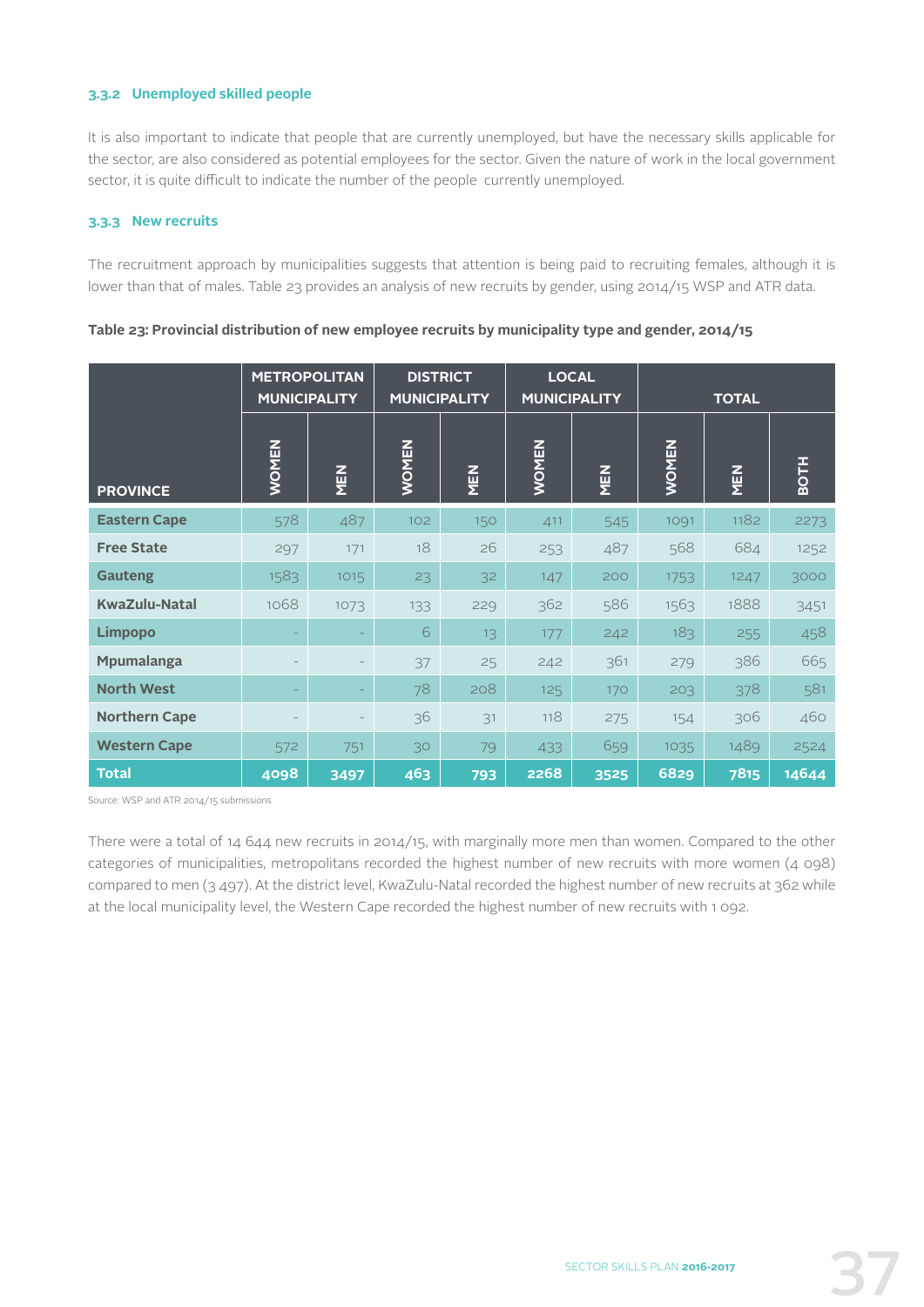**Table 24: Provincial distribution of new employee recruits by population group and gender, 2014/15**

|                      |              | <b>BLACK</b> | <b>COLOURED</b> |                | <b>ASIAN</b>    | INDIAN /     |                | <b>WHITE</b>            |              | <b>TOTAL</b> |             |
|----------------------|--------------|--------------|-----------------|----------------|-----------------|--------------|----------------|-------------------------|--------------|--------------|-------------|
| <b>PROVINCE</b>      | <b>WOMEN</b> | <b>NEN</b>   | <b>WOMEN</b>    | MEN            | <b>WOMEN</b>    | MEN          | <b>WOMEN</b>   | <b>NEN</b>              | <b>WOMEN</b> | <b>NEN</b>   | <b>BOTH</b> |
| <b>Eastern Cape</b>  | 994          | 1067         | 68              | 97             | $\overline{4}$  | 5            | 25             | 13                      | 1091         | 1182         | 2273        |
| <b>Free State</b>    | 552          | 656          | 12              | 24             | $\circ$         | $\mathbf{1}$ | $\overline{4}$ | 3                       | 568          | 684          | 1252        |
| <b>Gauteng</b>       | 1688         | 1158         | 16              | 29             | 10 <sup>°</sup> | 13           | 39             | 47                      | 1753         | 1247         | 3000        |
| <b>KwaZulu-Natal</b> | 1449         | 1672         | 25              | 41             | 71              | 129          | 18             | 46                      | 1563         | 1888         | 3451        |
| <b>Limpopo</b>       | 178          | 252          | $\overline{1}$  | $\overline{1}$ | $\mathbf{1}$    | $\circ$      | 3              | $\overline{2}$          | 183          | 255          | 458         |
| Mpumalanga           | 274          | 373          | $\overline{1}$  | 3              | $\overline{c}$  | $\circ$      | $\mathbf{Z}$   | 10                      | 279          | 386          | 665         |
| <b>North West</b>    | 197          | 369          | $\overline{4}$  | 6              | $\circ$         | $\circ$      | $\overline{c}$ | $\overline{\mathbf{3}}$ | 203          | 378          | 581         |
| <b>Northern Cape</b> | 90           | 207          | 57              | 91             | $\circ$         |              | 7              | $\overline{7}$          | 154          | 306          | 460         |
| <b>Western Cape</b>  | 332          | 458          | 607             | 913            | 9               | 9            | 92             | 109                     | 1035         | 1489         | 2524        |
| <b>Total</b>         | 5754         | 6212         | 791             | 1205           | 97              | 158          | 192            | 240                     | 6829         | 7815         | 14644       |

Source: WSP and ATR 2014/15 submissions

In terms of population group, 11 966 new recruits were Black of which about 6 212 were Black men, marginally higher than the 5 754 Black women. About 1 996 new recruits were Coloured, with more men (1 205) compared to women (791) entering the sector in 2014/15. The lowest number of new recruits were Indian/Asian with 255 new recruits. KwaZulu-Natal recorded the highest number of new recruits at 3 451, followed by Gauteng at 3 000, while Limpopo recorded the lowest number of new recruits entering the sector. Table 25 shows the age and gender distribution of new recruits for the sector.

## **Table 25: Provincial distribution of new employee recruits by age and gender, 2014/15**

|                      |              |            | <b>AGE</b>   |            |                |                |              |              |             |
|----------------------|--------------|------------|--------------|------------|----------------|----------------|--------------|--------------|-------------|
|                      | ≤35          |            | $35 - 55$    |            |                | $>55$          |              | <b>TOTAL</b> |             |
| <b>PROVINCE</b>      | <b>WOMEN</b> | <b>NEN</b> | <b>WOMEN</b> | <b>NEN</b> | <b>WOMEN</b>   | MEN            | <b>MONEN</b> | <b>NEN</b>   | <b>BOTH</b> |
| <b>Eastern Cape</b>  | 638          | 565        | 435          | 568        | 27             | 49             | 1091         | 1182         | 2273        |
| <b>Free State</b>    | 291          | 379        | 266          | 271        | 11             | 34             | 568          | 684          | 1252        |
| <b>Gauteng</b>       | 1199         | 618        | 479          | 578        | 75             | 51             | 1753         | 1247         | 3000        |
| <b>KwaZulu-Natal</b> | 1149         | 1196       | 366          | 650        | 48             | 44             | 1563         | 1888         | 3451        |
| <b>Limpopo</b>       | 106          | 123        | 76           | 128        | $\mathbf{1}$   | $\overline{4}$ | 183          | 255          | 458         |
| <b>Mpumalanga</b>    | 152          | 171        | 120          | 207        | 8              | 8              | 279          | 386          | 665         |
| <b>North West</b>    | 132          | 176        | 68           | 191        | 3              | 11             | 203          | 378          | 581         |
| <b>Northern Cape</b> | 106          | 170        | 44           | 129        | $\overline{4}$ | 7              | 154          | 306          | 460         |
| <b>Western Cape</b>  | 604          | 906        | 416          | 560        | 20             | 23             | 1035         | 1489         | 2524        |
| <b>Total</b>         | 4377         | 4304       | 2270         | 3282       | 197            | 231            | 6829         | 7815         | 14644       |

Source: WSP and ATR 2014/15 submissions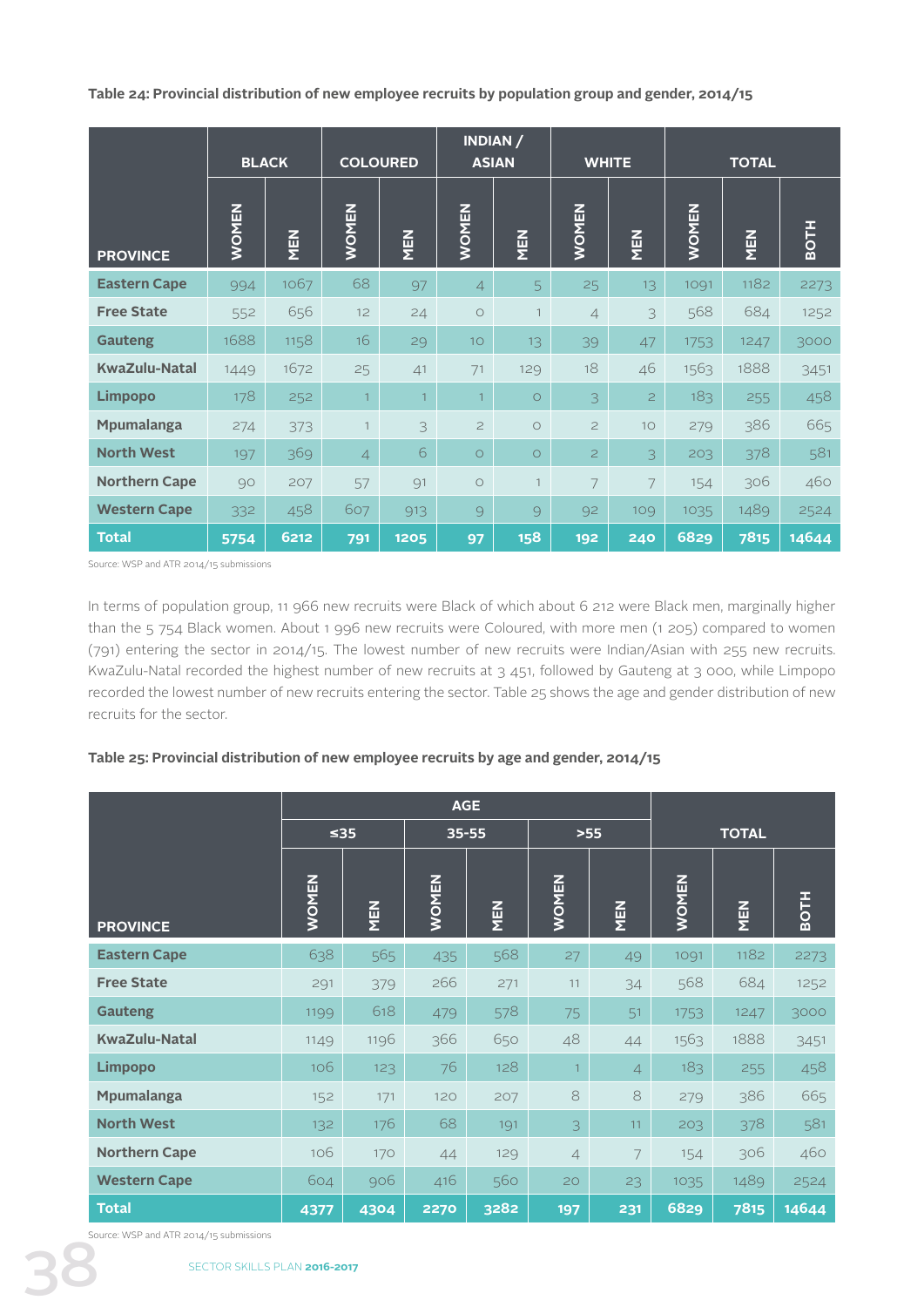Of the 14 644 new recruits, 8 681 were 35 years and younger, with KwaZulu-Natal recording the highest numbers, followed by Gauteng. Interestingly, almost 430 new recruits recorded for the sector were older than 55 years of age. In terms of the number of new recruits by major occupation category, most of the new recruits were Elementary Occupation workers with 4 734 employees, followed by Clerical and Administrative employees at about 2 980 and the Professionals at 1 846, of which 1 107 were women. Other than legislators, the lowest numbers of new recruits in 2014/15 were recorded in the Machinery Operators and Drivers categories with 738 and predominantly men, and Managers with 641 new recruits, with 389 being men of which 330 were Black men .

## **3.3.4 Higher education and training institutions**

The National Development Plan outlines three special concerns of universities<sup>2</sup>. Firstly, universities train and transfer high level skills to people in order to prepare them for the labour market. Secondly, they are the principal producers of stateof-the-art knowledge, as well as assessors and advancers of new applications for existing knowledge and legitimising knowledge and values through their curricula. Thirdly, they present opportunities for social mobility and extend social justice and democracy.

The 23 public higher education institutions has seen marginal increases in enrolment figures from 938 200 in 2011, to 953 373 in 2012 and 983 628 in 2013. The majority of the enrolled students enrolled for contact-based programmes are from the Black, Coloured and Asian/Indian population groups (DHET, 2014).

It is important to note that while there were graduates from the public higher education institutions potentially entering the labour market, not all of the graduates are South Africans or will work in South Africa. As such, the potential graduate supply from public higher education institutions to the labour market might be lower.

Another key factor to remember, is that the graduate numbers being referred to here do not include graduates from private higher education and training institutions. However, to indicate potential supply, the focus will be on the graduates from the public higher education institutions. A key point to make is that not all graduates will enter the local government sector. For example, The Centre for Development and Enterprise (CDE) indicates that the "the proportion of graduates working in the public sector [fell] from 50 per cent in 1995 to about 35 per cent in 2011" (CDE, 2013).

It is important to note that there are other potential graduates from some of the other CESM categories such as visual and performing arts, computer and information technology, business, economics, and management studies, engineering, health professionals, laws, and social sciences that could have entered the sector given the nature of work in the local government sector. However, it is difficult to ascertain how many enter the local government sector and thus, the analysis is limited at present.

The LGSETA currently has several training delivery agreements in place with a number of public higher education institutions to provide training for current employees in the sector, particularly in municipal finance and governancerelated skills programmes. The LGSETA continues to provide bursaries for people to access further education and training opportunities.

The total number of employed individuals awarded bursaries by the LGSETA, increased from 181 in 2011/12, to 321 in 2012/13, to 633 in 2013/14, but fell to 30 in 2014/15. While in 2012/13, the number of bursaries for the unemployed marginally decreased from 176 in 2011/12 to 127, there was a significant increase to 472 bursaries awarded in 2013/14, but reduced to 135 in 2014/15. Over the last four periods, the majority of bursary beneficiaries (employed and unemployed) have been Black females and a large majority youth beneficiaries.

In addition, the geographic spread of beneficiaries was extensive. It is of concern that no PWD received bursaries in these three periods. Some of the areas for which bursaries are provided for by the LGSETA, include civil engineering bursaries, internal audit and finance, urban planning, electrical engineering, and property valuation, among others.

<sup>2</sup> Department of Higher Education and Training, 2013. "White Paper for Post-School Education and Training: Building an Expanded, Effective and Integrated Post-School System." DHET, Pretoria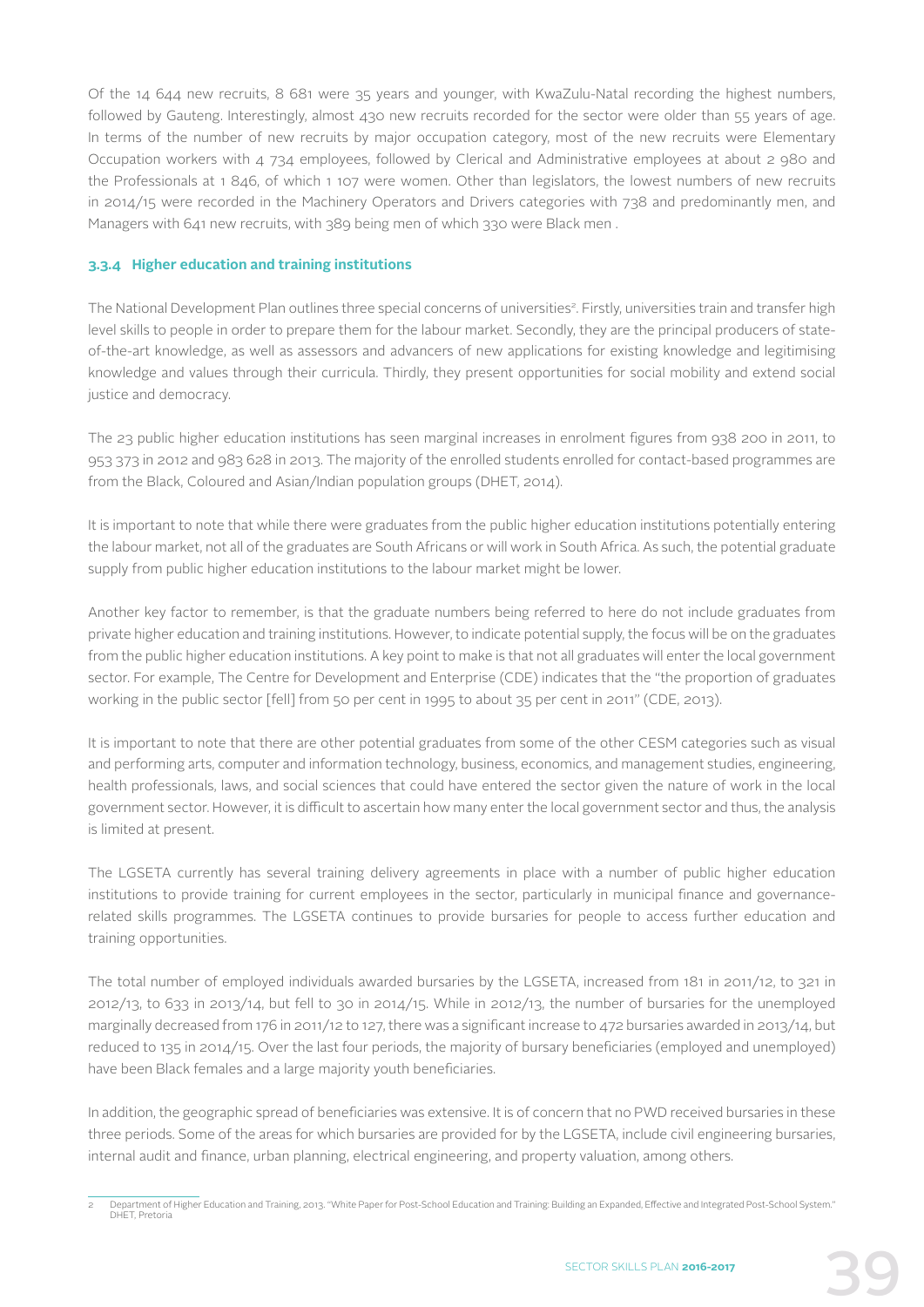## **3.3.5 TVET colleges**

There were 50 public TVET colleges and 449 private TVET colleges registered in South Africa in 2011. Public institutions had just 400 000 students, while the number of student enrolments was understated at about 135 000, due to nonresponse by 172 private TVET colleges. The LGSETA has worked with several TVET colleges to address Local Economic Development (LED) training delivery and intends on collaborating with these tertiary institutions on artisan development programmes for the Local Government sector. To provide support to TVET colleges, the SETA embarked on a process of developing learning materials for Environmental Practices to standardise the delivery of training programmes. The LGSETA has further committed to supporting at least 3 600 TVET college learners in 2015/16 to access workplaceintegrated learning opportunities within the sector.

## **3.3.6 Learnerships, artisan development, skills programmes and workplace-integrated learning**

The sector reported that about 72 507 employees were trained, while a further 21 026 unemployed individuals were trained in 2014/15 (WSP and ATR, 2015). With respect to the SETA, the LGSETA continues to support various learnership, artisan development, skills programmes and internship programmes for the local government sector. The LGSETA has 29 registered qualifications (see Appendix 1) and, in addition, the LGSETA currently has seven other qualifications being processed at the QCTO that include: Electrician Apprenticeship, Water and Waste Water Process Controllers, Fire Fighter, Property Valuer, Disaster Management, Switching Operator and Environmental Technician. Table 26 provides an overview of different learning programmes that have been funded by the LGSETA from 2011/12 to 2014/15.

|                                                                           | 2011/12  |            | 2012/13  |            | 2013/14  |            | 2014/15  |            |              |
|---------------------------------------------------------------------------|----------|------------|----------|------------|----------|------------|----------|------------|--------------|
| <b>KEY DEVELOPMENT</b><br><b>AND TRANSFORMATION</b><br><b>IMPERATIVES</b> | EMPLOYED | UNEMPLOYED | EMPLOYED | UNEMPLOYED | EMPLOYED | UNEMPLOYED | EMPLOYED | UNEMPLOYED | <b>TOTAL</b> |
| Artisan Development                                                       | 171      | 381        | 112      | 188        | 125      | 404        | 16       | 788        | 2185         |
| Learnerships                                                              | 1923     | 1058       | 1134     | 364        | 1031     | 1888       | 4088     | 3310       | 14796        |
| <b>Skills Programmes</b>                                                  | 4703     | 46         | 1413     | 912        | 805      | 553        | 4470     | 3614       | 16516        |
| <b>Total</b>                                                              | 6797     | 1485       | 2659     | 1464       | 1961     | 2845       | 8574     | 7712       | 33497        |

### **Table 26: Learning programmes entered into from 2011/12 to 2014/15**

Source: LGSETA Quarterly Reports 2011/12 – 2014/15

With respect to Artisan Development, the LGSETA has funded 2 185 artisan learners since 2011/12, with 2014/15 recording the highest figure of 804. The development of artisans to support the country's growth and development aspirations is highlighted as a major outcome of the NSDS III (DHET, 2011). The LGSETA supports artisan development in the areas of electrical, plumbing, bricklaying, fitter, millwright and boiler making. Over the past four years, a total of 2 185 artisans began their programmes, with the majority being Black males. In general, there were more youths being registered for artisan development and with the LGSETA focusing more on the unemployed, it is anticipated that the sector would benefit from the additional skills supply in the future.

The LGSETA funds a number of learnerships with just below 14 800 learnerships having been funded between 2011/12 and 2014/15 in environmental management, horticulture, water and sanitation, fire and rescue, road construction, municipal finance, OD-ETDP, LED, water process control, electricity, bricklaying, plumbing and urban/town planning, among others. In terms of skills programmes, the LGSETA supports a range of skills programmes that include, among others, AET, computing skills, municipal leadership, councillor development, municipal finance, and basic firefighting, among many others. Between 2011/12 and 2014/15 about 16 520 skills programmes have been funded, with 2014/15 recording the highest number of 8 084 for both employed and unemployed, a significant improvement from previous years.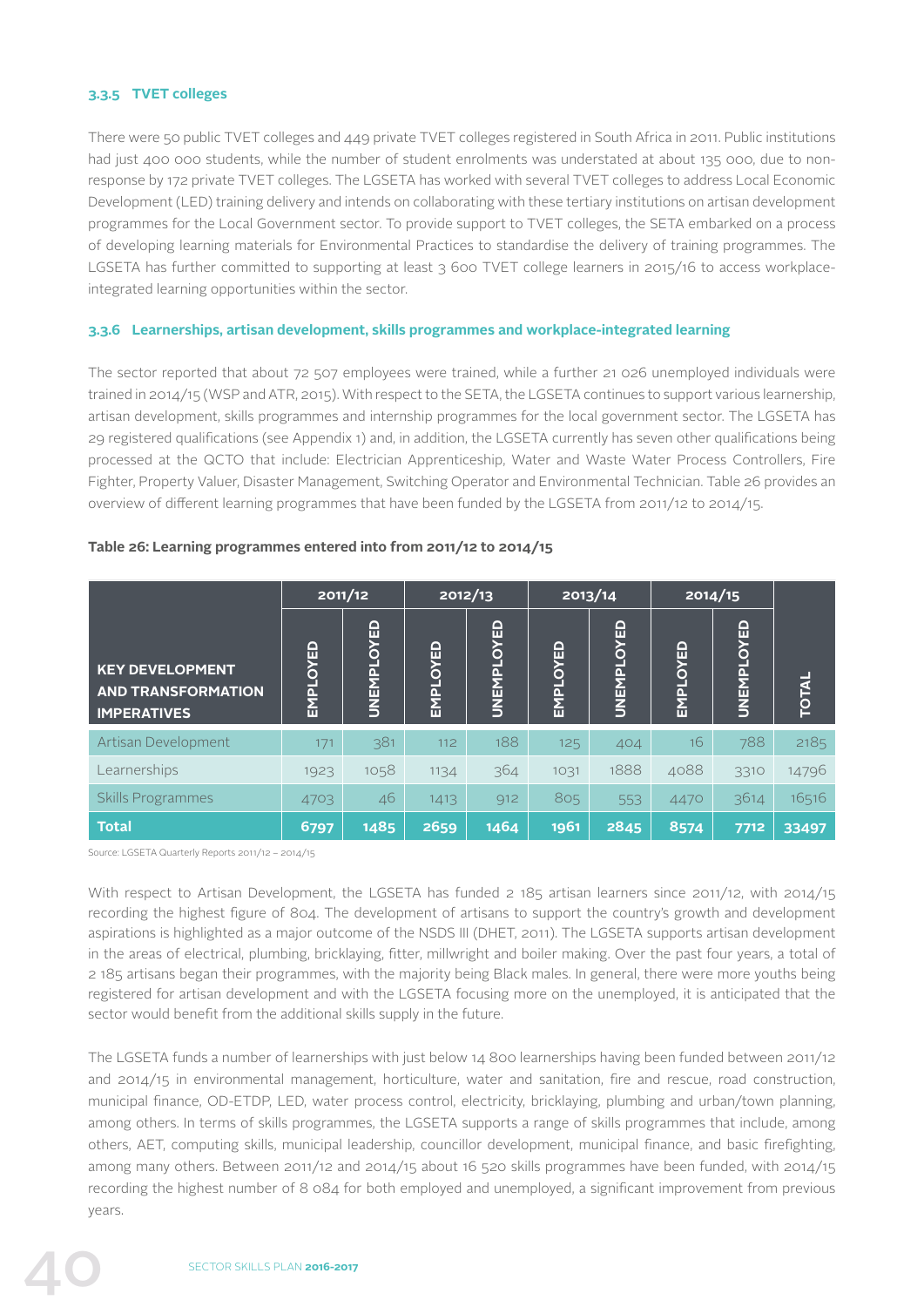## **Internships and workplace-integrated learning (WIL)**

The NSDS III has significant scope to increase internship support to the sector via the PIVOTAL grant. Internships provide potential labour market entrants the opportunity to acquire invaluable structured workplace experience. In 2011/12 a total of 18 internships for the unemployed was funded by the LGSETA. Using 2012/13 WSP data, just over 5 000 people received structured work experience in the sector. A total of 6 771 internships were provided in the sector in 2013/14, with the majority being Black women and men, while in 2014/15, the LGSETA funded 350 internships with the sector providing internships to 5 610 graduates of which 3 264 were women (WSP and ATR data, 2015). Of the 5 610 sectorfunded internships, 149 graduates were PWD with an almost 50/50 split between men and women. In terms of age, 5 406 of the 5 610 were 35 years of age and younger (WSP and ATR data, 2015).

A total of 1 140 internship and WIL opportunities were facilitated by the LGSETA in the sector in 2013/14, with the highest number in Office Administration, while in 2014/15, the LGSETA facilitated WIL placement to about 630 TVET and HEI learners. In relation to the scarce skills, it does not appear that there is significant focus on providing internships in Finance, ICT and Engineering occupations.

## **Adult Education Training (AET)**

The education and training system must adapt to the needs of the millions of adults and youths who are not employed, poorly educated or otherwise not studying. Currently, an unsatisfactory proportion of these people will qualify to enter a university or TVET college. Existing educational institutions are not wholly capable of expanding educational opportunities and this motivates the need to create institutions that can offer diverse possibilities to those for whom vocational and technical colleges are not viable (DHET, 2013).

In 2012/13, about 1 800 employees received AET and occurred mainly in the Elementary Worker occupational category. These significantly increased to 4 519 beneficiaries in 2013/14. The LGSETA funded 1 552 employees, and a further 1 233 unemployed individuals on AET programmes in 2014/15, while the sector funded an additional 3 507 employees and 319 unemployed individuals on AET programmes. However, given the number of employees with qualifications below the NQF Level 1, stronger emphasis must be placed on supporting and facilitating access to those who require AET.

## **Recognition of prior learning**

In the local government sector, RPL is focused on assisting current municipal employees who have the requisite skills and practical experience to meet the qualifications criteria introduced and required by regulations, which are aimed at improving the quality of service in municipalities. During the year under review, the LGSETA, in conjunction with National Treasury, implemented RPL in relation to the minimum competency requirements for Municipal Finance officials, as well as with the Department of Water Affairs. Water and Wastewater Process Controllers were assisted with registration requirements.

The LGSETA supports all legislative instruments that reinforce the inclusion of disability as an equity goal. The Integrated National Disability Strategy (1997) serves as a framework for the integration of disability issues in all social, political and economic programmes in the country, and is further backed by the Department of Women, Children and Persons with Disabilities (DHET, 2013).

The White Paper for Post-School Education and Training highlights the current lack of national policy on disability to serve as a standard for education and training institutions in the post-school system. In 2014/15, a total of 540 individuals completed the RPL process which they were certificated against either full qualifications or unit standards.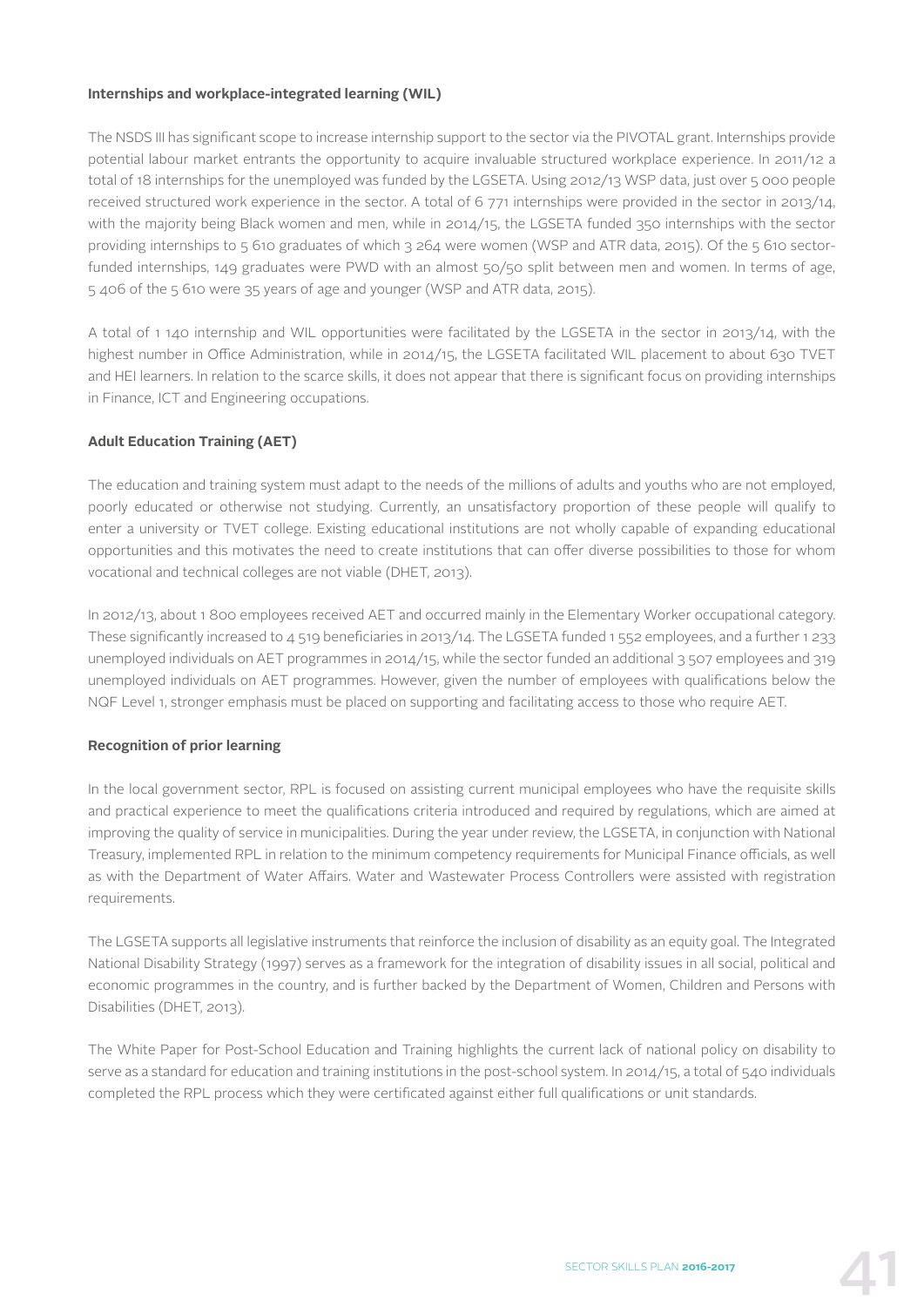## **3.4 Identification of Scarce Skills and Skills Gaps**

The Department of Labour's definitions of scarce skills and critical skills are used to inform SETA analysis. In this instance, scarce skills refers "to the inability to find suitably qualified and experienced people to fill occupational vacancies, either at an absolute level of scarcity or at a relative level of scarcity." Table 28 presents occupations that are considered to be scarce under one or more of the contexts that determine scarcity.

## **Table 27: Scarce skills for 2014/15**

| <b>OFO CODE</b> | <b>OCCUPATION</b>                       | <b>VACANCIES FOR</b><br>2014/15 |
|-----------------|-----------------------------------------|---------------------------------|
| 121101          | Chief Financial Officer                 | 31                              |
| 121104          | Internal Audit Manager                  | 34                              |
| 121301          | Policy and Planning Manager             | 40                              |
| 121905          | Project Manager                         | 111                             |
| 132301          | <b>Construction Project Manager</b>     | 56                              |
| 213306          | Water Quality Technician                | 31                              |
| 214201          | Civil Engineer                          | 150                             |
| 214202          | Civil Engineering Technologist          | 53                              |
| 216401          | Urban and Regional Planner              | 58                              |
| 241101          | Accountant (General)                    | 149                             |
| 242207          | Compliance Officer (Risk Officer)       | 43                              |
| 242211          | Internal Auditor                        | 82                              |
| 311201          | Civil Engineering Technician            | 261                             |
| 311203          | Town Planning Technician                | 47                              |
| 313201          | Water Plant Operator                    | 212                             |
| 312301          | <b>Building Construction Supervisor</b> | 133                             |
| 325802          | Paramedic                               | 60                              |
| 331301          | Finance Clerk/Administrator             | 160                             |
| 341110          | Legal Advisor/Officer                   | 42                              |
| 341201          | <b>Community Development Worker</b>     | 56                              |
| 351302          | <b>GIS Specialist</b>                   | 40                              |
| 541101          | Fire Fighter                            | 569                             |
| 642601          | Plumber (General)                       | 117                             |
| 671101          | Electrician (General)                   | 221                             |

Furthermore, the list has been developed based on the input from the sector via the explanations provided to explain the vacancies being experienced within a certain municipality. The skills that have been identified, are those that meet some indicators of skills scarcity, such as slow recruitment processes, insufficient funding, inability to find suitably qualified candidates or inability for municipalities to attract suitably qualified candidates to the area, sector attractiveness, equity, training lead time and based on the analysis presented in chapters 1, 2 and 3 of this document, are then identified as critical for the sector. In addition, the Auditor-General and National Treasury have indicated some of these occupations as key for service delivery, as well as for ensuring proper financial and administrative governance. It would appear that other SETAs have also indicated that Engineers fall in the category of scarce skills.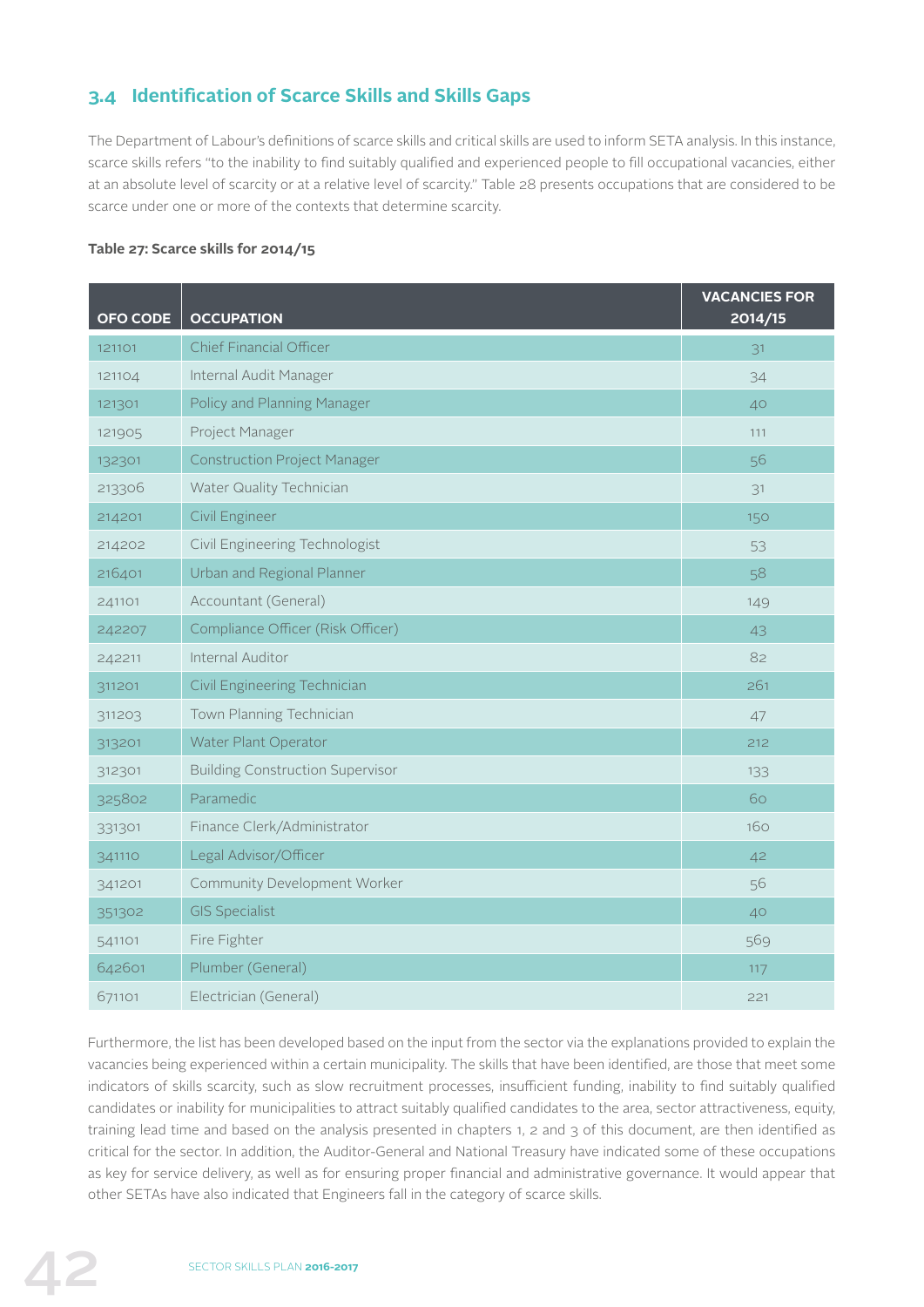To this end, the list represents skills that might have relatively smaller shortages compared to others, but given the explanation for scarcity, are then rated as scarce skills. Feedback from consultation with stakeholders has also been used to further refine the list, given the lower new entrants or potential skills supply.

The new recruiting data also reveals that the sector tends to recruit people who have worked elsewhere and who bring in skills with only 4 295 of new recruits in 2014/15 indicating that they had never worked before. Importantly, the sector does employ graduates as new employees within the sector, with 1 239 graduates entering the sector in 2014/15.

Importantly, the impact of skills shortages on municipalities manifests in the quality and extent to service delivery which could lead to greater levels of service delivery backlogs, governance and administration challenges that could result in finance and administration challenges, to name but a few.

## **3.5 Summary**

The LGSETA has progressively contributed to the development of sector skills to be part of the supply pipeline for the sector through its funding of various skills development interventions presented in this chapter, although its implementation of RPL remains a challenge. This chapter provides an analysis of the scarce skills in the sector. The scarce skills list is derived from the WSP submissions, as well as using other data sources based on the definition of scarcity. The chapter further discussed the demand for skills in the sector focusing on presenting the current demand for and supply of skills using several variables that included occupation category, geography, population group, gender and age.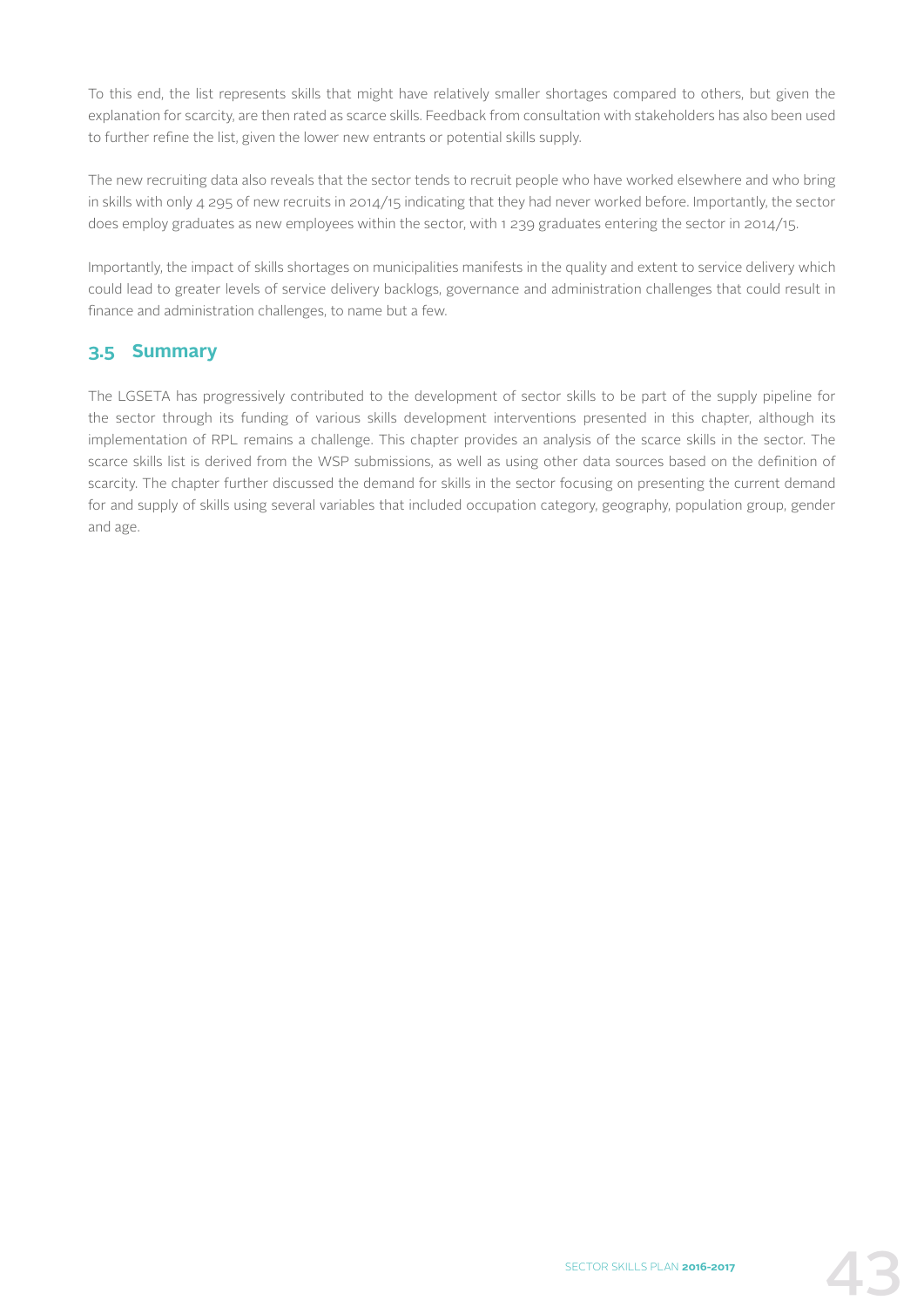## CHAPTER 4: **SECTOR PARTNERSHIPS**

## **4.1 Introduction**

Partnerships are an important service delivery mechanism that can be leveraged by the SETA to improve implementation of various programmes, as well as access to other stakeholders that are important for its work. In this chapter, the state of existing partnerships is discussed through the presentation of selected partnerships where strengths and areas for strengthening the partnership, are also discussed. The chapter also identifies new partnerships that the SETA will seek to form, going forward.

## **4.2 State of existing partnerships**

## **4.2.1 Partnerships with TVET colleges**

The LGSETA has a number of partnership agreements with TVET colleges in support of NSDS lll Goal 4.3, of "promoting the growth of a public TVET college system that is responsive to sector, local, regional and national skills needs and priorities" (DHET, 2011).

The LGSETA has successfully established two offices at Mopani TVET College and Umfolozi TVET College. The focus of the partnerships is to facilitate skills development where, for example, the LGSETA has funded the workplace-integrated learning for 16 learners who have completed N2 qualifications in Diesel Mechanic and Boiler Making, with the further funding of 250 learners registered in National Certificate Vocational programmes and another 100 learners registered in NATED in the field of Engineering (Civil, Electrical, and Mechanical) and related designs.

Importantly, the LGSETA has supported lecturer development to enable lecturers of Mopani TVET College to obtain the necessary workplace exposure. The partnership with Umfolozi has seen the registration of 450 learners in plumbing, environmental practice, public administration, bricklaying, roadworks and electrical learnerships, with another 250 TVET learners enrolled as artisan learners in welding, electrical, plumbing, bricklaying and instrumentation trades, among others.

The partnerships have yielded benefits for both entities in that the SETA has increased its visibility within the local communities and through funding have obtained access to more learners. Moving forward, it has been identified that there is a need to increase monitoring of various interventions.

## **4.2.2 Research partnerships with public higher education institutions**

The LGSETA has a number of research partnerships with public higher education institutions to support the SETAs capacity to contribute to NSDS III Goal 4.1 of building a credible skills planning mechanism. The LGSETA Wits Centre for Researching Education and Labour partnership is focusing on conducting research on conflict and skills development within the context of the sector. To date, a session has been held where themes of the research were presented and input was provided by the LGSETA. It is anticipated that this research will identify potential skills development needs to address the issue of conflict management within the sector.

The SETA entered into a research partnership with the Vaal University of Technology (VUT) to focus on conducting research to address the problem of skills development and water management by local government in South Africa.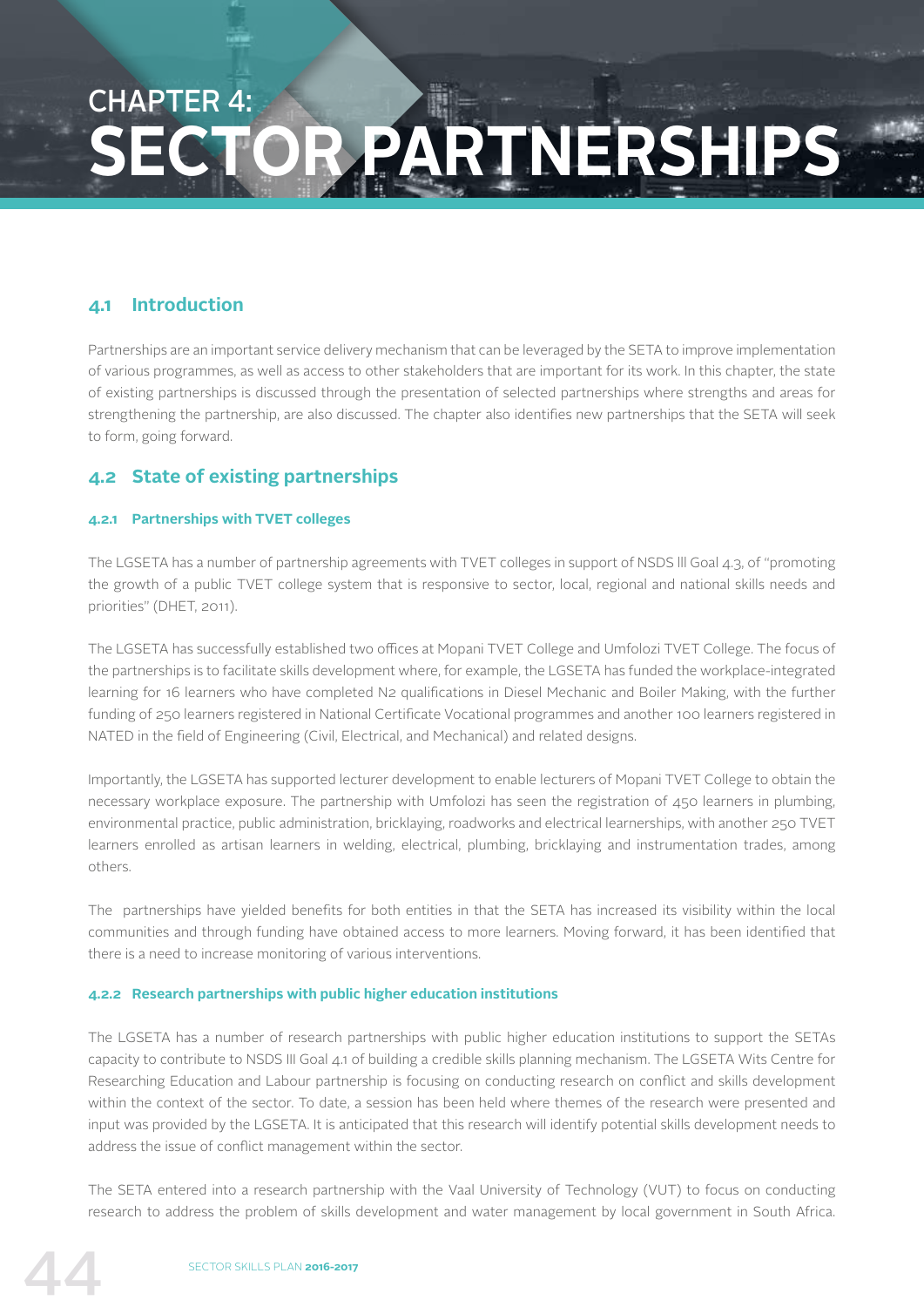

The approach is to provide an engagement platform for academic institutions (led by the VUT) and local government to seek solutions to water and wastewater management problems. To date, the partnership has yielded research output that include research papers and, importantly, the two organisations successfully organised a roundtable discussion at the Emperors Palace Convention Centre on 25 February 2015, which was attended by approximately 100 delegates, including international experts in water management.

The strength of the partnership includes that the LGSETA is able to access expertise from the University of the Witwatersrand and Tshwane University of Technology (TUT), as academics from these institutions form part of a collaboration network led and managed by the VUT. These institutions have been able to access the LGSETA's stakeholders either at research forums or during the data collection phase. Moving forward, the benefits of the partnership can be maximised through more engagement between SETA officials tasked with research and the VUT that could see possible skills transfer.

## **4.2.3 Partnerships with NGOs to facilitate access to skill development opportunities**

As part of meeting the NSDS III goal of encouraging and supporting NGOs and other entities in terms of their skills development interventions, the LGSETA entered into a partnership with the Nkungumathe Youth Development Forum, where a number of interventions are being implemented. These include the facilitation of adult education and training to 345 people from the rural communities, facilitation of access to internship opportunities for about 100 learners, access to 175 people from the communities to complete a skills programme focusing on new venture creation as well as funding of over 100 artisans.

The partnership has provided a platform for the SETA to penetrate a rural area and maximise its interventions, while for the NGO, access to funding has enabled it to facilitate access to skills development opportunities that could potentially transform the lives of participants participating in the various interventions. Moving forward, the SETA needs to proactively visit the projects and document the work being done as it could further serve as a model for other interventions of this nature in the future.

## **4.2.5 Partnerships with national, provincial and local government**

The LGSETA, working together with the Department of Public Works, will support 250 learners to access internship opportunities, with another 250 also being funded to complete internships under the auspices of the Free State Office of the Premier.

In support of rural skills development interventions, the LGSETA entered into a partnership with the Department of Rural Development and Land Affairs, where 900 learners residing in rural areas across all nine provinces will access learnerships.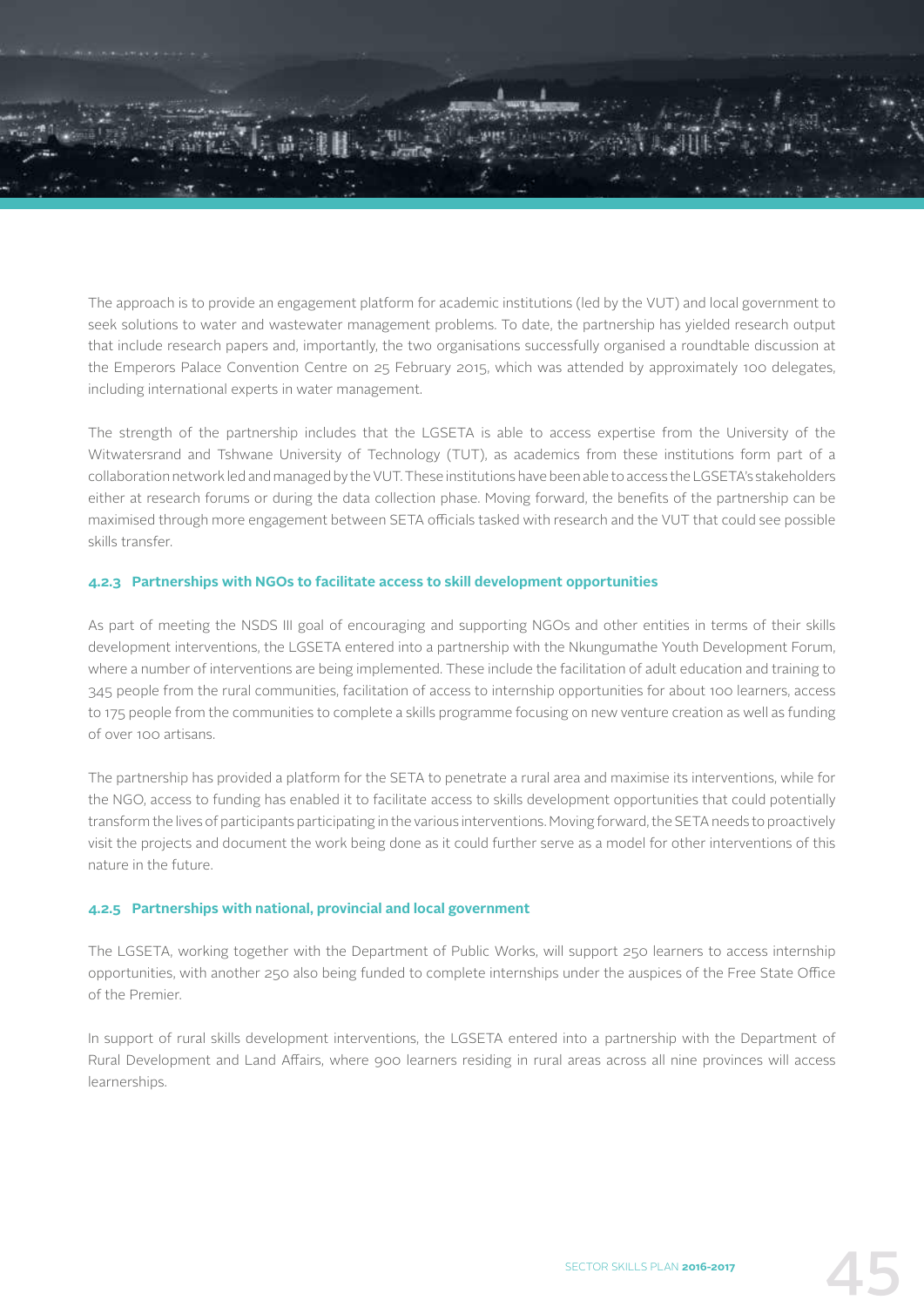With respect to local government partnerships, the LGSETA has been collaborating with other SETAs to develop and implement an integrated skills development intervention for the Nelson Mandela Bay Metro. To date, about 700 learners (mainly unemployed) have accessed skills development opportunities and a further 2 000 are set to benefit in 2015/16. The strengths of these partnerships include the leveraging of other departments' databases to access learners, while in the case of the Department of Rural Development and Land Affairs, the two parties will co-fund the intervention. Moving forward, there is a need to strengthen monitoring and management of interventions to ensure that programmes are being implemented as agreed.

## **4.3 New Partnerships**

## **4.3.1 Partnerships to focus on gender transformation**

The SETA has identified the need to have an intervention that focuses gender transformation in the sector. Data presented earlier, reveals that there are more men working in the sector compared to women and, importantly, more men than women in the Management, Professional and Trade Occupation categories. To support the development of women in local government and in particular to occupy positions in these categories, an opportunity exists to partner with COGTA and SALGA to develop and implement leadership programmes aimed at women in management positions as well as at women who have been in leadership positions for less than three years to provide the emerging leaders the opportunity to develop the necessary leadership skills.

To initiate this new partnership, a scoping process will be hosted by the LGSETA where COGTA and SALGA will be invited to contribute to the further conceptualisation of the intervention. COGTA and SALGA are critical to establishing and supporting the anticipated multi-stakeholder network that will be a key part of the intervention; form part of the Programme Advisory Committee with other Partners; serve on the selection panel for awarding bursaries; and ensure the involvement of the relevant departments.

## **4.3.2 Partnerships with small business development entities**

The role and importance of small business (including co-operatives) in transforming a country's socio-economic landscape the world over is well documented, while co-operatives have been in existence for many decades with their roots in consumer, worker, service, credit and agriculture settings (Philip, 2003).

The LGSETA has provided some support to SMMEs and co-operatives in the past, but this has not been significant. In addition, there is no strategy that informs the work of the LGSETA in supporting these enterprises. It is against this background that the LGSETA will need to ensure that it facilitates access to appropriate skills development opportunities for SMMEs and co-operatives that will support the implementation of the SIPs (in particular, those that are aligned to the local government sector) and other local economic development activities, as part of achieving Goal 6 of the NSDS III, that requires that SETAs encourage and support co-ops and small enterprises training initiatives. To initiate this partnership, the LGSETA will look to work with various municipal entities tasked with driving economic development for various municipalities. Going forward, the LGSETA will look to engage the sector on the SMME and co-operative strategy that is being developed for the LGSETA where the feasibility of partnerships and possible implementation models will be explored.

## **4.4 Summary**

Partnerships are integral to the support of greater implementation of skills development activities such as research, as well as training. Examples of some of the SETAs' partnerships have been presented in this chapter highlighting areas of benefit and strength for all parties, as well as identifying areas for improvement moving forward. Importantly, the SETA has also identified potential new partnerships to assist the SETA in meeting other aspects of its mandate.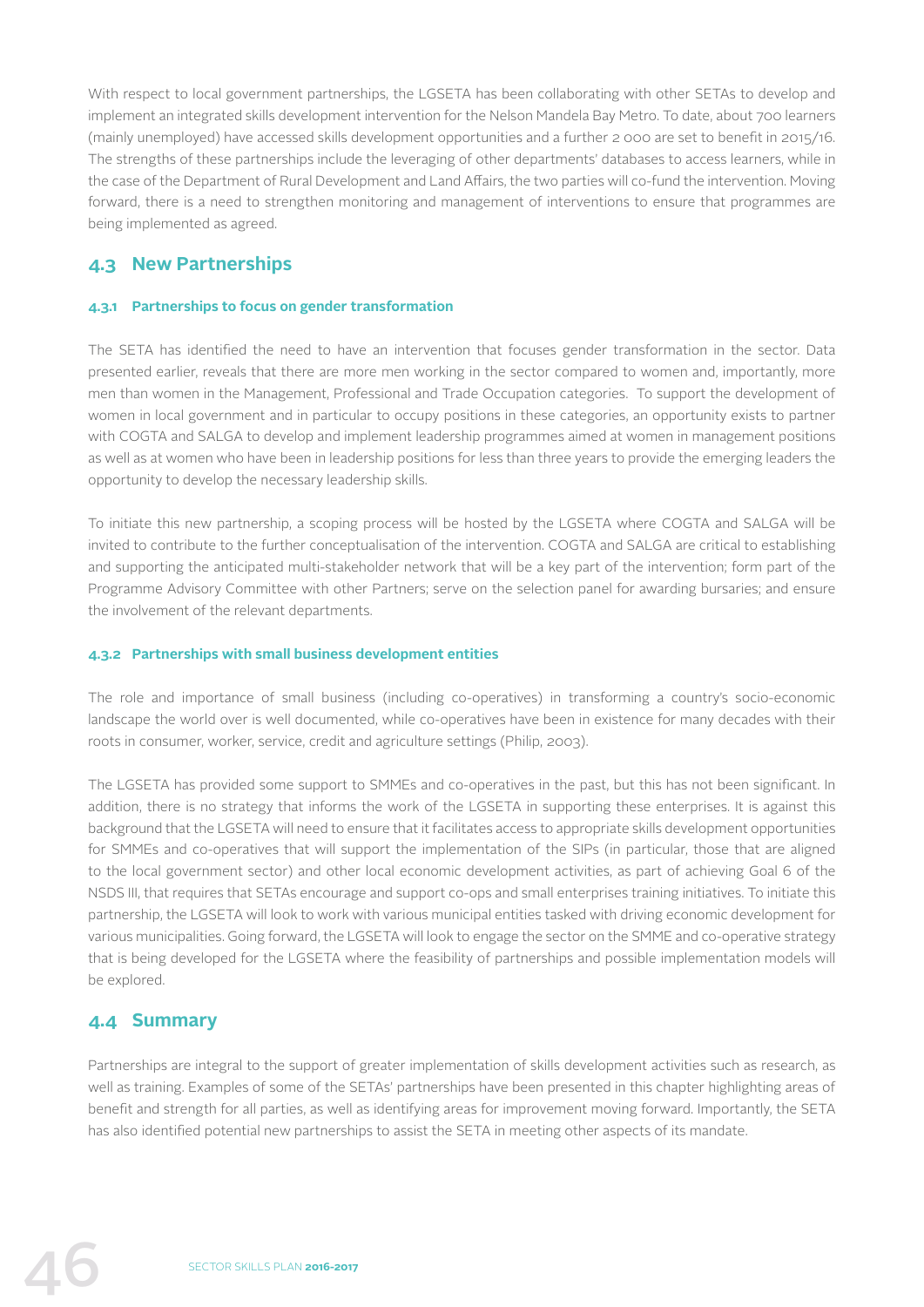## CHAPTER 5: **SKILLS PRIORIT ACTIONS**

## **5.1 Introduction**

The LGSETA facilitates skills development interventions, aligned to the NSDS III, for the local government sector to contribute in the achievement of the strategic outcome a responsive, accountable, effective and efficient local government system. In this chapter the key findings from previous chapters are presented together with recommended skills priorities for the sector presented.

## **5.2 Findings from Previous Chapters**

The first key finding is that the significance and contribution of the sector's workforce in the development of South Africa, cannot be understated. It is this workforce that is tasked to deliver services, sustainably and equitably to about 54 million people (Statistics South Africa, 2014) living in South Africa on a daily basis.

To achieve equitable and sustainable service delivery, it is essential that the local government sector has a skilled and capable workforce (National Planning Commission, 2012). Thus, while there has generally been an increase in service delivery, much more needs to be done to consolidate on the gains made to date. Municipalities provide a range of other services and facilities such as parks, recreational facilities, municipal roads, arts theatres, primary health care, to name but a few. In addition to dealing with the complexities of legislatively-driven changes, local authorities have to attempt to eradicate service delivery backlogs inherited partly from the apartheid era, and partly generated by increasingly rapid levels of urbanisation. Furthermore, the variability in terms of access to services is also a concern, particularly given the drivers of change that have been identified earlier.

Another finding is that partnerships are an integral skills development implementation mechanism that the SETA needs to harness, particularly given that the demand for access to skills will continue, but funding resources are limited. However, while the formation of such partnerships are important, it is evident from the analysis that the SETA needs to spend resources nurturing and maintaining the relationship to ensure that the outcomes of the partnership are attained, given the funding provided through the partnerships. Importantly, the SETA will need to develop a mechanism that enables it to document good practice that can be used in other partnerships, as well as document challenges to also inform future partnerships.

To this end, the Local Government Sector and Training Authority (LGSETA) has a critical role to play to ensure that it achieves its key strategic outcome of contributing to the development of a skilled and capable workforce for the development of a responsive, accountable, efficient and effective local government system.

## **5.3 Recommendations**

The LGSETA will respond to the skills development needs arising from this SSP 2015 Update through its strategic focus areas, following the principle that training in the sector must contribute to effective, efficient, accountable and responsive local government. All training in the local government sector should be aligned to municipal key performance areas and IDP objectives. The skills priorities for the sector are presented in the following sections.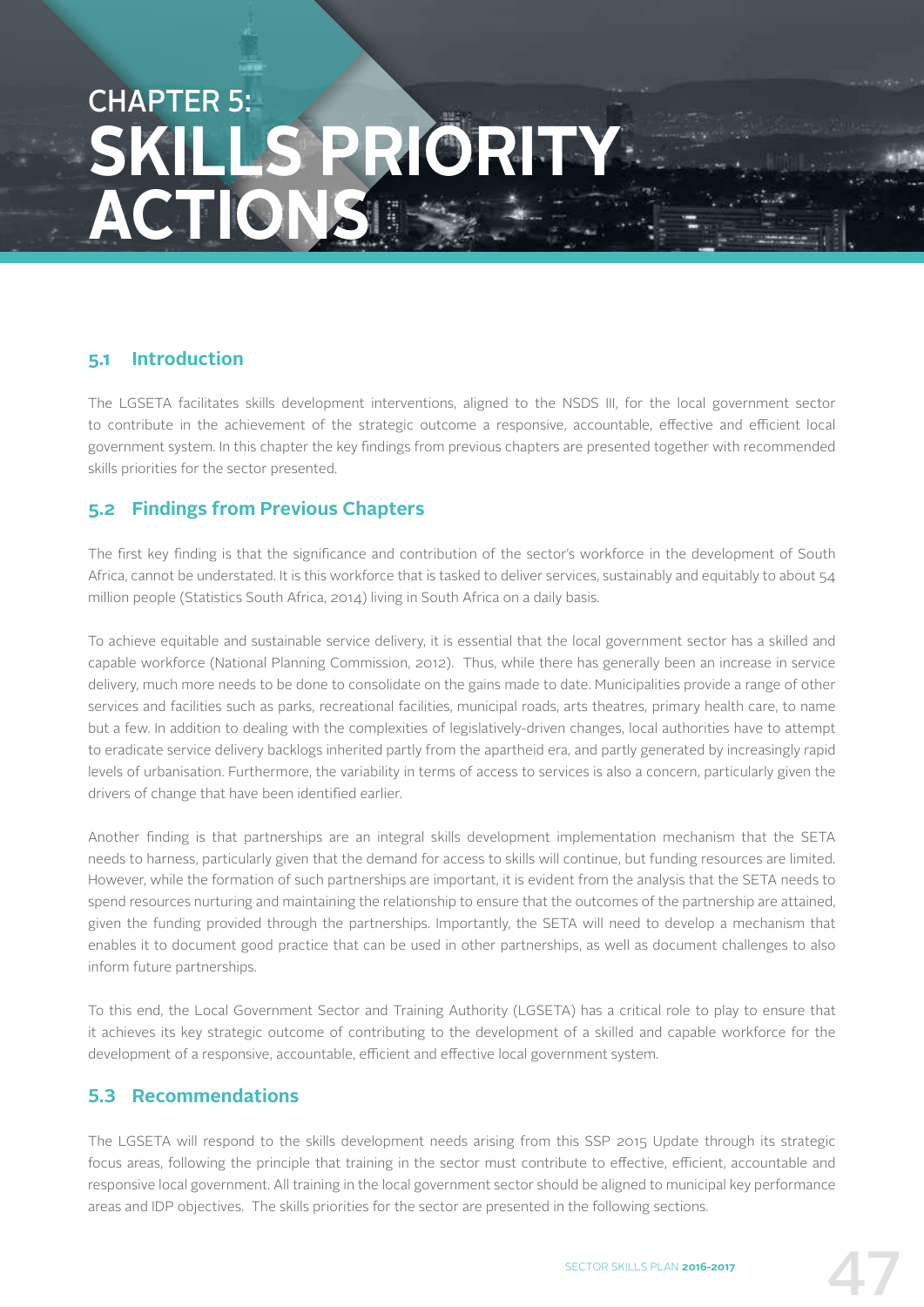## **5.3.1 Governance, leadership and management**

At the heart of sustainable service delivery, is sound governance, visionary and strong political and administration leadership and accountable management. Given the increased expectations of citizens for better, consistent service delivery as well as the priorities outlined in the Back-to-Basics Strategy, the LGSETA will continue to fund learnerships, skills programmes and bursaries to councillors and management in areas that include, but are not limited to municipal finance management and administration, councillor development, and leadership development, for example.

## **5.3.2 Community-based participation**

In line with the NDP 2030, as well as the Back-to-Basics Strategy, the LGSETA will continue to fund ward committee training to support higher levels of communities participating in various municipal processes. In addition, the LGSETA will also allocate resources to fund the skills development of traditional leaders who play an integral role in the governance framework.

## **5.3.3 Spatial transformation and planning**

At the core of initiatives going forward, is planning for liveable, economically viable and sustainable towns, cities and rural areas. Furthermore, the implementation of the 18 Strategic Infrastructure Projects (SIPs) will play a significant role in reversing the prevailing spatial inequality. Of importance for the sector, is the SIP 6 as it will focus on addressing some of the infrastructure backlogs as well as spatial issues in 23 districts with limited resources (DHET, 2013). The DHET's SIPS scarce skills list of May 2013 identifies certain skills that will be important for the delivery of SIP 6 and other SIPs that have an impact on local government (DHET, 2013).

Some of the skills identified as scarce, have also been identified as scarce by municipalities and include different categories of engineers and environmental managers which the LGSETA will need to consider in planning its skills development interventions. In addition, the aspect of transitioning to a low carbon economy will need to firmly find expression in the priority interventions funded, where the SETA will need to work closely with public entities to support them to develop appropriate skills programmes and, if required, qualifications to prepare the sector and enable it to better respond to issues of natural resource stress, climate change and disaster management for example.

### **5.3.4 Maintaining and enhancing service delivery infrastructure**

Through the funding of bursaries, artisan development, learnerships and skills programmes, the SETA will continue to invest in various engineering interventions, plumbing, construction and roadwork interventions, given the importance of these areas for sustainable service delivery.

## **5.3.5 AET and RPL**

AET (whilst not linked to municipal key performance areas), is a fundamental skill without which all learning and possible career development is hindered. The LGSETA will continue to increase its support of adult education and training interventions, as articulated in Goal 4.4 of the NSDS III, which aims to address the low level of youth and adult language and numeracy skills to enable additional training.

In addition, the LGSETA will increase and strengthen its systems to support the implementation of the National Policy for the Implementation of the Recognition of Prior Learning through the development of appropriate RPL toolkits, for example.

### **5.3.6 Building capacity of workplace training systems**

The workplace training systems, which include the training of local labour forum members, shop stewards, skills development facilitators, workplace assessors and mentors will also be funded.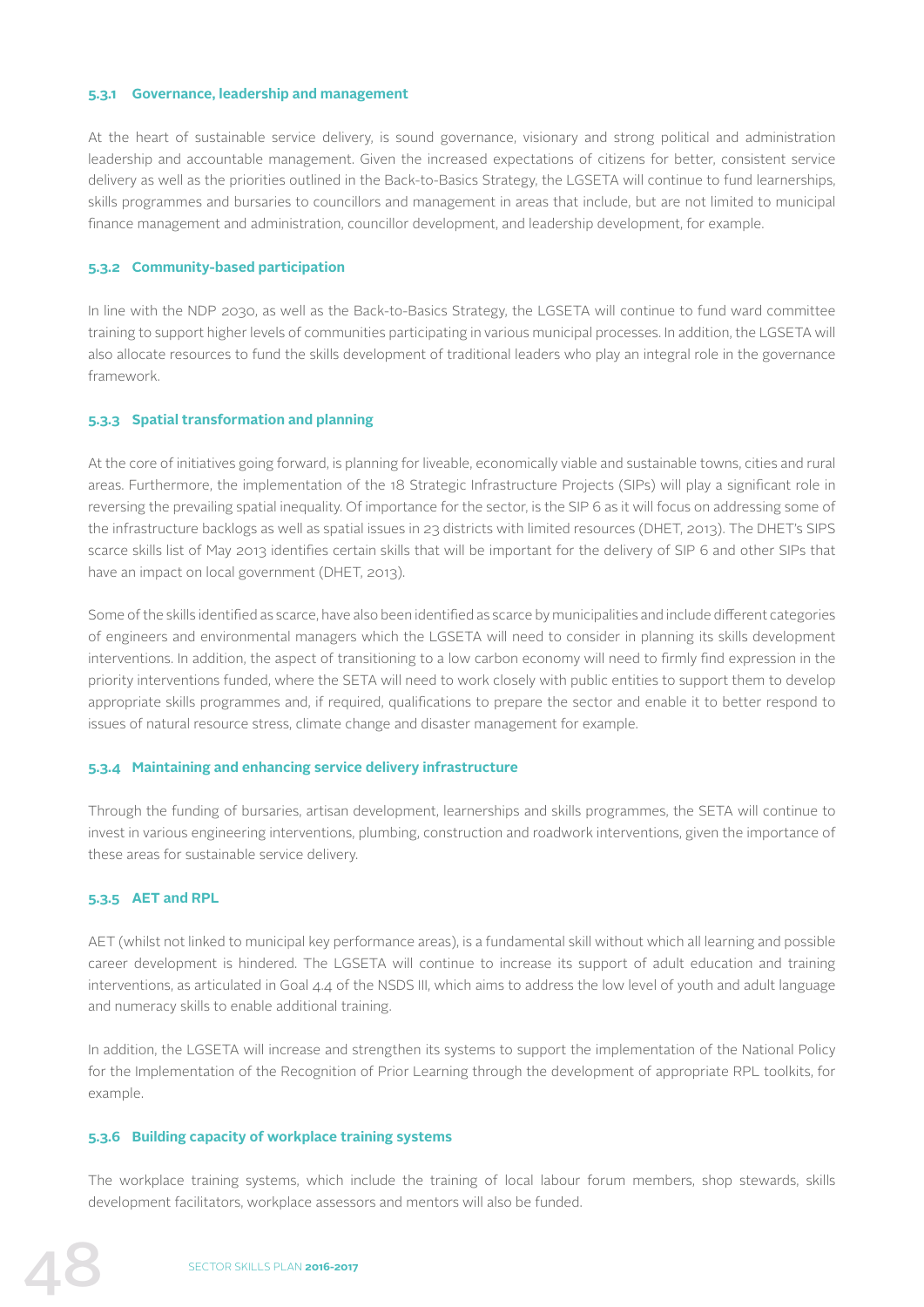## **Bibliography**

Auditor-General South Africa, 2014. Consolidated general report on the Local Government audit outcomes MFMA 2012  $-2013$ 

Auditor-General South Africa, 2012 Consolidated General Report on the Local Government Audit Outcomes MFMA  $2011 - 12$ 

Australian Government, 2010. Our Cities: Building a productive, sustainable and liveable future. Discussion Document.

Breetzke, T., Parak, O., Celliers, L., Mather, A. and Colenbrander, D.R. (eds.), 2008. Living with coastal erosion in KwaZulu-Natal: a short-term, best practice guide. KwaZulu-Natal.

CEDEFOP, 2010. Skills supply and demand in Europe: Medium-term forecast up to 2020.

CEDEFOP, 2011. Future skills supply and demand in Europe.

Boswell, C., Stiller, S., and Straubhaar, T., 2004. Forecasting Labour and Skills Shortages: How Can Projections Better Inform Labour Migration Policies? Hamburg Institute of International Economics.

Cilliers, P., 1998. Complexity and post modernism: understanding complex systems. Routledge, London.

Constitution of the Republic of South Africa, Act 108 of 1996.

Davis, C., 2011. Climate Risk and Vulnerability: A handbook for Southern Africa. Council for Scientific and Industrial Research, Pretoria, South Africa.

Department of Co-operative Governance and Traditional Affairs, 2009. Local Government Turnaround Strategy (LGTAS).

Department of Co-operative Governance and Traditional Affairs, 2014. Back-to-Basics Strategy. Republic of South Africa.

Department of Co-operative governance and Traditional Affairs, 2013. Towards an Integrated Urban development Framework.

Department of Co-operative Governance and Traditional Affairs. Draft Discussion Paper: Professionalisation and Personal Development of Senior Management in Local Government [no date].

Department of Co-operative Governance, 2012. Revised National Capacity Building Framework (NCBF) for Local Government: 2012 – 2016.

Department of Environmental Affairs (DEA), 2013a. Long-Term Adaptation Scenarios Flagship Research Programme (LTAS) for South Africa. Climate Trends and Scenarios for South Africa. Pretoria, South Africa.

Department of Environmental Affairs, 2010. Environmental Sector Skills Plan for South Africa: A systems approach to human capacity development and sector skills planning.

Department of Higher Education and Training 2011, 2012 & 2013 HEMIS database Available: http://www.dhet.gov.za/ Structure/Universities/ManagementandInformationSystems/Graduates/tabid/471/Default.aspx

Department of Higher Education and Training, 2013. "White Paper for Post-School Education and Training: Building an Expanded, Effective and Integrated Post-School System." DHET, Pretoria.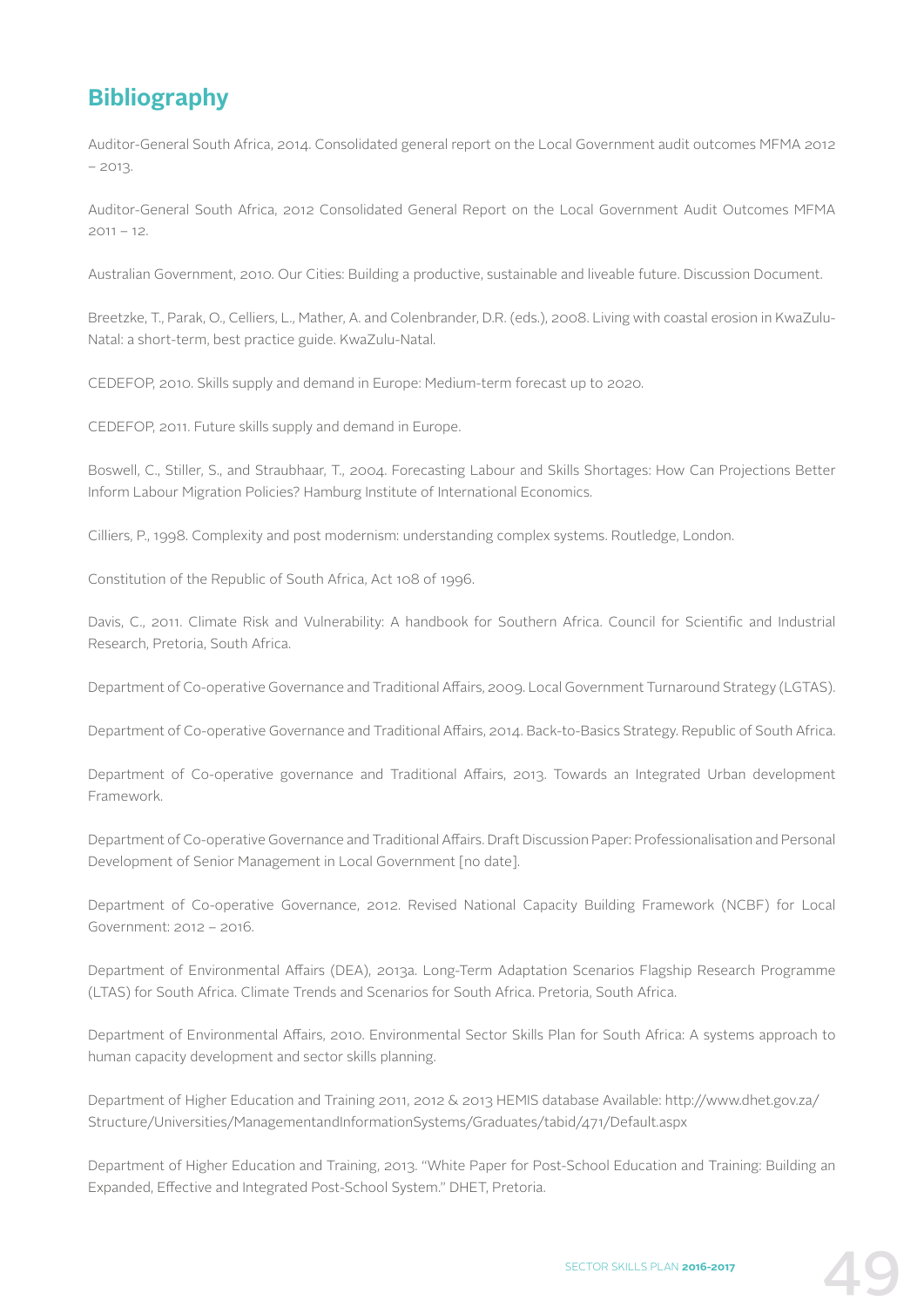Department of Higher Education and Training, 2012. Statistics on Post-School Education and Training in South Africa: 2011.

Department of Higher Education and Training, 2011. National Skills Development Strategy III.

Department of Higher Education and Training, 2010. Development of five-year Sector Skills.

Department of Labour, 2007. National Skills Authority Briefing Paper on Scarce and Critical Skills.

Department of Water Affairs, (DWA), 2009. Water for growth and development framework: version 7 (WGDF). Pretoria South Africa. Available at: http://www.dwaf.gov.za.

Economic Development Department, 2011. Green Economy Accord.

Economic Development Department, 2011. New Growth Path Accord 1: National Skills Accord.

Engelbrecht C.J., Engelbrecht F.A. and Dyson L., 2013. High-resolution model-projected changes in mid-tropospheric closed-lows and extreme rainfall events over southern Africa. International Journal of Climatology 33 173 – 187.

Engelbrecht, F. A., Landman, W. A., Engelbrecht, C. J., Landman, S., Bopape, M. M., Roux, B., McGregor, J. L. and Thatcher, M. 2011. Multi-scale climate modelling over Southern Africa using a variable-resolution global model, Water SA, 37(5), 647–658Environmental Monitoring Group, 2013. "Land Degradation" Available online at www.botany.uwc. ac.za/inforeep/land1.htm.

Engelbrecht, F. A., McGregor, J. L. and Engelbrecht, C. J., 2009. Dynamics of the Conformal-Cubic Atmospheric Model projected climate-change signal over southern Africa, Int. J. Clim., 29 1013 – 1033, doi:10.1002/joc.1742.

Financial and Fiscal Commission, 2013. 2014/15 Submission for the division of revenue.

Globe Foundation, 2010. British Columbia's Green Economy; Building a strong low-carbon future.

Hammer, S. et al., 2011. "Cities and Green Growth: A Conceptual Framework", OECD Regional Development Working Papers 2011/08, OECD Publishing. http://dx.doi.org/10.1787/5kg0tflmzx34-en.

http://www.info.gov.za/issues/national-infrastructure-plan/#geographic.

Watson, I. 2011. Modelling of future skills demand: The implications for skills planning in NSW.

Intergovernmental Panel on Climate Change (IPCC), 2012. Managing the risks of extreme events and disasters to advance climate change adaptation – Summary for policy-makers. A special report of Working Groups I and II of the IPCC. World Meteorological Organisation, Geneva, Switzerland, 24pp.

Intergovernmental Panel on Climate Change (IPCC), 2014. Climate Change: Implications for cities. Key findings from the Intergovernmental Panel on Climate Change Fifth Assessment Report. University of Cambridge.

Introduction to the 2012 Blue Water Report. Available: http://www.info.gov.za/view/DownloadFileAction?id=164713 [accessed 22 November 2013].

Lal, M., McGregor, J. L. and Nguyen, K. C., 2008. Very high-resolution climate simulation over Fiji using a global variableresolution model, Clim. Dyn., 30(2-3), 293 – 305, doi:10.1007/s00382-007-0287-0.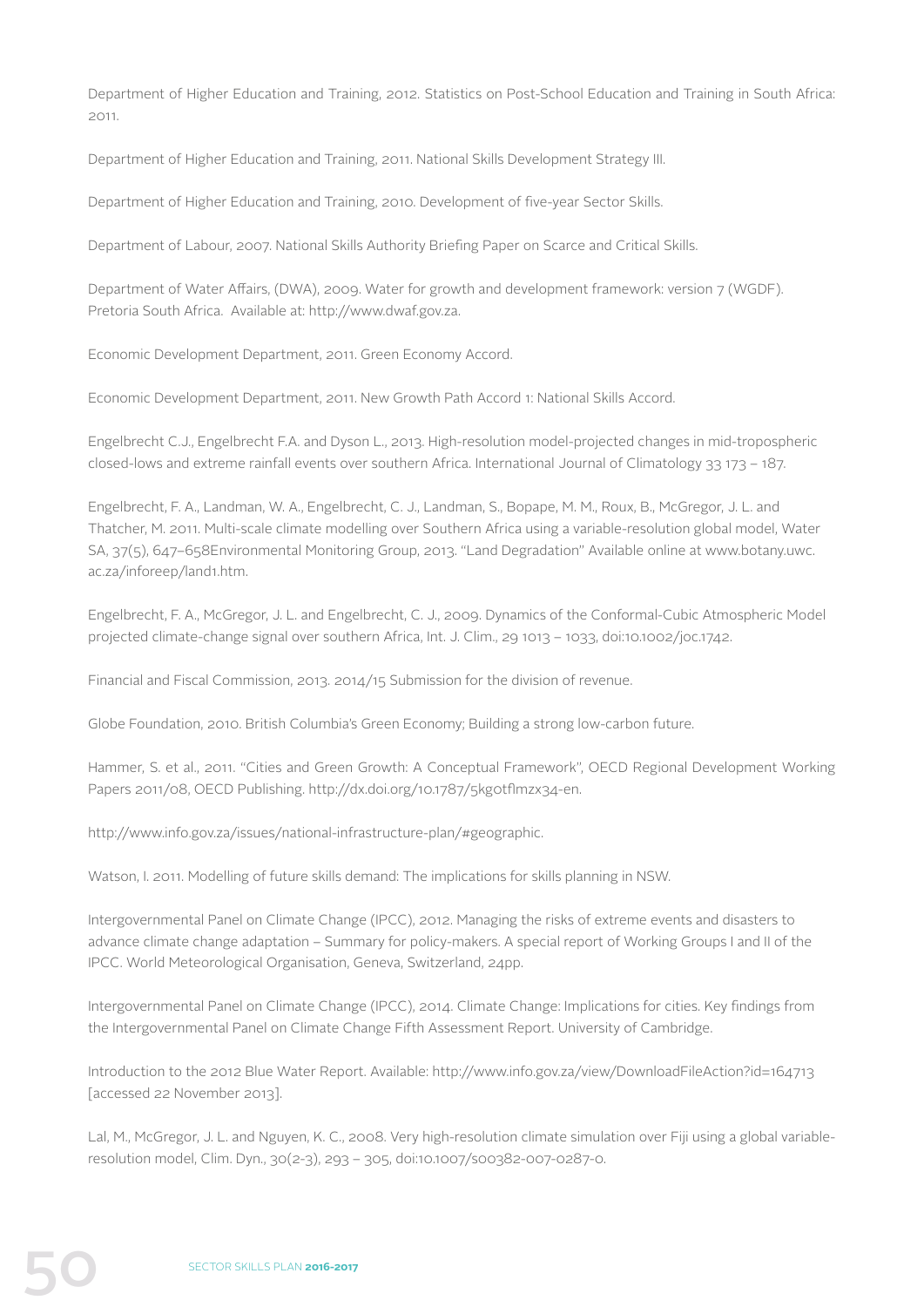Douglas, M., 2002. From global intercity competition to co-operation for liveable cities and economic resilience in Pacific Asia. Environment & Urbanisation, Volume 14, No 1, pp. 53 – 68.

Mitchell, T. and Turner, T., 2006. Adapting to climate change: Challenges and opportunities for the development community. Institute of Development Studies, United Kingdom.

Mukheibir P., and Sparks, D., 2005. Climate variability, climate change and water resource strategies for small municipalities. Water resource management strategies in response to climate change in South Africa, drawing on the analysis of coping strategies adopted by vulnerable communities in the Northern Cape province of South Africa in times of climate variability. Report to the Water Research Commission.

Municipal Demarcation Board, 2011. Municipal Capacity Assessment 2011: Final National Report.

Municipal Structures Act No 32 of 2000.

Municipal Systems Act No 117 of 1998.

Municipal Systems Amendment Act No 7 of 2011.

National Planning Commission, 2012. National Development Plan 2030: Our Future – Make it Work.

National Skills Authority, 2013. National Skills Conference. Conference Report, October 2013.

National Treasury, 2013. Medium-term budget policy statement 2013. October 2013.

National Treasury, 2013. Municipal Budget Circular for the 2013/14 MTREF.

National Treasury, 2013. MFMA Circular No 67, Municipal Budget Circular for the 2013/14 MTREF, 12 March 2013 at p. 4.

National Treasury, 2012. MFMA Circular No 60, Municipal Finance Management Act No 56 of 2003 Minimum Competency Levels Regulations, Gazette 29967.

National Treasury, 2011. Local Government Budgets and Expenditure Review.

Nunez, M. and McGregor, J. L., 2007. Modelling future water environments of Tasmania, Australia, Clim. Res., 34(1), 25 – 37, doi:10.3354/cr034025.

Plans and Annual Updates.

Richard Froeschle, 2010. Labor Supply/Demand Analysis: Approaches and Concerns. TWC Labor Market and Career Information (LMCI).

Skills Development Levies Act No 97 of 1999.

South African Risk and Vulnerability Atlas, 2014. South Africa's coasts and oceans – risks and vulnerabilities. 2nd Edition (in press). Department of Science and Technology, South Africa.

Statistics South Africa, 2015. Financial census of municipalities for the year ended 30 June 2014 (P9114). Pretoria: Statistics South Africa.

Statistics South Africa, 2014. Mid-year population estimates: 2014 (P0302). Pretoria: Statistics South Africa.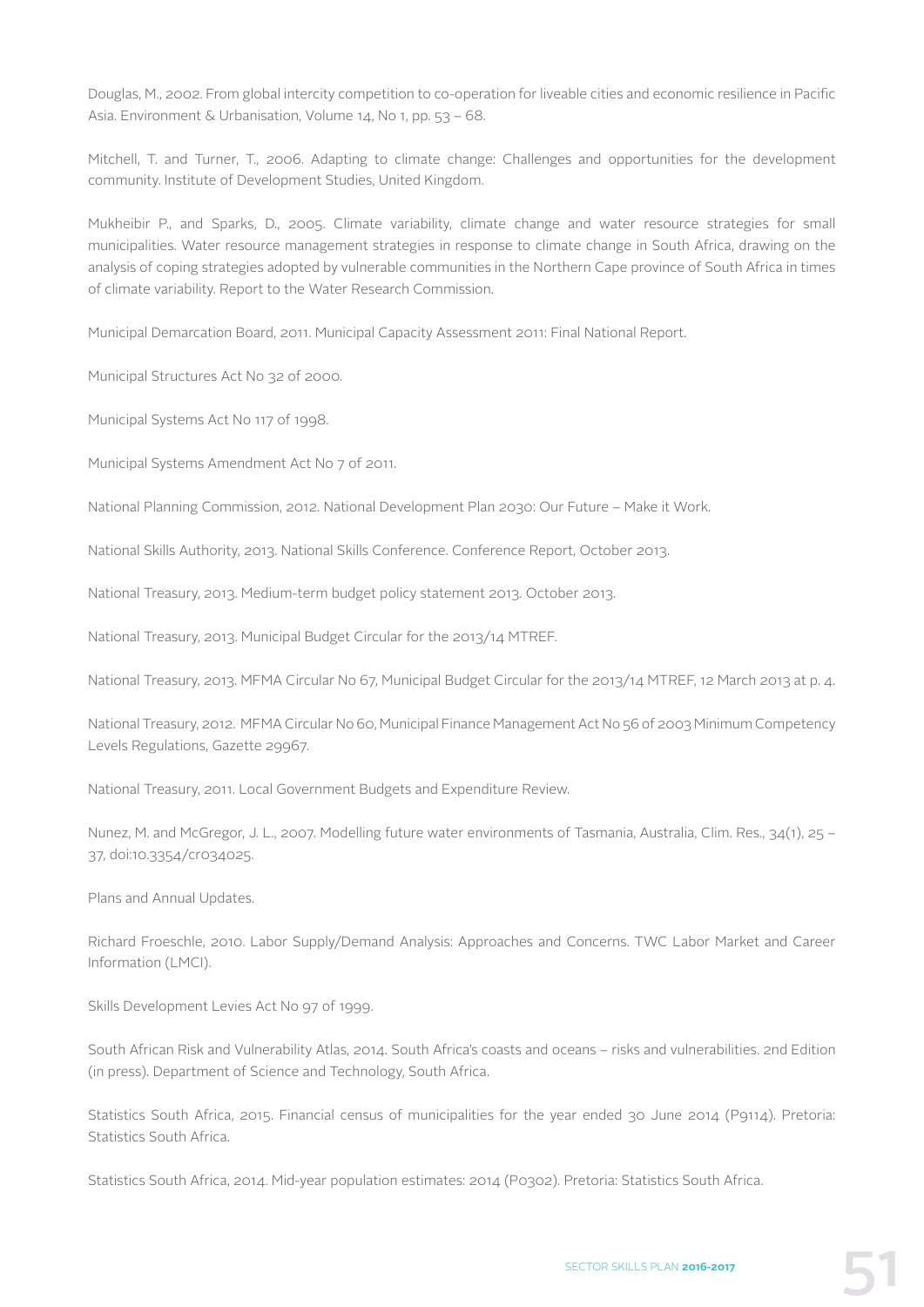

Statistics South Africa, 2014. Non-financial census of municipalities for the year ended 30 June 2013. Pretoria: Statistics South Africa.

Statistics South Africa, 2013. Non-financial census of municipalities for the year ended 30 June 2012. Pretoria: Statistics South Africa.

Statistics South Africa, 2012. Census 2011: Provinces at a glance. Pretoria: Statistics South Africa.

Statistics South Africa, 2012. Non-financial census of municipalities for the year ended 30 June 2011. Pretoria: Statistics South Africa.

Statistics South Africa, 2011. Non-financial census of municipalities for the year ended 30 June 2010. Pretoria: Statistics South Africa.

Statistics South Africa 'Census 2011 Municipal Reports' for all nine provinces.

The Centre for Development and Enterprise, 2013. Graduate unemployment in South Africa: A much exaggerated problem. The Centre for Development and Enterprise.

The Presidency, 2010. A responsive, accountable, effective and efficient local government system output and measures.

The White Paper on Local Government, 1998.

UNEP, 2011, Towards a Green Economy: Pathways to Sustainable Development and Poverty Eradication – A Synthesis for Policy Makers, www.unep.org/greeneconomy.

United Nations Environment Programme, 2011. Cities: Investing in energy and resource efficiency.

Van Zyl, K., 2006. A study on a disaster risk management plan for the South African agricultural sector. Submitted to: Agri SA, TAU SA, NAFU SA and Total SA, August 2006.

Women in Local Governance Conference was hosted by the Department of Co-operative Governance and Traditional Affairs in partnership with SALGA on 1 and 2 August 2013.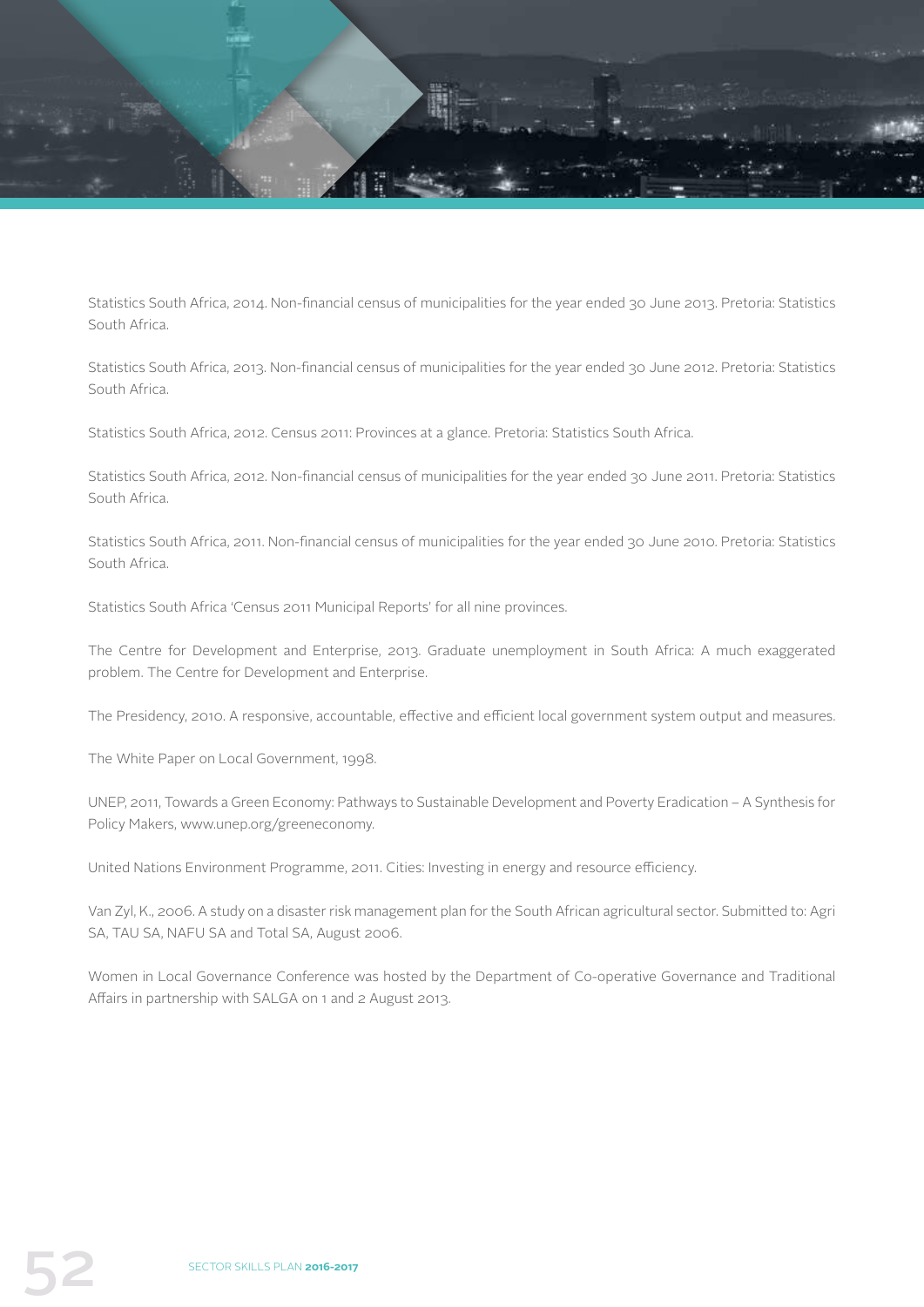## APPENDIX 1: LGSETA QUALIFICATIONS

| <b>QUALIFICATION</b>                                                                | <b>NQF</b><br><b>LEVEL</b> | <b>CREDITS</b> | <b>NLRD</b><br><b>NUMBER.</b> | <b>REGISTRATION</b><br><b>END DATE</b> |
|-------------------------------------------------------------------------------------|----------------------------|----------------|-------------------------------|----------------------------------------|
| Further Education and Training Certificate: Municipal<br>Finance and Administration | $\overline{4}$             | 157            | 50372                         | 2015-06-30                             |
| National Diploma: Public Finance Management and<br>Administration                   | 5                          | 260            | 49554                         | 2015-06-30                             |
| Certificate: Municipal Financial Management                                         | 6                          | 166            | 48965                         | 2015-06-30                             |
| National Certificate: Local Economic Development                                    | $\overline{4}$             | 163            | 36436                         | 2015-06-30                             |
| National Certificate: Local Economic Development                                    | $\overline{5}$             | 142            | 36438                         | 2015-06-30                             |
| National Certificate: Local Economic Development                                    | 6                          | 144            | 36437                         | 2015-06-30                             |
| National Certificate: Municipal Integrated Development<br>Planning                  | 5                          | 160            | 50205                         | 2015-06-30                             |
| National Certificate: Ward Committee Governance                                     | $\mathbf{Z}$               | 120            | 57823                         | 2015-06-30                             |
| Further Education and Training Certificate: Leadership<br>Development               | $\overline{4}$             | 160            | 50081                         | 2015-06-30                             |
| Further Education and Training Certificate: Fire and<br>Rescue Operations           | $\overline{4}$             | 148            | 57803                         | 2015-06-30                             |
| National Certificate: Emergency Services Supervision: Fire<br>and Rescue Operations | 5                          | 130            | 64390                         | 2015-06-30                             |
| General Education and Training Certificate: Environmental<br>Practice               | $\mathbf{1}$               | 122            | 49552                         | 2015-06-30                             |
| National Certificate: Environmental Practice                                        | $\overline{c}$             | 128            | 49605                         | 2015-06-30                             |
| National Certificate: Environmental Practice                                        | 3                          | 122            | 49752                         | 2015-06-30                             |
| Further Education and Training Certificate: Environmental<br>Practice               | $\overline{4}$             | 140            | 50309                         | 2015-06-30                             |
| Further Education and Training Certificate: Environmental<br>Noise Practice         | $\overline{4}$             | 120            | 58801                         | 2015-06-30                             |
| National Certificate: Environmental Noise Control                                   | 5                          | 120            | 59325                         | 2015-06-30                             |
| National Certificate: Environmental Management                                      | 5                          | 134            | 66789                         | 2015-06-30                             |
| Certificate: Local Government                                                       | 5                          | 120            | 23616                         | 2015-06-30                             |
| Higher Certificate: Local Government                                                | 5                          | 240            | 23617                         | 2015-06-30                             |
| Diploma: Local Government                                                           | 6                          | 360            | 35956                         | 2015-06-30                             |
| National Certificate: Local Government Support Services                             | 3                          | 127            | 58644                         | 2015-06-30                             |
| National Certificate: Local Government Councillor<br>Practices                      | 3                          | 122            | 58578                         | 2015-06-30                             |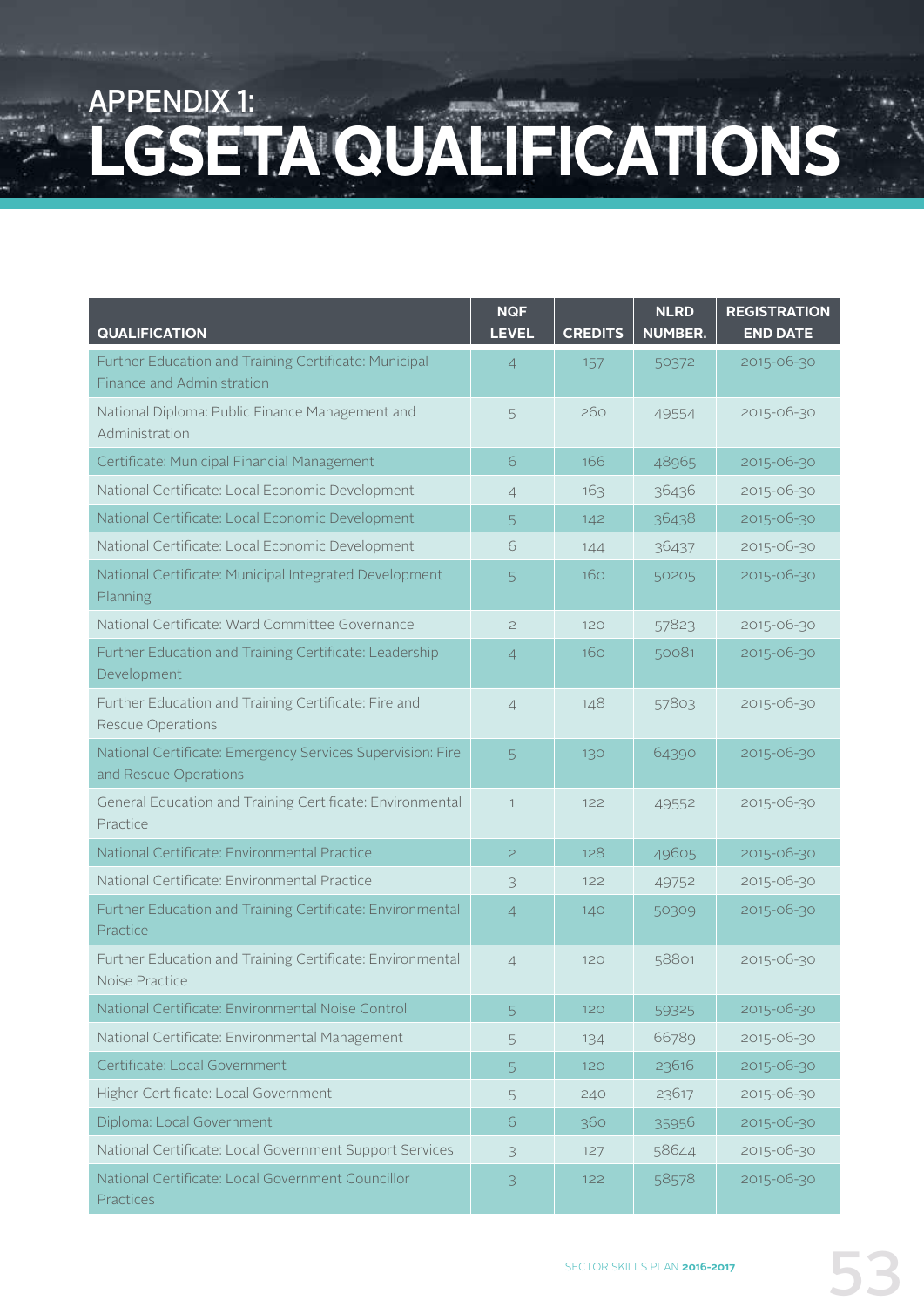| <b>QUALIFICATION</b>                                                                                                               | <b>NQF</b><br><b>LEVEL</b> | <b>CREDITS</b> | <b>NLRD</b><br><b>NUMBER.</b> | <b>REGISTRATION</b><br><b>END DATE</b> |
|------------------------------------------------------------------------------------------------------------------------------------|----------------------------|----------------|-------------------------------|----------------------------------------|
| National Certificate: Municipal Governance (learning<br>programme recorded 67467)                                                  | 5                          | 140            | 60529                         | 2015-06-30                             |
| Further Education and Training Certificate: Generic<br>Management: Disaster Risk Management (learning<br>programme recorded 57712) | $\overline{\mathcal{L}}$   | 150            | 64870                         | $2015 - 06 - 30$                       |
| National Certificate: Generic Management: Disaster Risk<br>Management (learning programme recorded 59201)                          | 5                          | 162            | 60274                         | 2015-06-30                             |
| Further Education and Training Certificate: Community<br>Development: Local Economic Development (learning<br>programme 76989)     | $\Delta$                   | 125            | 67509                         | 2015-06-30                             |
| National Certificate: Community Development (learning<br>programmes recorded 83389, 83392, 83393)                                  | 5                          | 147            | 80946                         | 2015-06-30                             |
| Occupational Certificate: Electrician                                                                                              | $\overline{4}$             | 360            | 91761                         | 2016-11-07                             |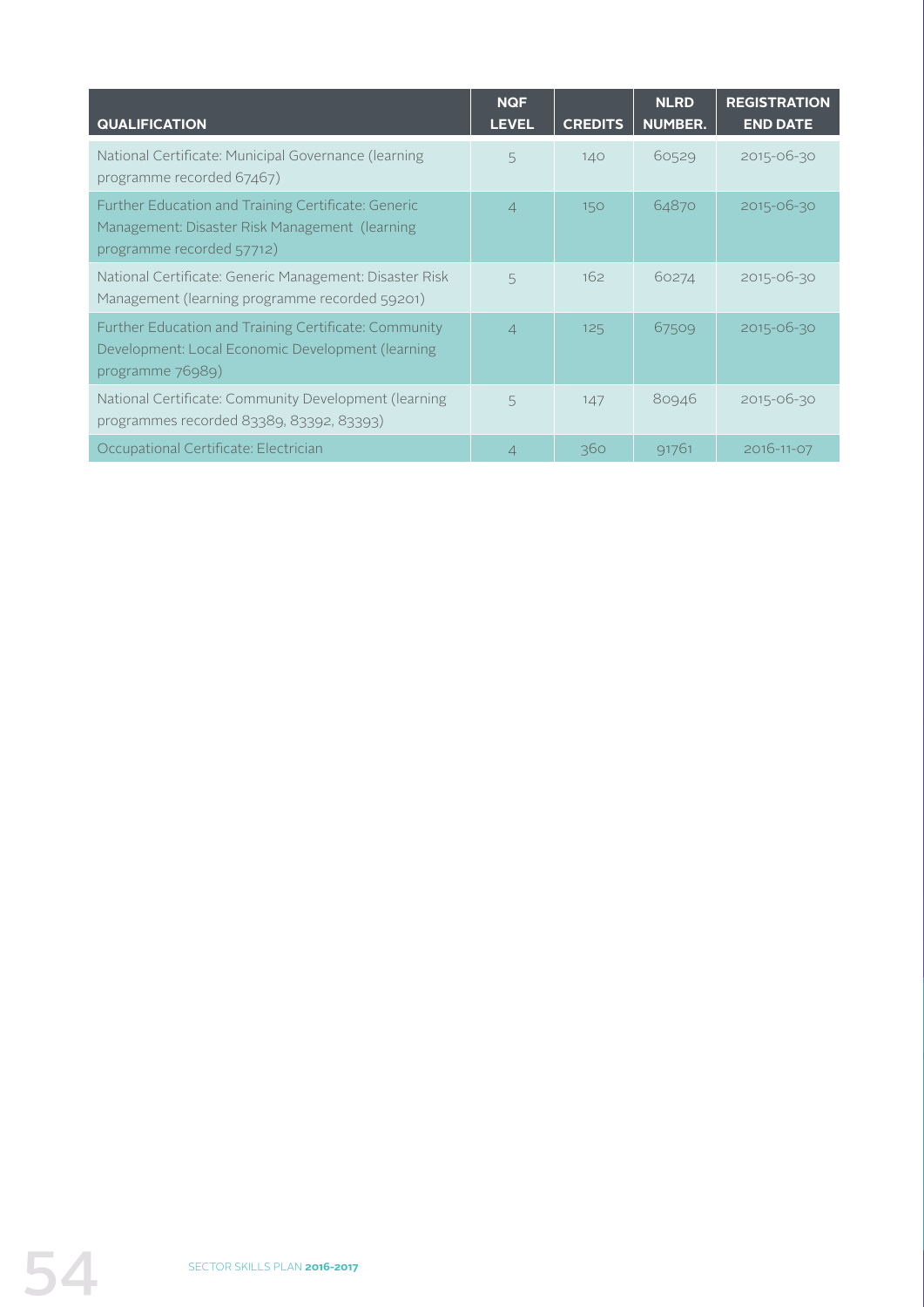

# **SETA'S PIVOTAL SKILLS**轟 APPENDIX 2: APPENDIX 2:

物濃川

# SETA's Pivotal Skills List for 2015/16 **SETA's Pivotal Skills List for 2015/16**

| ABOVE<br>$\frac{1001 \text{ K}}{1001 \text{ K}}$        |                                                                                                                                                                                                                                                                                                        |
|---------------------------------------------------------|--------------------------------------------------------------------------------------------------------------------------------------------------------------------------------------------------------------------------------------------------------------------------------------------------------|
| 1000<br>$101-$                                          |                                                                                                                                                                                                                                                                                                        |
| $\overline{0}$ -100                                     | $\overline{\odot}$                                                                                                                                                                                                                                                                                     |
| <b>SUPPORTED</b><br>QUANTITY<br>BY SETA<br><b>TO BE</b> | $\overline{5}$                                                                                                                                                                                                                                                                                         |
| FRAME<br>TIME                                           | Short                                                                                                                                                                                                                                                                                                  |
| QUANTITY<br><b>NEEDED</b>                               | $\overline{\odot}$                                                                                                                                                                                                                                                                                     |
| ALIGNED<br>NQF<br><b>N/x</b>                            |                                                                                                                                                                                                                                                                                                        |
| <b>LEVEL</b><br>NQF                                     | 6&7                                                                                                                                                                                                                                                                                                    |
| PLANNED BY THE<br><b>INTERVENTION</b><br><b>SETA</b>    | (MFMA) / National<br>(National Treasury<br>Municipal Finance<br>Certificate Local<br>Competency<br>Development<br>Management<br>Programme<br>Government<br>Accounting<br>Certificate<br>Learnership                                                                                                    |
| SPECIALISATION<br>/ ALTERNATIVE<br>TITLE                | Exchange Manager,<br>Controller, Foreign<br>Accountant, Chief<br>Director, Financial<br>Account Systems<br>Internal Revenue<br>Financial Officer<br>(CFO), Finance<br>Manager, Chief<br>Administrator,<br>Assessment<br>Controller,<br><b>Budgeting</b><br>Financial<br>Manager,<br>Revenue<br>Manager |
| <b>OCCUPATION</b>                                       | Manager<br>Finance                                                                                                                                                                                                                                                                                     |
| <b>OCCUPATION</b><br>CODE                               | <b>121101</b>                                                                                                                                                                                                                                                                                          |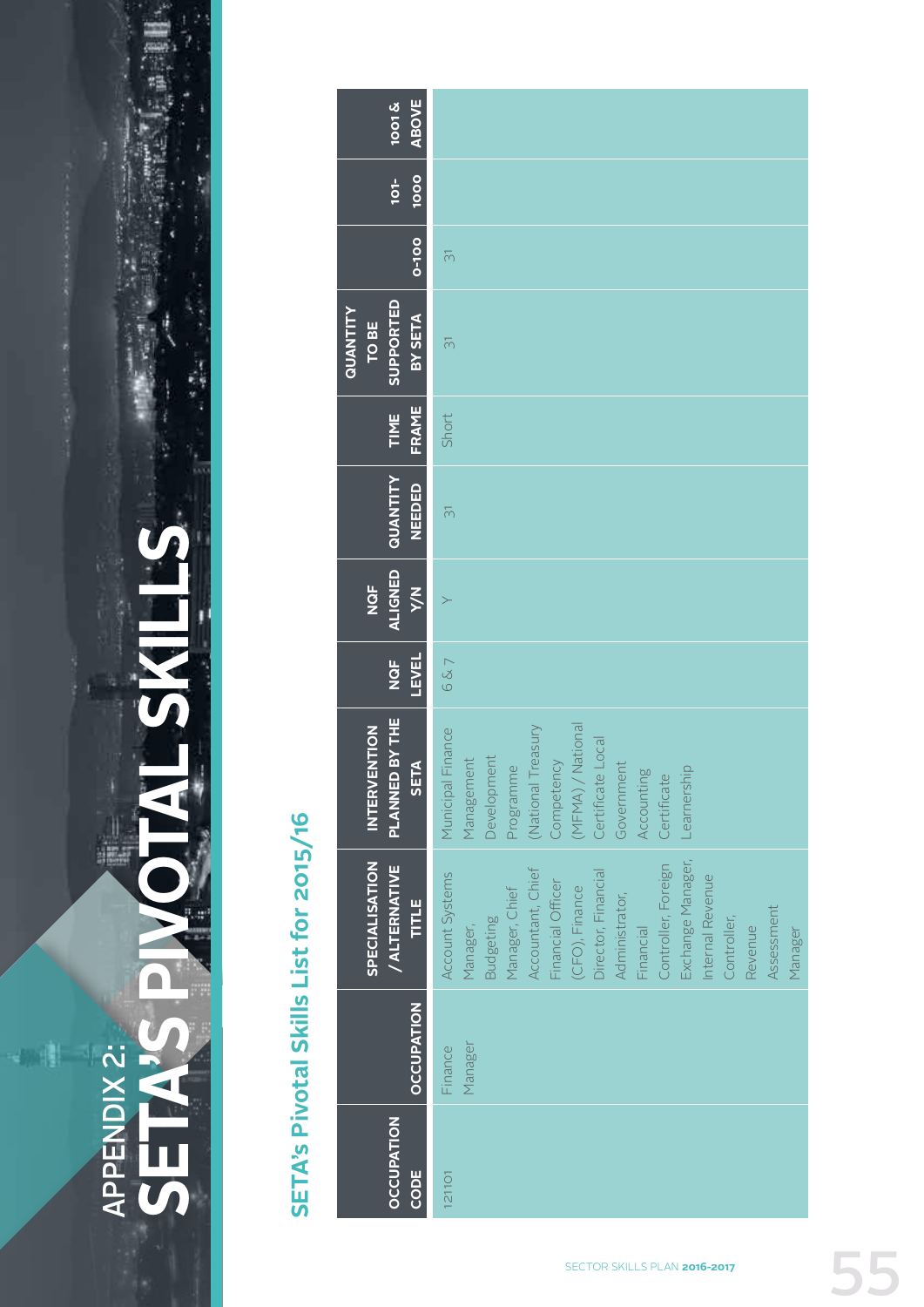| ABOVE<br><b>1001&amp;</b>                      |                                                                                                                                                                                                    |                                           |
|------------------------------------------------|----------------------------------------------------------------------------------------------------------------------------------------------------------------------------------------------------|-------------------------------------------|
| $101-$<br>1000                                 |                                                                                                                                                                                                    | $\Box$                                    |
| 0-100                                          | $\Im 4$                                                                                                                                                                                            |                                           |
| SUPPORTED<br>QUANTITY<br>BY SETA<br>TO BE      | 34                                                                                                                                                                                                 | $\Xi$                                     |
| FRAME<br>TIME                                  | Short                                                                                                                                                                                              | Medium                                    |
| ALIGNED QUANTITY<br><b>NEEDED</b>              | 34                                                                                                                                                                                                 | $\overline{111}$                          |
| <b>N/X</b><br><b>NGF</b>                       | $\leftthreetimes$                                                                                                                                                                                  | $\succ$                                   |
| <b>LEVEL</b><br><b>NQF</b>                     | 6&7                                                                                                                                                                                                | 6&7                                       |
| PLANNED BY THE<br><b>INTERVENTION</b>          | Municipal Finance<br>(MFMA) / National<br>Certificate Local<br>National Treasury<br>Competency<br>Programme<br>Development<br>Management<br>Government<br>Accounting<br>Certificate<br>Learnership | Learnership,<br>Candidacy<br>intervention |
| SPECIALISATION<br><b>/ALTERNATIVE</b><br>TITLE |                                                                                                                                                                                                    | Project Director                          |
| OCCUPATION                                     | Internal Audit<br>Manager                                                                                                                                                                          | Manager<br>Project                        |
| <b>OCCUPATION</b><br>CODE                      | 121104                                                                                                                                                                                             | 121905                                    |
|                                                | SECTOR SKILLS PLAN 2016-2017                                                                                                                                                                       |                                           |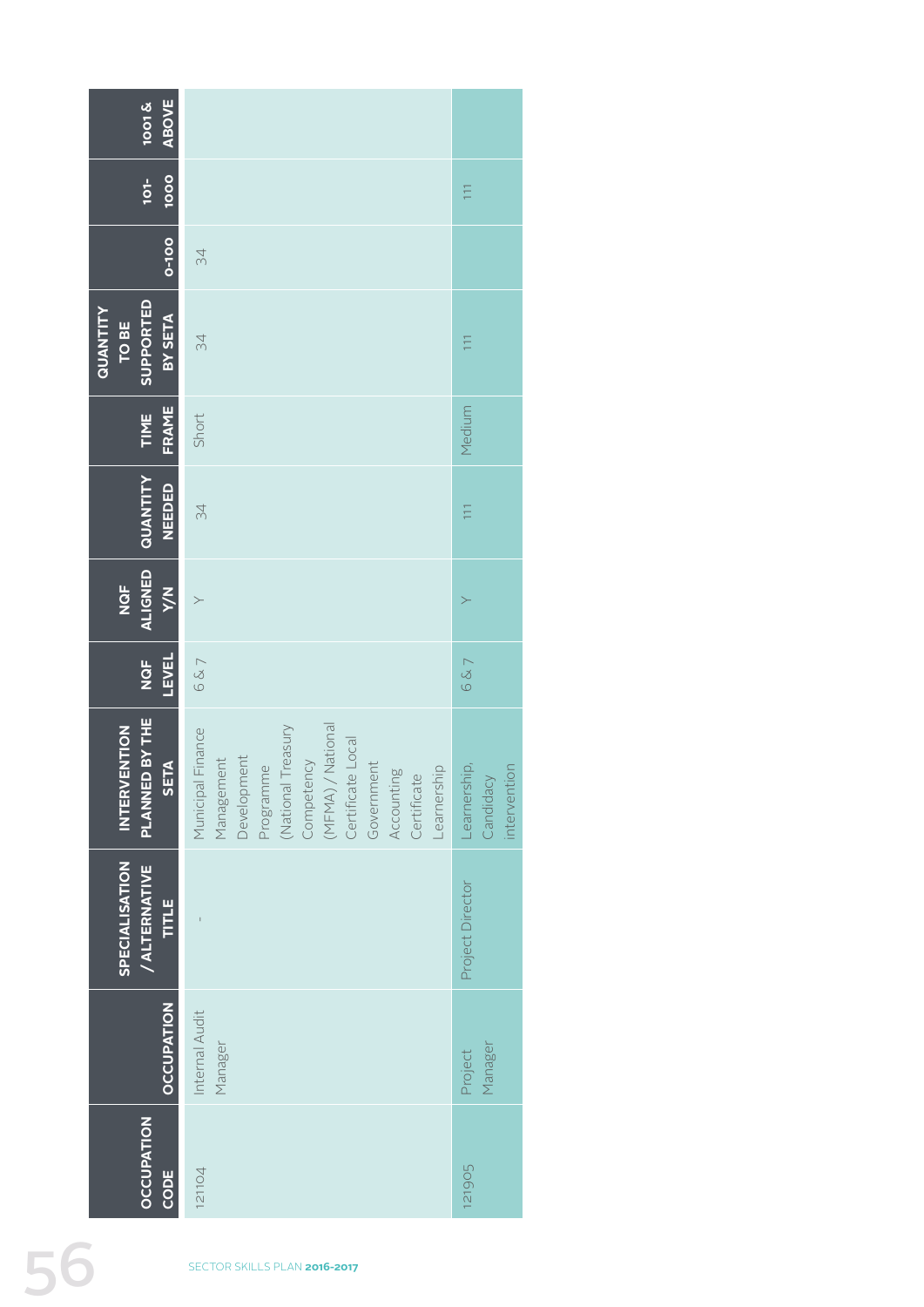| <b>ABOVE</b><br>$\frac{1001 \text{ K}}{1001 \text{ K}}$ |                                                                                                                                                                                                                              |                                                                                                                                                                                                                  |
|---------------------------------------------------------|------------------------------------------------------------------------------------------------------------------------------------------------------------------------------------------------------------------------------|------------------------------------------------------------------------------------------------------------------------------------------------------------------------------------------------------------------|
| 1000<br>$101 -$                                         |                                                                                                                                                                                                                              | 150                                                                                                                                                                                                              |
| 0-100                                                   | 56                                                                                                                                                                                                                           |                                                                                                                                                                                                                  |
| SUPPORTED<br>QUANTITY<br>BY SETA<br><b>TO BE</b>        | 56                                                                                                                                                                                                                           | 150                                                                                                                                                                                                              |
| FRAME<br><b>TIME</b>                                    | Medium                                                                                                                                                                                                                       | Medium                                                                                                                                                                                                           |
| QUANTITY<br>NEEDED                                      | 56                                                                                                                                                                                                                           | 150                                                                                                                                                                                                              |
| <b>ALIGNED</b><br>NQF<br><b>N/A</b>                     | $\left. \right.$                                                                                                                                                                                                             | $\geq$                                                                                                                                                                                                           |
| <b>LEVEL</b><br>NQF                                     | $\circlearrowright$                                                                                                                                                                                                          | 6&7                                                                                                                                                                                                              |
| PLANNED BY THE<br>INTERVENTION<br>SETA                  | Asset Maintenance,<br>-abour Intensive<br>Development,<br>Construction,<br>Infrastructure<br>Planning and<br>Certificate<br>Candidacy                                                                                        | Certificate, Skills<br>Internships for<br>Programmes,<br>Learnerships,<br>Development<br>Planning and<br>Diploma                                                                                                 |
| SPECIALISATION<br><b>/ALTERNATIVE</b><br>TITLE          | Project Director,<br>Infrastructure<br>Site Manager,<br>Development<br>Construction<br>Construction<br>Construction<br>Construction<br>Building and<br>Technical/<br>Manager,<br>Manager,<br>Manager,<br>Manager<br>Property | Design Engineer<br>Environmental<br>Engineer, Site<br>and Land Use<br>Engineer, GIS<br>Management<br>Construction<br>Geotechnics<br>Biosystems<br>Hydraulics<br>Engineer,<br>Engineer,<br>Engineer,<br>Engineer, |
| <b>OCCUPATION</b>                                       | Construction<br>Manager<br>Project                                                                                                                                                                                           | Civil Engineer                                                                                                                                                                                                   |
| OCCUPATION<br>CODE                                      | 132301                                                                                                                                                                                                                       | 214201                                                                                                                                                                                                           |

SECTOR SKILLS PLAN **2016-2017**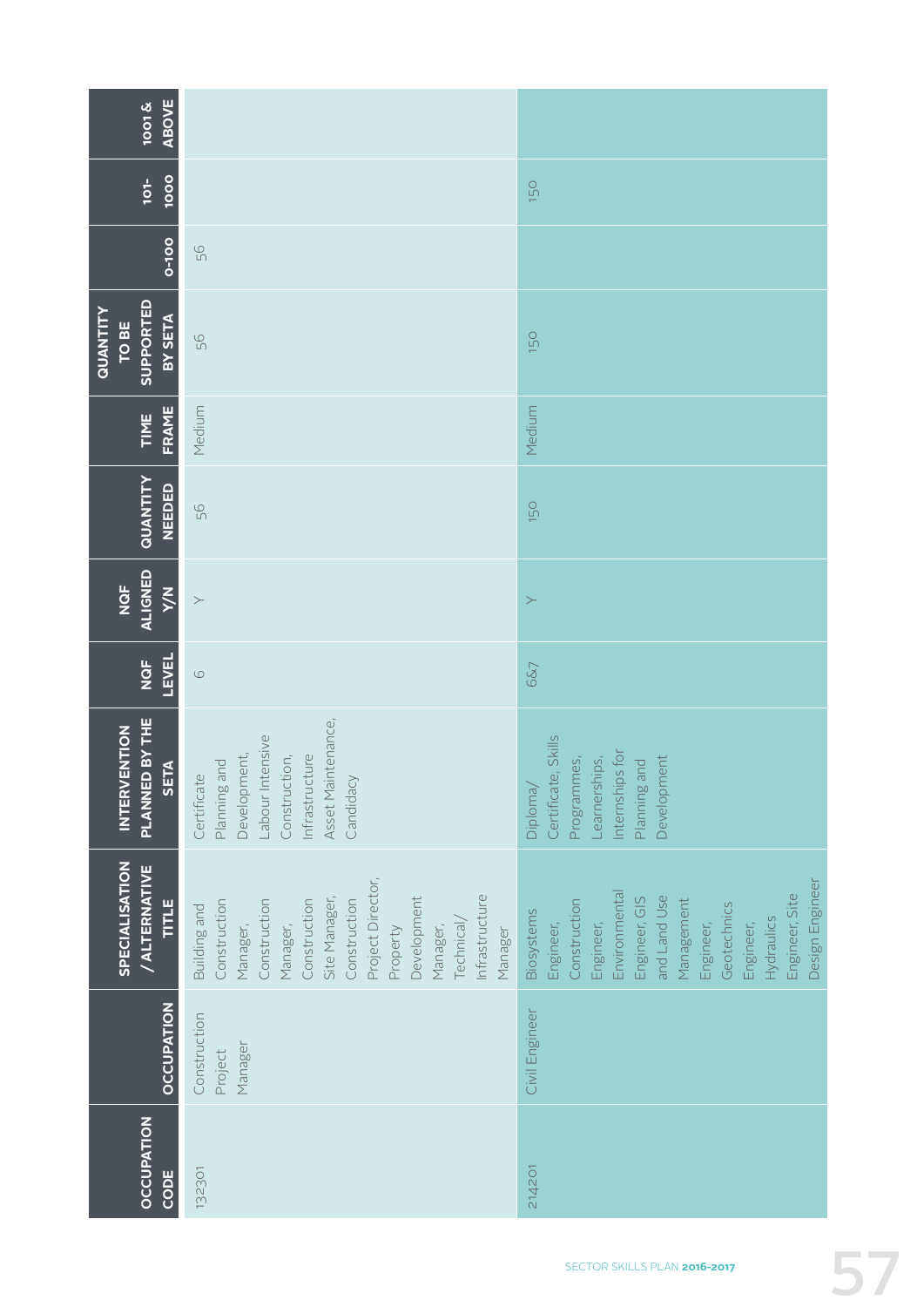| <b>ABOVE</b><br>$\frac{1001 \text{ K}}{1001 \text{ K}}$ |                                                                                                                                                                                                                                 |                                                                                                                    |                                                                                                                                     |
|---------------------------------------------------------|---------------------------------------------------------------------------------------------------------------------------------------------------------------------------------------------------------------------------------|--------------------------------------------------------------------------------------------------------------------|-------------------------------------------------------------------------------------------------------------------------------------|
| 1000<br>$101 -$                                         |                                                                                                                                                                                                                                 | 149                                                                                                                | 212                                                                                                                                 |
| 0-100                                                   | 58                                                                                                                                                                                                                              |                                                                                                                    |                                                                                                                                     |
| SUPPORTED<br>QUANTITY<br>BY SETA<br>TO BE               | 58                                                                                                                                                                                                                              | 149                                                                                                                | 212                                                                                                                                 |
| FRAME<br>TIME                                           | Medium                                                                                                                                                                                                                          | Medium                                                                                                             | Short                                                                                                                               |
| QUANTITY<br><b>NEEDED</b>                               | 58                                                                                                                                                                                                                              | 149                                                                                                                | $\frac{2}{3}$                                                                                                                       |
| <b>ALIGNED</b><br>NQF<br><b>N/A</b>                     | $\succ$                                                                                                                                                                                                                         | $\geq$                                                                                                             | $\succ$                                                                                                                             |
| <b>LEVEL</b><br>NQF                                     | 6&7                                                                                                                                                                                                                             | 6&7                                                                                                                | $\overline{\mathcal{A}}$                                                                                                            |
| PLANNED BY THE<br>INTERVENTION<br>SETA                  | (30) Learnerships<br>Diplomas<br>Degree,                                                                                                                                                                                        | Certificate<br>Local Government<br>Learnership<br>Accounting<br>Certificate/<br>Advanced<br>Accounting<br>National | Skills Programmes<br>Learnerships, RPL                                                                                              |
| <b>SPECIALISATION</b><br>/ ALTERNATIVE<br>TITLE         | Transport Planner<br>Land Use Planner,<br>Natural Resource<br>Consent Planner,<br>Officer/Planner,<br>District Planner,<br>Environmental<br>Town Planner,<br>Management<br>Community/<br>Consultant,<br>Traffic and<br>Country/ | Bank Accountant,<br>Debtors Manager                                                                                | Waterworks Plant<br>Operator, Waste<br>Operator, Water<br>Sewerage Plant<br>Plant Operator,<br>Water Plant<br>Treatment<br>Operator |
| <b>OCCUPATION</b>                                       | Urban and<br>Regional<br>Planner                                                                                                                                                                                                | Accountant                                                                                                         | Water Plant<br>Operator                                                                                                             |
| <b>OCCUPATION</b><br>CODE                               | 216401                                                                                                                                                                                                                          | 241101                                                                                                             | 313201                                                                                                                              |
|                                                         | SECTOR SKILLS PLAN 2016-2017                                                                                                                                                                                                    |                                                                                                                    |                                                                                                                                     |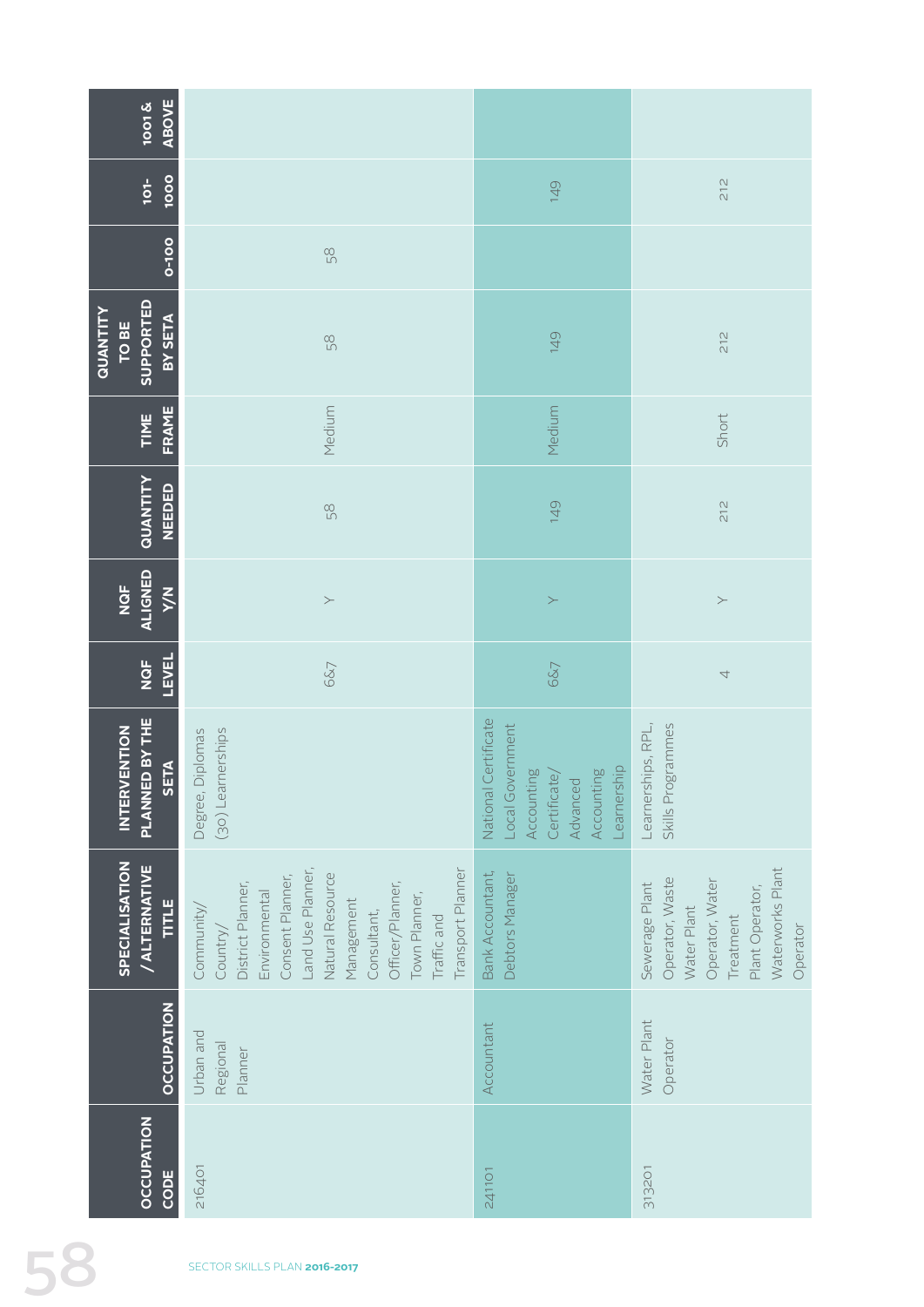| <b>ABOVE</b><br><b>2001</b>                          |                                                                                         |                                                                                                                                                                     |                                                                                                                                                                                                                  |  |  |
|------------------------------------------------------|-----------------------------------------------------------------------------------------|---------------------------------------------------------------------------------------------------------------------------------------------------------------------|------------------------------------------------------------------------------------------------------------------------------------------------------------------------------------------------------------------|--|--|
| 1000<br>$101 -$                                      | 160                                                                                     | 117                                                                                                                                                                 | 221                                                                                                                                                                                                              |  |  |
| 0-100                                                |                                                                                         |                                                                                                                                                                     |                                                                                                                                                                                                                  |  |  |
| SUPPORTED<br>QUANTITY<br>BY SETA<br><b>TO BE</b>     | 160                                                                                     | 117                                                                                                                                                                 | 221                                                                                                                                                                                                              |  |  |
| FRAME<br>TIME                                        | Medium                                                                                  | Medium<br>guol op                                                                                                                                                   | Medium<br>to long                                                                                                                                                                                                |  |  |
| QUANTITY<br>NEEDED                                   | 158                                                                                     | 117                                                                                                                                                                 | 221                                                                                                                                                                                                              |  |  |
| ALIGNED<br><b>NQF</b><br><b>N/A</b>                  | $\succ$                                                                                 | $\succ$                                                                                                                                                             | $\succ$                                                                                                                                                                                                          |  |  |
| <b>LEVEL</b><br>NQF                                  | 4&5                                                                                     | 4 &5                                                                                                                                                                | 4&5                                                                                                                                                                                                              |  |  |
| PLANNED BY THE<br><b>INTERVENTION</b><br><b>SETA</b> | Certificate<br>Local Government<br>Learnership<br>Accounting<br>Certificate<br>National | Apprenticeships,<br>Learnerships                                                                                                                                    | Apprenticeships,<br>Learnerships                                                                                                                                                                                 |  |  |
| SPECIALISATION<br><b>/ALTERNATIVE</b><br>TITLE       | Administrator<br>Finance                                                                | Plumber, Plumbing<br>Sprinkler Plumber,<br>Services Plumber,<br>Sanitary Plumber,<br>Repairman, Fire<br>Water Plumber<br>Maintenance<br>Fire Hydrant<br>Contractor, | Coil Winder, Motor<br>Winder, Electrical<br>Signal Electrician<br>Mechanic, Heavy<br>Winder, Railway<br>Fitter, Electrical<br>Mechanician,<br>Winder, Coil<br>Contractor,<br>Appliance<br>Armature<br>Electrical |  |  |
| <b>OCCUPATION</b>                                    | Finance Clerk                                                                           | (General)<br>Plumber                                                                                                                                                | Electrician<br>(General)                                                                                                                                                                                         |  |  |
| <b>OCCUPATION</b><br>CODE                            | 331301                                                                                  | 642601                                                                                                                                                              | 671101                                                                                                                                                                                                           |  |  |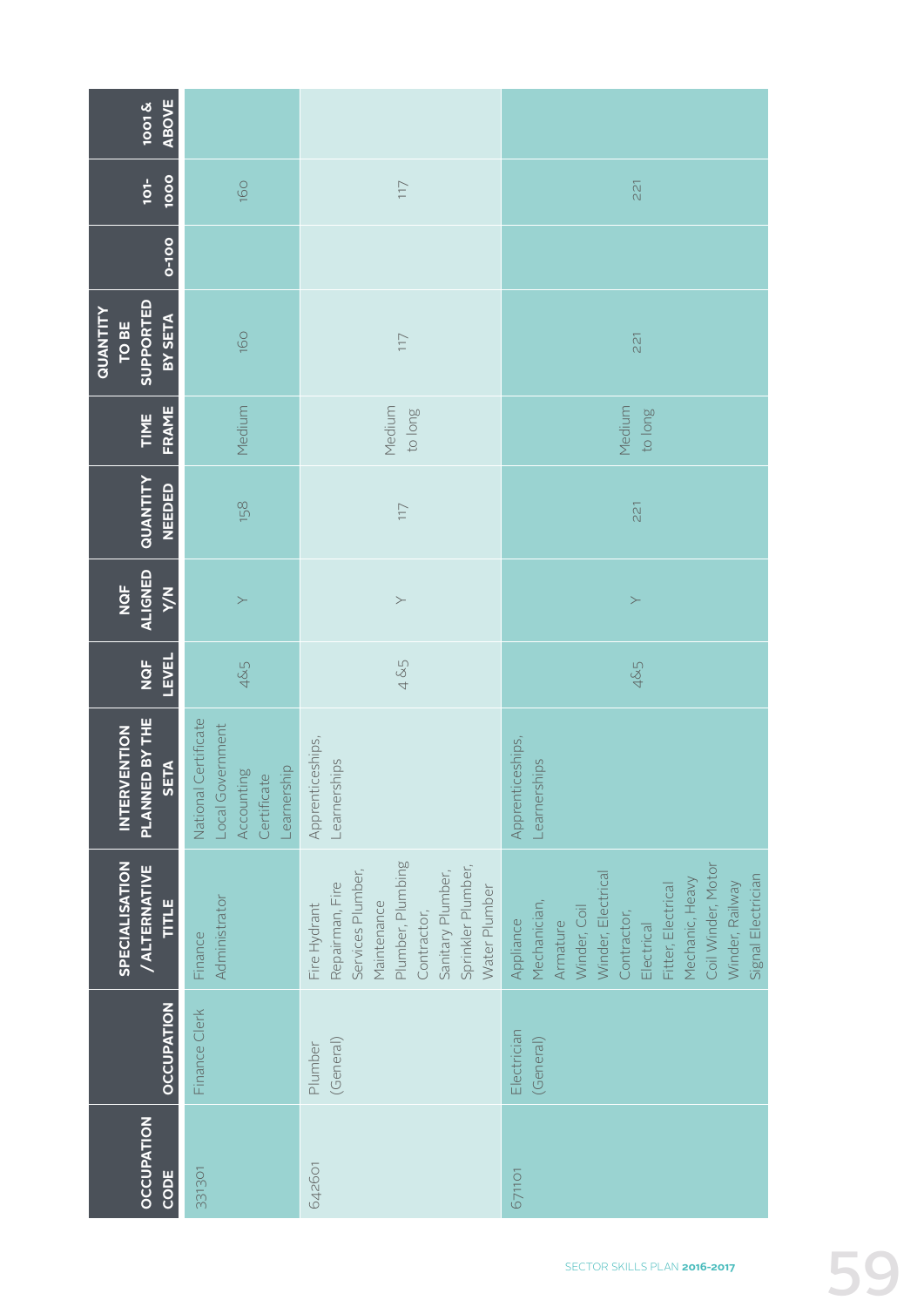## APPENDIX 3: **CONTINUOUS IMPROVEMENT PLAN**

## **CONTINUOUS IMPROVEMENT PLAN 2015/16**

## **1. The role of the SETA Board in the SSP evaluation process**

## **Requirement:**

During the new financial year 2016/2017, the LGSETA Board will be fully functional. One of the Committees of the Board is called the Governance and Stakeholder Committee. It will be the task of this Committee to drive, together with Management, the SSP development process and evaluation.

## **Response:**

The SETA was placed under administration on 20 March 2013. The administration period came to an end on 18 September 2015. It is the plan of the LGSETA that Board involvement in the SSP development process will take place, as indicated above.

## **Action(s):**

The draft SSP Update for 2015/16 was made available to stakeholders and provincial visits were undertaken in order to obtain input. After these consultations, the SSP document and the organisational strategy document were revised to align with the sectoral needs. As part of Management's action, the SSP scarce and critical skills, as well as the strategic focus areas identified during the SSP development process, have been included as focus areas in the Annual Performance Plan. The organisation is in the process of fully aligning the SSP document, the Strategic Plan and the Annual Performance Plan. The outcome of this is to be that the LGSETA will now drive a plan to fund in accordance with the scarce and critical skills, as identified in the SSP, through the discretionary grant.

## **2. Research themes, agenda and strategy**

## **Requirement:**

Research strategies and agendas to be approved by the Accounting Authority.

## **Response:**

The following research themes have been identified by the LGSETA for 2015/16, as informed by the SSP:

- Water and wastewater management in the local government and skills needs
- Skills demand and supply modelling in the sector
- Understanding the conflict dimension of service delivery protests
- Rural development and skills development
- Perceptions about local government as a career of choice with a particular focus on TVET learners
- Profiling the fire fighter occupation within the local government sector
- Development of a strategy for the LGSETA to facilitate skills development for SMMEs and Co-operatives in the local government sector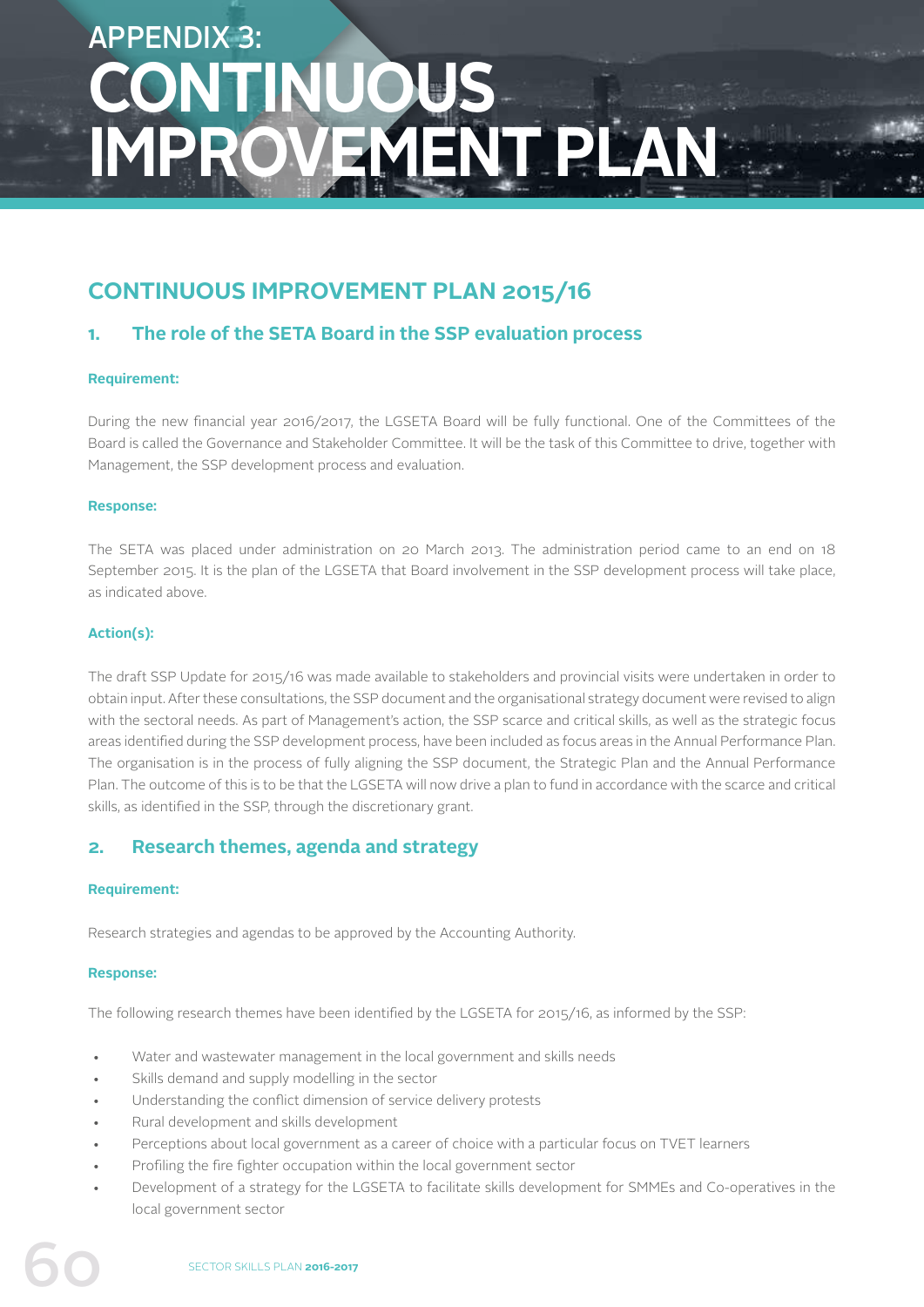

- Evaluation of an e-AET pilot programme
- Local government management and leadership skills development

## **Action(s):**

Various research partners were engaged to conduct research and the SSP Unit will also conduct some of the research.

The LGSETA is currently developing a research strategy. This research strategy will include both external research and internal research in order to strengthen the SSP as well as assist the organisation to drive a strategy that is relevant to the sector.

## **3. Collaboration with universities and TVET colleges**

## **Requirement:**

The LGSETA has signed a Memorandum of Agreement with different institutions of higher learning with an aim of formalising the collaborative partnerships. The strategy adopted by the LGSETA is that the collaboration with universities and TVET colleges should be location-specific. This means although the overarching areas across the universities and TVET colleges will be similar, location-based activities will also be explored. Collaboration with universities is biased towards research, while collaboration with the TVET colleges assists the organisation to further advance its annual performance targets through the implementation of the learning programmes informed by the strategic focus areas.

## **Response**:

The LGSETA has signed several MoUs, including the following:

- Mnambithi FET College collaboration in the implementation of management and leadership development, infrastructure and service delivery, community-based participation and planning, financial management, workplace training systems, adult education and training.
- Buffalo City FET College collaboration in the implementation of management and leadership development, infrastructure and service delivery, community-based participation and planning, financial management, workplace training systems, adult education and training.
- Ikhala FET College collaboration in the implementation of management and leadership development, infrastructure and service delivery, community-based participation and planning, financial management, workplace training systems, adult education and training.
- Maluti TVET College collaboration in the implementation of management and leadership development, infrastructure and service delivery, community-based participation and planning, financial management, workplace training systems, adult education and training.
- Umfolozi TVET College placement of learners for work and exposure to work; development of learners; expanding Artisan Development Programme; expanding NCV programmes.
- South West Gauteng College collaboration in the implementation of management and leadership development, infrastructure and service delivery, community-based participation and planning, financial management, workplace training systems, adult education and training.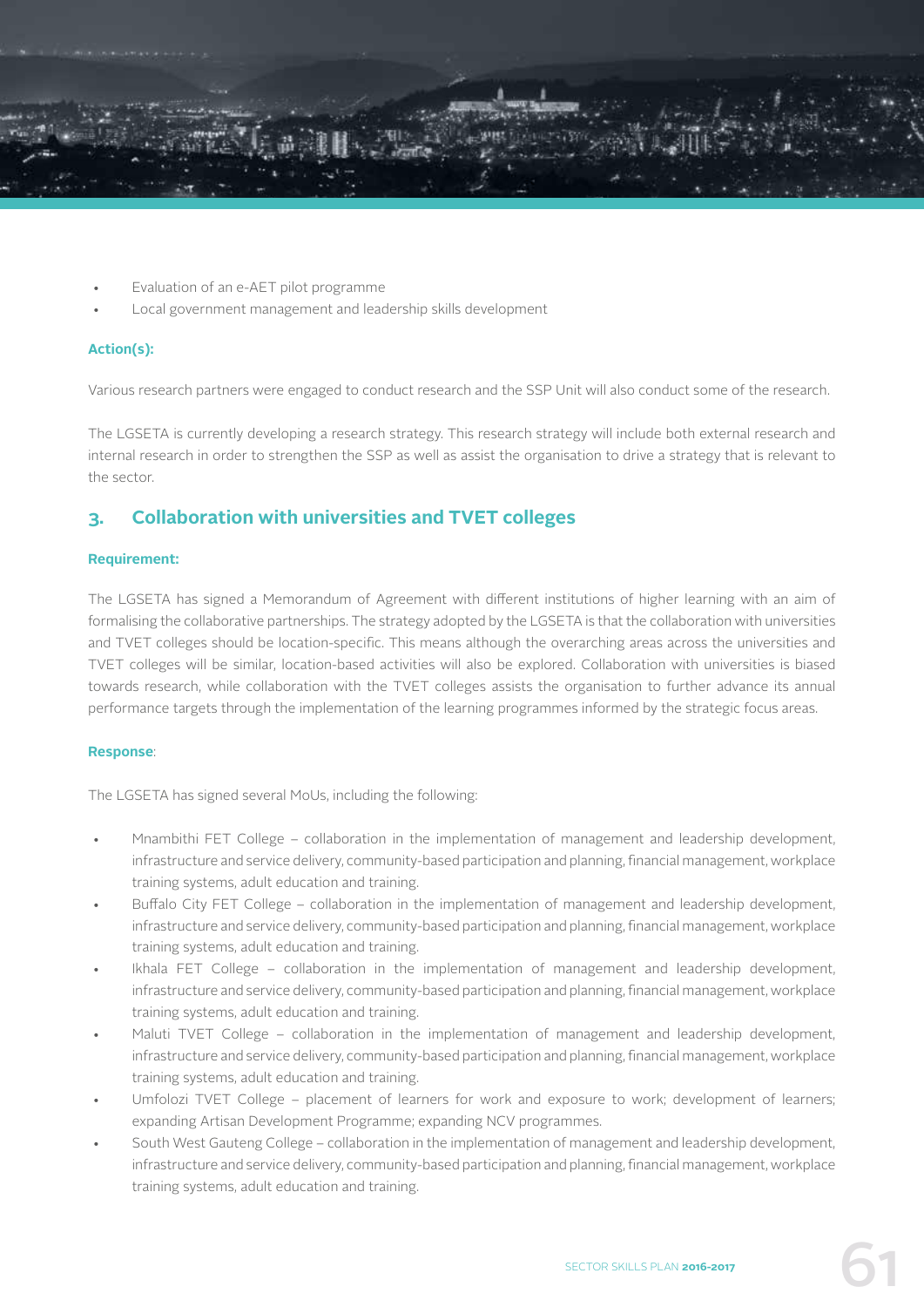- Central Johannesburg College collaboration in the implementation of management and leadership development, infrastructure and service delivery, community-based participation and planning, financial management, workplace training systems, adult education and training and recognition of prior learning.
- Maluti TVET College collaboration in the implementation of management and leadership development, infrastructure and service delivery, community-based participation and planning, financial management, workplace training systems, adult education and training.
- King Sabata Dalindyebo TVET College collaboration in the implementation of management and leadership development, infrastructure and service delivery, community-based participation and planning, financial management, workplace training systems, adult education and training.
- Flavius Mareka TVET College collaboration in the implementation of management and leadership development, infrastructure and service delivery, community-based participation and planning, financial management, workplace training systems, adult education and training.
- King Hintsa TVET College collaboration in the implementation of management and leadership development, infrastructure and service delivery, community-based participation and planning, financial management, workplace training systems, adult education and training; placement of learners for work and exposure to work; development of learners; expanding Artisan Development Programme; and expanding NCV programmes.
- Eastcape Midlands TVET College collaboration in the implementation of management and leadership development, infrastructure and service delivery, community-based participation and planning, financial management, workplace training systems, adult education and training.
- University of Witwatersrand collaboration in the implementation of management and leadership development, infrastructure and service delivery, community-based participation and planning, financial management, workplace training systems.
- Walter Sisulu University collaboration in the implementation of management and leadership development, infrastructure and service delivery, community-based participation and planning, financial management, workplace training systems.
- Vaal University of Technology collaboration in the implementation of research into the assessment of Local Government's capability to deliver water and manage wastewater sustainably, highlighting current strengths, challenges and opportunities and discuss related implications.
- Central University of Technology collaboration in the implementation of the programme in order to enhance the skills base of the beneficiaries. The programme will focus, inter alia, on the following priority areas: Management and leadership development, Infrastructure and service delivery, community based participation and planning, workplace training systems and Adult Education and Training.
- University of Witwatersrand Centre for Researching Education and Labour (REAL) collaboration in the implementation of research into understanding the international dimension of service delivery protests.
- Council for Scientific and Industrial Research collaboration in the implementation of research into the development of a skills needs model that will enable the LGSETA to project skills needs, supply and demand for Local Government sector using one area as a focus area.
- University of Stellenbosch collaboration in the implementation of the programmes in order to enhance the skills base of the beneficiaries. The programme will focus, inter alia, on the following priority areas: Management and leadership development, Infrastructure and service delivery, community based participation and planning, workplace training systems and research.
- CE AT UP TRUST collaboration in the implementation of management and leadership development, infrastructure and service delivery, community-based participation and planning, financial management, workplace training systems, adult education and training.
- Centre for Education and Policy Development
	- 1. To evaluate the development and implementation of an AET pilot programme for 30 learners enrolled for three e-AET modules;
	- 2. Conduct research to profile fire fighter occupation with the local government sector to inform the development of the credit accumulation and transfer model for the LGSETA fire fighter occupation – the findings of the pilot study will inform qualification development going forward;
	- 3. To develop a strategy for the LGSETA to facilitate skills development for SMMEs and Co-operatives in the Local Government sector.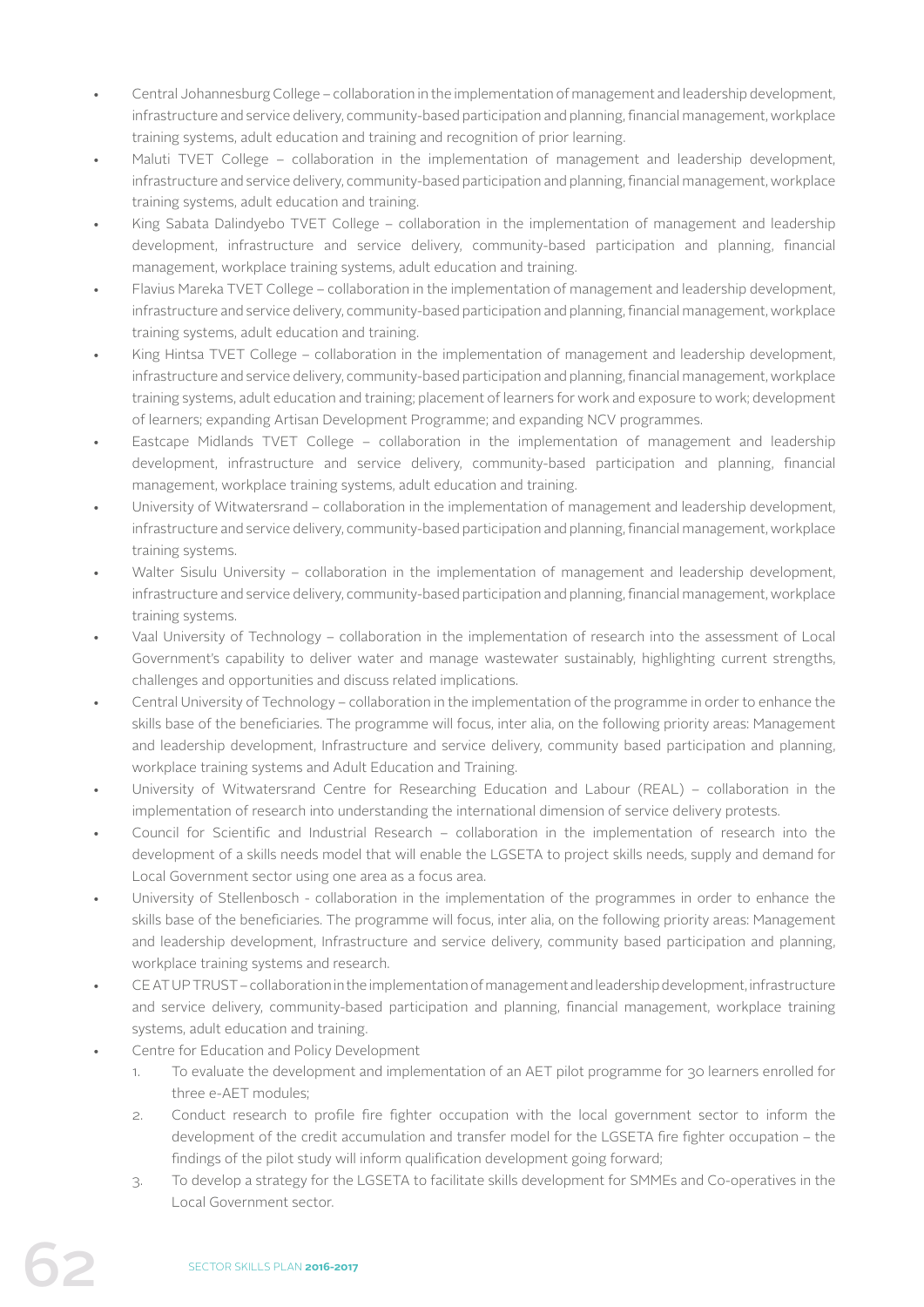## **Action(s):**

The LGSETA has signed MoUs with other TVETs and institutions to support the research and skills development work of the SETA with respect to the SSP Update. The LGSETA is in a process of fine-tuning its relationships with the institutions of higher learning.

## **4. Collaboration with other SETAs**

## **Requirement:**

The LGSETA will formalise its working relationship with the other SETAs by way of a Memorandum of Understanding with each.

## **Response:**

While there has been some interaction with other SETAs at the level of the CEO Forum, Provincial Inter-SETA Forums at the operational level, the LGSETA has one partnership with another SETA in relation to the Office of the Premier: North-West. However, over the past few months, the LGSETA has been working with a number of SETAs on an Integrated Skills Development Intervention for the Nelson Mandela Bay Metro. The LGSETA has a good working relationship will its SETAs that are under the Social Cluster.

## **Action(s):**

The LGSETA will finalise Inter-SETA partnerships for the Nelson Mandela Bay Metro Integrated Skills Development Project. The LGSETA will continue to participate in the Social SETA Cluster. Following the student fee matter, the LGSETA has proactively requested SETA CEOs to meet and discuss ways in which the SETAs can positively contribute to the resolution of the student fee matter. At the time of preparing this report, the CEOs had met and agreed to work together to find a solution with a view to share the same with the Minister of Higher Education and Training. It is intended that by the end of December 2015 a plan will be in place to deal with this matter.

The LGSETA participates in the Inter-SETA forums, e.g. SETA CEO Forum, SETA Chairpersons' Forum, and identifies opportunities to partner at programme implementation level throughout the year.

## **5. Improving data sources**

## **Requirement:**

Quality of WSP data, broader stakeholder consultation, low levels of data validity and reliability.

## **Response:**

The total number of WSPs submitted for 2015/16 was 275. Other credible sources of data are, however, being used to provide an estimate of the number of employees in the sector as well as to inform skills demands and supply.

## **Action(s):**

The LGSETA will use statistics provided by the entities below and other data to augment its primary data source:

- Statistics South Africa (Stats SA) in their annual "Non-financial census of municipalities" as they have a 100% response rate to estimate the total number of employees in the sector;
- The Municipal Demarcation Board's "Annual Municipal Capacity Assessments";
- The AG Municipal report;
- National Treasury;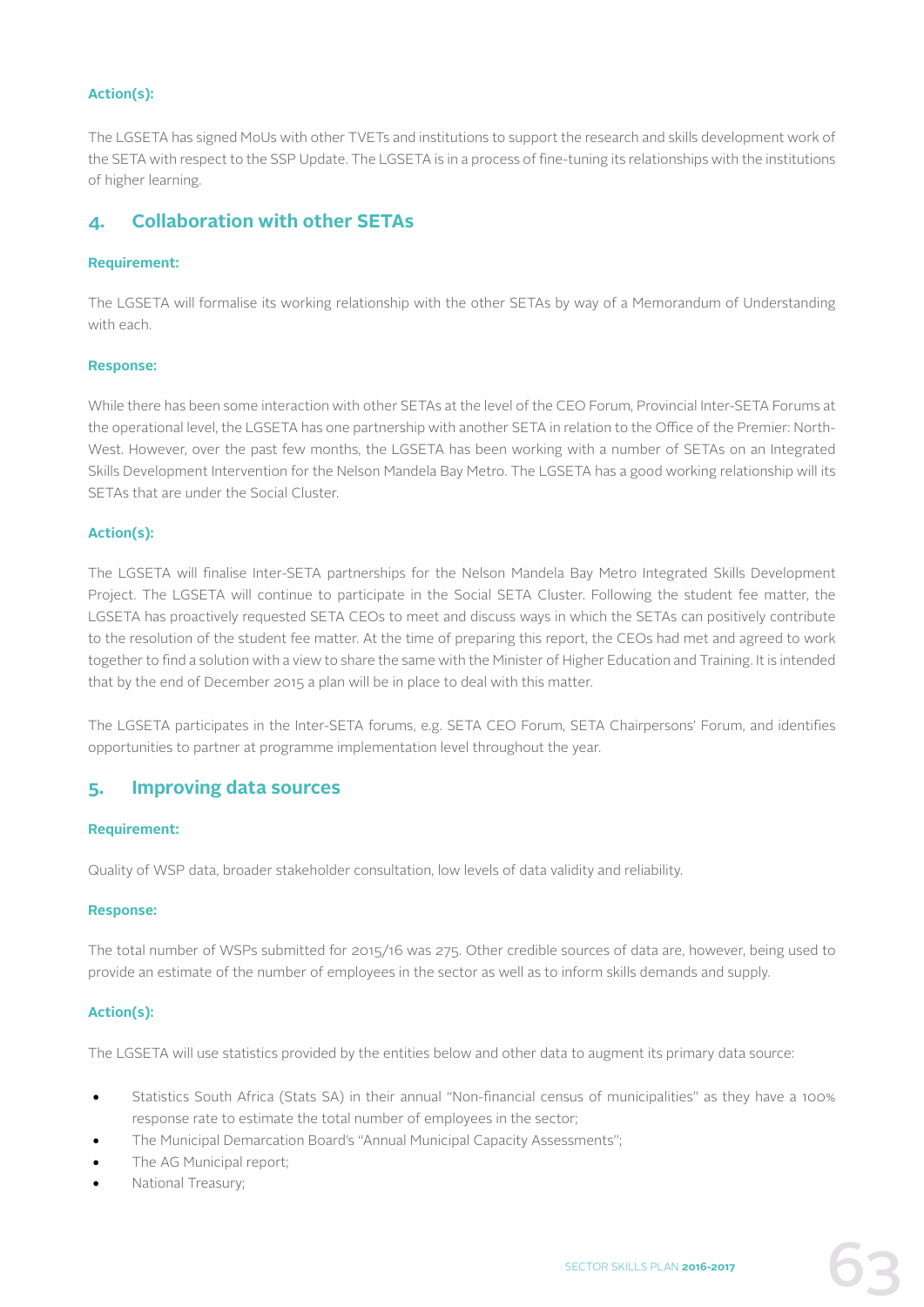- Various research papers including peer-reviewed as well as general research papers that have used acceptable research methods;
- COGTA research information;
- SALGA research information; and
- Financial and Fiscal Commission.

## **6. OFO and Sector PIVOTAL Skills list**

## **Requirement:**

Credibility of scarce skills list.

## **Response**:

The SETA introduced an online WSP and ATR submission portal that has improved data collection and quality of data in terms of completeness. In addition, the SETA improved the data collection tool to ensure that data collected on scarce skills was by OFO code as well as ensuring that there was distinction between absolute and relative scarcity.

## **Action(s):**

The LGSETA provided the list during the provincial stakeholder visits for comment by the sector to ensure that the list is a true reflection of the sector's needs. While the LGSETA had submitted requests for some OFO codes to be generated, some were rejected and in some instances (such as for disaster management), the possibility of resubmitting is still available after further refinement and analysis of the updated OFO code list.

## **7. Skills planning mechanisms and labour market intelligence project**

## **Requirement:**

Developing mechanisms for skills planning.

## **Response:**

The LGSETA is currently working with the CSIR to develop its skills planning model.

## **Action(s):**

The project has begun with the initial concept paper provided by the CSIR. The project will be completed by March 2016.

## **8. Development of research capacity in the system**

## **Requirement:**

Development of research capacity.

## **Response:**

The organisation has appointed both an Executive for Strategic and Planning, as well as a SSP Manager to drive and manage the LGSETA research portfolio. The LGSETA will work closely with various research institutions to support the research needs of the organisation.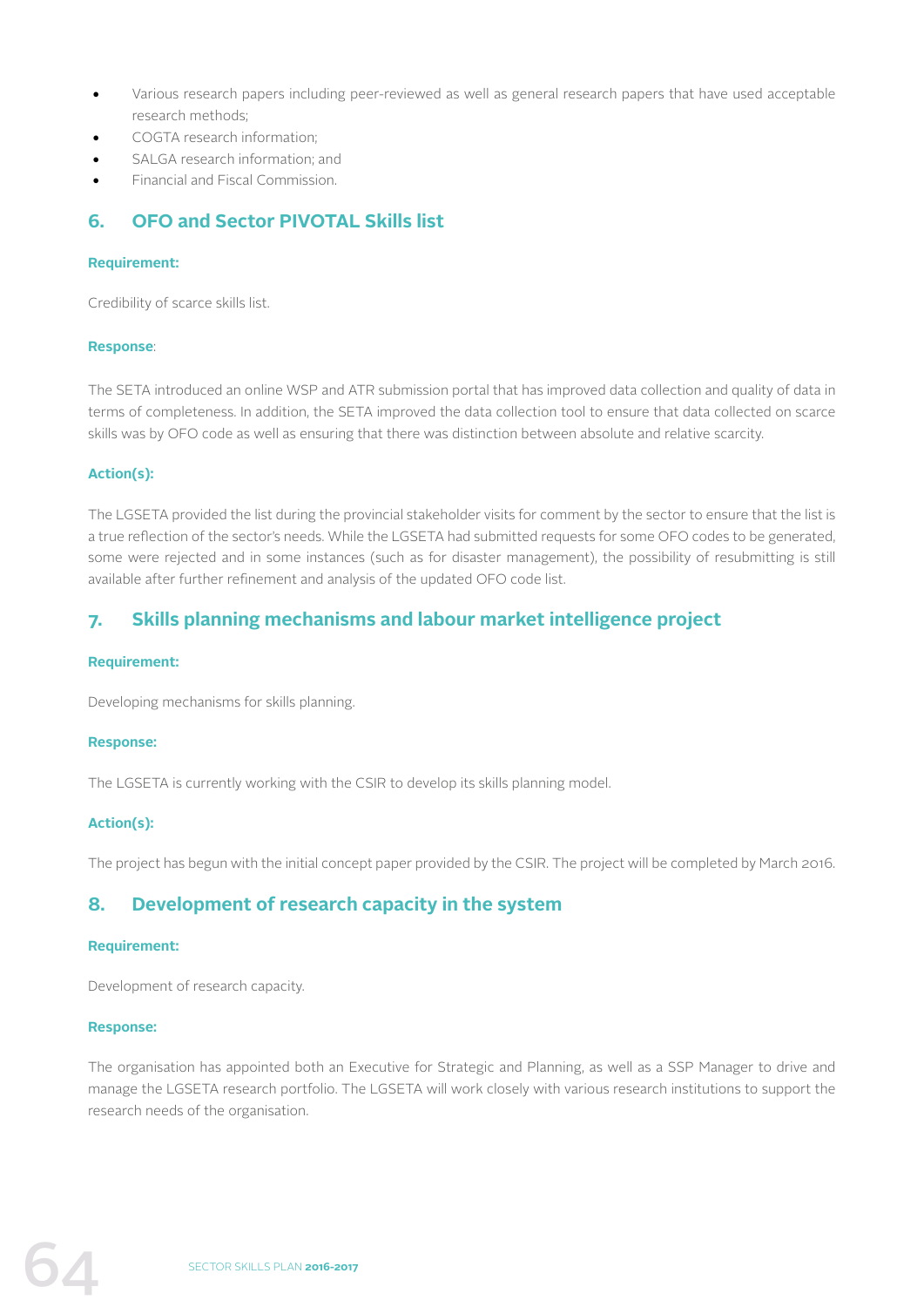## **Action(s):**

It is the intention of the LGSETA to continue working with the research partners throughout the year, develop its own internal capacity, and leverage knowledge and research capability from research forums including, but not limited to the DHET Research Forum.

## **9. Integration of government priorities into SSP:**

## **Requirement:**

Alignment with other government priorities.

#### **Response:**

In the SSP, provision has been made for aligning government priorities and this has been carried through into the LGSETA strategic plan. In the coming financial year, the LGSETA will also have a meeting with the National Skills Authority in order to better align its SSP with the national government priorities.

## **Action(s):**

In line with its governance programme, the LGSETA will put in place a proper stakeholder engagement plan which will include meetings with strategic government departments in order to align its work with government priorities. In addition to this, LGSETA will also liaise with DHET on a regular basis to ensure proper alignment as this is the department that has executive authority over the work of the LGSETA.

# **10. Alignment of strategic planning with sector skills research**

#### **Requirement:**

Alignment of strategic planning with sector skills research.

#### **Response:**

The LGSETA is in the process of integrating its strategic planning business process to the sector skills research component, with a view of ensuring that the discretionary grant policy aligns with the funding of the skills, as contained in the SSP.

#### **Action(s):**

Integrate the LGSETA business process alignment of sector skills research within strategic planning processes.

## **11. Career advice system**

#### **Requirement:**

Facilitate career development services.

#### **Response:**

The LGSETA has updated/developed a career guidance handbook that will be distributed at various career exhibitions. As part of strengthening its career guidance system, the LGSETA will be conducting research that will focus on gauging young people's perceptions about working in local government.

## **Action(s):**

The LGSETA will participate in at least ten career exhibitions as well as distribute 20 000 career guides.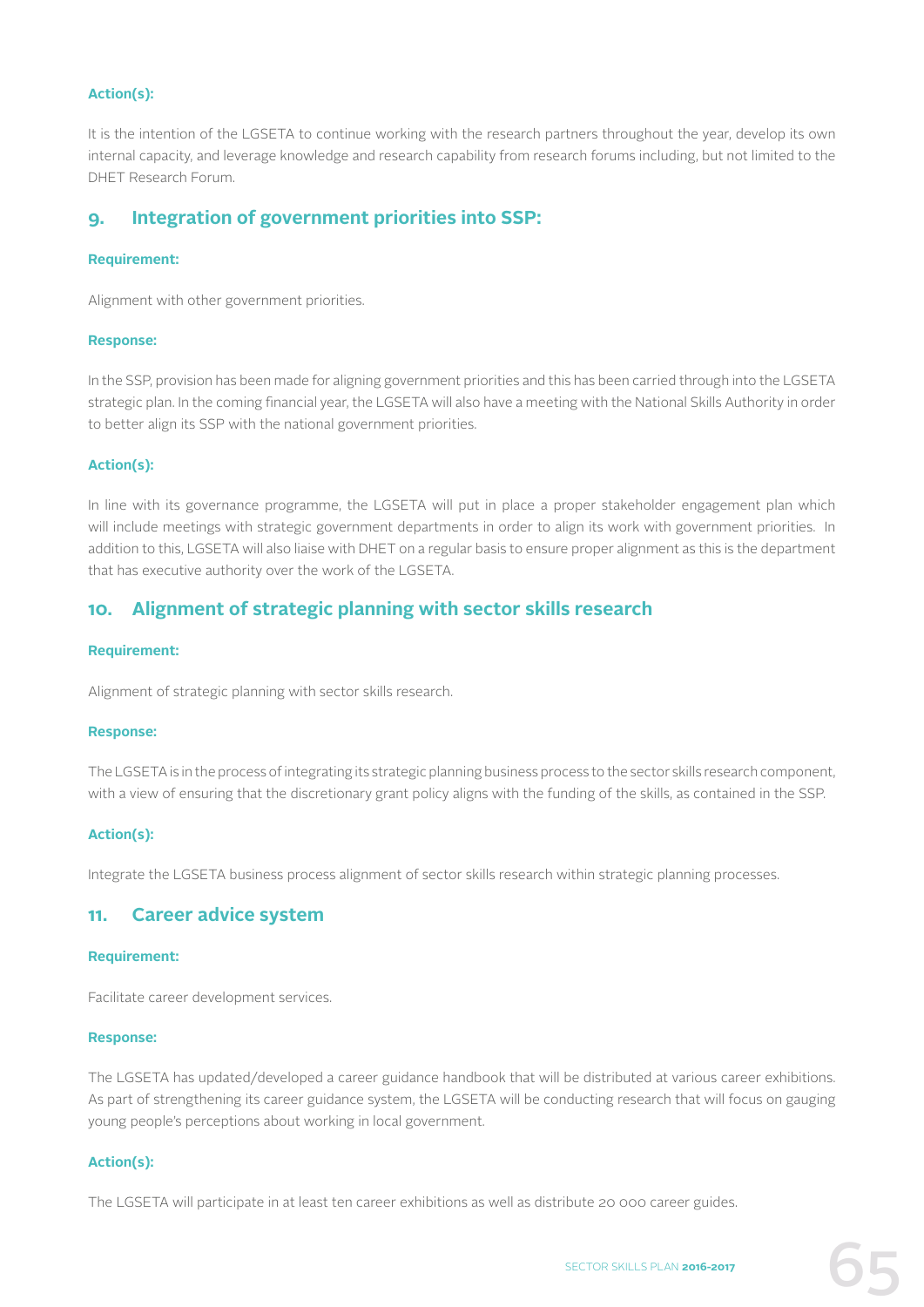## **Notes**

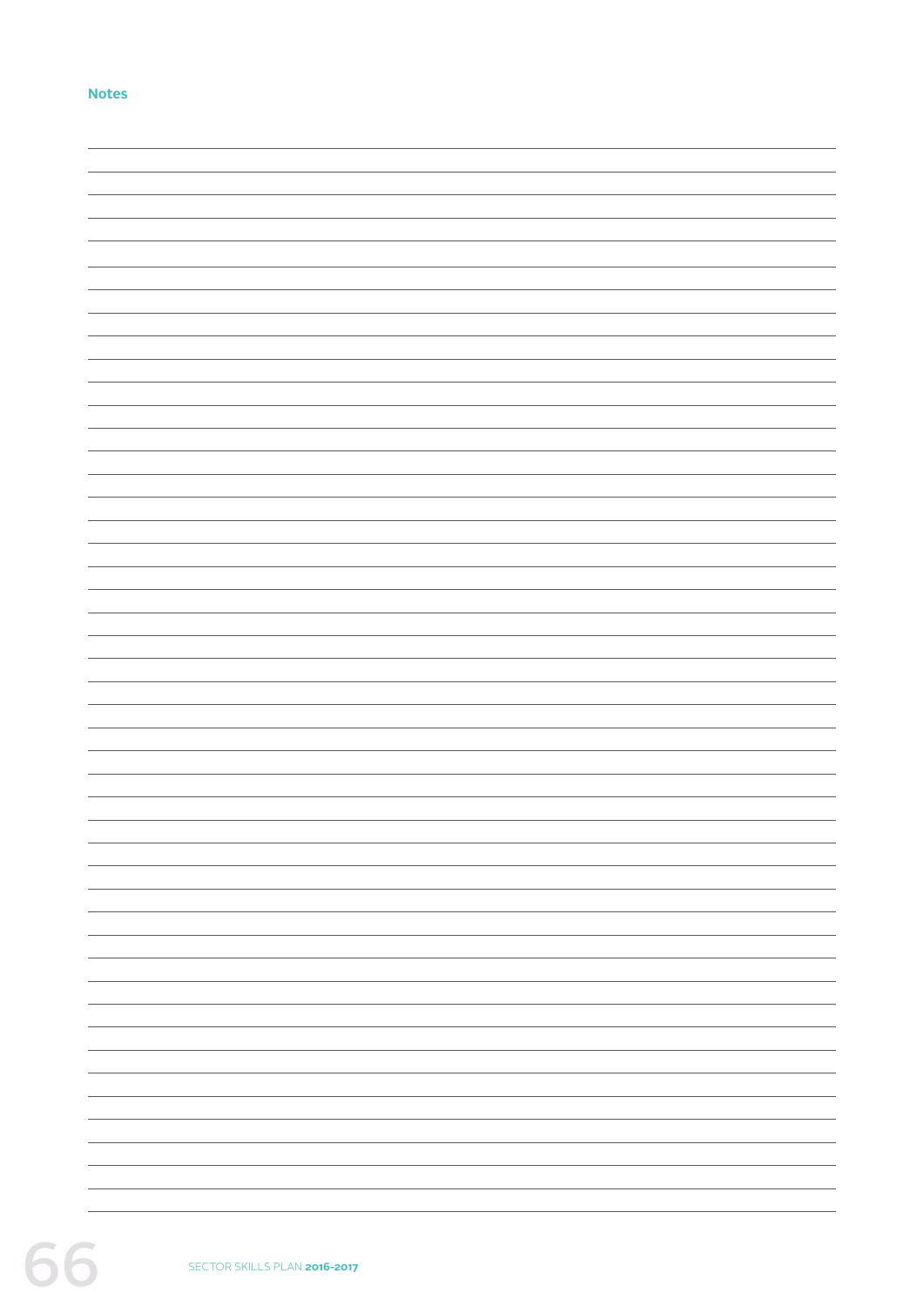### **Notes**